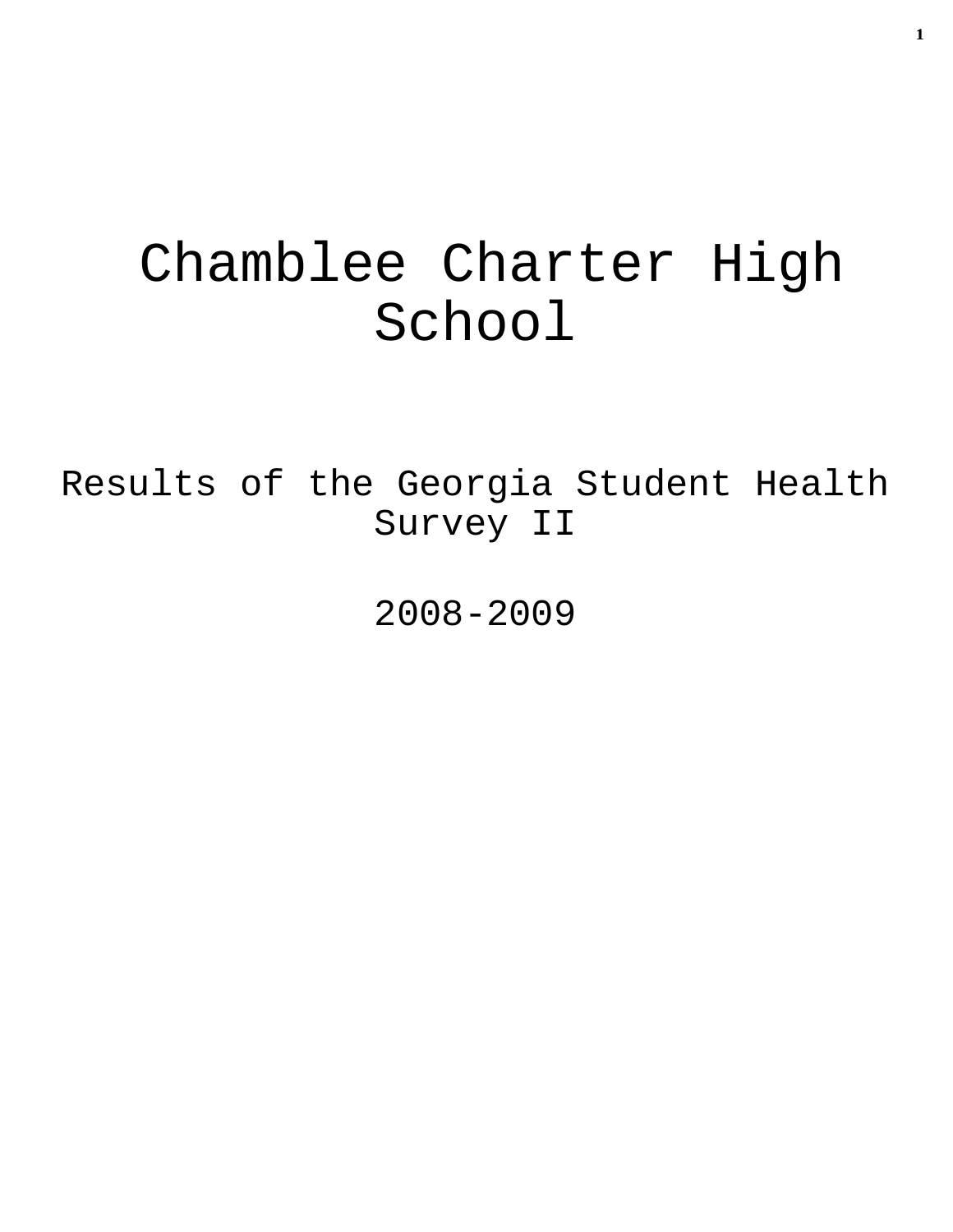## *Demographics* **2**

|                          | Grade |    |
|--------------------------|-------|----|
| <b>Grade   Frequency</b> |       |    |
|                          | 10    | 91 |

| Frequency      | <b>Table of Gender by Grade</b> |              |              |
|----------------|---------------------------------|--------------|--------------|
| <b>Col Pct</b> |                                 | Grade(Grade) |              |
|                | Gender(Gender)                  | <b>10</b>    | <b>Total</b> |
|                | <b>Female</b>                   | 56<br>61.54  | 56           |
|                | <b>Male</b>                     | 35<br>38.46  | 35           |
|                | <b>Total</b>                    | 91           | 91           |

| <b>Frequency</b><br><b>Col Pct</b> | <b>Table of Ethnicity by Grade</b> |              |              |
|------------------------------------|------------------------------------|--------------|--------------|
|                                    |                                    | Grade(Grade) |              |
|                                    | <b>Ethnicity</b> (Ethnicity)       | 10           | <b>Total</b> |
|                                    | <b>Black</b>                       | 30<br>32.97  | 30           |
|                                    | <b>Hispanic</b>                    | 1.10         | 1            |
|                                    | <b>White</b>                       | 35<br>38.46  | 35           |
|                                    | <b>Asian</b>                       | 22<br>24.18  | 22           |
|                                    | <b>Other</b>                       | 3<br>3.30    | 3            |
|                                    | <b>Total</b>                       | 91           | 91           |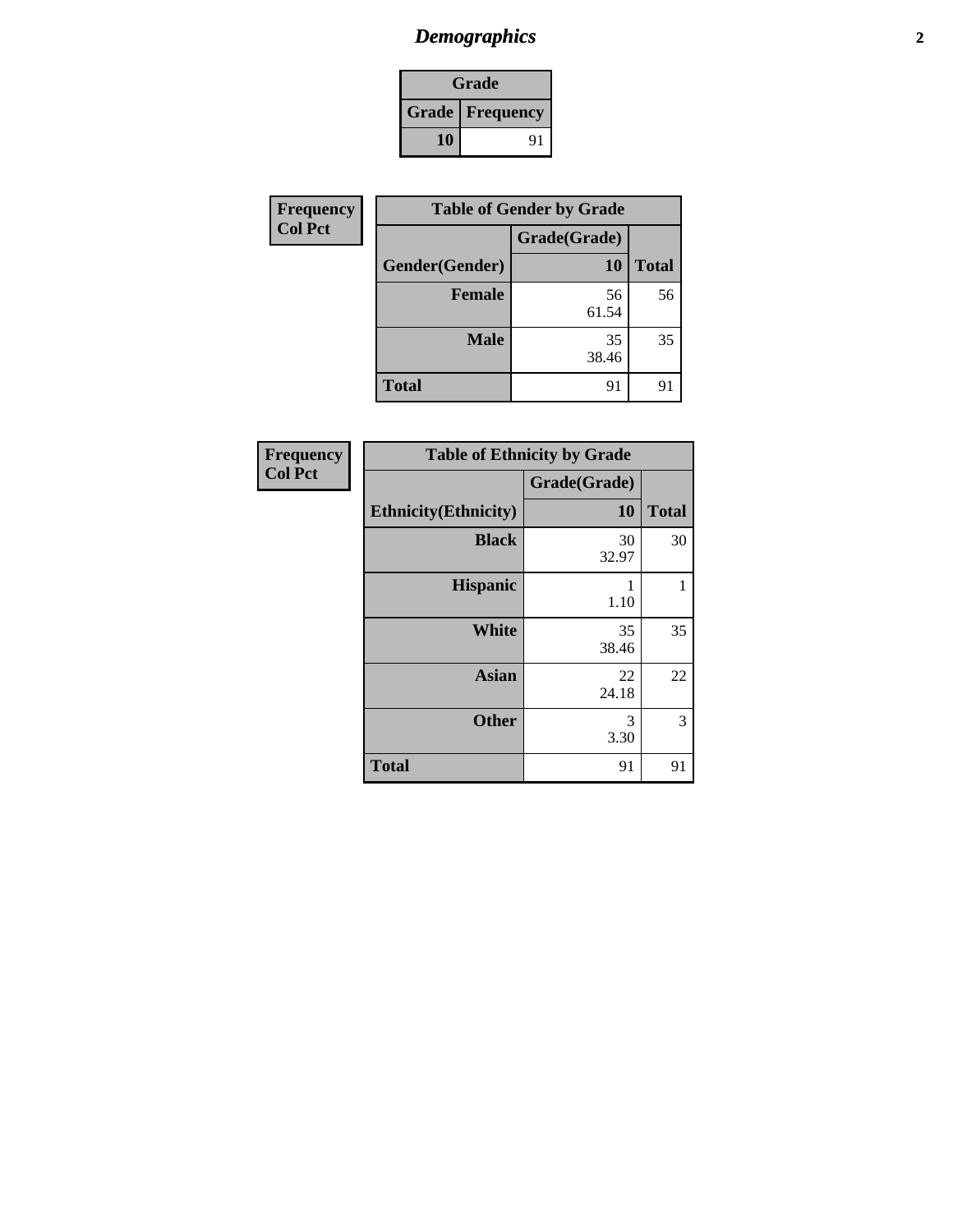### *Title IV, Part A, Schedule A* **3** *Goal 1: Ensure that all schools are drug-free Baseline Data: Year 2008-2009 Prevalence of Drug Use*

| <b>Frequency</b> | <b>Table of AlcoholAlt by Grade</b>      |                    |              |
|------------------|------------------------------------------|--------------------|--------------|
| <b>Col Pct</b>   | AlcoholAlt(Alcohol<br>use, past 30 days) | Grade(Grade)<br>10 | <b>Total</b> |
|                  | Yes                                      | 14<br>15.38        | 14           |
|                  | N <sub>0</sub>                           | 77<br>84.62        | 77           |
|                  | <b>Total</b>                             | 91                 | 91           |

| <b>Frequency</b> | <b>Table of TobaccoAny by Grade</b>      |                    |              |
|------------------|------------------------------------------|--------------------|--------------|
| <b>Col Pct</b>   | TobaccoAny(Tobacco<br>use, past 30 days) | Grade(Grade)<br>10 | <b>Total</b> |
|                  | <b>Yes</b>                               | 6<br>6.59          | 6            |
|                  | N <sub>0</sub>                           | 85<br>93.41        | 85           |
|                  | <b>Total</b>                             | 91                 | 91           |

| <b>Frequency</b> | <b>Table of MarijuanaAlt by Grade</b> |              |              |
|------------------|---------------------------------------|--------------|--------------|
| <b>Col Pct</b>   | MarijuanaAlt(Marijuana                | Grade(Grade) |              |
|                  | use, past 30 days)                    | 10           | <b>Total</b> |
|                  | Yes                                   | 8<br>8.79    | 8            |
|                  | N <sub>0</sub>                        | 83<br>91.21  | 83           |
|                  | <b>Total</b>                          | 91           | 91           |

| Frequency      | <b>Table of OtherDrugAny by Grade</b>  |              |              |
|----------------|----------------------------------------|--------------|--------------|
| <b>Col Pct</b> | <b>OtherDrugAny(Other</b><br>drug use, | Grade(Grade) |              |
|                | past 30 days)                          | 10           | <b>Total</b> |
|                | Yes                                    | 3<br>3.30    | 3            |
|                | N <sub>0</sub>                         | 88<br>96.70  | 88           |
|                | Total                                  | 91           | 91           |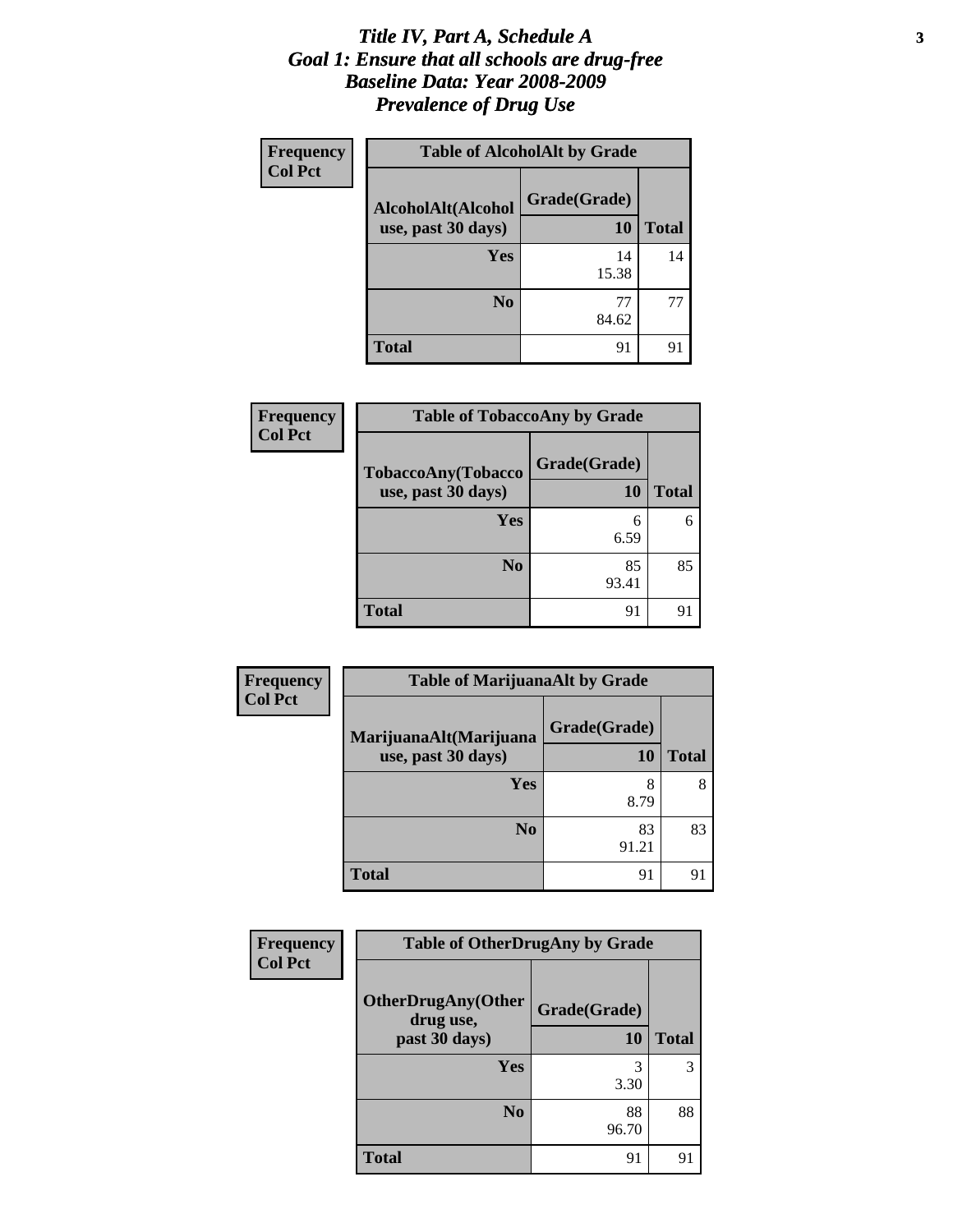### *Average Age of Onset of Use* **4** *Results for "Average Age of Onset of Use" questions exclude students who said they did not use that substance*

| <b>Variable</b>    | Label                                                              | <b>Mean</b> |
|--------------------|--------------------------------------------------------------------|-------------|
| Alcoholinit2       | I started using alcohol when I was                                 | 12.62       |
| Cigarettesinit2    | I started smoking tobacco when I was                               | 13.63       |
| Smokelessinit2     | I started chewing tobacco when I was                               | 15.00       |
| Marijuanainit2     | I started using marijuana when I was                               | 13.92       |
| Cocaineinit2       | I started using cocaine when I was                                 |             |
| Inhalantsinit2     | I started using inhalants when I was                               | 12.00       |
| Steroidsinit2      | I started using steroids when I was                                |             |
| Ecstasyinit2       | I started using ecstasy when I was                                 | 14.50       |
| Methinit2          | I started using methamphetamines when I was                        |             |
| Hallucinogensinit2 | I started using hallucinogens when I was                           | 15.00       |
| Prescriptioninit2  | I started using prescription drugs not prescribed to me when I was | 13.75       |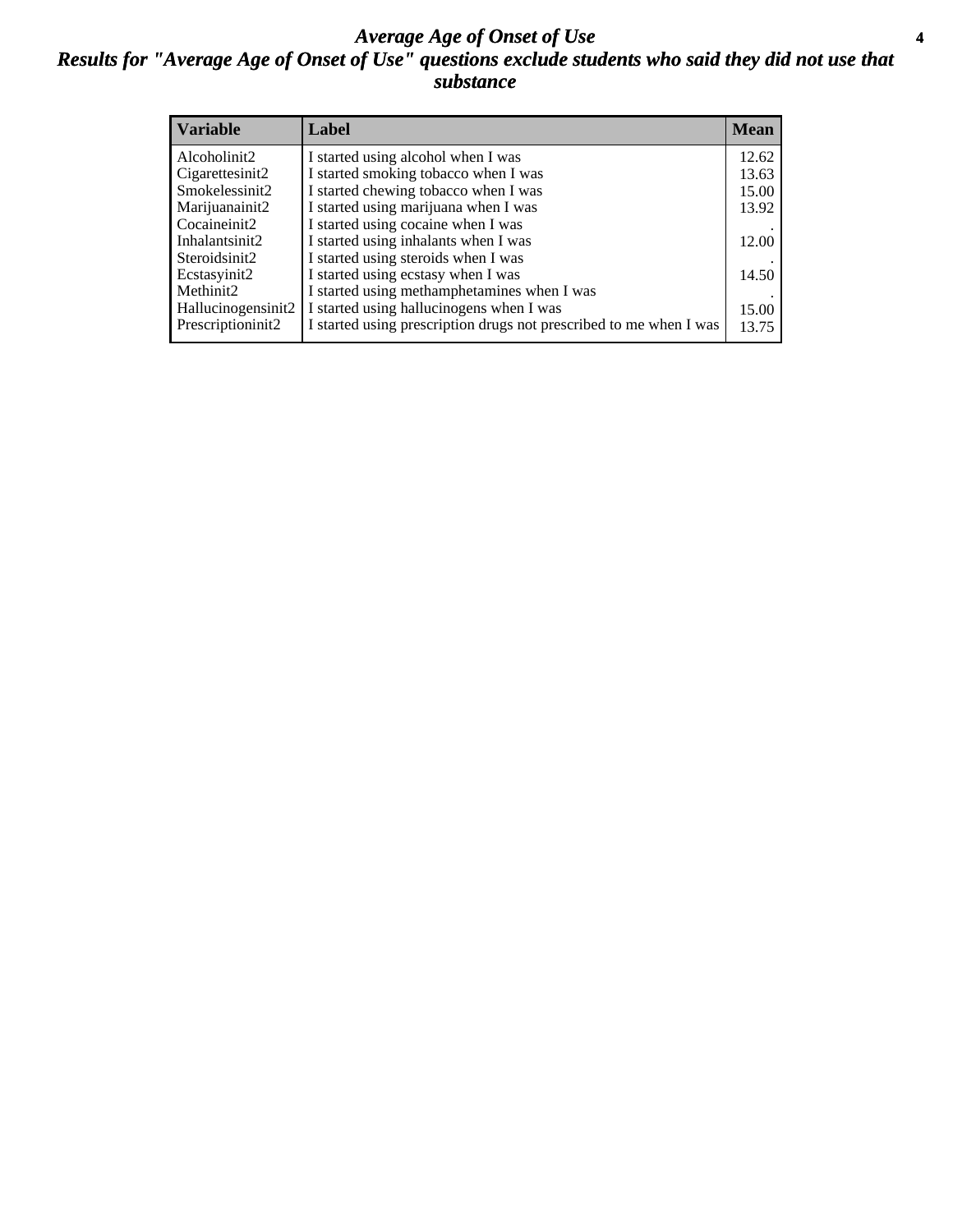# *Perception of Health Risk* **5**

| Frequency      | <b>Table of Alcoholharmdich by Grade</b> |              |              |
|----------------|------------------------------------------|--------------|--------------|
| <b>Col Pct</b> | Alcoholharmdich(I<br>think alcohol is    | Grade(Grade) |              |
|                | harmful)                                 | 10           | <b>Total</b> |
|                | Yes                                      | 71           | 71           |
|                |                                          | 78.02        |              |
|                | N <sub>0</sub>                           | 20<br>21.98  | 20           |
|                | <b>Total</b>                             | 91           | 91           |

| Frequency      | <b>Table of Tobaccoharmdich by Grade</b>          |                    |               |
|----------------|---------------------------------------------------|--------------------|---------------|
| <b>Col Pct</b> | Tobaccoharmdich(I<br>think tobacco is<br>harmful) | Grade(Grade)<br>10 | <b>Total</b>  |
|                | Yes                                               | 89<br>97.80        | 89            |
|                | N <sub>0</sub>                                    | 2.20               | $\mathcal{L}$ |
|                | <b>Total</b>                                      | 91                 | 91            |

| Frequency      | <b>Table of Marijuanaharmdich by Grade</b> |              |              |
|----------------|--------------------------------------------|--------------|--------------|
| <b>Col Pct</b> | Marijuanaharmdich(I<br>think marijuana is  | Grade(Grade) |              |
|                | harmful)                                   | 10           | <b>Total</b> |
|                | <b>Yes</b>                                 | 70           | 70           |
|                |                                            | 76.92        |              |
|                | N <sub>0</sub>                             | 21<br>23.08  | 21           |
|                | <b>Total</b>                               | 91           | 91           |

| Frequency      | <b>Table of Otherdrugharmdich by Grade</b>   |              |              |
|----------------|----------------------------------------------|--------------|--------------|
| <b>Col Pct</b> | Otherdrugharmdich(I<br>think other drugs are | Grade(Grade) |              |
|                | harmful)                                     | 10           | <b>Total</b> |
|                | <b>Yes</b>                                   | 89<br>97.80  | 89           |
|                | N <sub>0</sub>                               | 2.20         | 2            |
|                | <b>Total</b>                                 | 91           | 91           |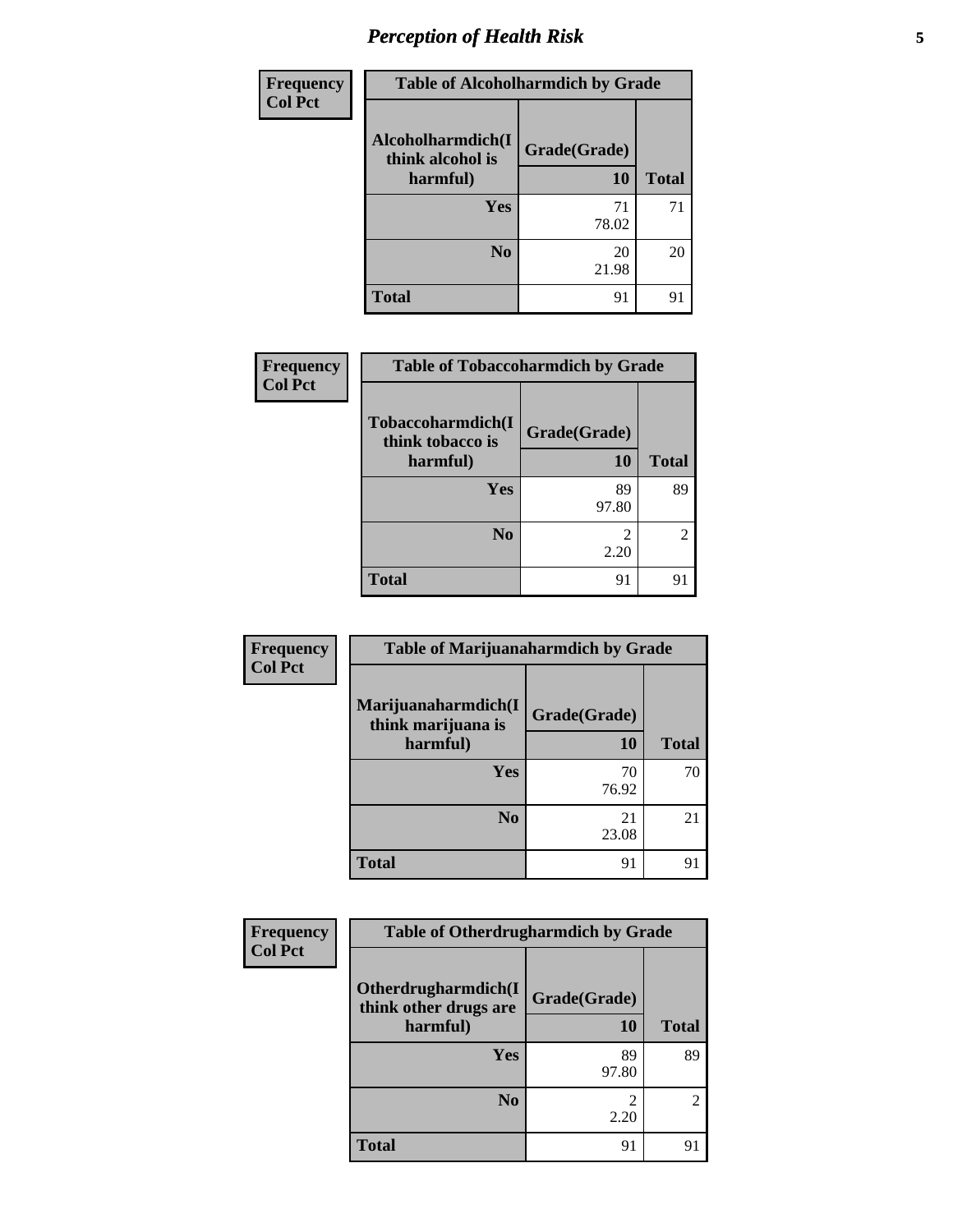## *Social Disapproval* **6**

| <b>Frequency</b> | <b>Table of Alcoholpeerdich by Grade</b>                    |              |              |  |  |
|------------------|-------------------------------------------------------------|--------------|--------------|--|--|
| <b>Col Pct</b>   | Alcoholpeerdich(My<br>friends would<br>disapprove if I used | Grade(Grade) |              |  |  |
|                  | alcohol)                                                    | <b>10</b>    | <b>Total</b> |  |  |
|                  | <b>Yes</b>                                                  | 45<br>49.45  | 45           |  |  |
|                  | N <sub>0</sub>                                              | 46<br>50.55  | 46           |  |  |
|                  | <b>Total</b>                                                | 91           | 91           |  |  |

| <b>Frequency</b> | <b>Table of Tobaccopeerdich by Grade</b>                                |                    |              |  |  |
|------------------|-------------------------------------------------------------------------|--------------------|--------------|--|--|
| <b>Col Pct</b>   | Tobaccopeerdich(My<br>friends would<br>disapprove if I used<br>tobacco) | Grade(Grade)<br>10 | <b>Total</b> |  |  |
|                  | Yes                                                                     | 72                 | 72           |  |  |
|                  |                                                                         | 79.12              |              |  |  |
|                  | N <sub>0</sub>                                                          | 19<br>20.88        | 19           |  |  |
|                  | <b>Total</b>                                                            | 91                 | 91           |  |  |

| Frequency      | <b>Table of Marijuanapeerdich by Grade</b>                    |              |              |  |  |
|----------------|---------------------------------------------------------------|--------------|--------------|--|--|
| <b>Col Pct</b> | Marijuanapeerdich(My<br>friends would<br>disapprove if I used | Grade(Grade) |              |  |  |
|                | marijuana)                                                    | 10           | <b>Total</b> |  |  |
|                | <b>Yes</b>                                                    | 58<br>63.74  | 58           |  |  |
|                | N <sub>0</sub>                                                | 33<br>36.26  | 33           |  |  |
|                | <b>Total</b>                                                  | 91           | 91           |  |  |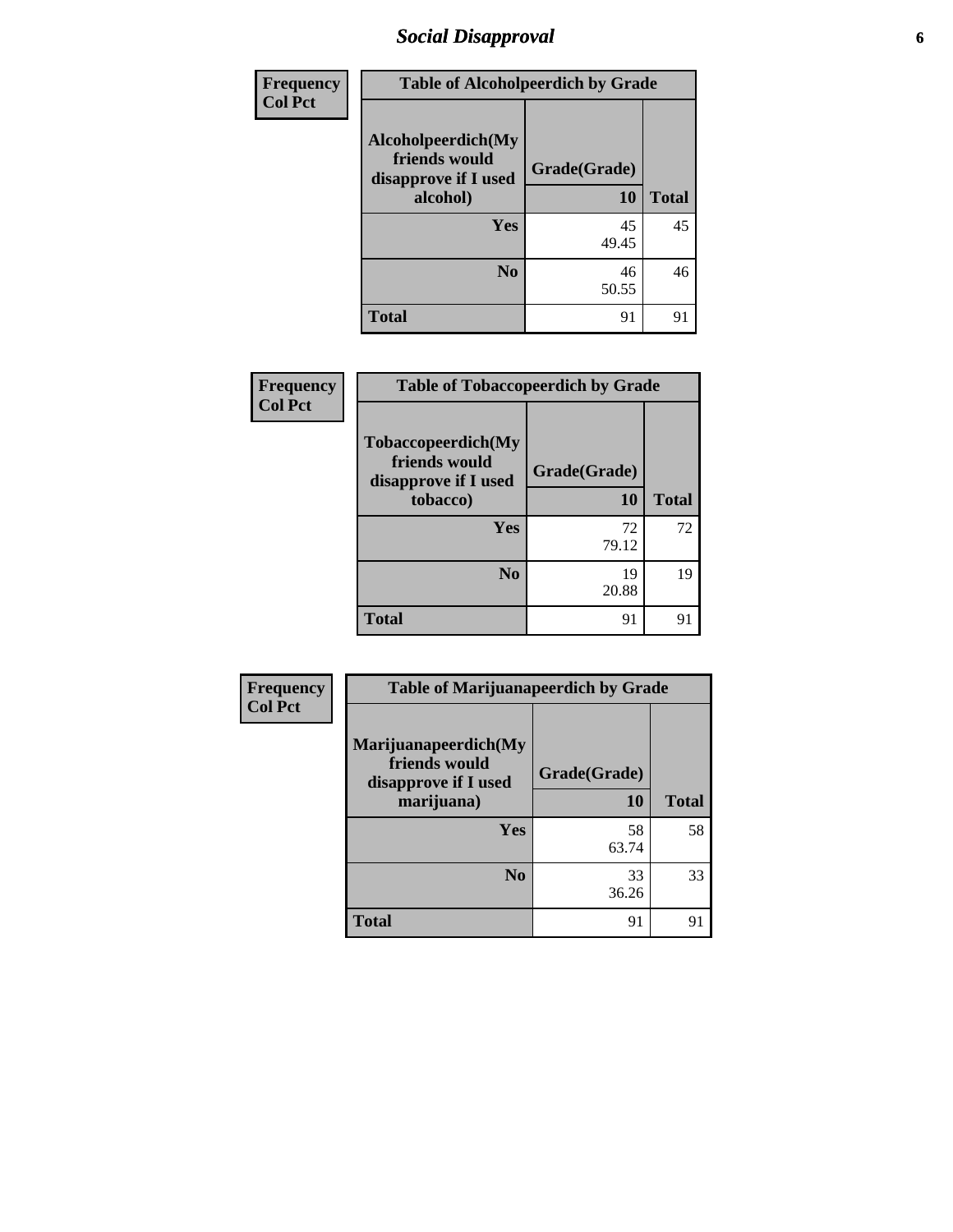# *Social Disapproval* **7**

| Frequency      | <b>Table of Otherdrugpeerdich by Grade</b>                    |              |              |  |  |
|----------------|---------------------------------------------------------------|--------------|--------------|--|--|
| <b>Col Pct</b> | Otherdrugpeerdich(My<br>friends would<br>disapprove if I used | Grade(Grade) |              |  |  |
|                | other drugs)                                                  | <b>10</b>    | <b>Total</b> |  |  |
|                | <b>Yes</b>                                                    | 78<br>85.71  | 78           |  |  |
|                | N <sub>0</sub>                                                | 13<br>14.29  | 13           |  |  |
|                | <b>Total</b>                                                  | 91           | 91           |  |  |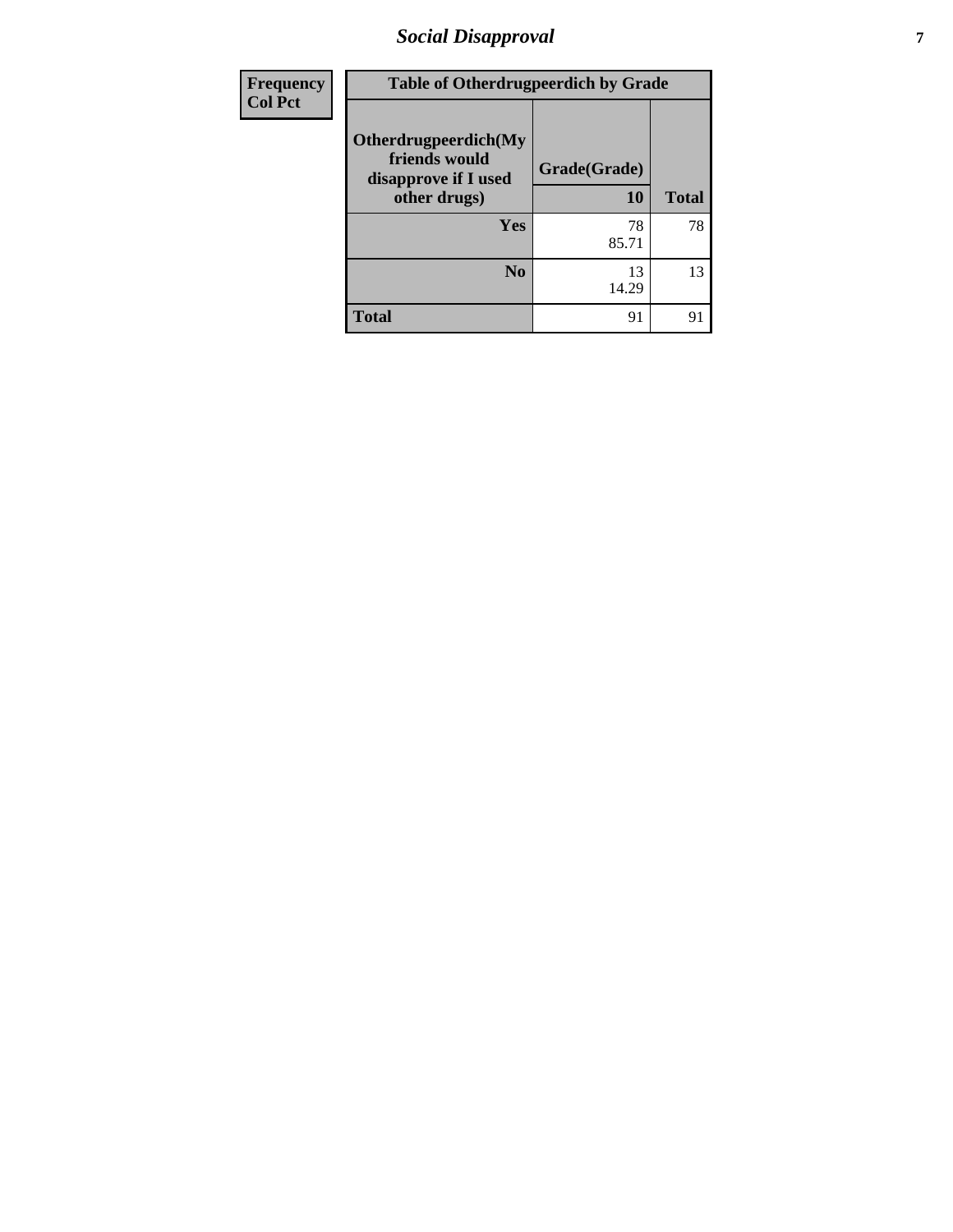### Title IV, Part A, Schedule A **8** *Goal 2: To help ensure that all schools are safe and disciplined Baseline Data: Year 2008-2009 Student Involvement in Gang Activity*

| Frequency      | <b>Table of Gangself by Grade</b>                                                                 |                    |                |  |
|----------------|---------------------------------------------------------------------------------------------------|--------------------|----------------|--|
| <b>Col Pct</b> | Gangself(I<br>have<br>participated<br>in illegal<br>gang<br>activities in<br>the past 30<br>days) | Grade(Grade)<br>10 | <b>Total</b>   |  |
|                | Yes                                                                                               | 2<br>2.20          | $\overline{2}$ |  |
|                | N <sub>0</sub>                                                                                    | 89<br>97.80        | 89             |  |
|                | <b>Total</b>                                                                                      | 91                 | 91             |  |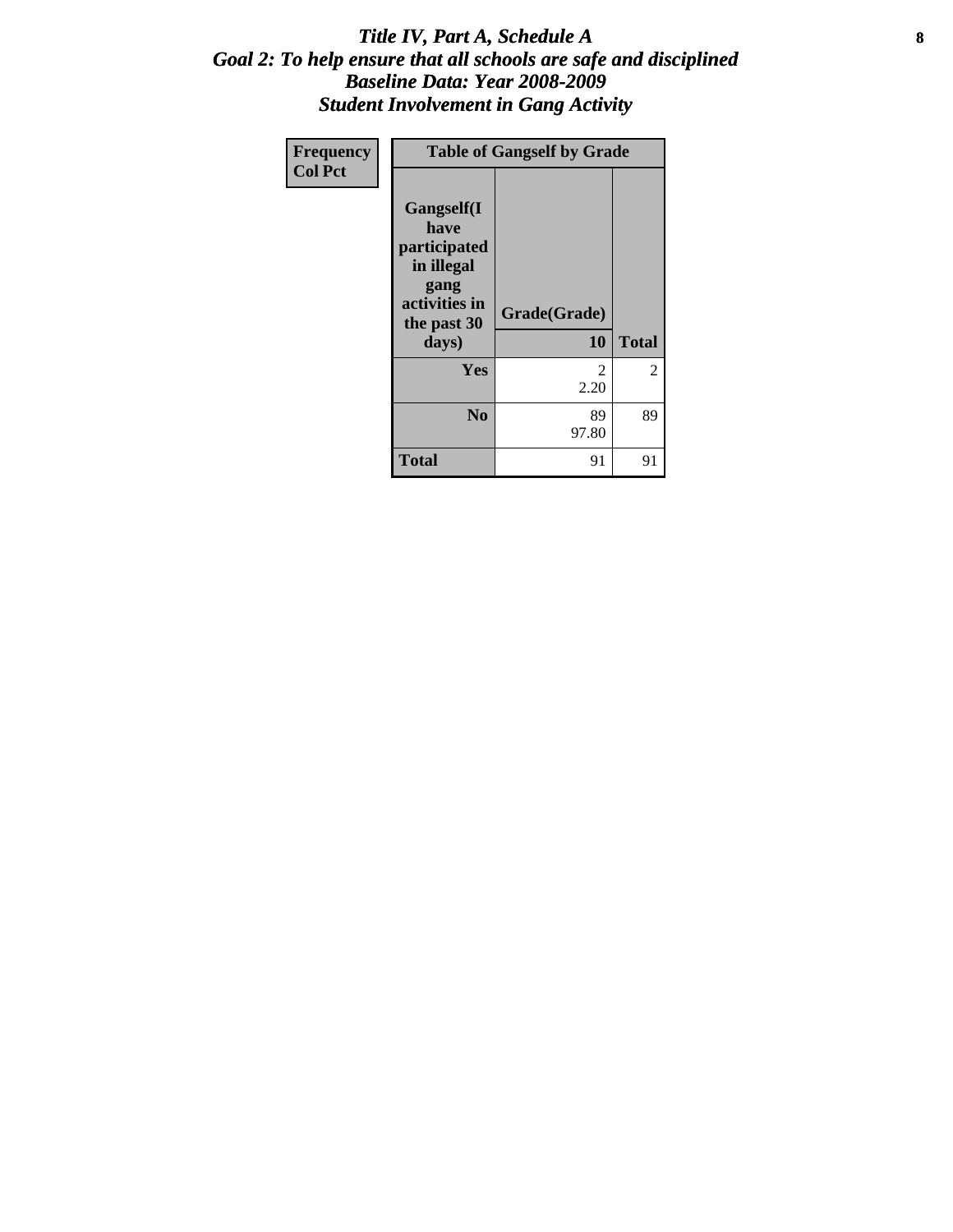# *Student Perception of School Safety* **9**

| <b>Frequency</b><br>Row Pct |
|-----------------------------|
|                             |

| <b>Table of Grade by Safeschool</b> |                                                        |             |                     |                                        |              |
|-------------------------------------|--------------------------------------------------------|-------------|---------------------|----------------------------------------|--------------|
|                                     | Safeschool (School is a place at which I feel<br>safe) |             |                     |                                        |              |
| Grade(Grade)                        | <b>Strongly</b><br>Agree                               | Agree       | Somewhat   Somewhat | <b>Strongly</b><br>Disagree   Disagree | <b>Total</b> |
| 10                                  | 23<br>25.27                                            | 49<br>53.85 | 17<br>18.68         | 2.20                                   | 91           |
| <b>Total</b>                        | 23                                                     | 49          | 17                  | 2                                      |              |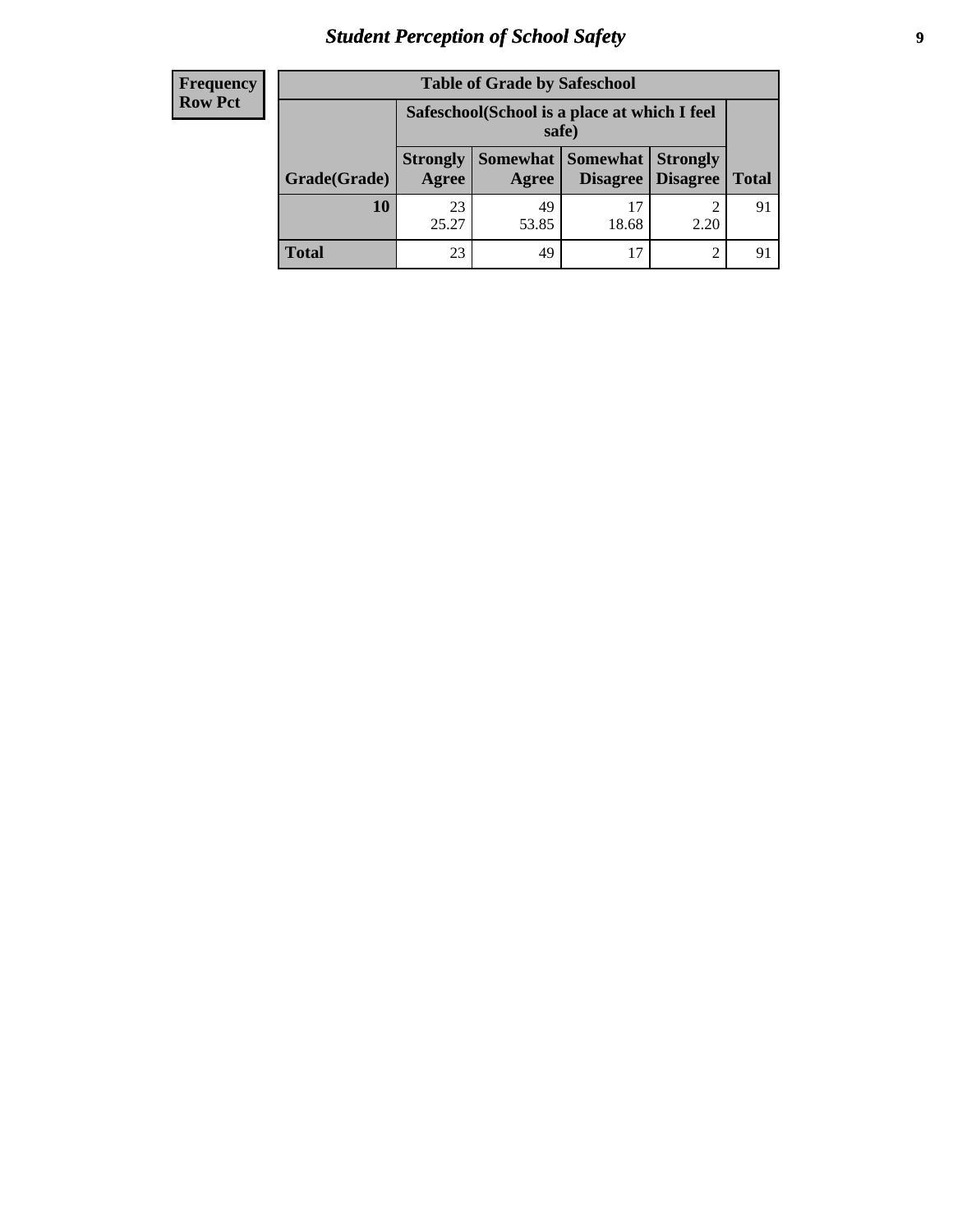### *Students Who Have Been Bullied* **10**

| <b>Frequency</b> | <b>Table of Grade by Bullied</b> |              |                                                                               |                |                 |                             |      |              |
|------------------|----------------------------------|--------------|-------------------------------------------------------------------------------|----------------|-----------------|-----------------------------|------|--------------|
| <b>Row Pct</b>   |                                  |              | <b>Bullied</b> (I have been bullied by other<br>students in the past 30 days) |                |                 |                             |      |              |
|                  |                                  |              | 3 <sub>to</sub>                                                               | $6 \text{ to}$ | <b>10</b><br>to | <b>20</b><br>t <sub>0</sub> | All  |              |
|                  |                                  | $\mathbf{0}$ |                                                                               | 9              | 19              | 29                          | 30   |              |
|                  | Grade(Grade)                     | <b>Days</b>  | days                                                                          | days           | days            | days                        | days | <b>Total</b> |
|                  | 10                               | 86<br>94.51  | 1.10                                                                          | 1.10           | 1.10            | 1.10                        | 1.10 | 91           |
|                  | <b>Total</b>                     | 86           |                                                                               |                |                 |                             |      | 91           |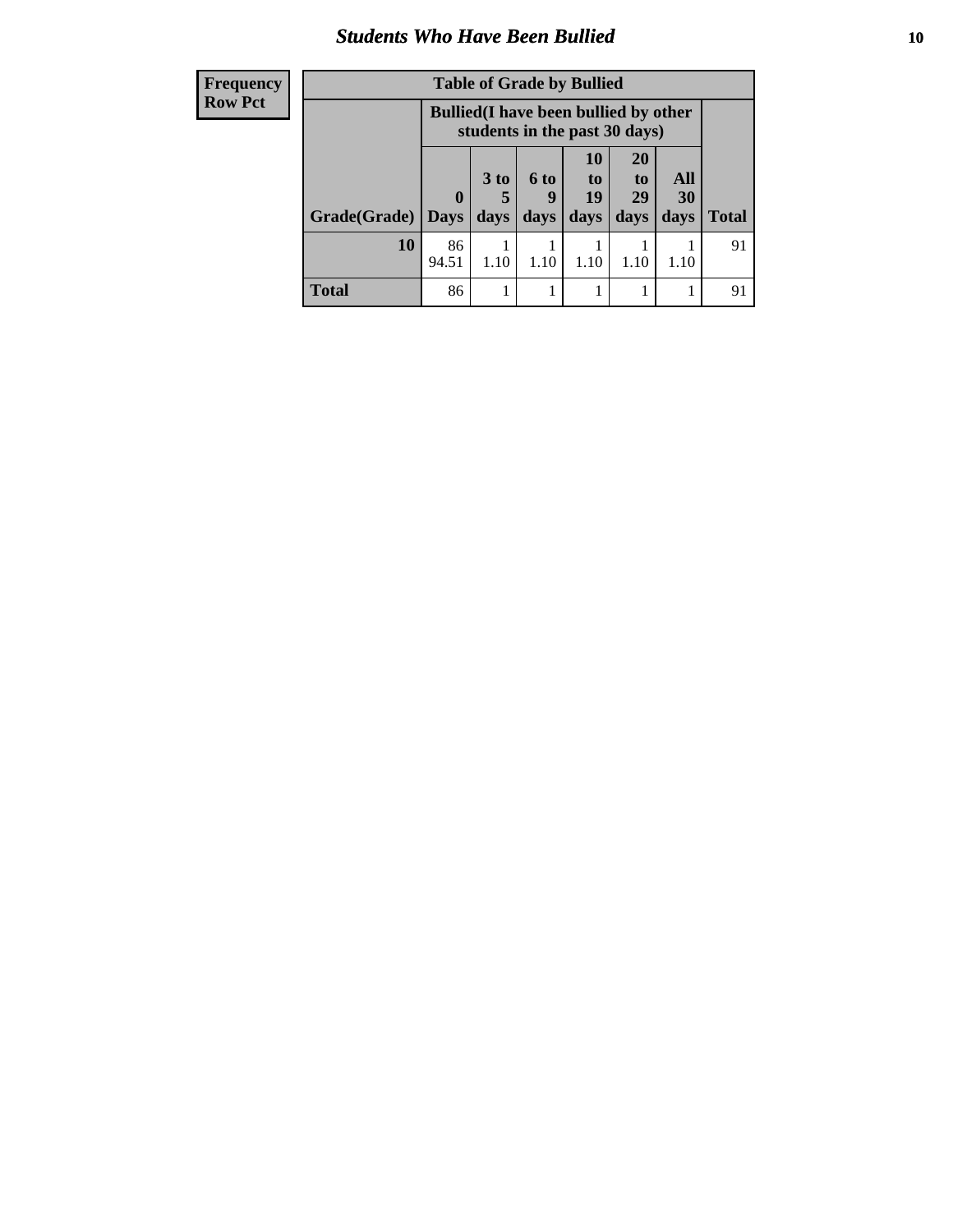### *School Climate* **11**

| Frequency      | <b>Table of SchoolClimate1 by Grade</b> |                    |              |  |
|----------------|-----------------------------------------|--------------------|--------------|--|
| <b>Col Pct</b> | SchoolClimate1(I<br>like school)        | Grade(Grade)<br>10 | <b>Total</b> |  |
|                | <b>Strongly Agree</b>                   | 13<br>14.29        | 13           |  |
|                | <b>Somewhat Agree</b>                   | 58<br>63.74        | 58           |  |
|                | <b>Somewhat Disagree</b>                | 14<br>15.38        | 14           |  |
|                | <b>Strongly Disagree</b>                | 6<br>6.59          | 6            |  |
|                | <b>Total</b>                            | 91                 | 91           |  |

|                                                   | <b>Table of SchoolClimate2 by Grade</b> |              |  |  |
|---------------------------------------------------|-----------------------------------------|--------------|--|--|
| SchoolClimate2(I<br>feel successful at<br>school) | Grade(Grade)<br>10                      | <b>Total</b> |  |  |
| <b>Strongly Agree</b>                             | 23<br>25.27                             | 23           |  |  |
| <b>Somewhat Agree</b>                             | 51<br>56.04                             | 51           |  |  |
| <b>Somewhat Disagree</b>                          | 12<br>13.19                             | 12           |  |  |
| <b>Strongly Disagree</b>                          | 5<br>5.49                               | 5            |  |  |
| <b>Total</b>                                      | 91                                      | 91           |  |  |

| <b>Frequency</b> | <b>Table of SchoolClimate3 by Grade</b>                                      |                    |              |  |
|------------------|------------------------------------------------------------------------------|--------------------|--------------|--|
| <b>Col Pct</b>   | <b>SchoolClimate3(My</b><br>school has high<br>standards for<br>achievement) | Grade(Grade)<br>10 | <b>Total</b> |  |
|                  | <b>Strongly Agree</b>                                                        | 51<br>56.04        | 51           |  |
|                  | <b>Somewhat Agree</b>                                                        | 30<br>32.97        | 30           |  |
|                  | <b>Somewhat Disagree</b>                                                     | 7<br>7.69          |              |  |
|                  | <b>Strongly Disagree</b>                                                     | 3<br>3.30          | 3            |  |
|                  | <b>Total</b>                                                                 | 91                 | 91           |  |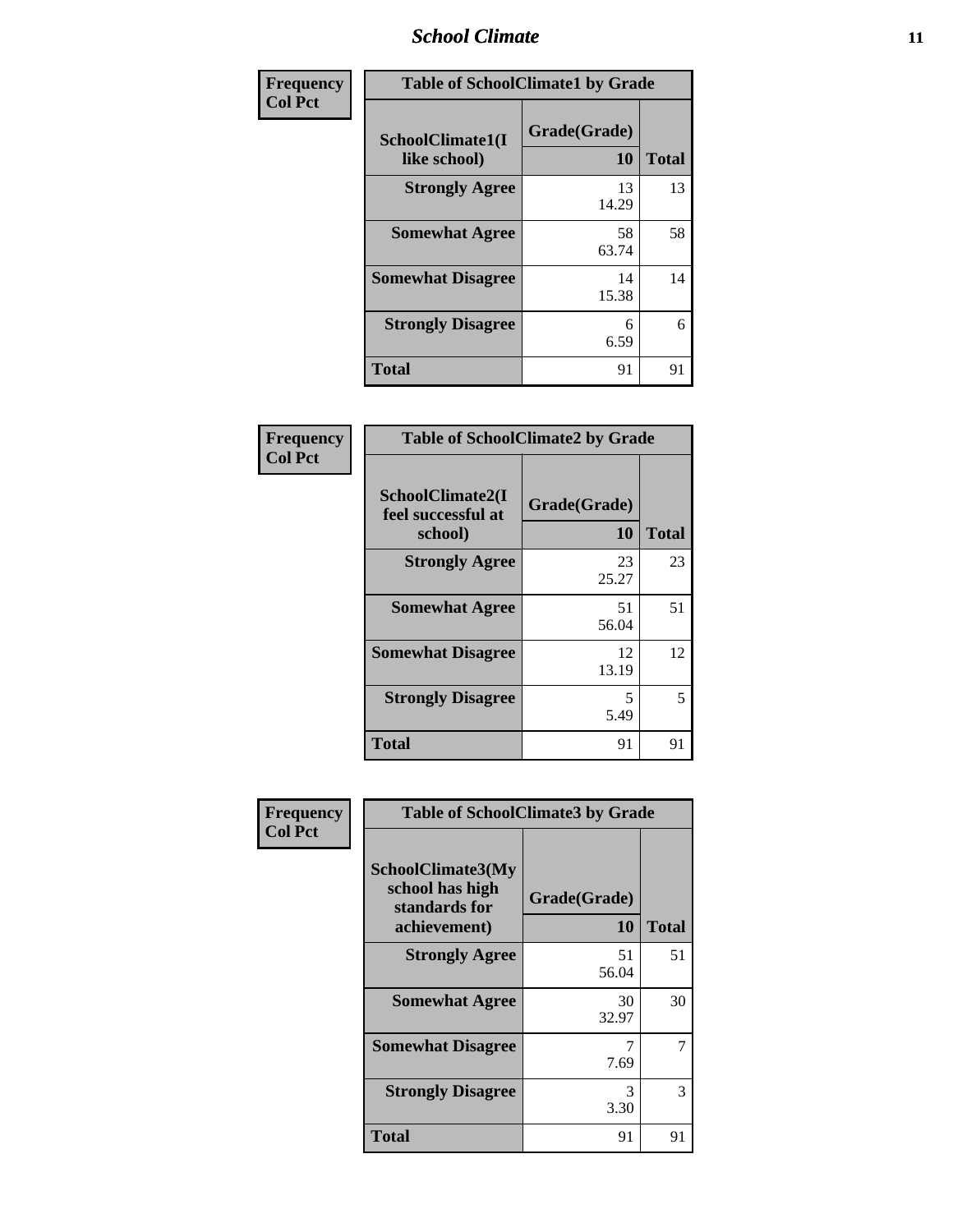### *School Climate* **12**

| Frequency      | <b>Table of SchoolClimate4 by Grade</b>                              |                           |              |  |
|----------------|----------------------------------------------------------------------|---------------------------|--------------|--|
| <b>Col Pct</b> | <b>SchoolClimate4(My</b><br>school sets clear<br>rules for behavior) | Grade(Grade)<br><b>10</b> | <b>Total</b> |  |
|                | <b>Strongly Agree</b>                                                | 42<br>46.15               | 42           |  |
|                | <b>Somewhat Agree</b>                                                | 35<br>38.46               | 35           |  |
|                | <b>Somewhat Disagree</b>                                             | 13<br>14.29               | 13           |  |
|                | <b>Strongly Disagree</b>                                             | 1.10                      | 1            |  |
|                | <b>Total</b>                                                         | 91                        | 91           |  |

| <b>Table of SchoolClimate5 by Grade</b>                              |                    |              |  |
|----------------------------------------------------------------------|--------------------|--------------|--|
| SchoolClimate5(I<br>know what to do in<br>an emergency at<br>school) | Grade(Grade)<br>10 | <b>Total</b> |  |
| <b>Strongly Agree</b>                                                | 31<br>34.07        | 31           |  |
| <b>Somewhat Agree</b>                                                | 47<br>51.65        | 47           |  |
| <b>Somewhat Disagree</b>                                             | 10<br>10.99        | 10           |  |
| <b>Strongly Disagree</b>                                             | 3<br>3.30          | 3            |  |
| Total                                                                | 91                 | 91           |  |

| Frequency      | <b>Table of SchoolClimate6 by Grade</b>                  |                    |              |
|----------------|----------------------------------------------------------|--------------------|--------------|
| <b>Col Pct</b> | <b>SchoolClimate6(Teachers</b><br>treat me with respect) | Grade(Grade)<br>10 | <b>Total</b> |
|                | <b>Strongly Agree</b>                                    | 23<br>25.27        | 23           |
|                | <b>Somewhat Agree</b>                                    | 46<br>50.55        | 46           |
|                | <b>Somewhat Disagree</b>                                 | 16<br>17.58        | 16           |
|                | <b>Strongly Disagree</b>                                 | 6<br>6.59          | 6            |
|                | <b>Total</b>                                             | 91                 | 91           |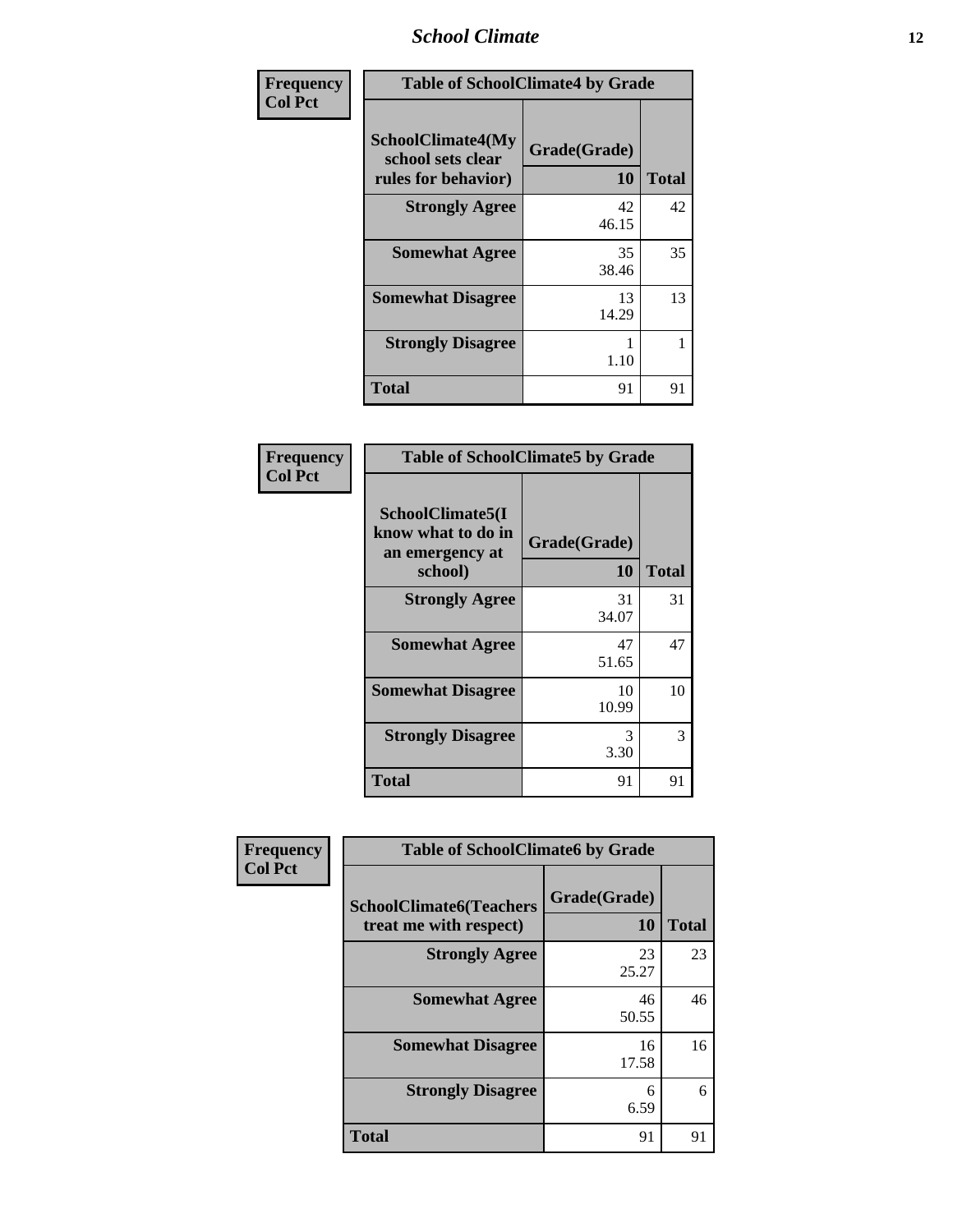*School Climate* **13**

| <b>Frequency</b> | <b>Table of SchoolClimate7 by Grade</b>                                       |                           |              |
|------------------|-------------------------------------------------------------------------------|---------------------------|--------------|
| <b>Col Pct</b>   | <b>SchoolClimate7(Behaviors</b><br>in my class allow the<br>teacher to teach) | Grade(Grade)<br><b>10</b> | <b>Total</b> |
|                  | <b>Strongly Agree</b>                                                         | 27<br>29.67               | 27           |
|                  | <b>Somewhat Agree</b>                                                         | 46<br>50.55               | 46           |
|                  | <b>Somewhat Disagree</b>                                                      | 14<br>15.38               | 14           |
|                  | <b>Strongly Disagree</b>                                                      | 4<br>4.40                 | 4            |
|                  | <b>Total</b>                                                                  | 91                        | 91           |

| Frequency      | <b>Table of SchoolClimate8 by Grade</b><br><b>SchoolClimate8(Students</b> |                    |              |
|----------------|---------------------------------------------------------------------------|--------------------|--------------|
| <b>Col Pct</b> | are frequently<br>recognized for good<br>behavior)                        | Grade(Grade)<br>10 | <b>Total</b> |
|                | <b>Strongly Agree</b>                                                     | 5<br>5.49          | 5            |
|                | <b>Somewhat Agree</b>                                                     | 33<br>36.26        | 33           |
|                | <b>Somewhat Disagree</b>                                                  | 36<br>39.56        | 36           |
|                | <b>Strongly Disagree</b>                                                  | 17<br>18.68        | 17           |
|                | Total                                                                     | 91                 | 91           |

| Frequency<br><b>Col Pct</b> | <b>Table of SchoolClimate9 by Grade</b>                                           |                           |              |
|-----------------------------|-----------------------------------------------------------------------------------|---------------------------|--------------|
|                             | SchoolClimate9(School<br>counselor would be<br>helpful if I needed<br>assistance) | Grade(Grade)<br><b>10</b> | <b>Total</b> |
|                             | <b>Strongly Agree</b>                                                             | 29<br>31.87               | 29           |
|                             | <b>Somewhat Agree</b>                                                             | 35<br>38.46               | 35           |
|                             | <b>Somewhat Disagree</b>                                                          | 14<br>15.38               | 14           |
|                             | <b>Strongly Disagree</b>                                                          | 13<br>14.29               | 13           |
|                             | <b>Total</b>                                                                      | 91                        | 91           |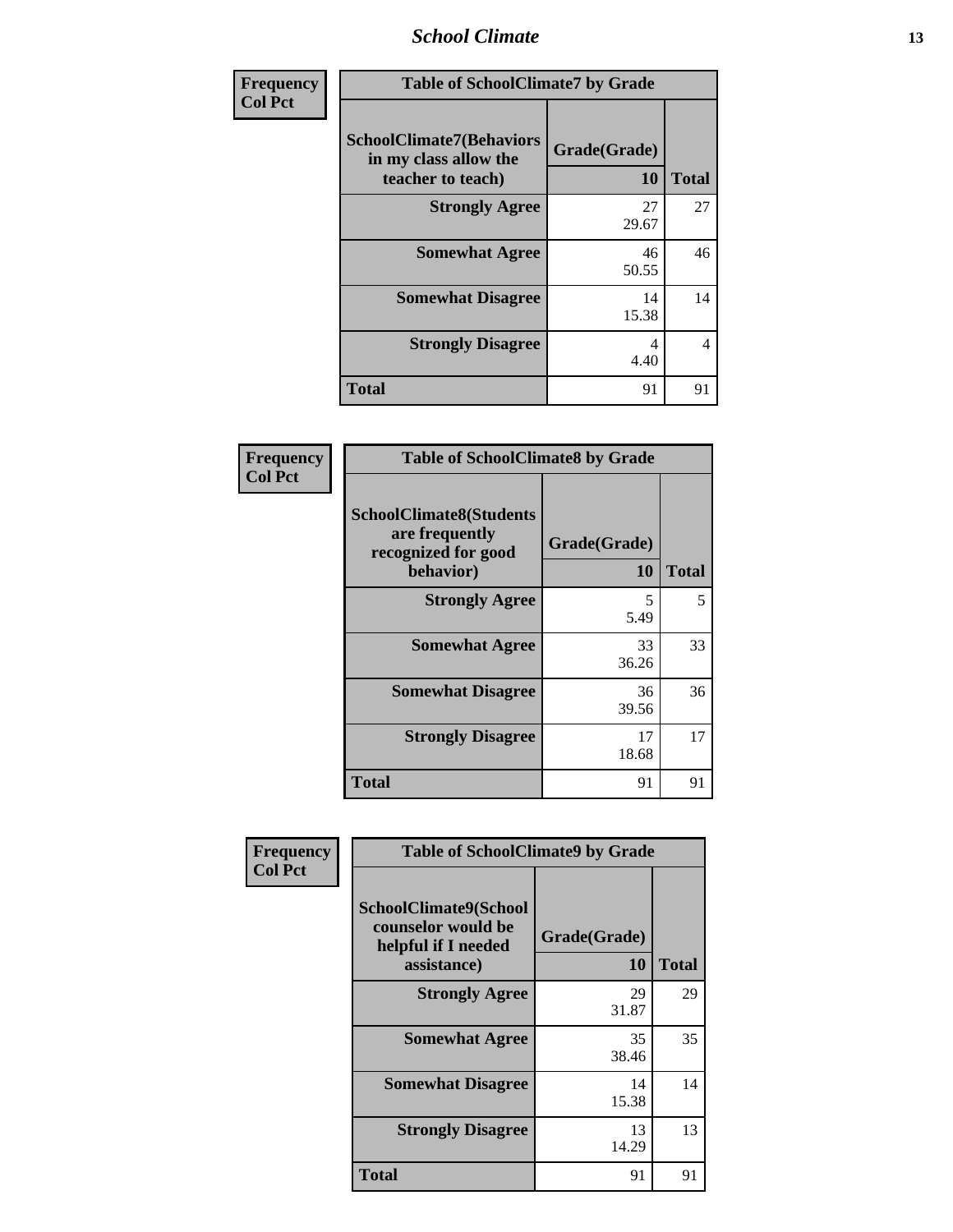## *Reasons for Dropping Out* **14**

| Frequency      | <b>Table of Dropoutreason by Grade</b>                                   |                    |              |
|----------------|--------------------------------------------------------------------------|--------------------|--------------|
| <b>Col Pct</b> | Dropoutreason(If<br>I dropped out the<br>reason would<br>most likely be) | Grade(Grade)<br>10 | <b>Total</b> |
|                | <b>Won't Drop out</b>                                                    | 63<br>69.23        | 63           |
|                | <b>Bored</b>                                                             | 16<br>17.58        | 16           |
|                | <b>Family Reasons</b>                                                    | 1.10               | 1            |
|                | Other                                                                    | 11<br>12.09        | 11           |
|                | Total                                                                    | 91                 | 91           |

| Frequency      |                                                                        | <b>Table of Dropout by Grade</b> |              |  |
|----------------|------------------------------------------------------------------------|----------------------------------|--------------|--|
| <b>Col Pct</b> | Dropout(I<br>have<br>thought<br>about<br>dropping<br>out of<br>school) | Grade(Grade)<br>10               | <b>Total</b> |  |
|                | Yes                                                                    | 23<br>25.27                      | 23           |  |
|                | N <sub>0</sub>                                                         | 68<br>74.73                      | 68           |  |
|                | <b>Total</b>                                                           | 91                               | 91           |  |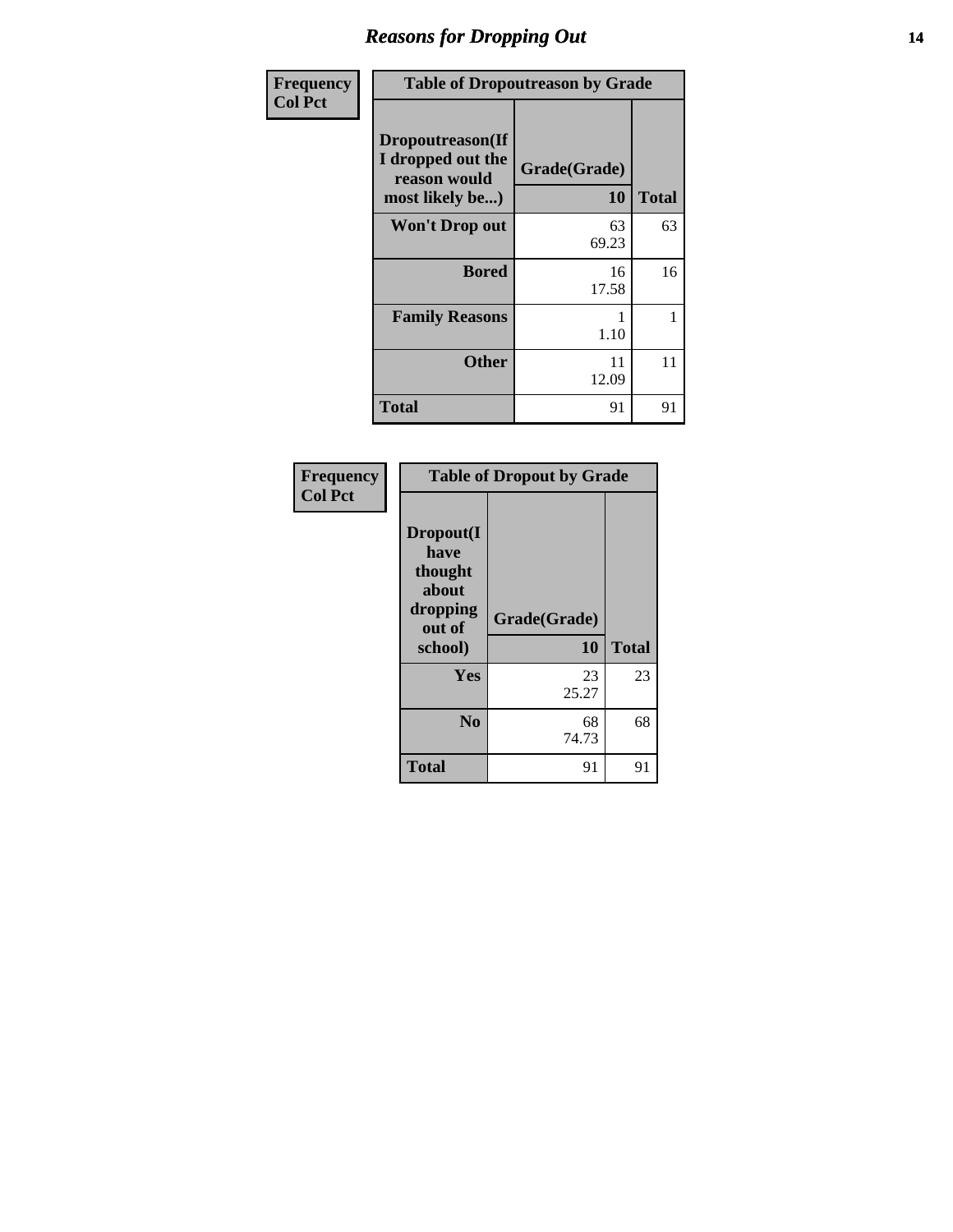## *School Safety* **15**

| Frequency      |                                                                                          | <b>Table of Gangself by Grade</b> |                |  |
|----------------|------------------------------------------------------------------------------------------|-----------------------------------|----------------|--|
| <b>Col Pct</b> | Gangself(I<br>have<br>participated<br>in illegal<br>gang<br>activities in<br>the past 30 | Grade(Grade)                      |                |  |
|                | days)                                                                                    | 10                                | <b>Total</b>   |  |
|                | Yes                                                                                      | $\mathfrak{D}$<br>2.20            | $\overline{2}$ |  |
|                | N <sub>0</sub>                                                                           | 89<br>97.80                       | 89             |  |
|                | <b>Total</b>                                                                             | 91                                | 91             |  |

| Frequency<br><b>Col Pct</b> | <b>Table of Gangpeers by Grade</b>                                                                                             |                    |              |
|-----------------------------|--------------------------------------------------------------------------------------------------------------------------------|--------------------|--------------|
|                             | <b>Gangpeers</b> (I<br>have friends<br>who have<br>participated<br>in illegal<br>gang<br>activities in<br>the past 30<br>days) | Grade(Grade)<br>10 | <b>Total</b> |
|                             | Yes                                                                                                                            | 9<br>9.89          | 9            |
|                             | N <sub>0</sub>                                                                                                                 | 82<br>90.11        | 82           |
|                             | <b>Total</b>                                                                                                                   | 91                 | 91           |

| Frequency      | <b>Table of Pickedon by Grade</b>                                   |              |                             |
|----------------|---------------------------------------------------------------------|--------------|-----------------------------|
| <b>Col Pct</b> | <b>Pickedon</b> (I have<br>been picked on or<br>teased at school in | Grade(Grade) |                             |
|                | the past 30 days)                                                   | 10           | <b>Total</b>                |
|                | <b>Strongly Agree</b>                                               | 2<br>2.20    | $\mathcal{D}_{\mathcal{L}}$ |
|                | <b>Somewhat Agree</b>                                               | 13<br>14.29  | 13                          |
|                | <b>Somewhat Disagree</b>                                            | 24<br>26.37  | 24                          |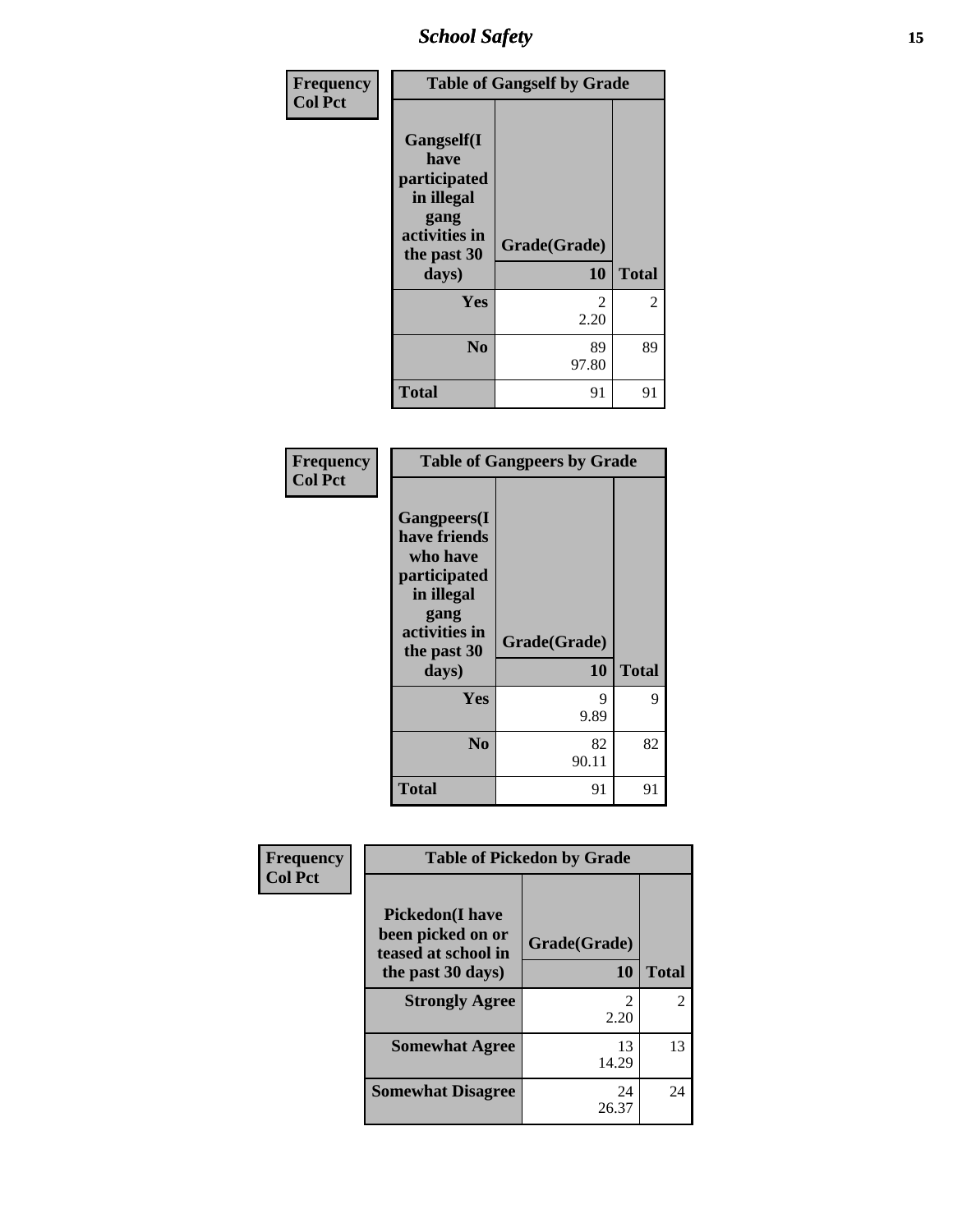*School Safety* **16**

| <b>Frequency</b> | <b>Table of Pickedon by Grade</b>                                                        |                    |              |
|------------------|------------------------------------------------------------------------------------------|--------------------|--------------|
| <b>Col Pct</b>   | <b>Pickedon</b> (I have<br>been picked on or<br>teased at school in<br>the past 30 days) | Grade(Grade)<br>10 | <b>Total</b> |
|                  | <b>Strongly Disagree</b>                                                                 | 52<br>57.14        | 52           |
|                  | <b>Total</b>                                                                             | 91                 | 91           |

| Frequency      |                                                          | <b>Table of Safeschool by Grade</b> |              |  |
|----------------|----------------------------------------------------------|-------------------------------------|--------------|--|
| <b>Col Pct</b> | Safeschool(School<br>is a place at which I<br>feel safe) | Grade(Grade)<br><b>10</b>           | <b>Total</b> |  |
|                | <b>Strongly Agree</b>                                    | 23<br>25.27                         | 23           |  |
|                | <b>Somewhat Agree</b>                                    | 49<br>53.85                         | 49           |  |
|                | <b>Somewhat Disagree</b>                                 | 17<br>18.68                         | 17           |  |
|                | <b>Strongly Disagree</b>                                 | $\mathfrak{D}$<br>2.20              | 2            |  |
|                | <b>Total</b>                                             | 91                                  | 91           |  |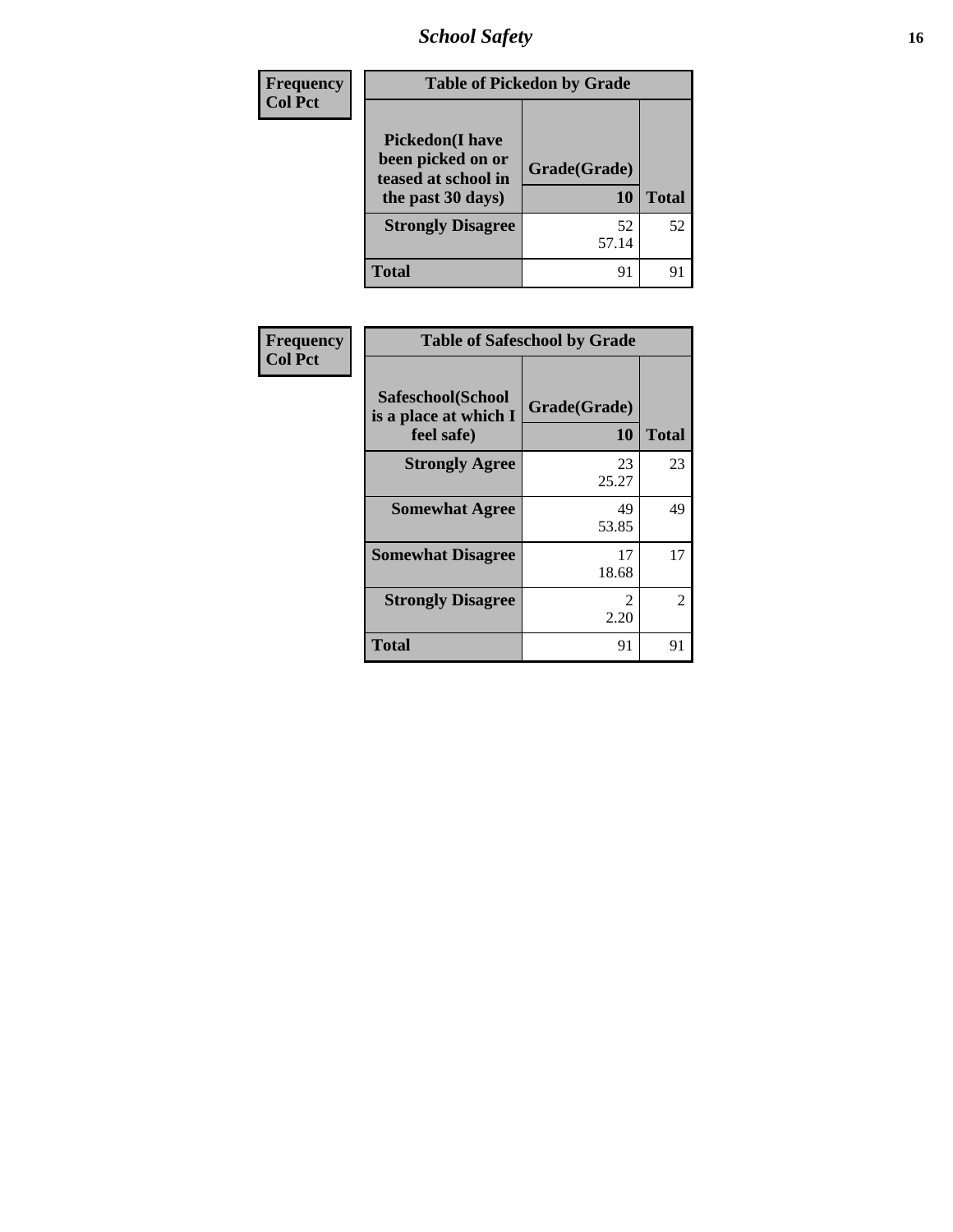*School Safety* **17**

| <b>Frequency</b> |                     |              | <b>Table of Grade by Bullied</b>                                              |                                    |                                         |                               |                   |              |
|------------------|---------------------|--------------|-------------------------------------------------------------------------------|------------------------------------|-----------------------------------------|-------------------------------|-------------------|--------------|
| <b>Row Pct</b>   |                     |              | <b>Bullied</b> (I have been bullied by other<br>students in the past 30 days) |                                    |                                         |                               |                   |              |
|                  | Grade(Grade)   Days | $\mathbf{0}$ | 3 to<br>5<br>days                                                             | $6 \text{ to}$<br><b>g</b><br>days | <b>10</b><br>$\mathbf{t}$<br>19<br>days | <b>20</b><br>to<br>29<br>days | All<br>30<br>days | <b>Total</b> |
|                  | 10                  | 86<br>94.51  | 1.10                                                                          | 1.10                               | 1.10                                    | 1.10                          | 1.10              | 91           |
|                  | <b>Total</b>        | 86           |                                                                               |                                    |                                         |                               |                   | 91           |

| Frequency      | <b>Table of Grade by Bulliedothers</b> |             |                                                                   |      |                |              |  |  |
|----------------|----------------------------------------|-------------|-------------------------------------------------------------------|------|----------------|--------------|--|--|
| <b>Row Pct</b> |                                        |             | <b>Bulliedothers</b> (I bullied<br>others in the past 30<br>days) |      |                |              |  |  |
|                |                                        | $\bf{0}$    | $1$ or<br>2                                                       | 3 to | 10<br>to<br>19 |              |  |  |
|                | Grade(Grade)                           | <b>Days</b> | days                                                              | days | days           | <b>Total</b> |  |  |
|                | 10                                     | 88<br>96.70 | 1.10                                                              | 1.10 | 1.10           | 91           |  |  |
|                | <b>Total</b>                           | 88          |                                                                   |      |                | 91           |  |  |

| Frequency      | <b>Table of Grade by Weaponschool</b> |                                                                                 |                  |              |  |
|----------------|---------------------------------------|---------------------------------------------------------------------------------|------------------|--------------|--|
| <b>Row Pct</b> |                                       | <b>Weaponschool</b> (I<br>brought a weapon<br>to school in the<br>past 30 days) |                  |              |  |
|                | Grade(Grade)                          | 0 Days                                                                          | 10 to 19<br>days | <b>Total</b> |  |
|                | 10                                    | 90<br>98.90                                                                     | 1.10             | 91           |  |
|                | <b>Total</b>                          | 90                                                                              |                  | 91           |  |

| Frequency      | <b>Table of Grade by Absentunsafe</b> |                                                                                              |              |  |  |
|----------------|---------------------------------------|----------------------------------------------------------------------------------------------|--------------|--|--|
| <b>Row Pct</b> |                                       | Absentunsafe(I)<br>have missed<br>school because<br>I felt unsafe in<br>the past 30<br>days) |              |  |  |
|                | Grade(Grade)                          | 0 Days                                                                                       | <b>Total</b> |  |  |
|                | 10                                    | 91<br>100.00                                                                                 | 91           |  |  |
|                | <b>Total</b>                          | 91                                                                                           | 91           |  |  |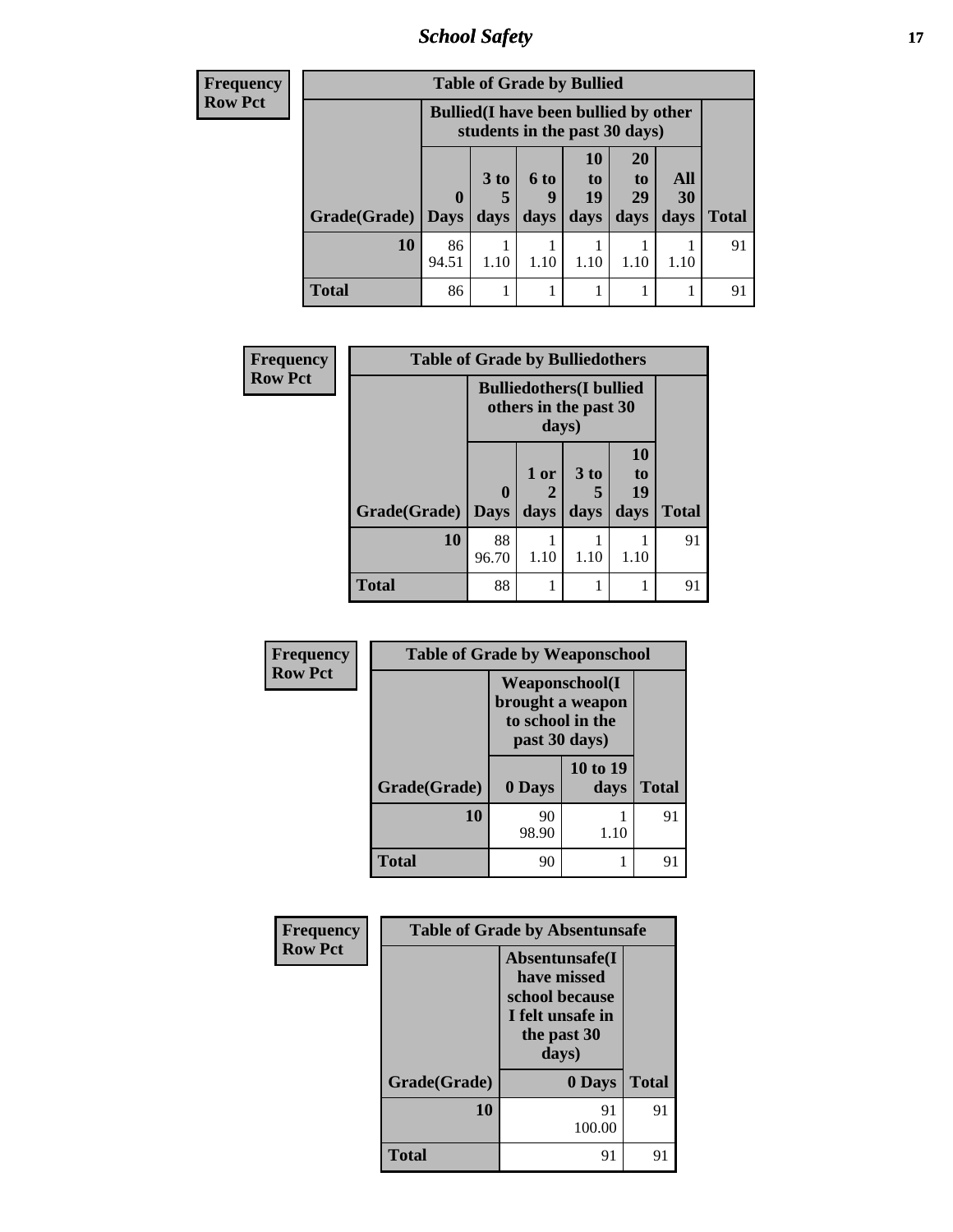## *Drug Use During Last 30 Days* **18**

#### **Frequency Row Pct**

| <b>Table of Grade by Alcohol</b> |             |                                                                                                                                                                                         |                |           |      |                             |      |    |  |
|----------------------------------|-------------|-----------------------------------------------------------------------------------------------------------------------------------------------------------------------------------------|----------------|-----------|------|-----------------------------|------|----|--|
|                                  |             | Alcohol (Alcohol use, past 30 days)<br>$10-19$<br>$6-9$<br>$20 - 29$<br>$3 - 5$<br>$1 - 2$<br>Every<br>not<br>days<br>days<br>days<br>days<br>day<br><b>Total</b><br>days<br><b>use</b> |                |           |      |                             |      |    |  |
| Grade(Grade)                     | Did         |                                                                                                                                                                                         |                |           |      |                             |      |    |  |
| <b>10</b>                        | 77<br>84.62 | 4<br>4.40                                                                                                                                                                               | 2.20           | 3<br>3.30 | 1.10 | 2.20                        | 2.20 | 91 |  |
| <b>Total</b>                     | 77          | 4                                                                                                                                                                                       | $\overline{2}$ | 3         |      | $\mathcal{D}_{\mathcal{L}}$ | 2    | 91 |  |

| <b>Frequency</b> |              | <b>Table of Grade by Cigarettes</b> |                                                   |                 |                |                 |                   |              |
|------------------|--------------|-------------------------------------|---------------------------------------------------|-----------------|----------------|-----------------|-------------------|--------------|
| <b>Row Pct</b>   |              |                                     | Cigarettes (Smoking tobacco use,<br>past 30 days) |                 |                |                 |                   |              |
|                  | Grade(Grade) | <b>Did</b><br>not<br><b>use</b>     | $1-2$<br>days                                     | $3 - 5$<br>days | $6-9$<br>days  | $10-19$<br>days | $20 - 29$<br>days | <b>Total</b> |
|                  | 10           | 85<br>93.41                         | 1.10                                              | 1.10            | 2<br>2.20      | 1.10            | 1.10              | 91           |
|                  | <b>Total</b> | 85                                  |                                                   |                 | $\overline{2}$ |                 |                   | 91           |

| <b>Frequency</b> | <b>Table of Grade by Smokeless</b> |                                                            |            |              |  |  |  |
|------------------|------------------------------------|------------------------------------------------------------|------------|--------------|--|--|--|
| <b>Row Pct</b>   |                                    | <b>Smokeless</b> (Chewing<br>tobacco use,<br>past 30 days) |            |              |  |  |  |
|                  | Grade(Grade)                       | Did not<br><b>use</b>                                      | $1-2$ days | <b>Total</b> |  |  |  |
|                  | 10                                 | 90<br>98.90                                                | 1.10       | 91           |  |  |  |
|                  | Total                              | 90                                                         |            |              |  |  |  |

| Frequency<br><b>Row Pct</b> |                                            | <b>Table of Grade by Marijuana</b> |                 |                 |               |                 |                   |              |
|-----------------------------|--------------------------------------------|------------------------------------|-----------------|-----------------|---------------|-----------------|-------------------|--------------|
|                             | Marijuana (Marijuana use,<br>past 30 days) |                                    |                 |                 |               |                 |                   |              |
| Grade(Grade)                |                                            | <b>Did</b><br>not<br><b>use</b>    | $1 - 2$<br>days | $3 - 5$<br>days | $6-9$<br>days | $10-19$<br>days | $20 - 29$<br>days | <b>Total</b> |
|                             | 10                                         | 83<br>91.21                        | 3<br>3.30       | ↑<br>2.20       | 1.10          | 1.10            | 1.10              | 91           |
|                             | <b>Total</b>                               | 83                                 | 3               | $\overline{2}$  |               |                 |                   | 91           |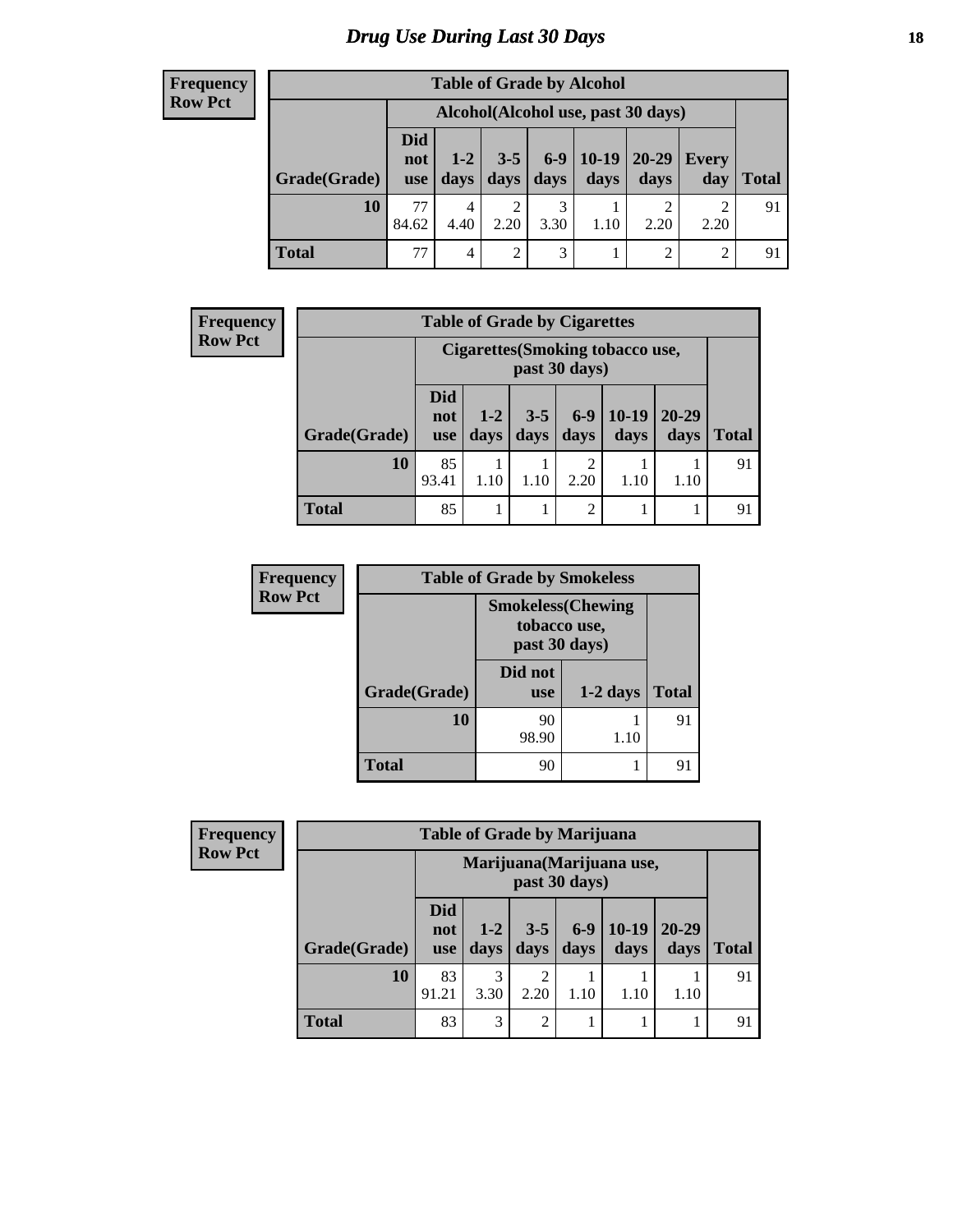| <b>Frequency</b> |              | <b>Table of Grade by Cocaine</b>                 |              |
|------------------|--------------|--------------------------------------------------|--------------|
| <b>Row Pct</b>   |              | <b>Cocaine</b> (Cocaine<br>use,<br>past 30 days) |              |
|                  | Grade(Grade) | Did not use                                      | <b>Total</b> |
|                  | 10           | 91<br>100.00                                     | 91           |
|                  | <b>Total</b> | 91                                               | 91           |

| <b>Frequency</b> | <b>Table of Grade by Inhalants</b> |                                                  |                     |              |  |  |  |  |
|------------------|------------------------------------|--------------------------------------------------|---------------------|--------------|--|--|--|--|
| <b>Row Pct</b>   |                                    | <b>Inhalants</b> (Inhalant<br>use, past 30 days) |                     |              |  |  |  |  |
|                  | Grade(Grade)                       | Did not<br><b>use</b>                            | <b>Every</b><br>day | <b>Total</b> |  |  |  |  |
|                  | 10                                 | 90<br>98.90                                      | 1.10                | 91           |  |  |  |  |
|                  | Total                              | 90                                               |                     | 91           |  |  |  |  |

| Frequency      | <b>Table of Grade by Steroids</b>                 |              |              |  |  |  |
|----------------|---------------------------------------------------|--------------|--------------|--|--|--|
| <b>Row Pct</b> | <b>Steroids</b> (Steroid<br>use,<br>past 30 days) |              |              |  |  |  |
|                | Grade(Grade)                                      | Did not use  | <b>Total</b> |  |  |  |
|                | 10                                                | 91<br>100.00 | 91           |  |  |  |
|                | <b>Total</b>                                      | 91           |              |  |  |  |

| <b>Frequency</b> |              | <b>Table of Grade by Ecstasy</b>                 |              |
|------------------|--------------|--------------------------------------------------|--------------|
| <b>Row Pct</b>   |              | <b>Ecstasy</b> (Ecstasy<br>use,<br>past 30 days) |              |
|                  | Grade(Grade) | Did not use                                      | <b>Total</b> |
|                  | 10           | 91<br>100.00                                     | 91           |
|                  | <b>Total</b> | 91                                               |              |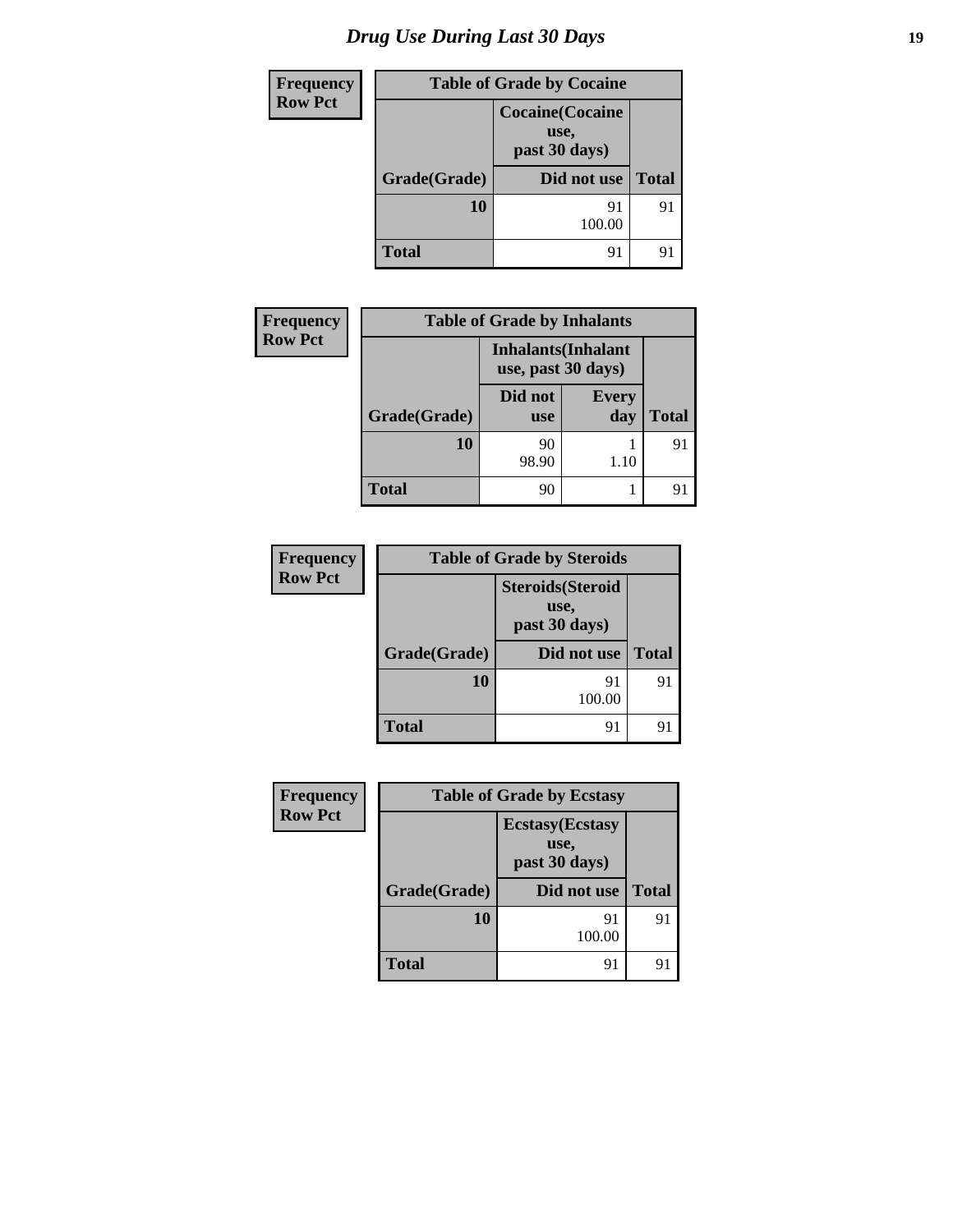# *Drug Use During Last 30 Days* 20

| Frequency      |              | <b>Table of Grade by Meth</b>                      |              |  |
|----------------|--------------|----------------------------------------------------|--------------|--|
| <b>Row Pct</b> |              | <b>Meth</b> (Methamphetamine<br>use, past 30 days) |              |  |
| Grade(Grade)   |              | Did not use                                        | <b>Total</b> |  |
|                | 10           | 91<br>100.00                                       | 91           |  |
|                | <b>Total</b> | 91                                                 | 9            |  |

| <b>Frequency</b> | <b>Table of Grade by Hallucinogens</b> |                                                   |                  |              |
|------------------|----------------------------------------|---------------------------------------------------|------------------|--------------|
| <b>Row Pct</b>   |                                        | Hallucinogens (Hallucinogen<br>use, past 30 days) |                  |              |
|                  | Grade(Grade)                           | Did not use                                       | <b>Every day</b> | <b>Total</b> |
|                  | <b>10</b>                              | 90<br>98.90                                       | 1.10             | 91           |
|                  | <b>Total</b>                           | 90                                                |                  |              |

| <b>Frequency</b> | <b>Table of Grade by Prescription</b> |                                                                                   |                 |                 |                     |       |
|------------------|---------------------------------------|-----------------------------------------------------------------------------------|-----------------|-----------------|---------------------|-------|
| <b>Row Pct</b>   |                                       | <b>Prescription</b> (Prescription<br>drugs not prescribed to me,<br>past 30 days) |                 |                 |                     |       |
|                  | Grade(Grade)                          | Did<br>not<br><b>use</b>                                                          | $3 - 5$<br>days | $10-19$<br>days | <b>Every</b><br>day | Total |
|                  | 10                                    | 88<br>96.70                                                                       | 1.10            | 1.10            | 1.10                | 91    |
|                  | <b>Total</b>                          | 88                                                                                | 1               |                 |                     | 91    |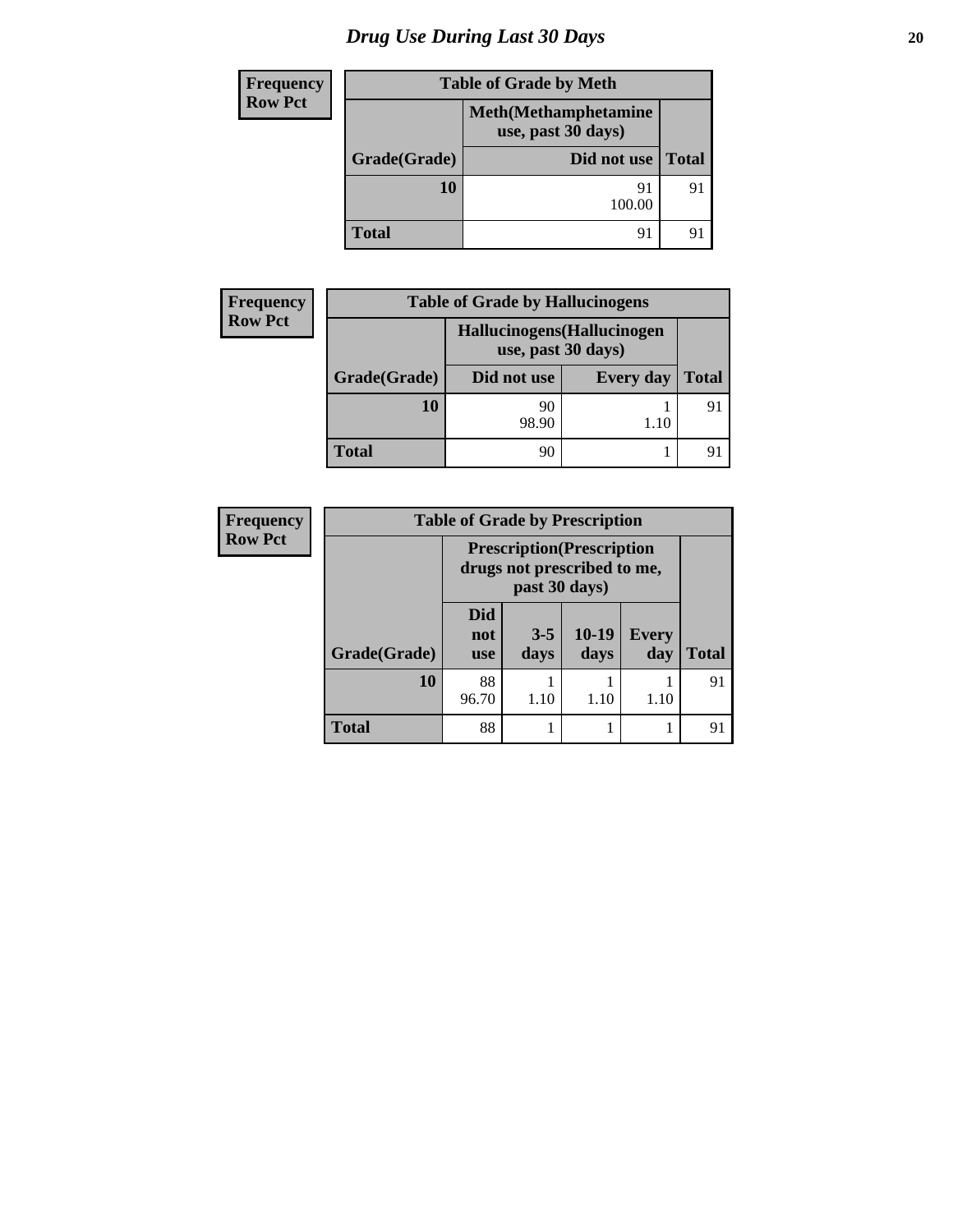| Frequency      | <b>Table of Alcoholease by Grade</b>              |                    |              |
|----------------|---------------------------------------------------|--------------------|--------------|
| <b>Col Pct</b> | <b>Alcoholease</b> (It is<br>easy to get alcohol) | Grade(Grade)<br>10 | <b>Total</b> |
|                | <b>Strongly Agree</b>                             | 20<br>21.98        | 20           |
|                | <b>Somewhat Agree</b>                             | 40<br>43.96        | 40           |
|                | <b>Somewhat Disagree</b>                          | 16<br>17.58        | 16           |
|                | <b>Strongly Disagree</b>                          | 15<br>16.48        | 15           |
|                | <b>Total</b>                                      | 91                 | 91           |

| <b>Table of Cigarettesease by Grade</b>                 |                    |       |  |
|---------------------------------------------------------|--------------------|-------|--|
| Cigarettesease(It is<br>easy to get smoking<br>tobacco) | Grade(Grade)<br>10 | Total |  |
| <b>Strongly Agree</b>                                   | 15<br>16.48        | 15    |  |
| <b>Somewhat Agree</b>                                   | 38<br>41.76        | 38    |  |
| <b>Somewhat Disagree</b>                                | 17<br>18.68        | 17    |  |
| <b>Strongly Disagree</b>                                | 21<br>23.08        | 21    |  |
| <b>Total</b>                                            | 91                 | 91    |  |

| <b>Frequency</b> | <b>Table of Smokelessease by Grade</b>                         |                           |              |
|------------------|----------------------------------------------------------------|---------------------------|--------------|
| <b>Col Pct</b>   | <b>Smokelessease</b> (It is<br>easy to get chewing<br>tobacco) | Grade(Grade)<br><b>10</b> | <b>Total</b> |
|                  | <b>Strongly Agree</b>                                          | 5<br>5.49                 | 5            |
|                  | <b>Somewhat Agree</b>                                          | 27<br>29.67               | 27           |
|                  | <b>Somewhat Disagree</b>                                       | 27<br>29.67               | 27           |
|                  | <b>Strongly Disagree</b>                                       | 32<br>35.16               | 32           |
|                  | <b>Total</b>                                                   | 91                        | 91           |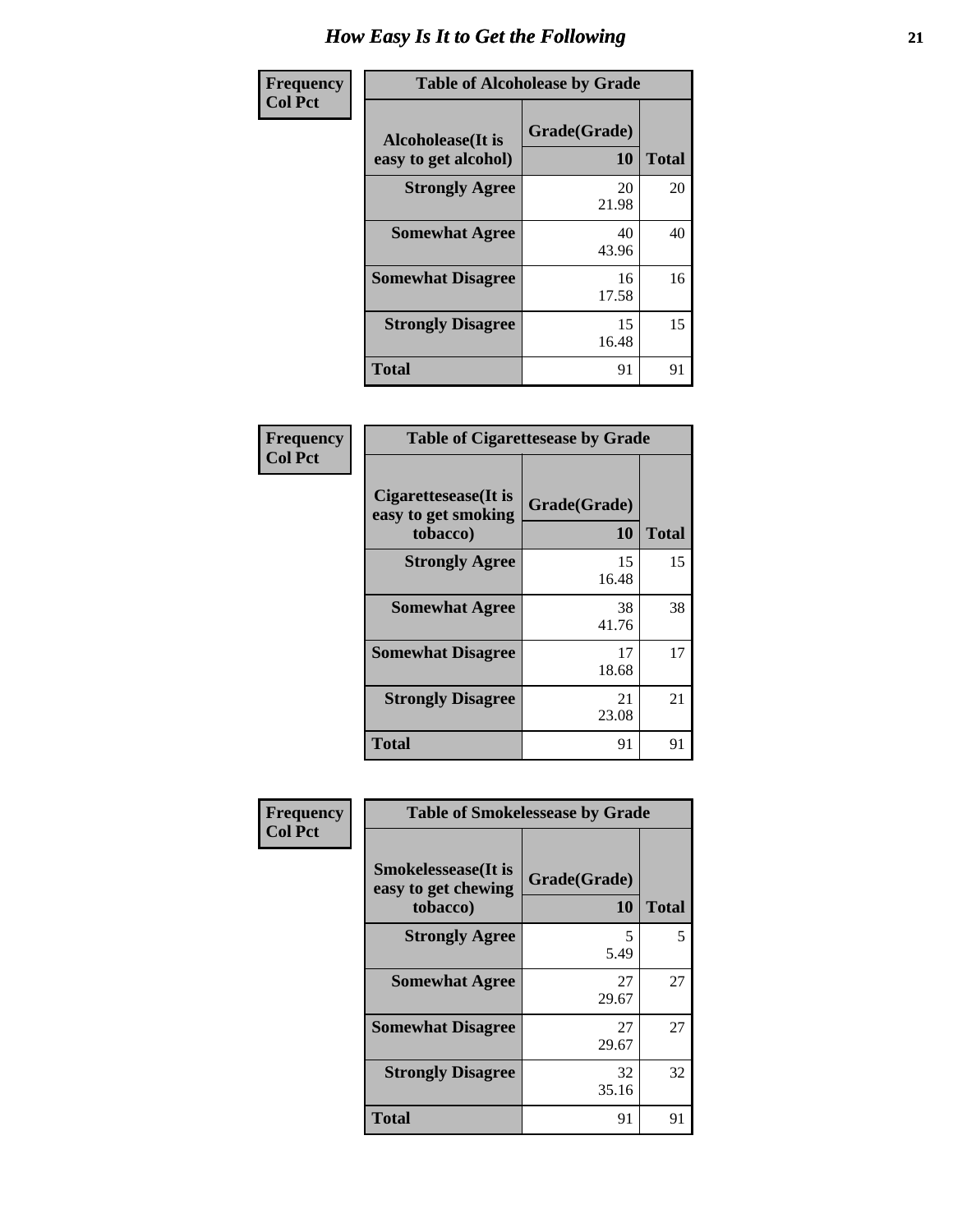| Frequency      | <b>Table of Marijuanaease by Grade</b>           |                           |              |
|----------------|--------------------------------------------------|---------------------------|--------------|
| <b>Col Pct</b> | Marijuanaease(It is<br>easy to get<br>marijuana) | Grade(Grade)<br><b>10</b> | <b>Total</b> |
|                | <b>Strongly Agree</b>                            | 30<br>32.97               | 30           |
|                | <b>Somewhat Agree</b>                            | 29<br>31.87               | 29           |
|                | <b>Somewhat Disagree</b>                         | 10<br>10.99               | 10           |
|                | <b>Strongly Disagree</b>                         | 22<br>24.18               | 22           |
|                | <b>Total</b>                                     | 91                        | 91           |

| <b>Table of Cocaineease by Grade</b>      |                    |              |  |
|-------------------------------------------|--------------------|--------------|--|
| Cocaineease(It is<br>easy to get cocaine) | Grade(Grade)<br>10 | <b>Total</b> |  |
| <b>Strongly Agree</b>                     | 1.10               |              |  |
| <b>Somewhat Agree</b>                     | 28<br>30.77        | 28           |  |
| <b>Somewhat Disagree</b>                  | 22<br>24.18        | 22           |  |
| <b>Strongly Disagree</b>                  | 40<br>43.96        | 40           |  |
| <b>Total</b>                              | 91                 | 91           |  |

| Frequency      | <b>Table of Inhalantsease by Grade</b>     |              |              |
|----------------|--------------------------------------------|--------------|--------------|
| <b>Col Pct</b> | <b>Inhalantsease</b> (It is<br>easy to get | Grade(Grade) |              |
|                | inhalants)                                 | <b>10</b>    | <b>Total</b> |
|                | <b>Strongly Agree</b>                      | 26<br>28.57  | 26           |
|                | <b>Somewhat Agree</b>                      | 22<br>24.18  | 22           |
|                | <b>Somewhat Disagree</b>                   | 16<br>17.58  | 16           |
|                | <b>Strongly Disagree</b>                   | 27<br>29.67  | 27           |
|                | <b>Total</b>                               | 91           | 91           |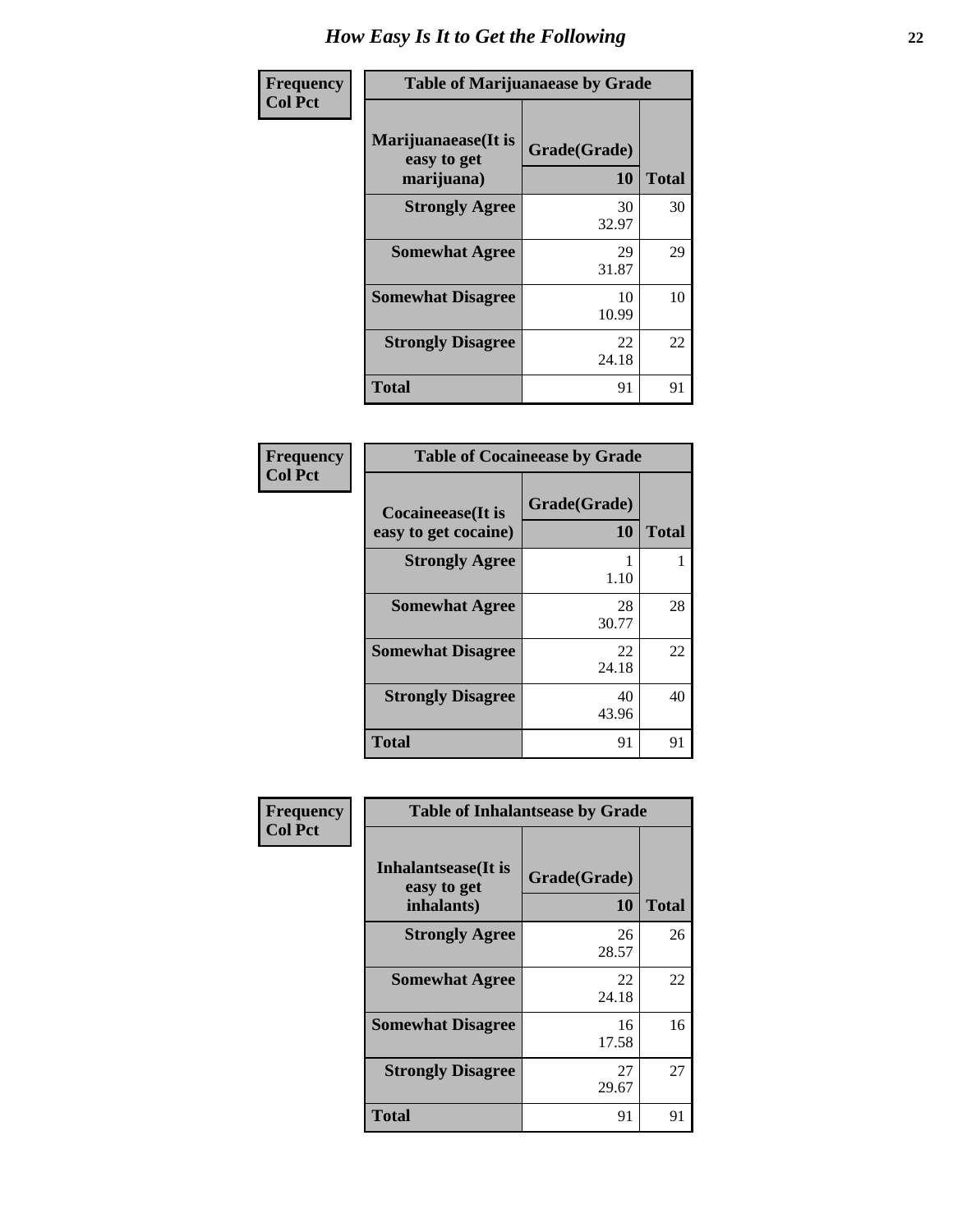| Frequency      | <b>Table of Steroidsease by Grade</b>               |                    |                |
|----------------|-----------------------------------------------------|--------------------|----------------|
| <b>Col Pct</b> | <b>Steroidsease</b> (It is<br>easy to get steroids) | Grade(Grade)<br>10 | <b>Total</b>   |
|                | <b>Strongly Agree</b>                               | 2.20               | $\overline{2}$ |
|                | <b>Somewhat Agree</b>                               | 16<br>17.58        | 16             |
|                | <b>Somewhat Disagree</b>                            | 30<br>32.97        | 30             |
|                | <b>Strongly Disagree</b>                            | 43<br>47.25        | 43             |
|                | <b>Total</b>                                        | 91                 | 91             |

| Frequency<br>Col Pct |
|----------------------|

| <b>Table of Ecstasyease by Grade</b> |              |              |  |
|--------------------------------------|--------------|--------------|--|
| <b>Ecstasyease</b> (It is            | Grade(Grade) |              |  |
| easy to get ecstasy)                 | 10           | <b>Total</b> |  |
| <b>Strongly Agree</b>                | 3<br>3.30    | 3            |  |
| <b>Somewhat Agree</b>                | 21<br>23.08  | 21           |  |
| <b>Somewhat Disagree</b>             | 27<br>29.67  | 27           |  |
| <b>Strongly Disagree</b>             | 40<br>43.96  | 40           |  |
| <b>Total</b>                         | 91           | 91           |  |

| <b>Table of Methease by Grade</b>                          |                    |              |  |  |
|------------------------------------------------------------|--------------------|--------------|--|--|
| <b>Methease</b> (It is easy<br>to get<br>methamphetamines) | Grade(Grade)<br>10 | <b>Total</b> |  |  |
| <b>Somewhat Agree</b>                                      | 16<br>17.58        | 16           |  |  |
| <b>Somewhat Disagree</b>                                   | 27<br>29.67        | 27           |  |  |
| <b>Strongly Disagree</b>                                   | 48<br>52.75        | 48           |  |  |
| <b>Total</b>                                               | 91                 |              |  |  |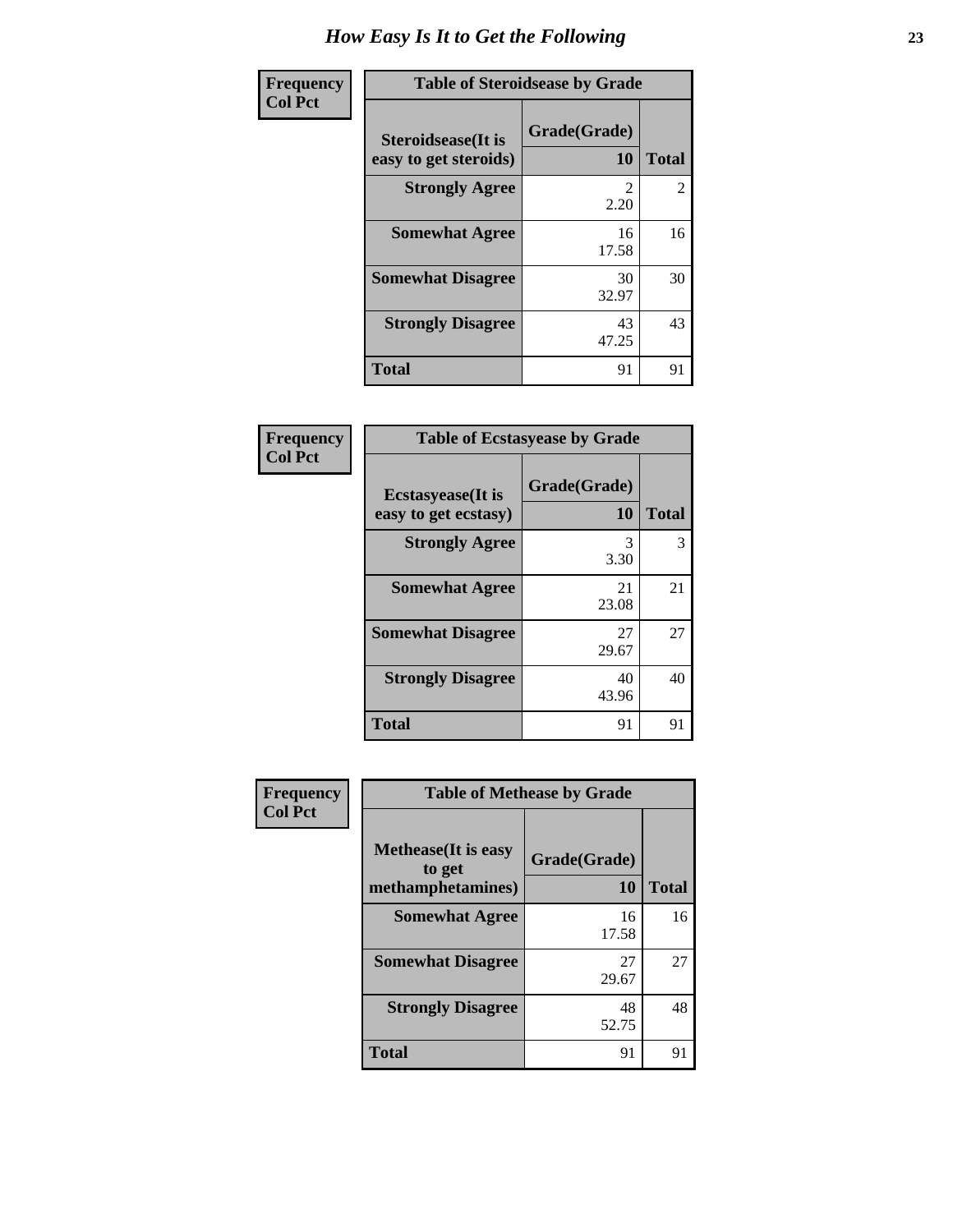| Frequency      | <b>Table of Hallucinogensease by Grade</b>               |                    |              |  |
|----------------|----------------------------------------------------------|--------------------|--------------|--|
| <b>Col Pct</b> | Hallucinogensease(It<br>is easy to get<br>hallucinogens) | Grade(Grade)<br>10 | <b>Total</b> |  |
|                | <b>Strongly Agree</b>                                    | 3<br>3.30          | 3            |  |
|                | <b>Somewhat Agree</b>                                    | 26<br>28.57        | 26           |  |
|                | <b>Somewhat Disagree</b>                                 | 23<br>25.27        | 23           |  |
|                | <b>Strongly Disagree</b>                                 | 39<br>42.86        | 39           |  |
|                | <b>Total</b>                                             | 91                 | 91           |  |

| <b>Table of Prescriptionease by Grade</b>                                                |              |              |  |  |
|------------------------------------------------------------------------------------------|--------------|--------------|--|--|
| <b>Prescriptionease</b> (It<br>is easy to get<br>prescription drugs<br>not prescribed to | Grade(Grade) |              |  |  |
| me)                                                                                      | 10           | <b>Total</b> |  |  |
| <b>Strongly Agree</b>                                                                    | 21<br>23.08  | 21           |  |  |
| <b>Somewhat Agree</b>                                                                    | 26<br>28.57  | 26           |  |  |
| <b>Somewhat Disagree</b>                                                                 | 23<br>25.27  | 23           |  |  |
| <b>Strongly Disagree</b>                                                                 | 21<br>23.08  | 21           |  |  |
| Total                                                                                    | 91           | 91           |  |  |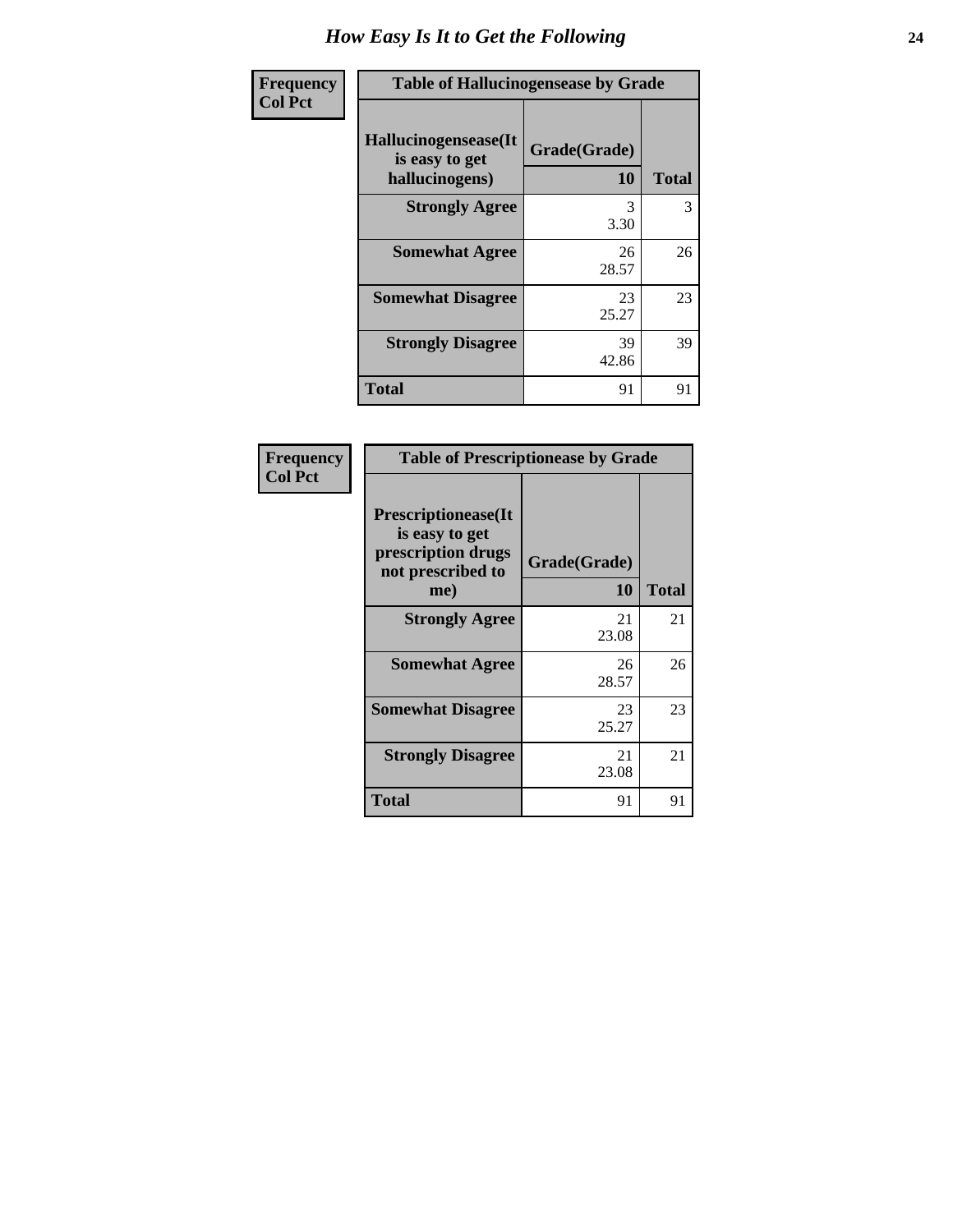### *Age at Onset of Use* **25** *Results for "Age at Onset of Use" questions exclude students who said they did not use that substance*

| Frequency      | <b>Table of Grade by Alcoholinit</b> |                                                     |           |            |            |            |           |              |
|----------------|--------------------------------------|-----------------------------------------------------|-----------|------------|------------|------------|-----------|--------------|
| <b>Row Pct</b> |                                      | Alcoholinit (I started using alcohol<br>when I was) |           |            |            |            |           |              |
|                | Grade(Grade)                         | 8 or<br>vounger                                     | <b>11</b> | 12         | 13         | 14         | <b>15</b> | <b>Total</b> |
|                | 10                                   | 3<br>14.29                                          | 4.76      | 3<br>14.29 | 6<br>28.57 | 4<br>19.05 | 19.05     | 21           |
|                | <b>Total</b>                         | 3                                                   |           | 3          | 6          | 4          |           | 21           |
|                |                                      | Frequency Missing $= 70$                            |           |            |            |            |           |              |

| <b>Frequency</b> | <b>Table of Grade by Cigarettesinit</b> |                                                         |                          |       |       |       |       |
|------------------|-----------------------------------------|---------------------------------------------------------|--------------------------|-------|-------|-------|-------|
| <b>Row Pct</b>   |                                         | Cigarettesinit(I started<br>smoking tobacco when I was) |                          |       |       |       |       |
|                  | Grade(Grade)                            | 9                                                       | 13                       | 14    | 15    | 16    | Total |
|                  | 10                                      | 12.50                                                   | $\overline{2}$<br>25.00  | 25.00 | 25.00 | 12.50 |       |
|                  | <b>Total</b>                            |                                                         | 2                        | 2     | 2     |       |       |
|                  |                                         |                                                         | Frequency Missing $= 83$ |       |       |       |       |

| Frequency      | <b>Table of Grade by Smokelessinit</b> |                                                                 |              |  |
|----------------|----------------------------------------|-----------------------------------------------------------------|--------------|--|
| <b>Row Pct</b> |                                        | Smokelessinit(I<br>started<br>chewing<br>tobacco when I<br>was) |              |  |
|                | Grade(Grade)                           | 15                                                              | <b>Total</b> |  |
|                | 10                                     | 100.00                                                          |              |  |
|                | <b>Total</b>                           |                                                                 |              |  |
|                |                                        | <b>Frequency Missing = 90</b>                                   |              |  |

| Frequency      | <b>Table of Grade by Marijuanainit</b> |            |                                                           |            |       |           |              |
|----------------|----------------------------------------|------------|-----------------------------------------------------------|------------|-------|-----------|--------------|
| <b>Row Pct</b> |                                        |            | Marijuanainit(I started<br>using marijuana when I<br>was) |            |       |           |              |
|                | Grade(Grade)                           | 12         | 13                                                        | 14         | 15    | <b>16</b> | <b>Total</b> |
|                | 10                                     | 3<br>23.08 | 7.69                                                      | 4<br>30.77 | 30.77 | 7.69      | 13           |
|                | <b>Total</b>                           | 3          |                                                           | 4          |       |           | 13           |
|                | <b>Frequency Missing = 78</b>          |            |                                                           |            |       |           |              |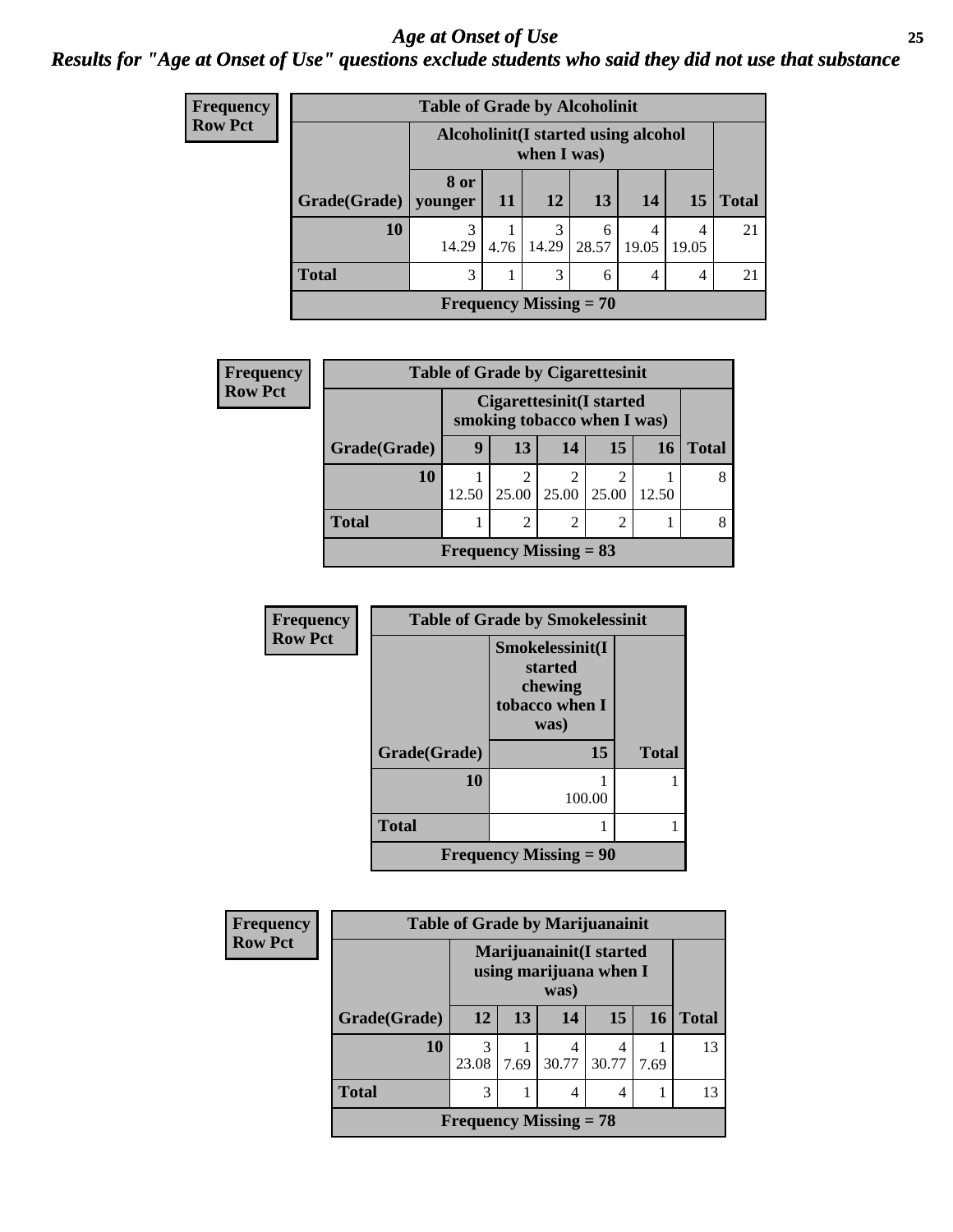*Age at Onset of Use* **26**

*Results for "Age at Onset of Use" questions exclude students who said they did not use that substance*

*For Grade \* Cocaineinit all data are missing since all the levels of variable Cocaineinit are missing.*

| Frequency      | <b>Table of Grade by Inhalantsinit</b> |                                                                     |              |  |
|----------------|----------------------------------------|---------------------------------------------------------------------|--------------|--|
| <b>Row Pct</b> |                                        | Inhalantsinit(I<br>started using<br><i>inhalants</i><br>when I was) |              |  |
|                | Grade(Grade)                           | 12                                                                  | <b>Total</b> |  |
|                | 10                                     | 100.00                                                              |              |  |
|                | <b>Total</b>                           |                                                                     |              |  |
|                |                                        | Frequency Missing $= 90$                                            |              |  |

### *For Grade \* Steroidsinit all data are missing since all the levels of variable Steroidsinit are missing.*

| <b>Frequency</b> | <b>Table of Grade by Ecstasyinit</b> |                                                          |       |              |
|------------------|--------------------------------------|----------------------------------------------------------|-------|--------------|
| <b>Row Pct</b>   |                                      | Ecstasyinit(I<br>started using<br>ecstasy when<br>I was) |       |              |
|                  | Grade(Grade)                         | 14                                                       | 15    | <b>Total</b> |
|                  | 10                                   | 50.00                                                    | 50.00 |              |
|                  | <b>Total</b>                         |                                                          |       |              |
|                  | <b>Frequency Missing = 89</b>        |                                                          |       |              |

### *For Grade \* Methinit all data are missing since all the levels of variable Methinit are missing.*

| Frequency      | <b>Table of Grade by Hallucinogensinit</b> |                                                                      |                |  |
|----------------|--------------------------------------------|----------------------------------------------------------------------|----------------|--|
| <b>Row Pct</b> |                                            | Hallucinogensinit(I<br>started using<br>hallucinogens<br>when I was) |                |  |
|                | Grade(Grade)                               | 15                                                                   | <b>Total</b>   |  |
|                | 10                                         | $\mathfrak{D}$<br>100.00                                             | $\overline{2}$ |  |
|                | <b>Total</b>                               | $\mathfrak{D}$                                                       | $\mathfrak{D}$ |  |
|                |                                            | Frequency Missing $= 89$                                             |                |  |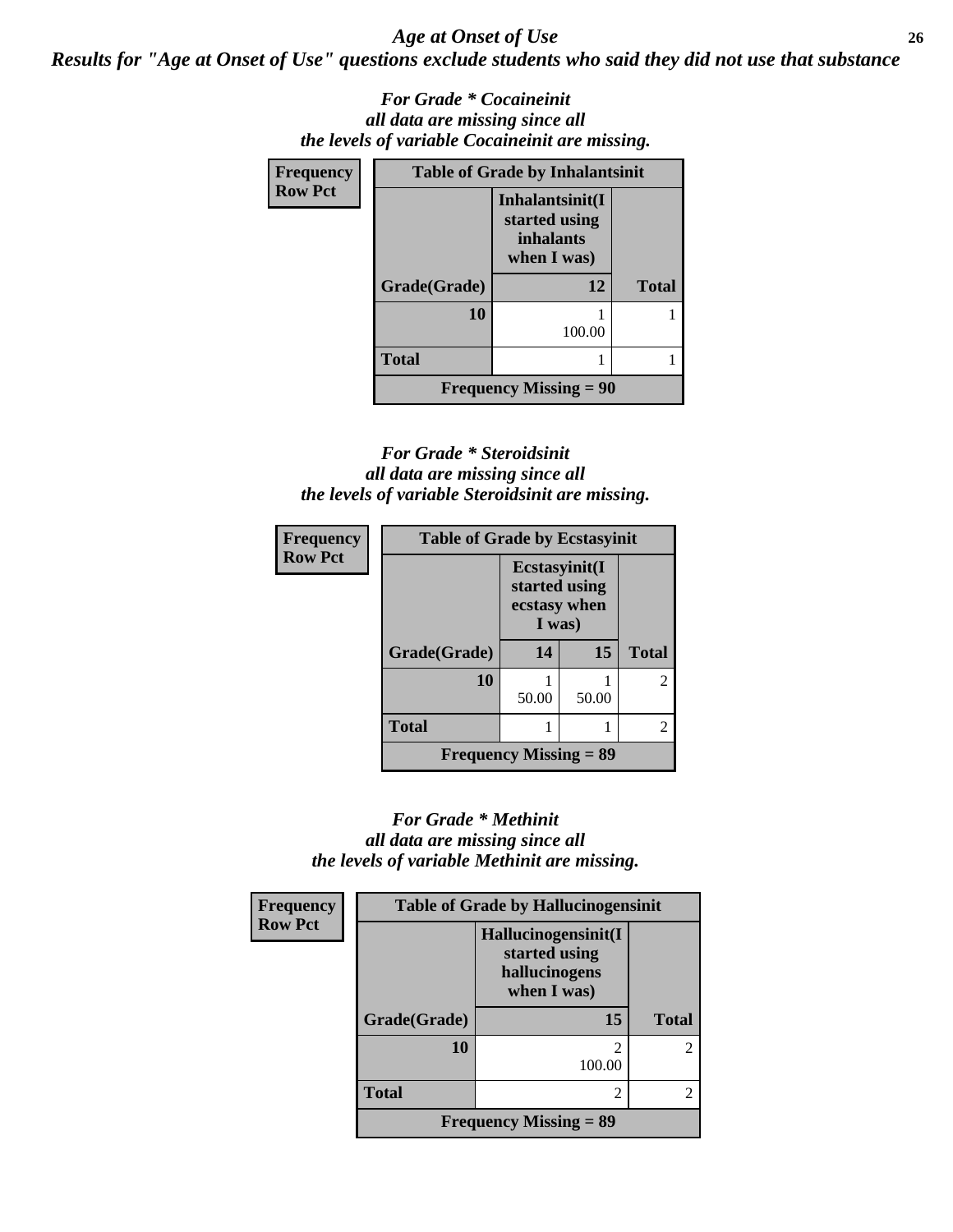### *Age at Onset of Use* **27**

*Results for "Age at Onset of Use" questions exclude students who said they did not use that substance*

| Frequency      | <b>Table of Grade by Prescriptioninit</b> |                                                                                                  |       |       |              |
|----------------|-------------------------------------------|--------------------------------------------------------------------------------------------------|-------|-------|--------------|
| <b>Row Pct</b> |                                           | Prescriptioninit(I<br>started using<br>prescription drugs<br>not prescribed to me<br>when I was) |       |       |              |
|                | Grade(Grade)                              | 13                                                                                               | 14    | 15    | <b>Total</b> |
|                | 10                                        | $\mathfrak{D}$<br>50.00                                                                          | 25.00 | 25.00 |              |
|                | <b>Total</b>                              | $\mathfrak{D}$                                                                                   |       |       |              |
|                |                                           | Frequency Missing $= 87$                                                                         |       |       |              |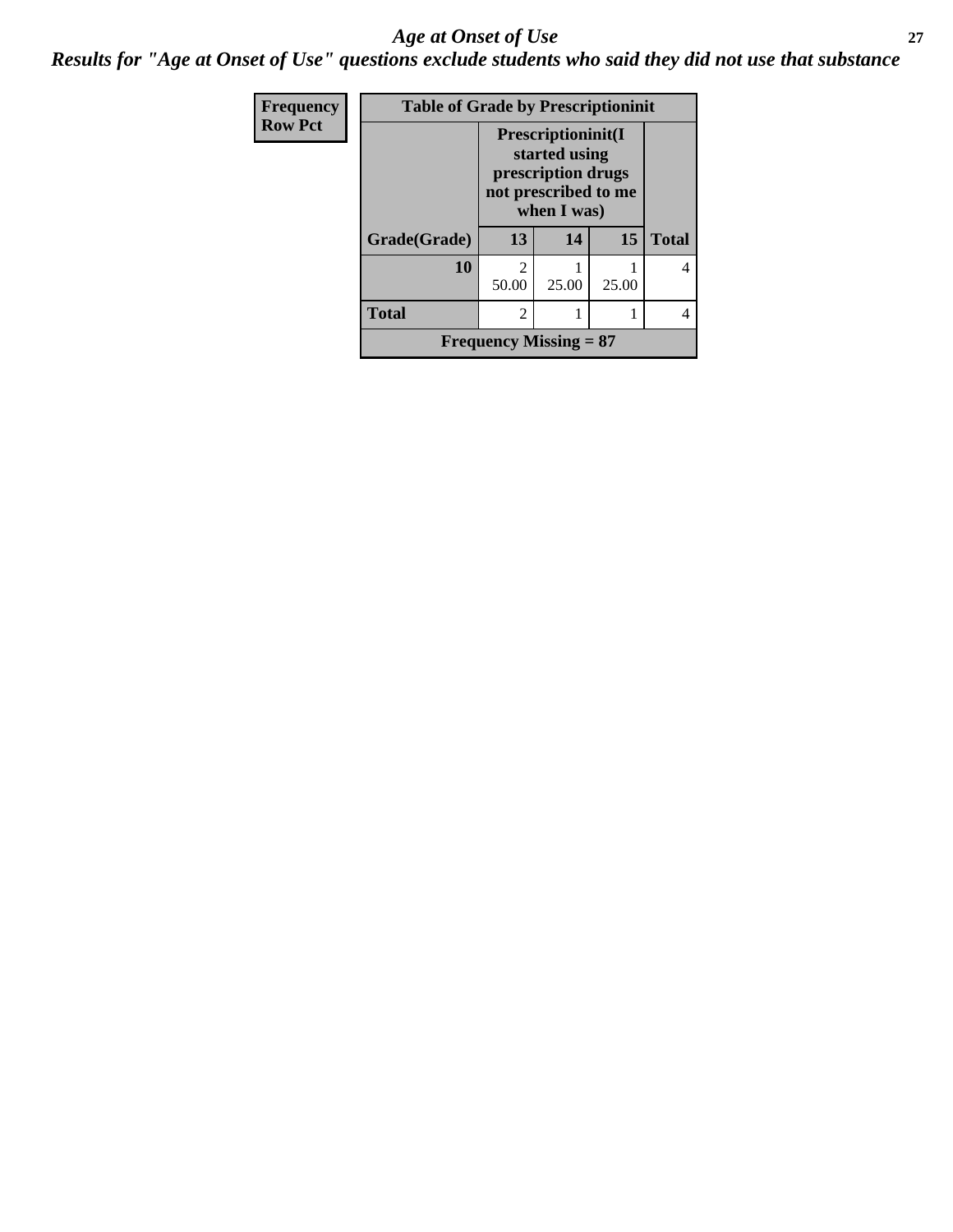| Frequency      | <b>Table of Alcoholharm by Grade</b>          |                           |              |  |  |
|----------------|-----------------------------------------------|---------------------------|--------------|--|--|
| <b>Col Pct</b> | Alcoholharm(I<br>think alcohol is<br>harmful) | Grade(Grade)<br><b>10</b> | <b>Total</b> |  |  |
|                | <b>Strongly Agree</b>                         | 43<br>47.25               | 43           |  |  |
|                | <b>Somewhat Agree</b>                         | 28<br>30.77               | 28           |  |  |
|                | <b>Somewhat Disagree</b>                      | 15<br>16.48               | 15           |  |  |
|                | <b>Strongly Disagree</b>                      | 5<br>5.49                 | 5            |  |  |
|                | <b>Total</b>                                  | 91                        | 91           |  |  |

#### **Frequency Col Pct**

| <b>Table of Cigarettesharm by Grade</b>           |             |              |
|---------------------------------------------------|-------------|--------------|
| Cigarettesharm(I<br>Grade(Grade)<br>think smoking |             |              |
| tobacco is harmful)                               | 10          | <b>Total</b> |
| <b>Strongly Agree</b>                             | 79<br>86.81 | 79           |
| <b>Somewhat Agree</b>                             | 9<br>9.89   | 9            |
| <b>Somewhat Disagree</b>                          | 3<br>3.30   | 3            |
| Total                                             | 91          | 91           |

| <b>Table of Smokelessharm by Grade</b> |              |              |
|----------------------------------------|--------------|--------------|
| Smokelessharm(I<br>think chewing       | Grade(Grade) |              |
| tobacco is harmful)                    | 10           | <b>Total</b> |
| <b>Strongly Agree</b>                  | 79<br>86.81  | 79           |
| <b>Somewhat Agree</b>                  | Q<br>9.89    | Q            |
| <b>Somewhat Disagree</b>               | 3.30         | 3            |
| <b>Total</b>                           | 91           |              |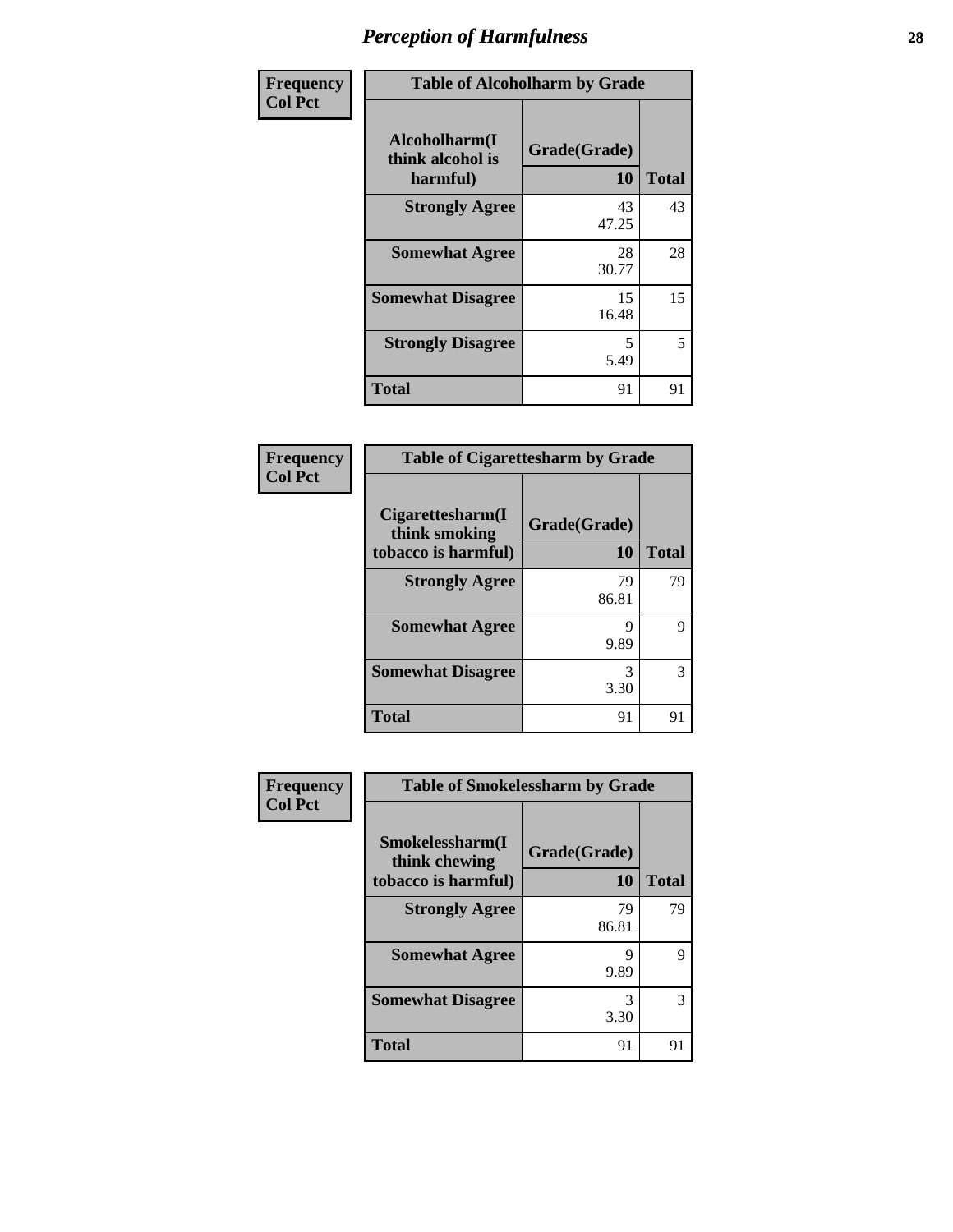| Frequency      | <b>Table of Marijuanaharm by Grade</b>            |                           |              |
|----------------|---------------------------------------------------|---------------------------|--------------|
| <b>Col Pct</b> | Marijuanaharm(I<br>think marijuana is<br>harmful) | Grade(Grade)<br><b>10</b> | <b>Total</b> |
|                | <b>Strongly Agree</b>                             | 56<br>61.54               | 56           |
|                | <b>Somewhat Agree</b>                             | 14<br>15.38               | 14           |
|                | <b>Somewhat Disagree</b>                          | 14<br>15.38               | 14           |
|                | <b>Strongly Disagree</b>                          | 7.69                      | 7            |
|                | <b>Total</b>                                      | 91                        | 91           |

| <b>Table of Cocaineharm by Grade</b>          |                    |              |
|-----------------------------------------------|--------------------|--------------|
| Cocaineharm(I<br>think cocaine is<br>harmful) | Grade(Grade)<br>10 | <b>Total</b> |
| <b>Strongly Agree</b>                         | 83<br>91.21        | 83           |
| <b>Somewhat Agree</b>                         | 6<br>6.59          | 6            |
| <b>Somewhat Disagree</b>                      | 1.10               |              |
| <b>Strongly Disagree</b>                      | 1.10               |              |
| Total                                         | 91                 | 91           |

| Frequency      | <b>Table of Inhalantsharm by Grade</b>             |                       |              |
|----------------|----------------------------------------------------|-----------------------|--------------|
| <b>Col Pct</b> | Inhalantsharm(I<br>think inhalants are<br>harmful) | Grade(Grade)<br>10    | <b>Total</b> |
|                | <b>Strongly Agree</b>                              | 79<br>86.81           | 79           |
|                | <b>Somewhat Agree</b>                              | 9<br>9.89             | 9            |
|                | <b>Somewhat Disagree</b>                           | $\mathcal{L}$<br>2.20 | 2            |
|                | <b>Strongly Disagree</b>                           | 1.10                  |              |
|                | <b>Total</b>                                       | 91                    | 91           |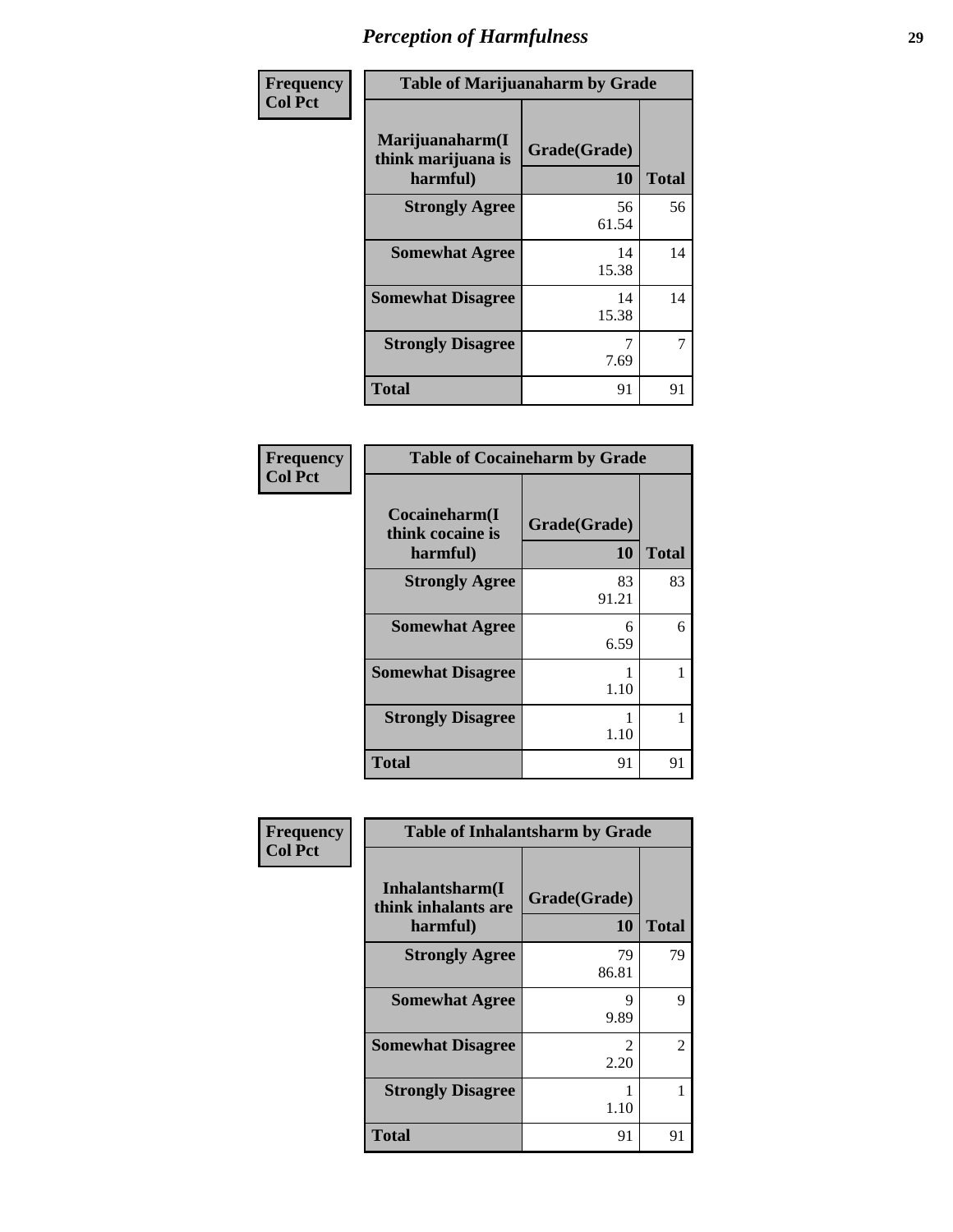| Frequency      | <b>Table of Steroidsharm by Grade</b>            |                    |              |
|----------------|--------------------------------------------------|--------------------|--------------|
| <b>Col Pct</b> | Steroidsharm(I<br>think steroids are<br>harmful) | Grade(Grade)<br>10 | <b>Total</b> |
|                | <b>Strongly Agree</b>                            | 75<br>82.42        | 75           |
|                | <b>Somewhat Agree</b>                            | 11<br>12.09        | 11           |
|                | <b>Somewhat Disagree</b>                         | 3<br>3.30          | 3            |
|                | <b>Strongly Disagree</b>                         | 2<br>2.20          | 2            |
|                | <b>Total</b>                                     | 91                 | 91           |

| <b>Table of Ecstasyharm by Grade</b>          |                    |              |
|-----------------------------------------------|--------------------|--------------|
| Ecstasyharm(I<br>think ecstasy is<br>harmful) | Grade(Grade)<br>10 | <b>Total</b> |
| <b>Strongly Agree</b>                         | 74<br>81.32        | 74           |
| <b>Somewhat Agree</b>                         | 12<br>13.19        | 12           |
| <b>Somewhat Disagree</b>                      | 4<br>4.40          | 4            |
| <b>Strongly Disagree</b>                      | 1.10               |              |
| <b>Total</b>                                  | 91                 | 91           |

| Frequency      | <b>Table of Methharm by Grade</b>                            |                    |              |
|----------------|--------------------------------------------------------------|--------------------|--------------|
| <b>Col Pct</b> | <b>Methharm</b> (I think<br>methamphetamines<br>are harmful) | Grade(Grade)<br>10 | <b>Total</b> |
|                | <b>Strongly Agree</b>                                        | 81<br>89.01        | 81           |
|                | <b>Somewhat Agree</b>                                        | 8<br>8.79          | 8            |
|                | <b>Somewhat Disagree</b>                                     | 1.10               |              |
|                | <b>Strongly Disagree</b>                                     | 1.10               |              |
|                | <b>Total</b>                                                 | 91                 | 91           |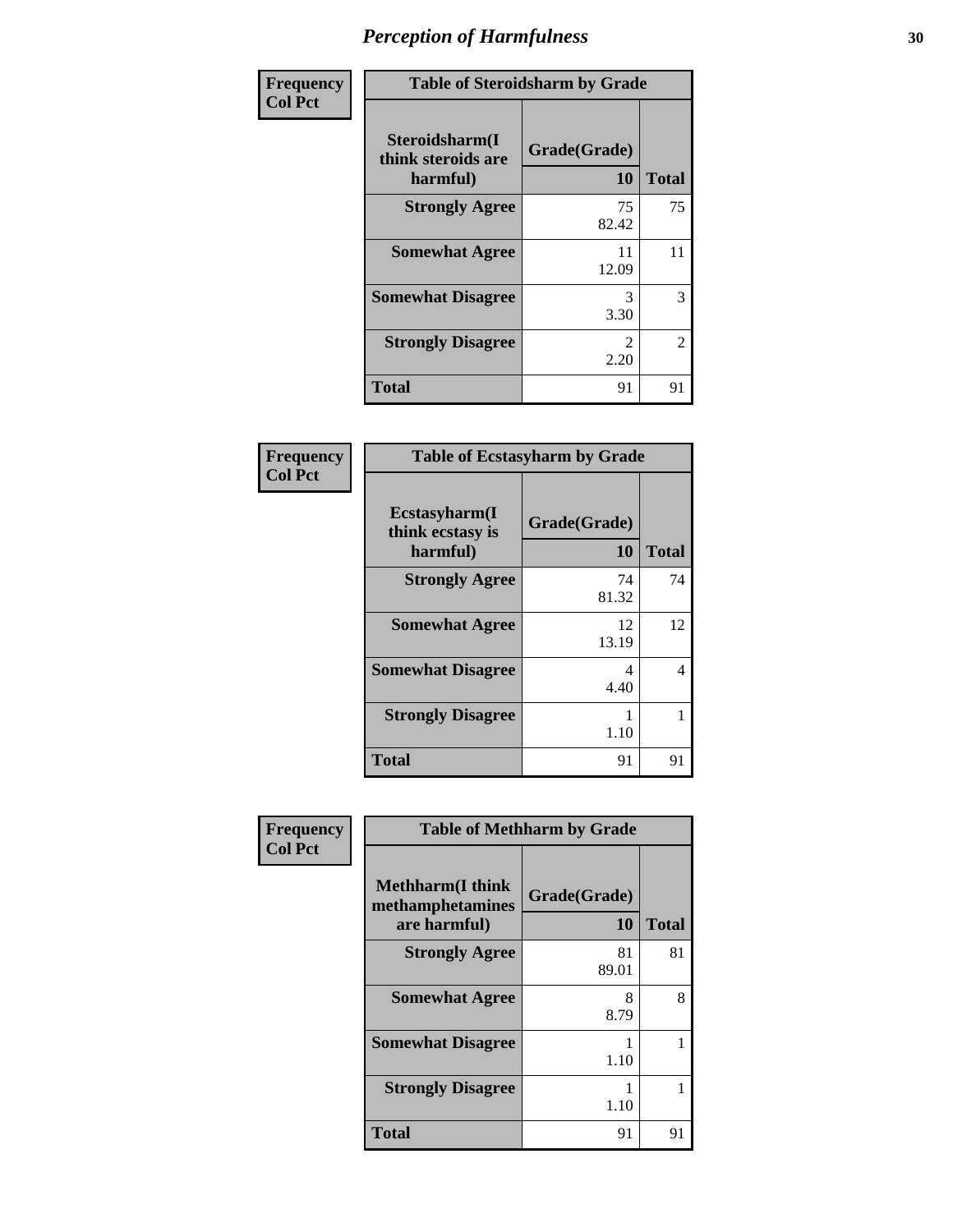| Frequency      |                                                            | <b>Table of Hallucinogensharm by Grade</b> |              |
|----------------|------------------------------------------------------------|--------------------------------------------|--------------|
| <b>Col Pct</b> | Hallucinogensharm(I<br>think hallucinogens<br>are harmful) | Grade(Grade)<br>10                         | <b>Total</b> |
|                | <b>Strongly Agree</b>                                      | 70<br>76.92                                | 70           |
|                | <b>Somewhat Agree</b>                                      | 13<br>14.29                                | 13           |
|                | <b>Somewhat Disagree</b>                                   | 5<br>5.49                                  | 5            |
|                | <b>Strongly Disagree</b>                                   | 3<br>3.30                                  | 3            |
|                | <b>Total</b>                                               | 91                                         | 91           |

| <b>Table of Prescriptionharm by Grade</b>                                                         |                    |       |
|---------------------------------------------------------------------------------------------------|--------------------|-------|
| <b>Prescriptionharm(I)</b><br>think prescription<br>drugs not<br>prescribed to me<br>are harmful) | Grade(Grade)<br>10 | Total |
| <b>Strongly Agree</b>                                                                             | 65<br>71.43        | 65    |
| <b>Somewhat Agree</b>                                                                             | 19<br>20.88        | 19    |
| <b>Somewhat Disagree</b>                                                                          | 6<br>6.59          | 6     |
| <b>Strongly Disagree</b>                                                                          | 1.10               |       |
| <b>Total</b>                                                                                      | 91                 | 91    |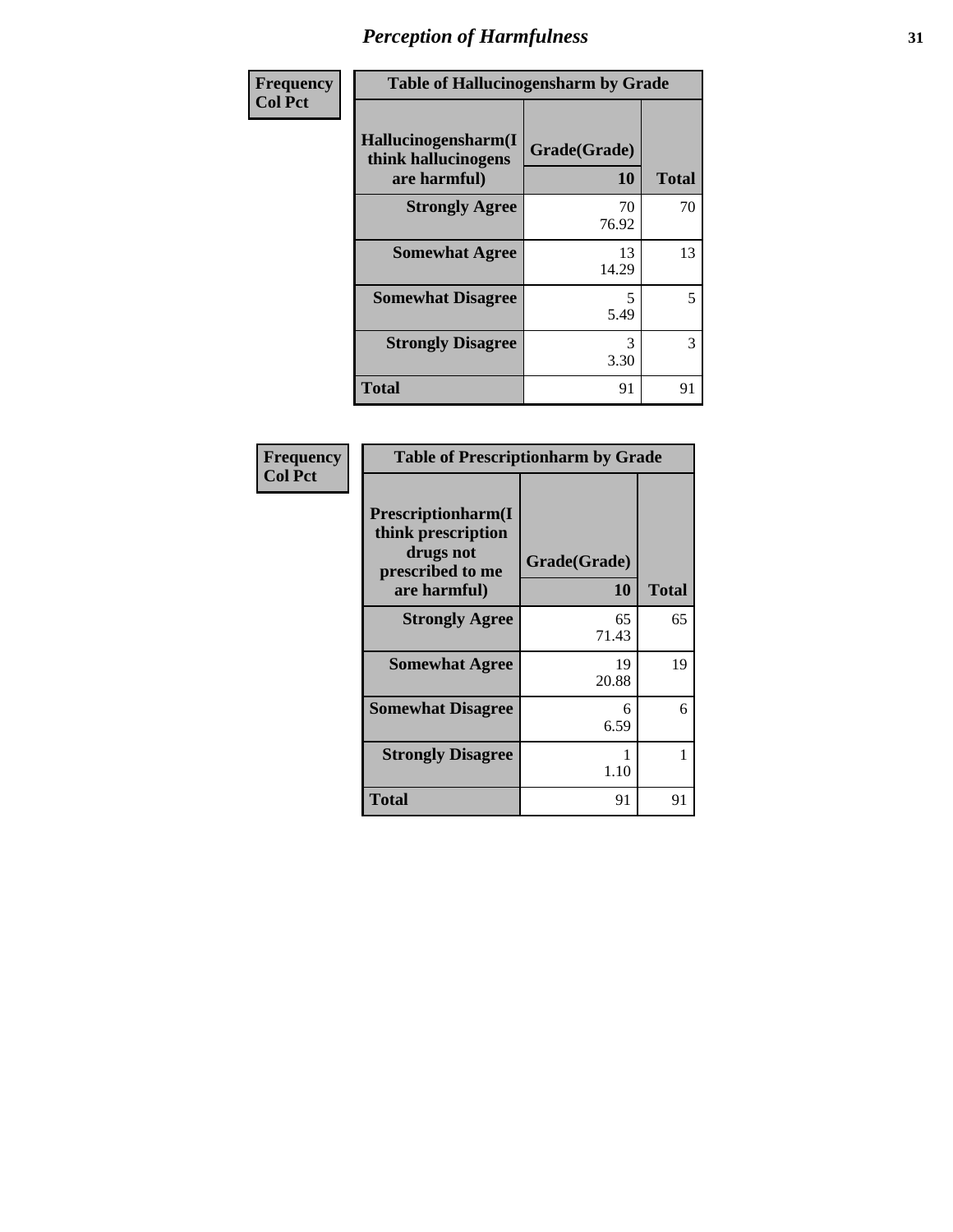## *Disapproval by Adults* **32**

| Frequency      | <b>Table of Alcoholadult by Grade</b>                                 |                           |              |
|----------------|-----------------------------------------------------------------------|---------------------------|--------------|
| <b>Col Pct</b> | <b>Alcoholadult</b> (Adults<br>would disapprove if<br>I used alcohol) | Grade(Grade)<br><b>10</b> | <b>Total</b> |
|                | <b>Strongly Agree</b>                                                 | 52<br>57.14               | 52           |
|                | <b>Somewhat Agree</b>                                                 | 26<br>28.57               | 26           |
|                | <b>Somewhat Disagree</b>                                              | 8<br>8.79                 | 8            |
|                | <b>Strongly Disagree</b>                                              | 5<br>5.49                 | 5            |
|                | <b>Total</b>                                                          | 91                        | 91           |

| Frequency      |
|----------------|
| <b>Col Pct</b> |

| <b>Table of Tobaccoadult by Grade</b>                                 |                    |                             |  |
|-----------------------------------------------------------------------|--------------------|-----------------------------|--|
| <b>Tobaccoadult</b> (Adults<br>would disapprove if<br>I used tobacco) | Grade(Grade)<br>10 | <b>Total</b>                |  |
| <b>Strongly Agree</b>                                                 | 74<br>81.32        | 74                          |  |
| <b>Somewhat Agree</b>                                                 | 14<br>15.38        | 14                          |  |
| <b>Somewhat Disagree</b>                                              | 2<br>2.20          | $\mathcal{D}_{\mathcal{L}}$ |  |
| <b>Strongly Disagree</b>                                              | 1.10               |                             |  |
| Total                                                                 | 91                 | 91                          |  |

| Frequency      | <b>Table of Marijuanaadult by Grade</b>                           |                    |              |
|----------------|-------------------------------------------------------------------|--------------------|--------------|
| <b>Col Pct</b> | Marijuanaadult(Adults<br>would disapprove if I<br>used marijuana) | Grade(Grade)<br>10 | <b>Total</b> |
|                | <b>Strongly Agree</b>                                             | 72<br>79.12        | 72           |
|                | <b>Somewhat Agree</b>                                             | 14<br>15.38        | 14           |
|                | <b>Somewhat Disagree</b>                                          | 4<br>4.40          | 4            |
|                | <b>Strongly Disagree</b>                                          | 1.10               |              |
|                | <b>Total</b>                                                      | 91                 | 91           |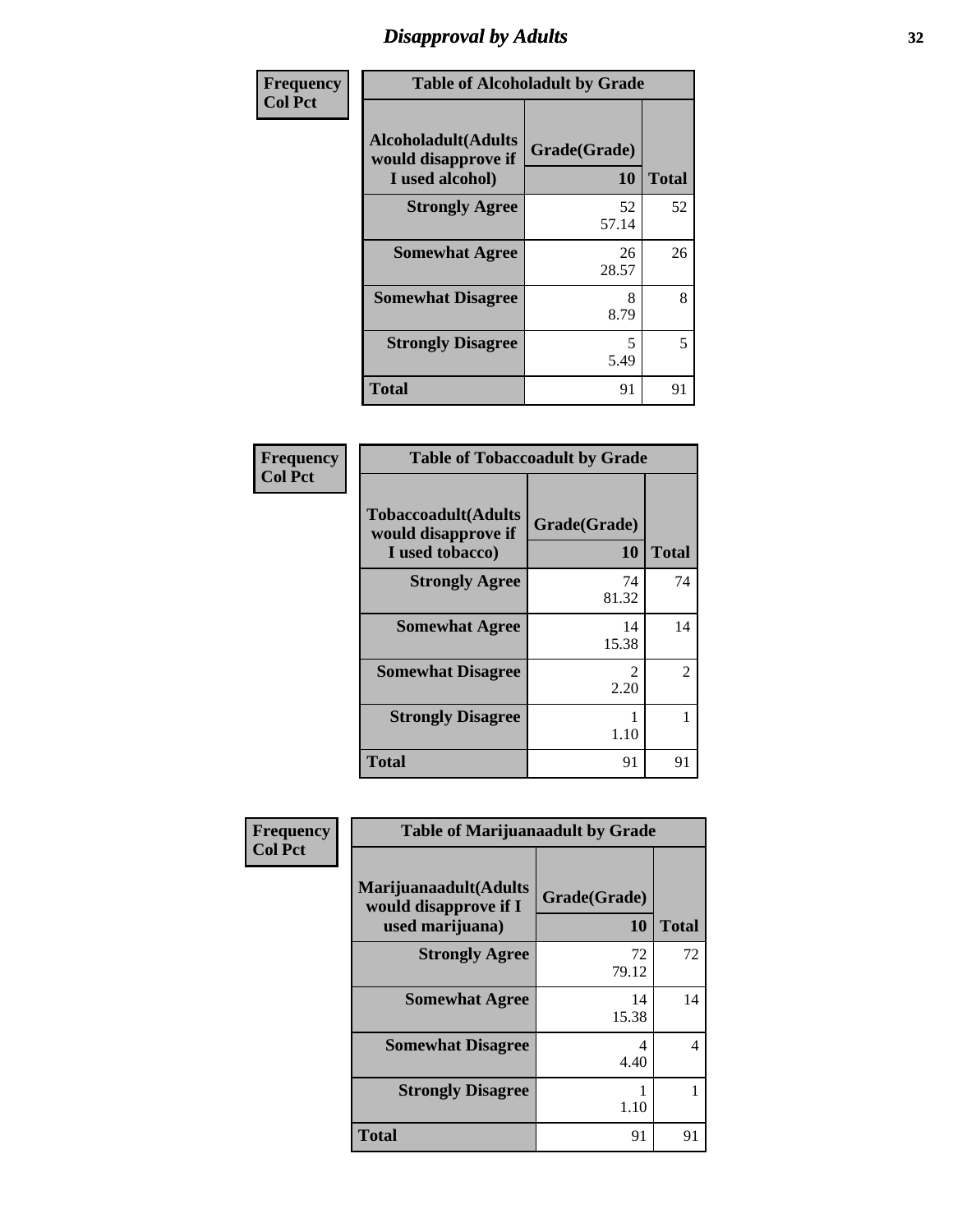# *Disapproval by Adults* **33**

| Frequency      | <b>Table of Otherdrugadult by Grade</b>                                     |                    |              |
|----------------|-----------------------------------------------------------------------------|--------------------|--------------|
| <b>Col Pct</b> | <b>Otherdrugadult</b> (Adults<br>would disapprove if I<br>used other drugs) | Grade(Grade)<br>10 | <b>Total</b> |
|                | <b>Strongly Agree</b>                                                       | 82<br>90.11        | 82           |
|                | <b>Somewhat Agree</b>                                                       | 8<br>8.79          | 8            |
|                | <b>Strongly Disagree</b>                                                    | 1.10               |              |
|                | <b>Total</b>                                                                | 91                 | 91           |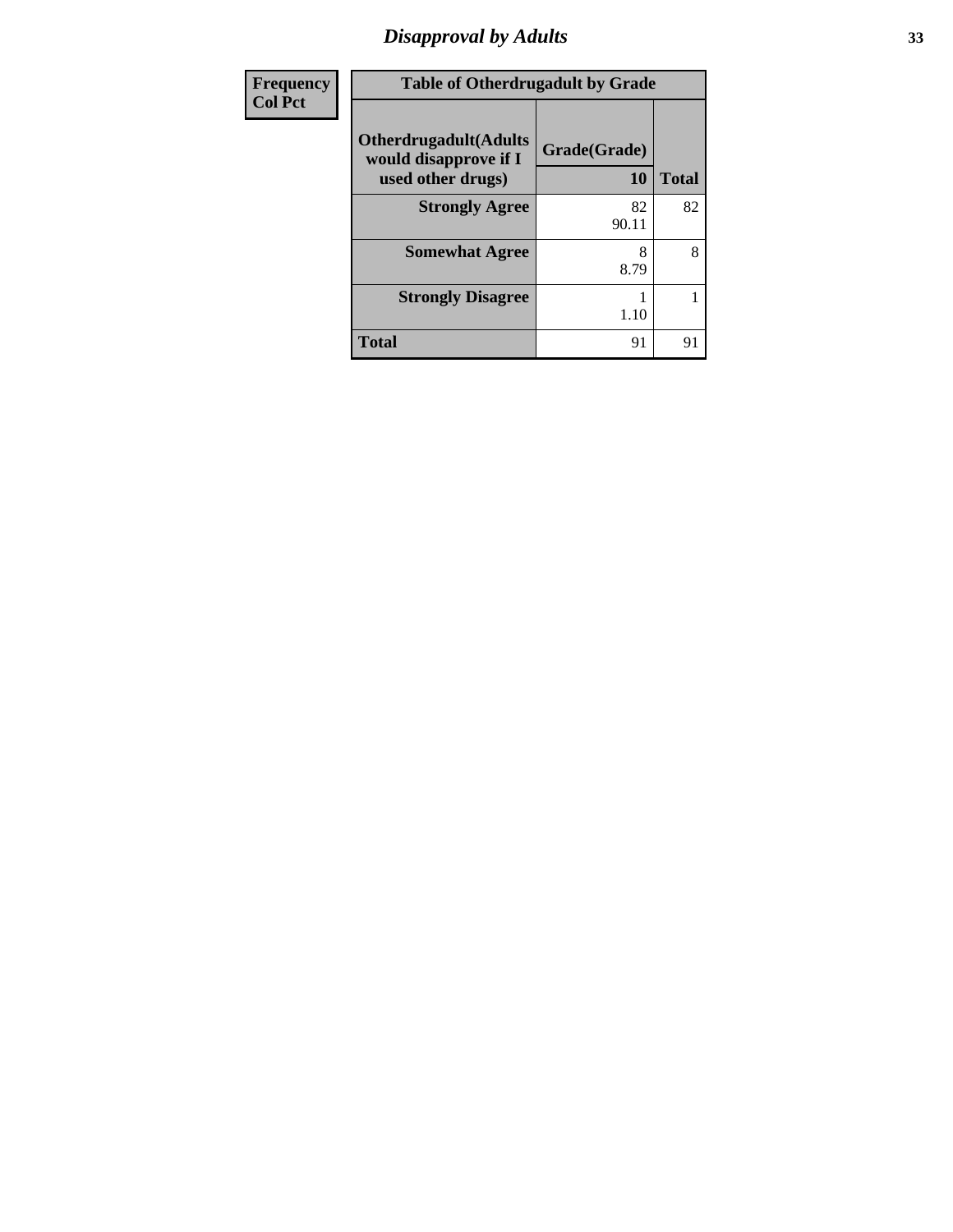## *Disapproval by Peers* **34**

| Frequency      | <b>Table of Alcoholpeer by Grade</b>                                |                           |              |
|----------------|---------------------------------------------------------------------|---------------------------|--------------|
| <b>Col Pct</b> | Alcoholpeer(My<br>friends would<br>disapprove if I used<br>alcohol) | Grade(Grade)<br><b>10</b> | <b>Total</b> |
|                | <b>Strongly Agree</b>                                               | 25<br>27.47               | 25           |
|                | <b>Somewhat Agree</b>                                               | 20<br>21.98               | 20           |
|                | <b>Somewhat Disagree</b>                                            | 27<br>29.67               | 27           |
|                | <b>Strongly Disagree</b>                                            | 19<br>20.88               | 19           |
|                | <b>Total</b>                                                        | 91                        | 91           |

| Frequency      | <b>Table of Tobaccopeer by Grade</b>                                |                    |              |
|----------------|---------------------------------------------------------------------|--------------------|--------------|
| <b>Col Pct</b> | Tobaccopeer(My<br>friends would<br>disapprove if I used<br>tobacco) | Grade(Grade)<br>10 | <b>Total</b> |
|                | <b>Strongly Agree</b>                                               | 47<br>51.65        | 47           |
|                | <b>Somewhat Agree</b>                                               | 25<br>27.47        | 25           |
|                | <b>Somewhat Disagree</b>                                            | 12<br>13.19        | 12           |
|                | <b>Strongly Disagree</b>                                            | 7<br>7.69          |              |
|                | <b>Total</b>                                                        | 91                 | 91           |

| Frequency      | <b>Table of Marijuanapeer by Grade</b>                    |              |              |
|----------------|-----------------------------------------------------------|--------------|--------------|
| <b>Col Pct</b> | Marijuanapeer(My<br>friends would<br>disapprove if I used | Grade(Grade) |              |
|                | marijuana)                                                | 10           | <b>Total</b> |
|                | <b>Strongly Agree</b>                                     | 42<br>46.15  | 42           |
|                | <b>Somewhat Agree</b>                                     | 16<br>17.58  | 16           |
|                | <b>Somewhat Disagree</b>                                  | 22<br>24.18  | 22           |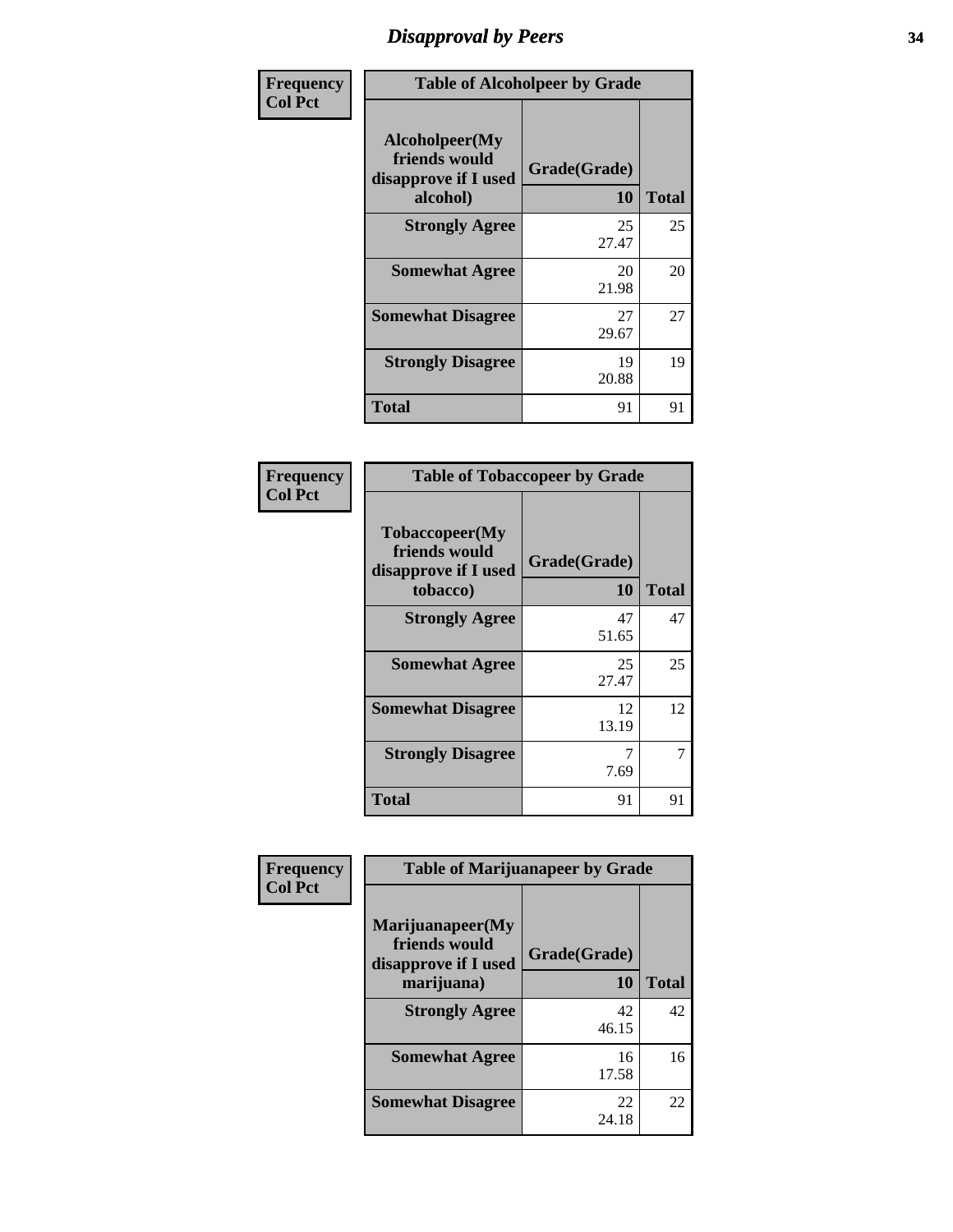# *Disapproval by Peers* **35**

| Frequency<br><b>Col Pct</b> | <b>Table of Marijuanapeer by Grade</b>                                  |                    |              |
|-----------------------------|-------------------------------------------------------------------------|--------------------|--------------|
|                             | Marijuanapeer(My<br>friends would<br>disapprove if I used<br>marijuana) | Grade(Grade)<br>10 | <b>Total</b> |
|                             | <b>Strongly Disagree</b>                                                | 11<br>12.09        | 11           |
|                             | <b>Total</b>                                                            | 91                 | 91           |

| Frequency<br><b>Col Pct</b> | <b>Table of Otherdrugpeer by Grade</b>                                    |                    |              |
|-----------------------------|---------------------------------------------------------------------------|--------------------|--------------|
|                             | Otherdrugpeer(My<br>friends would<br>disapprove if I used<br>other drugs) | Grade(Grade)<br>10 | <b>Total</b> |
|                             | <b>Strongly Agree</b>                                                     | 59<br>64.84        | 59           |
|                             | <b>Somewhat Agree</b>                                                     | 19<br>20.88        | 19           |
|                             | <b>Somewhat Disagree</b>                                                  | 8<br>8.79          | 8            |
|                             | <b>Strongly Disagree</b>                                                  | 5<br>5.49          | 5            |
|                             | <b>Total</b>                                                              | 91                 | 91           |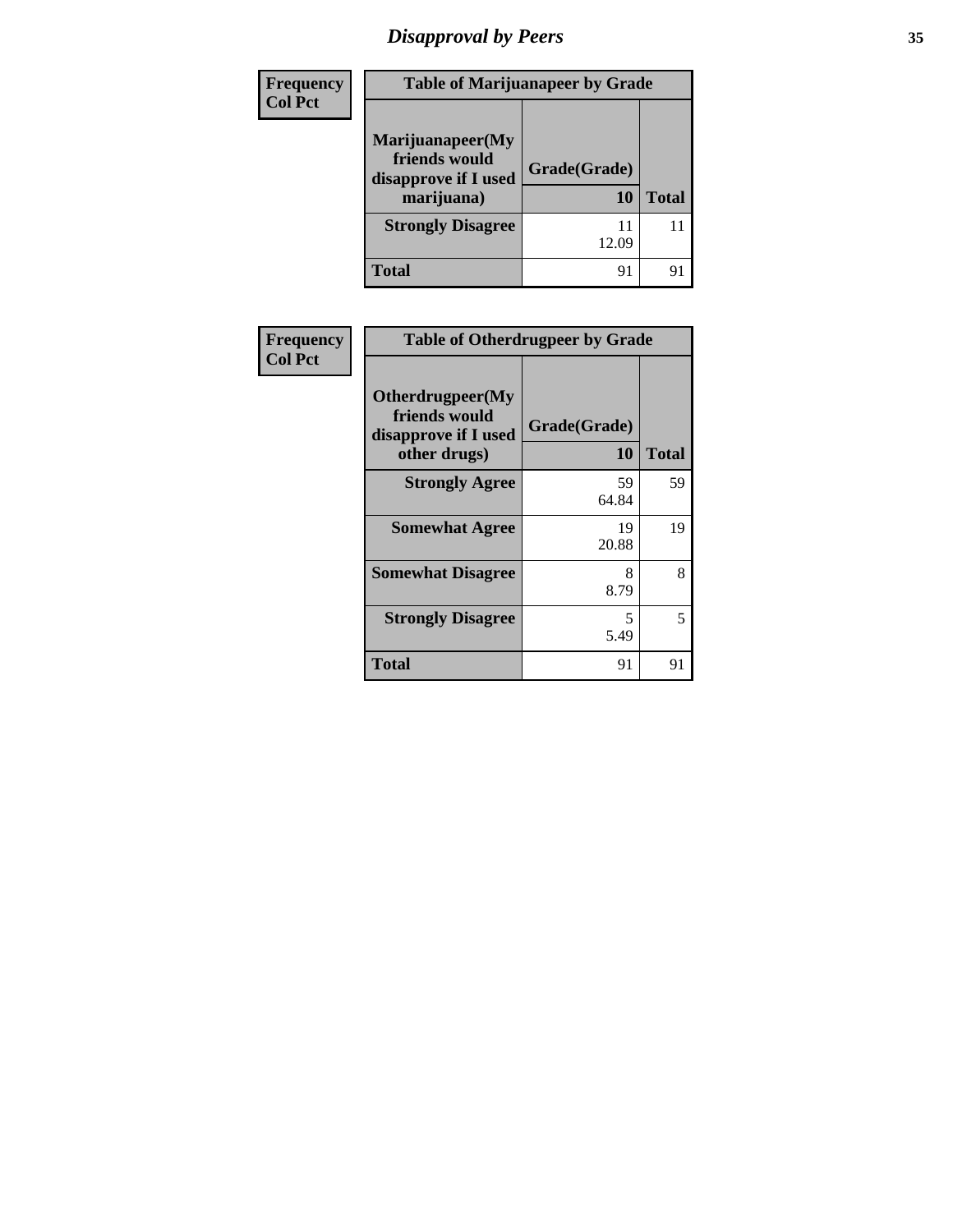#### *Where do My Friends Use - Percentage of Students who selected the following responses.Students could select more than 1 response so the percentage for each substance will not add up to 100%.* **36**

| <b>Frequency</b> | <b>Table of Alcohollocation1 by Grade</b> |              |              |
|------------------|-------------------------------------------|--------------|--------------|
| <b>Col Pct</b>   | <b>Alcohollocation1(Places</b>            | Grade(Grade) |              |
|                  | <b>Friends Use Alcohol)</b>               | 10           | <b>Total</b> |
|                  |                                           | 39<br>42.86  | 39           |
|                  | Do Not Use                                | 52<br>57.14  | 52           |
|                  | <b>Total</b>                              | 91           | 91           |

| Frequency      | <b>Table of Alcohollocation2 by Grade</b>                     |                    |              |
|----------------|---------------------------------------------------------------|--------------------|--------------|
| <b>Col Pct</b> | <b>Alcohollocation2(Places</b><br><b>Friends Use Alcohol)</b> | Grade(Grade)<br>10 | <b>Total</b> |
|                |                                                               | 63<br>69.23        | 63           |
|                | Home                                                          | 28<br>30.77        | 28           |
|                | <b>Total</b>                                                  | 91                 | 91           |

| Frequency      | <b>Table of Alcohollocation 3 by Grade</b>                    |                    |              |
|----------------|---------------------------------------------------------------|--------------------|--------------|
| <b>Col Pct</b> | <b>Alcohollocation3(Places</b><br><b>Friends Use Alcohol)</b> | Grade(Grade)<br>10 | <b>Total</b> |
|                |                                                               | 86<br>94.51        | 86           |
|                | <b>School</b>                                                 | 5.49               |              |
|                | <b>Total</b>                                                  | 91                 | 91           |

| <b>Frequency</b> | <b>Table of Alcohollocation4 by Grade</b>                     |                    |              |
|------------------|---------------------------------------------------------------|--------------------|--------------|
| <b>Col Pct</b>   | <b>Alcohollocation4(Places</b><br><b>Friends Use Alcohol)</b> | Grade(Grade)<br>10 | <b>Total</b> |
|                  |                                                               | 89<br>97.80        | 89           |
|                  | Car                                                           | 2.20               | 2            |
|                  | <b>Total</b>                                                  | 91                 | 91           |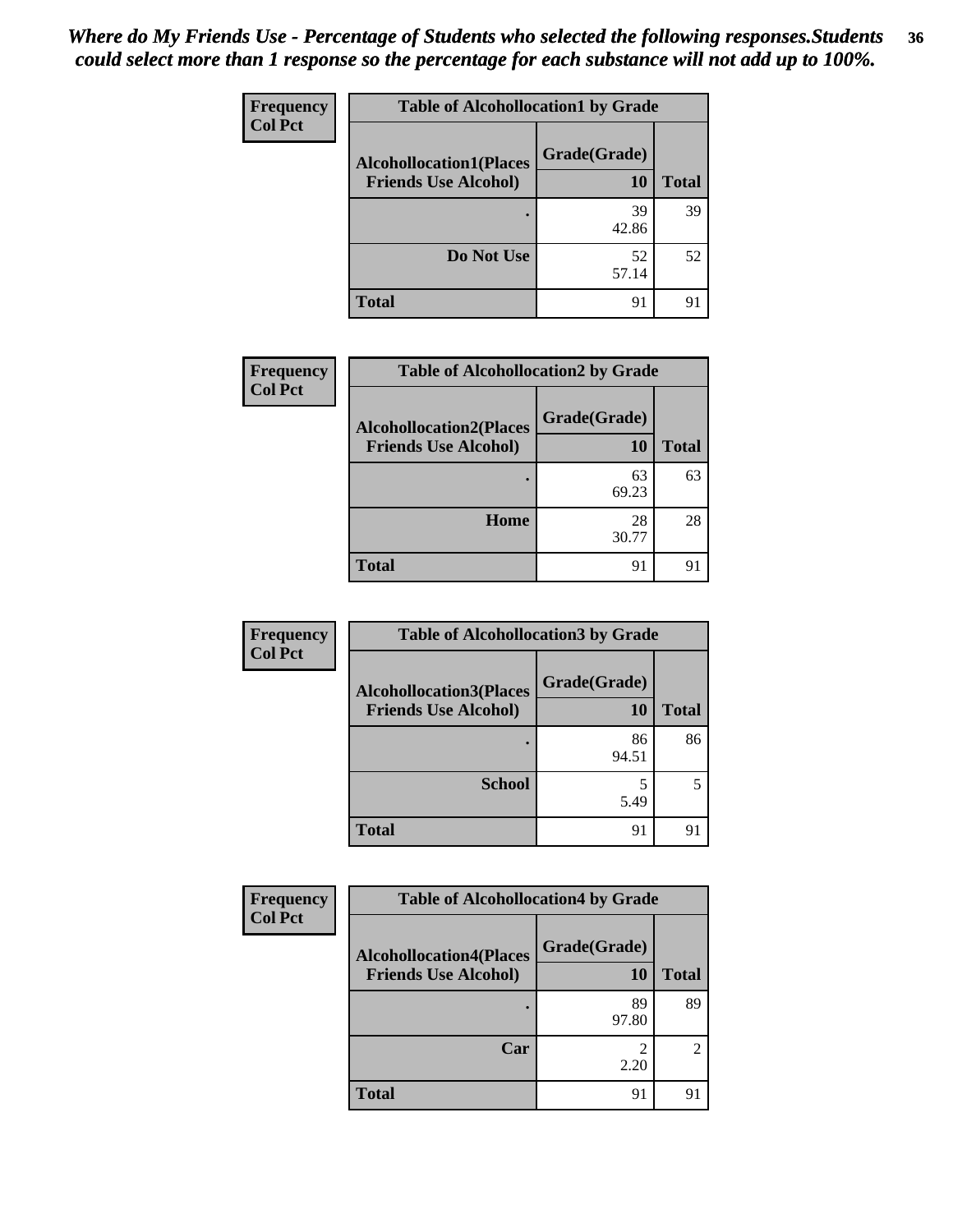| Frequency      | <b>Table of Alcohollocation5 by Grade</b> |              |              |
|----------------|-------------------------------------------|--------------|--------------|
| <b>Col Pct</b> | <b>Alcohollocation5(Places</b>            | Grade(Grade) |              |
|                | <b>Friends Use Alcohol)</b>               | 10           | <b>Total</b> |
|                |                                           | 64<br>70.33  | 64           |
|                | <b>Friend's House</b>                     | 27<br>29.67  | 27           |
|                | <b>Total</b>                              | 91           | 91           |

| <b>Frequency</b> | <b>Table of Alcohollocation6 by Grade</b>                     |                    |              |
|------------------|---------------------------------------------------------------|--------------------|--------------|
| <b>Col Pct</b>   | <b>Alcohollocation6(Places</b><br><b>Friends Use Alcohol)</b> | Grade(Grade)<br>10 | <b>Total</b> |
|                  |                                                               | 74<br>81.32        | 74           |
|                  | <b>Other</b>                                                  | 17<br>18.68        | 17           |
|                  | <b>Total</b>                                                  | 91                 | 91           |

| <b>Frequency</b> | <b>Table of Tobaccolocation1 by Grade</b>                     |                    |              |
|------------------|---------------------------------------------------------------|--------------------|--------------|
| <b>Col Pct</b>   | <b>Tobaccolocation1(Places</b><br><b>Friends Use Tobacco)</b> | Grade(Grade)<br>10 | <b>Total</b> |
|                  |                                                               | 24<br>26.37        | 24           |
|                  | Do Not Use                                                    | 67<br>73.63        | 67           |
|                  | <b>Total</b>                                                  | 91                 | 91           |

| Frequency      | <b>Table of Tobaccolocation2 by Grade</b>                     |                    |              |
|----------------|---------------------------------------------------------------|--------------------|--------------|
| <b>Col Pct</b> | <b>Tobaccolocation2(Places</b><br><b>Friends Use Tobacco)</b> | Grade(Grade)<br>10 | <b>Total</b> |
|                |                                                               | 77<br>84.62        | 77           |
|                | <b>Home</b>                                                   | 14<br>15.38        | 14           |
|                | <b>Total</b>                                                  | 91                 |              |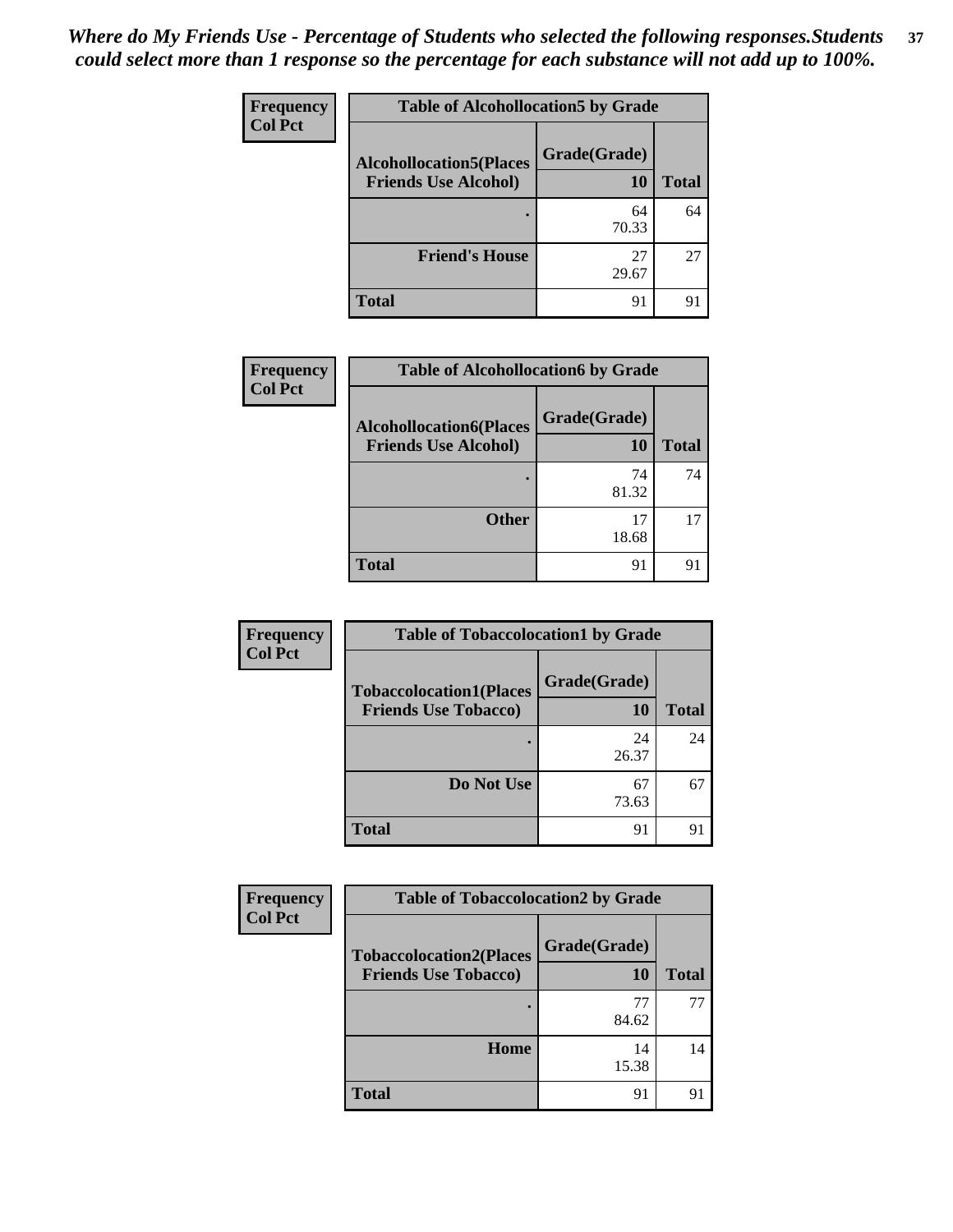| Frequency      | <b>Table of Tobaccolocation 3 by Grade</b> |              |              |
|----------------|--------------------------------------------|--------------|--------------|
| <b>Col Pct</b> | <b>Tobaccolocation3(Places</b>             | Grade(Grade) |              |
|                | <b>Friends Use Tobacco)</b>                | 10           | <b>Total</b> |
|                |                                            | 87<br>95.60  | 87           |
|                | <b>School</b>                              | 4.40         |              |
|                | <b>Total</b>                               | 91           | 91           |

| <b>Frequency</b> | <b>Table of Tobaccolocation4 by Grade</b>                     |                           |              |
|------------------|---------------------------------------------------------------|---------------------------|--------------|
| <b>Col Pct</b>   | <b>Tobaccolocation4(Places</b><br><b>Friends Use Tobacco)</b> | Grade(Grade)<br><b>10</b> | <b>Total</b> |
|                  |                                                               | 84<br>92.31               | 84           |
|                  | Car                                                           | 7.69                      |              |
|                  | <b>Total</b>                                                  | 91                        | 91           |

| <b>Frequency</b> | <b>Table of Tobaccolocation5 by Grade</b>                     |                    |              |
|------------------|---------------------------------------------------------------|--------------------|--------------|
| <b>Col Pct</b>   | <b>Tobaccolocation5(Places</b><br><b>Friends Use Tobacco)</b> | Grade(Grade)<br>10 | <b>Total</b> |
|                  |                                                               | 79<br>86.81        | 79           |
|                  | <b>Friend's House</b>                                         | 12<br>13.19        | 12           |
|                  | <b>Total</b>                                                  | 91                 | 91           |

| <b>Frequency</b> | <b>Table of Tobaccolocation6 by Grade</b>                     |                    |       |
|------------------|---------------------------------------------------------------|--------------------|-------|
| <b>Col Pct</b>   | <b>Tobaccolocation6(Places</b><br><b>Friends Use Tobacco)</b> | Grade(Grade)<br>10 | Total |
|                  |                                                               | 73<br>80.22        | 73    |
|                  | <b>Other</b>                                                  | 18<br>19.78        | 18    |
|                  | Total                                                         | 91                 | 91    |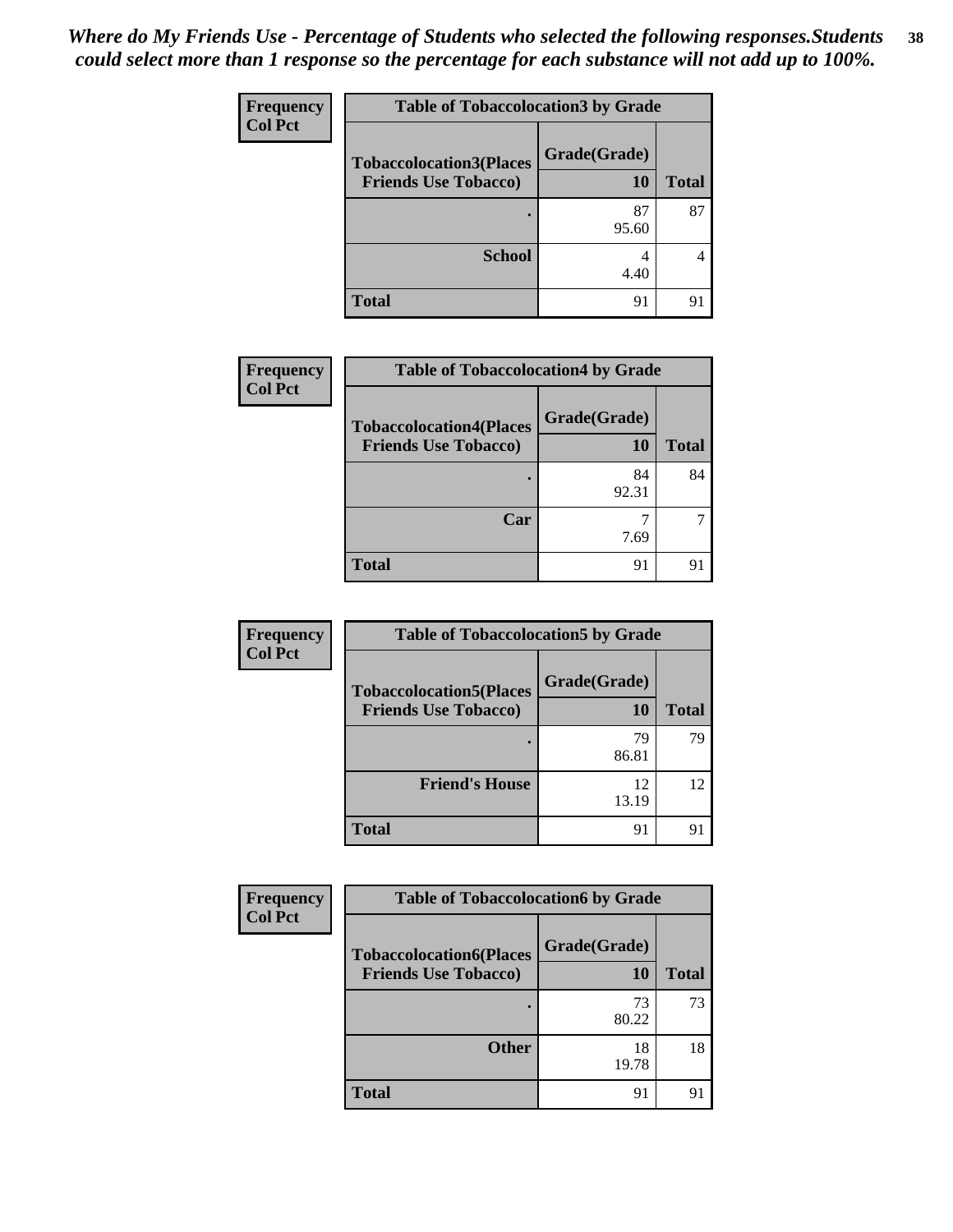| <b>Frequency</b> | <b>Table of Marijuanalocation1 by Grade</b> |              |              |
|------------------|---------------------------------------------|--------------|--------------|
| <b>Col Pct</b>   | <b>Marijuanalocation1(Places</b>            | Grade(Grade) |              |
|                  | <b>Friends Use Marijuana</b> )              | 10           | <b>Total</b> |
|                  | ٠                                           | 34<br>37.36  | 34           |
|                  | Do Not Use                                  | 57<br>62.64  | 57           |
|                  | <b>Total</b>                                | 91           |              |

| <b>Frequency</b> | <b>Table of Marijuanalocation2 by Grade</b>                        |                    |              |
|------------------|--------------------------------------------------------------------|--------------------|--------------|
| <b>Col Pct</b>   | <b>Marijuanalocation2(Places</b><br><b>Friends Use Marijuana</b> ) | Grade(Grade)<br>10 | <b>Total</b> |
|                  |                                                                    | 68<br>74.73        | 68           |
|                  | Home                                                               | 23<br>25.27        | 23           |
|                  | <b>Total</b>                                                       | 91                 | 91           |

| Frequency<br><b>Col Pct</b> | <b>Table of Marijuanalocation3 by Grade</b>                        |                    |              |
|-----------------------------|--------------------------------------------------------------------|--------------------|--------------|
|                             | <b>Marijuanalocation3(Places</b><br><b>Friends Use Marijuana</b> ) | Grade(Grade)<br>10 | <b>Total</b> |
|                             |                                                                    | 71<br>78.02        | 71           |
|                             | <b>School</b>                                                      | 20<br>21.98        | 20           |
|                             | <b>Total</b>                                                       | 91                 | 91           |

| Frequency      | <b>Table of Marijuanalocation4 by Grade</b>                        |                    |              |
|----------------|--------------------------------------------------------------------|--------------------|--------------|
| <b>Col Pct</b> | <b>Marijuanalocation4(Places</b><br><b>Friends Use Marijuana</b> ) | Grade(Grade)<br>10 | <b>Total</b> |
|                |                                                                    | 77<br>84.62        | 77           |
|                | Car                                                                | 14<br>15.38        | 14           |
|                | <b>Total</b>                                                       | 91                 | 91           |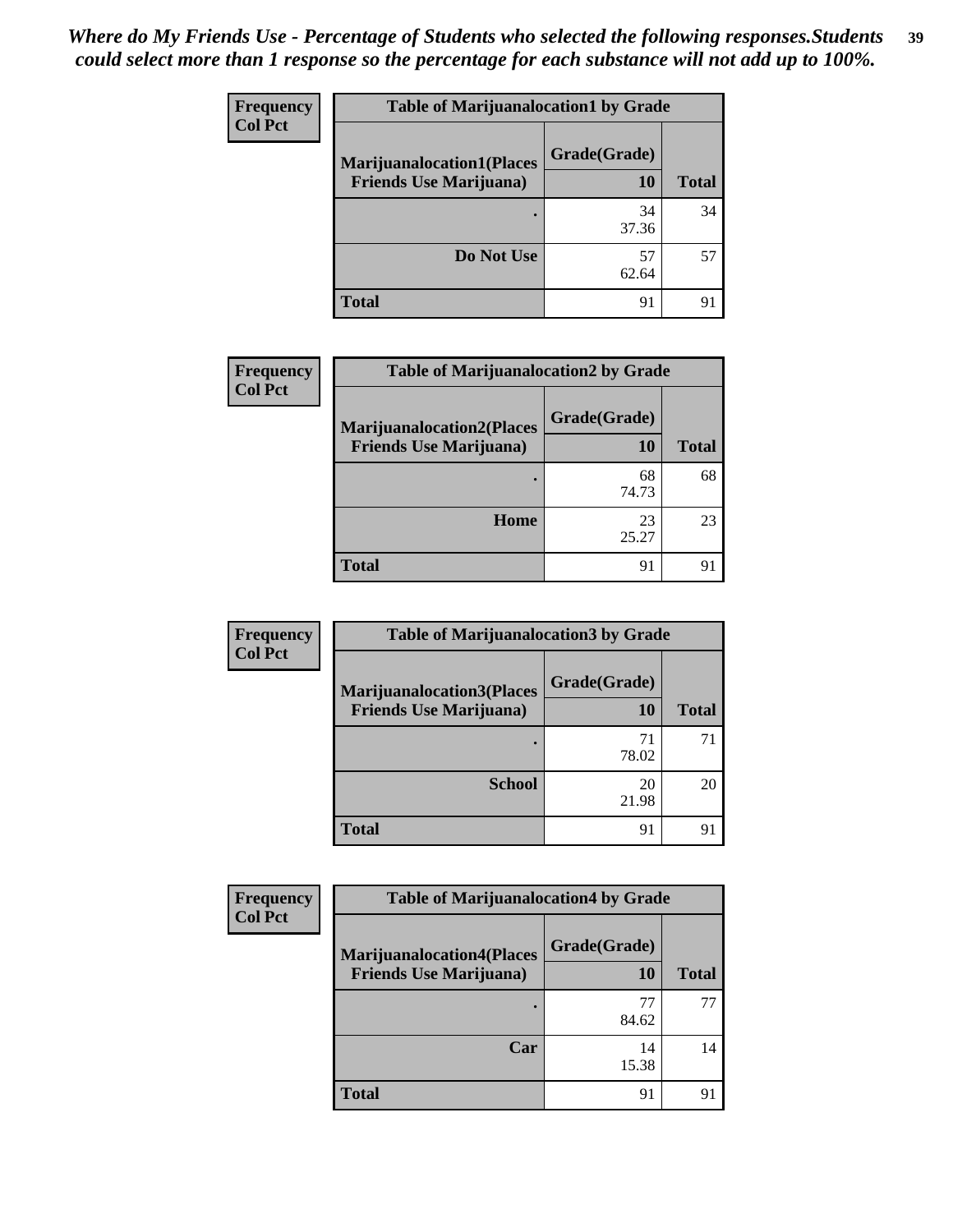| <b>Frequency</b> | <b>Table of Marijuanalocation5 by Grade</b> |              |              |
|------------------|---------------------------------------------|--------------|--------------|
| <b>Col Pct</b>   | <b>Marijuanalocation5(Places</b>            | Grade(Grade) |              |
|                  | <b>Friends Use Marijuana</b> )              | 10           | <b>Total</b> |
|                  |                                             | 61<br>67.03  | 61           |
|                  | <b>Friend's House</b>                       | 30<br>32.97  | 30           |
|                  | <b>Total</b>                                | 91           | 91           |

| <b>Frequency</b> | <b>Table of Marijuanalocation6 by Grade</b>                        |                    |              |
|------------------|--------------------------------------------------------------------|--------------------|--------------|
| <b>Col Pct</b>   | <b>Marijuanalocation6(Places</b><br><b>Friends Use Marijuana</b> ) | Grade(Grade)<br>10 | <b>Total</b> |
|                  |                                                                    | 68<br>74.73        | 68           |
|                  | <b>Other</b>                                                       | 23<br>25.27        | 23           |
|                  | <b>Total</b>                                                       | 91                 | 91           |

| Frequency      | <b>Table of Otherdruglocation1 by Grade</b>                          |              |              |
|----------------|----------------------------------------------------------------------|--------------|--------------|
| <b>Col Pct</b> | <b>Otherdruglocation1(Places</b><br><b>Friends Use Other Illegal</b> | Grade(Grade) |              |
|                | Drugs)                                                               | <b>10</b>    | <b>Total</b> |
|                |                                                                      | 21<br>23.08  | 21           |
|                | Do Not Use                                                           | 70<br>76.92  | 70           |
|                | <b>Total</b>                                                         | 91           | 91           |

| Frequency      | <b>Table of Otherdruglocation2 by Grade</b>                          |              |              |
|----------------|----------------------------------------------------------------------|--------------|--------------|
| <b>Col Pct</b> | <b>Otherdruglocation2(Places</b><br><b>Friends Use Other Illegal</b> | Grade(Grade) |              |
|                | Drugs)                                                               | 10           | <b>Total</b> |
|                |                                                                      | 78<br>85.71  | 78           |
|                | Home                                                                 | 13<br>14.29  | 13           |
|                | <b>Total</b>                                                         | 91           | 91           |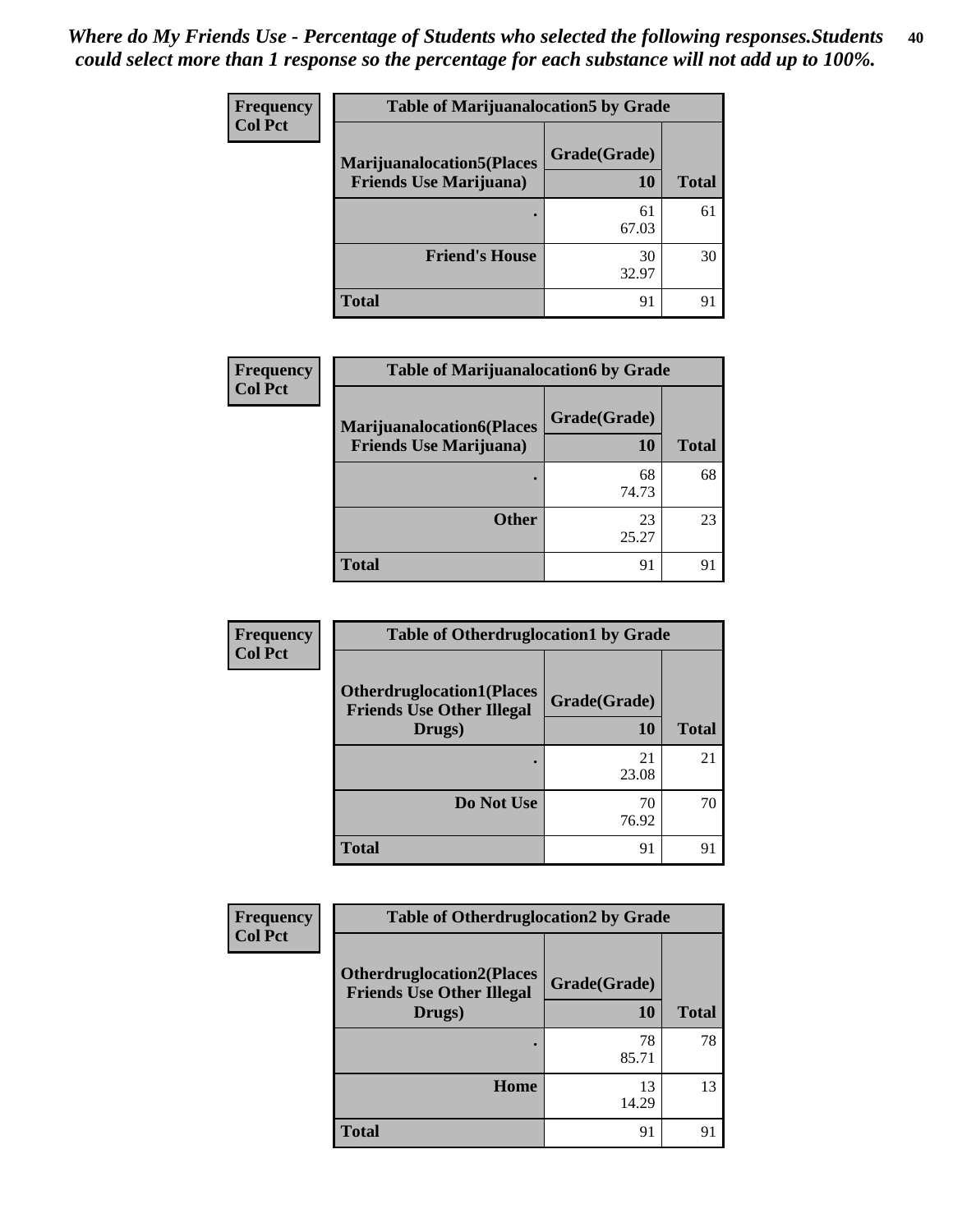| <b>Frequency</b> | <b>Table of Otherdruglocation3 by Grade</b>                                    |                    |              |
|------------------|--------------------------------------------------------------------------------|--------------------|--------------|
| <b>Col Pct</b>   | <b>Otherdruglocation3(Places</b><br><b>Friends Use Other Illegal</b><br>Drugs) | Grade(Grade)<br>10 | <b>Total</b> |
|                  |                                                                                | 81<br>89.01        | 81           |
|                  | <b>School</b>                                                                  | 10<br>10.99        | 10           |
|                  | <b>Total</b>                                                                   | 91                 | 91           |

| Frequency      | <b>Table of Otherdruglocation4 by Grade</b>                                    |                    |              |
|----------------|--------------------------------------------------------------------------------|--------------------|--------------|
| <b>Col Pct</b> | <b>Otherdruglocation4(Places</b><br><b>Friends Use Other Illegal</b><br>Drugs) | Grade(Grade)<br>10 | <b>Total</b> |
|                |                                                                                | 87<br>95.60        | 87           |
|                | Car                                                                            | 4<br>4.40          |              |
|                | <b>Total</b>                                                                   | 91                 | 91           |

| Frequency<br><b>Col Pct</b> | <b>Table of Otherdruglocation5 by Grade</b>                                    |                    |              |
|-----------------------------|--------------------------------------------------------------------------------|--------------------|--------------|
|                             | <b>Otherdruglocation5(Places</b><br><b>Friends Use Other Illegal</b><br>Drugs) | Grade(Grade)<br>10 | <b>Total</b> |
|                             |                                                                                | 77<br>84.62        | 77           |
|                             | <b>Friend's House</b>                                                          | 14<br>15.38        | 14           |
|                             | <b>Total</b>                                                                   | 91                 | 91           |

| Frequency      | <b>Table of Otherdruglocation6 by Grade</b>                                    |                           |              |
|----------------|--------------------------------------------------------------------------------|---------------------------|--------------|
| <b>Col Pct</b> | <b>Otherdruglocation6(Places</b><br><b>Friends Use Other Illegal</b><br>Drugs) | Grade(Grade)<br><b>10</b> | <b>Total</b> |
|                |                                                                                | 75<br>82.42               | 75           |
|                | <b>Other</b>                                                                   | 16<br>17.58               | 16           |
|                | <b>Total</b>                                                                   | 91                        | 91           |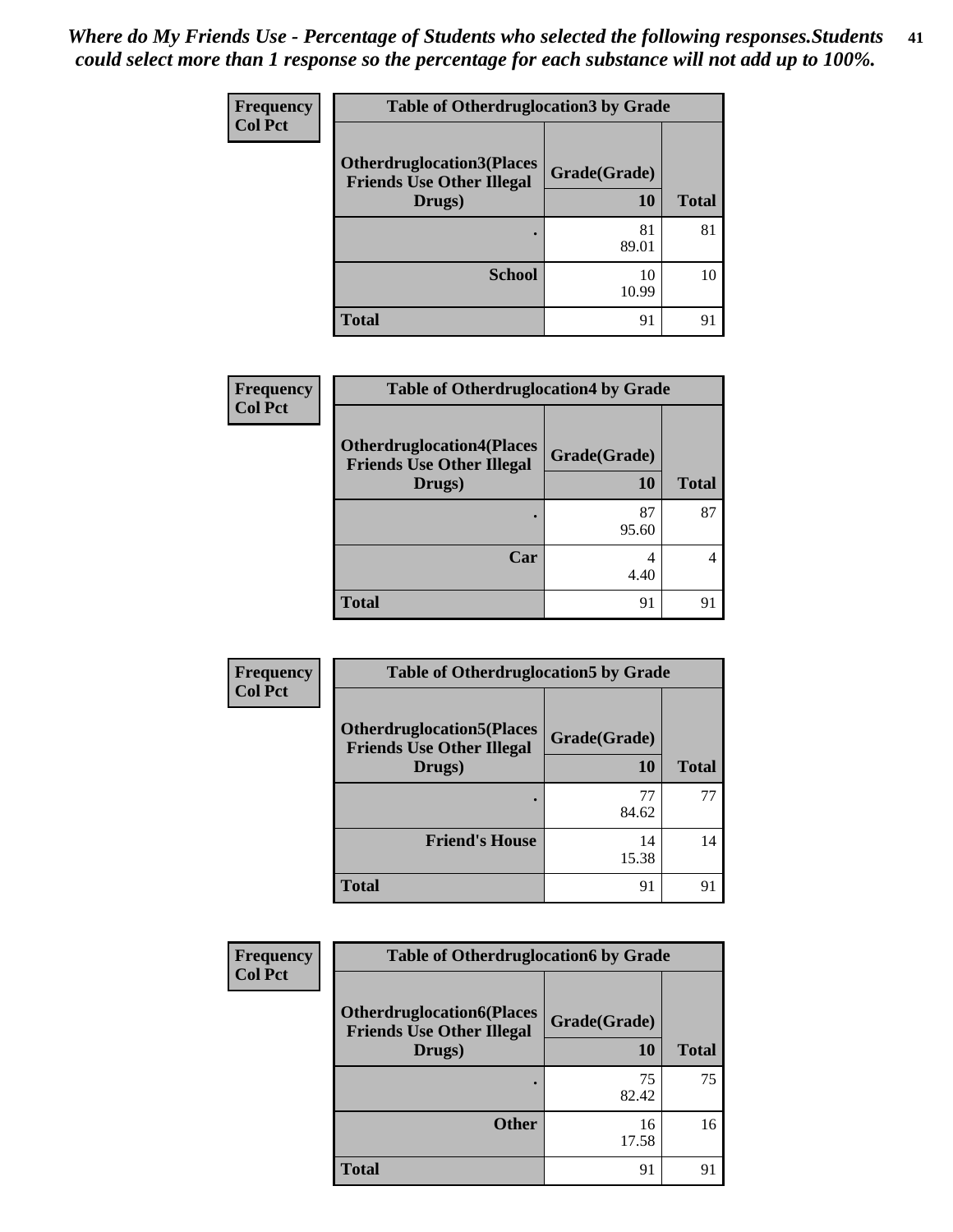| Frequency      | <b>Table of Alcoholtime1 by Grade</b>           |              |              |
|----------------|-------------------------------------------------|--------------|--------------|
| <b>Col Pct</b> | <b>Alcoholtime1(Times</b><br><b>Friends Use</b> | Grade(Grade) |              |
|                | Alcohol)                                        | 10           | <b>Total</b> |
|                |                                                 | 39           | 39           |
|                |                                                 | 42.86        |              |
|                | Do Not Use                                      | 52           | 52           |
|                |                                                 | 57.14        |              |
|                | <b>Total</b>                                    | 91           | 91           |

| Frequency<br><b>Col Pct</b> | <b>Table of Alcoholtime2 by Grade</b>           |              |              |
|-----------------------------|-------------------------------------------------|--------------|--------------|
|                             | <b>Alcoholtime2(Times</b><br><b>Friends Use</b> | Grade(Grade) |              |
|                             | Alcohol)                                        | 10           | <b>Total</b> |
|                             |                                                 | 89<br>97.80  | 89           |
|                             | <b>On Way to School</b>                         | 2.20         | $2^{\circ}$  |
|                             | <b>Total</b>                                    | 91           | 91           |

| Frequency      | <b>Table of Alcoholtime3 by Grade</b>           |              |              |
|----------------|-------------------------------------------------|--------------|--------------|
| <b>Col Pct</b> | <b>Alcoholtime3(Times</b><br><b>Friends Use</b> | Grade(Grade) |              |
|                | Alcohol)                                        | 10           | <b>Total</b> |
|                |                                                 | 88<br>96.70  | 88           |
|                | <b>During School</b>                            | 3<br>3.30    | 3            |
|                | <b>Total</b>                                    | 91           | 91           |

| Frequency<br><b>Col Pct</b> | <b>Table of Alcoholtime4 by Grade</b> |              |       |
|-----------------------------|---------------------------------------|--------------|-------|
|                             | <b>Alcoholtime4(Times</b>             | Grade(Grade) |       |
|                             | <b>Friends Use Alcohol)</b>           | 10           | Total |
|                             |                                       | 88<br>96.70  | 88    |
|                             | <b>On Way Home From School</b>        | 3<br>3.30    | 3     |
|                             | <b>Total</b>                          | 91           | 9.    |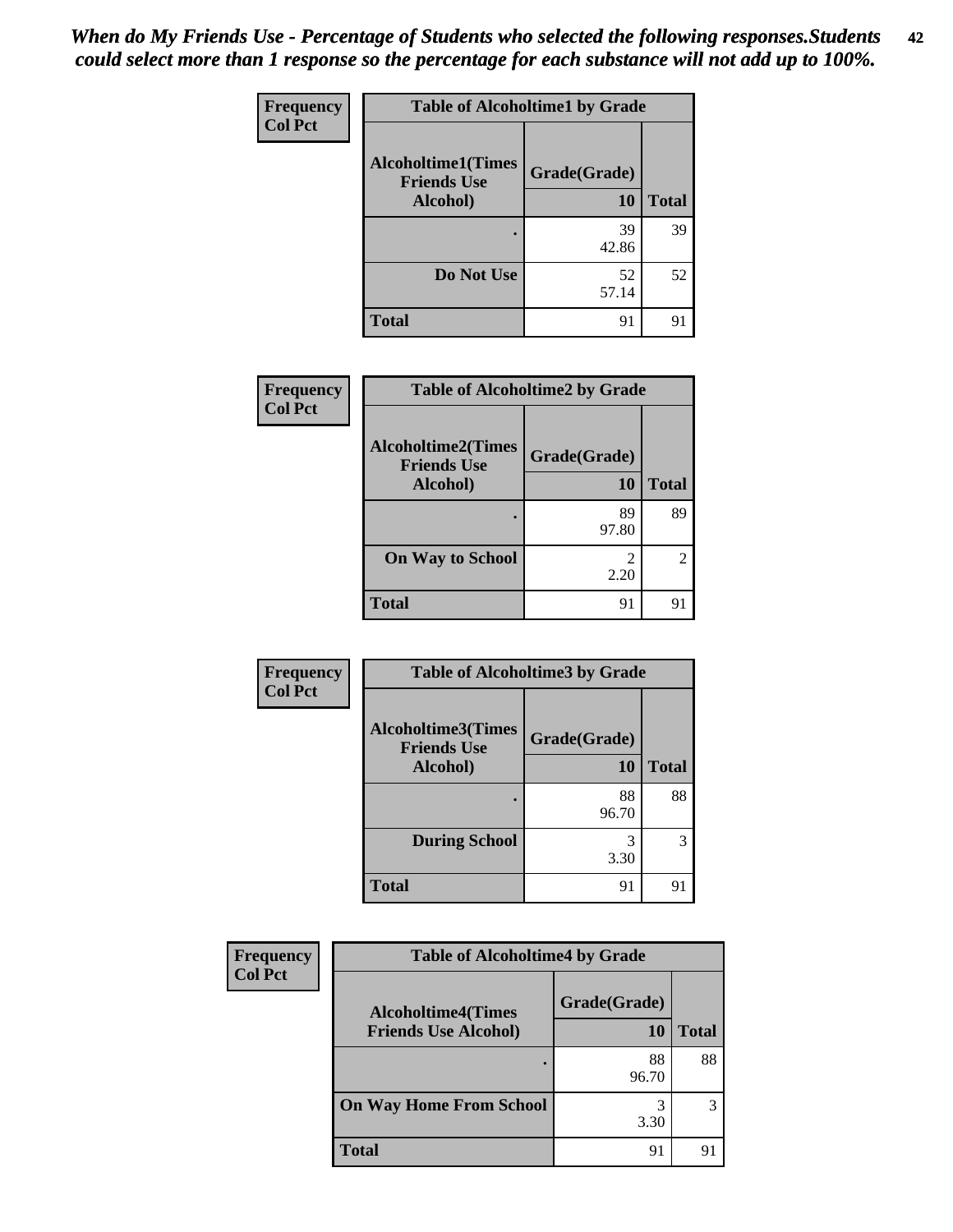| <b>Frequency</b> | <b>Table of Alcoholtime5 by Grade</b>           |              |              |
|------------------|-------------------------------------------------|--------------|--------------|
| <b>Col Pct</b>   | <b>Alcoholtime5(Times</b><br><b>Friends Use</b> | Grade(Grade) |              |
|                  | Alcohol)                                        | 10           | <b>Total</b> |
|                  |                                                 | 80<br>87.91  | 80           |
|                  | Weeknights                                      | 11<br>12.09  | 11           |
|                  | <b>Total</b>                                    | 91           | 91           |

| Frequency      | <b>Table of Alcoholtime6 by Grade</b>           |              |              |
|----------------|-------------------------------------------------|--------------|--------------|
| <b>Col Pct</b> | <b>Alcoholtime6(Times</b><br><b>Friends Use</b> | Grade(Grade) |              |
|                | Alcohol)                                        | 10           | <b>Total</b> |
|                |                                                 | 51<br>56.04  | 51           |
|                | Weekends                                        | 40<br>43.96  | 40           |
|                | <b>Total</b>                                    | 91           | 91           |

| Frequency      | <b>Table of Tobaccotime1 by Grade</b>           |              |              |
|----------------|-------------------------------------------------|--------------|--------------|
| <b>Col Pct</b> | <b>Tobaccotime1(Times</b><br><b>Friends Use</b> | Grade(Grade) |              |
|                | <b>Tobacco</b> )                                | <b>10</b>    | <b>Total</b> |
|                |                                                 | 22<br>24.18  | 22           |
|                | Do Not Use                                      | 69<br>75.82  | 69           |
|                | <b>Total</b>                                    | 91           | 91           |

| Frequency      | <b>Table of Tobaccotime2 by Grade</b>           |              |              |
|----------------|-------------------------------------------------|--------------|--------------|
| <b>Col Pct</b> | <b>Tobaccotime2(Times</b><br><b>Friends Use</b> | Grade(Grade) |              |
|                | <b>Tobacco</b> )                                | 10           | <b>Total</b> |
|                |                                                 | 83<br>91.21  | 83           |
|                | <b>On Way to School</b>                         | 8.79         | 8            |
|                | <b>Total</b>                                    | 91           | 91           |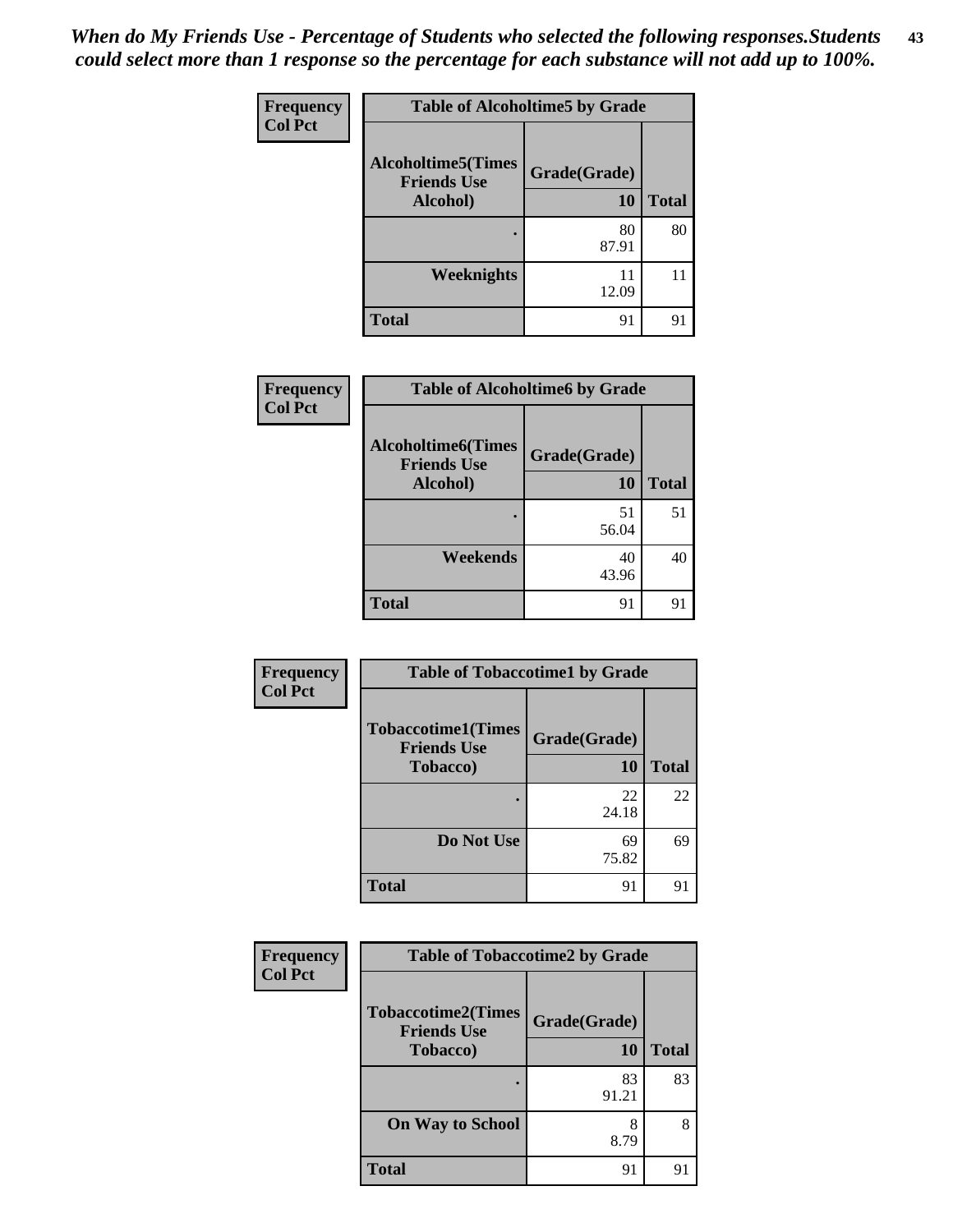| Frequency      | <b>Table of Tobaccotime3 by Grade</b>           |              |              |
|----------------|-------------------------------------------------|--------------|--------------|
| <b>Col Pct</b> | <b>Tobaccotime3(Times</b><br><b>Friends Use</b> | Grade(Grade) |              |
|                | <b>Tobacco</b> )                                | 10           | <b>Total</b> |
|                |                                                 | 84<br>92.31  | 84           |
|                | <b>During School</b>                            | 7.69         |              |
|                | <b>Total</b>                                    | 91           | 91           |

| <b>Frequency</b> | <b>Table of Tobaccotime4 by Grade</b>                    |                    |              |
|------------------|----------------------------------------------------------|--------------------|--------------|
| <b>Col Pct</b>   | <b>Tobaccotime4(Times</b><br><b>Friends Use Tobacco)</b> | Grade(Grade)<br>10 | <b>Total</b> |
|                  |                                                          | 88<br>96.70        | 88           |
|                  | <b>On Way Home From School</b>                           | 3.30               | 3            |
|                  | <b>Total</b>                                             | 91                 | 91           |

| Frequency      | <b>Table of Tobaccotime5 by Grade</b>           |              |              |
|----------------|-------------------------------------------------|--------------|--------------|
| <b>Col Pct</b> | <b>Tobaccotime5(Times</b><br><b>Friends Use</b> | Grade(Grade) |              |
|                | <b>Tobacco</b> )                                | 10           | <b>Total</b> |
|                |                                                 | 74<br>81.32  | 74           |
|                | <b>Weeknights</b>                               | 17<br>18.68  | 17           |
|                | <b>Total</b>                                    | 91           | 91           |

| <b>Frequency</b> | <b>Table of Tobaccotime6 by Grade</b>                               |                    |              |
|------------------|---------------------------------------------------------------------|--------------------|--------------|
| <b>Col Pct</b>   | <b>Tobaccotime6(Times</b><br><b>Friends Use</b><br><b>Tobacco</b> ) | Grade(Grade)<br>10 | <b>Total</b> |
|                  |                                                                     | 69<br>75.82        | 69           |
|                  | Weekends                                                            | 22<br>24.18        | 22           |
|                  | <b>Total</b>                                                        | 91                 | 91           |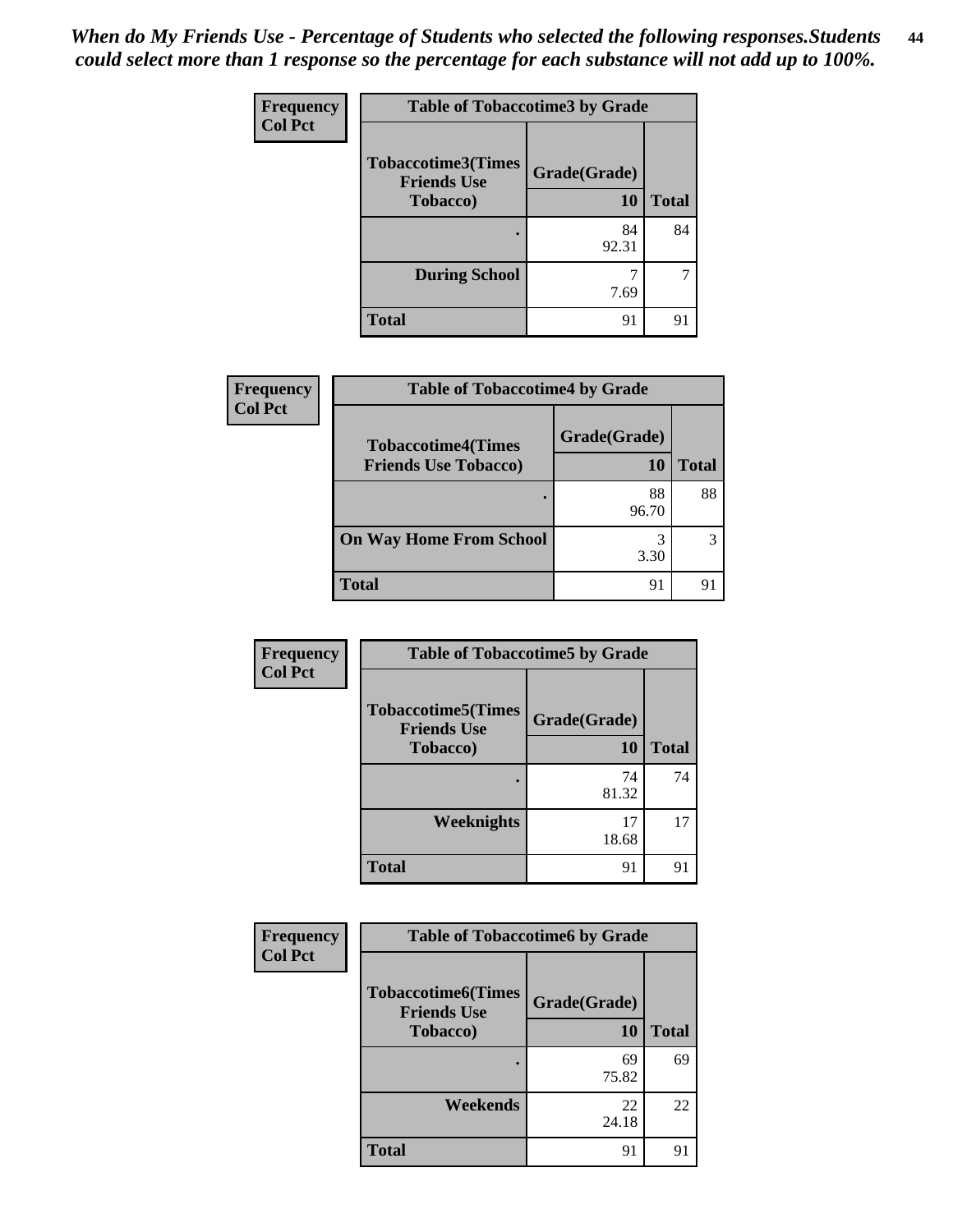*When do My Friends Use - Percentage of Students who selected the following responses.Students could select more than 1 response so the percentage for each substance will not add up to 100%.* **45**

| <b>Frequency</b> | <b>Table of Marijuanatime1 by Grade</b>           |              |              |
|------------------|---------------------------------------------------|--------------|--------------|
| <b>Col Pct</b>   | <b>Marijuanatime1(Times</b><br><b>Friends Use</b> | Grade(Grade) |              |
|                  | Marijuana)                                        | 10           | <b>Total</b> |
|                  |                                                   | 31<br>34.07  | 31           |
|                  | Do Not Use                                        | 60<br>65.93  | 60           |
|                  | <b>Total</b>                                      | 91           | 91           |

| Frequency      | <b>Table of Marijuanatime2 by Grade</b>           |              |              |
|----------------|---------------------------------------------------|--------------|--------------|
| <b>Col Pct</b> | <b>Marijuanatime2(Times</b><br><b>Friends Use</b> | Grade(Grade) |              |
|                | Marijuana)                                        | 10           | <b>Total</b> |
|                |                                                   | 76<br>83.52  | 76           |
|                | <b>On Way to School</b>                           | 15<br>16.48  | 15           |
|                | <b>Total</b>                                      | 91           | 91           |

| Frequency      | <b>Table of Marijuanatime3 by Grade</b>    |              |              |
|----------------|--------------------------------------------|--------------|--------------|
| <b>Col Pct</b> | Marijuanatime3(Times<br><b>Friends Use</b> | Grade(Grade) |              |
|                | Marijuana)                                 | 10           | <b>Total</b> |
|                |                                            | 78<br>85.71  | 78           |
|                | <b>During School</b>                       | 13<br>14.29  | 13           |
|                | <b>Total</b>                               | 91           | 91           |

| <b>Frequency</b> | <b>Table of Marijuanatime4 by Grade</b> |              |              |
|------------------|-----------------------------------------|--------------|--------------|
| <b>Col Pct</b>   | <b>Marijuanatime4(Times</b>             | Grade(Grade) |              |
|                  | <b>Friends Use Marijuana</b> )          | 10           | <b>Total</b> |
|                  |                                         | 78<br>85.71  | 78           |
|                  | <b>On Way Home From School</b>          | 13<br>14.29  | 13           |
|                  | <b>Total</b>                            | 91           | 91           |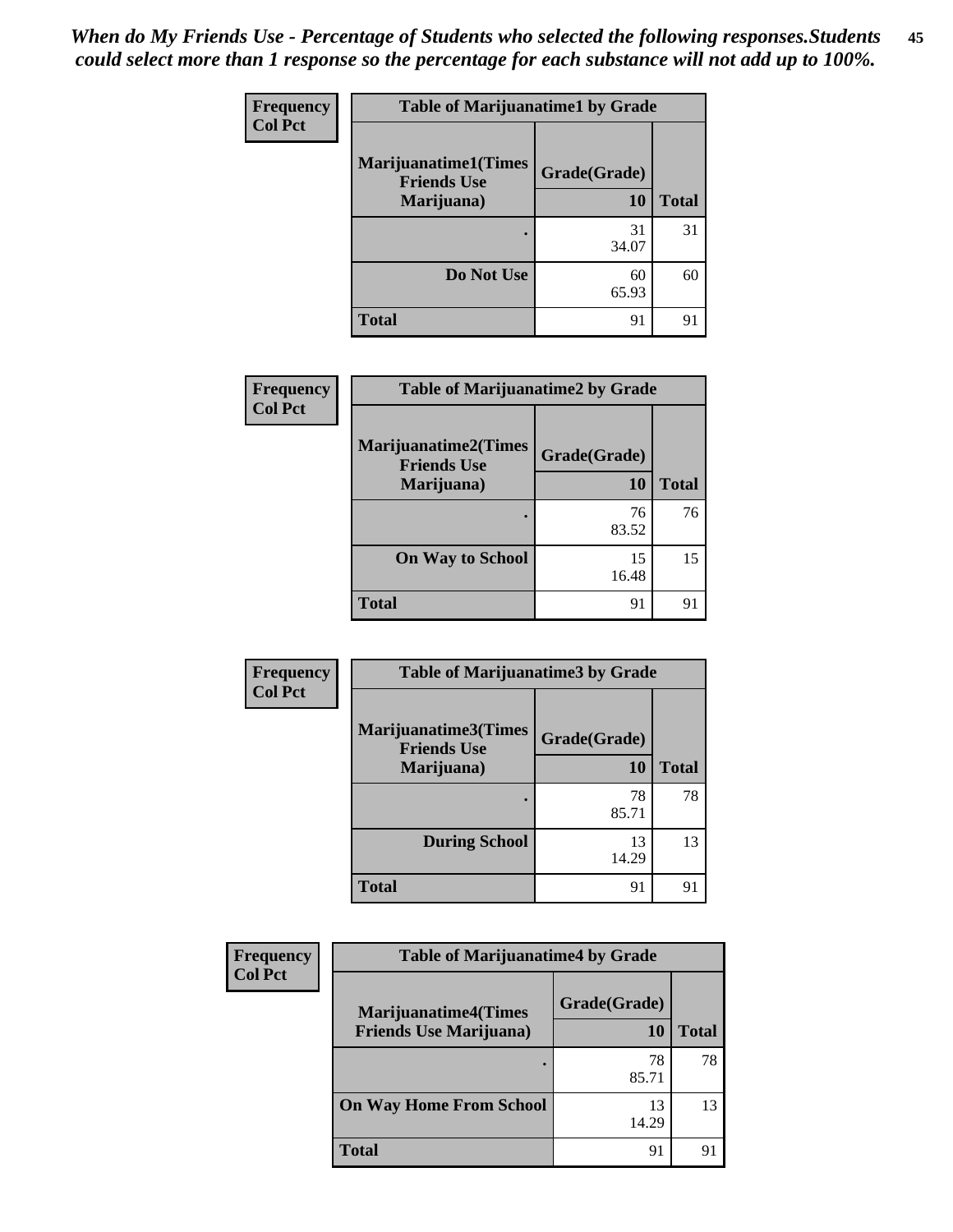| Frequency      | <b>Table of Marijuanatime5 by Grade</b>            |              |              |
|----------------|----------------------------------------------------|--------------|--------------|
| <b>Col Pct</b> | <b>Marijuanatime5</b> (Times<br><b>Friends Use</b> | Grade(Grade) |              |
|                | Marijuana)                                         | <b>10</b>    | <b>Total</b> |
|                |                                                    | 66<br>72.53  | 66           |
|                | <b>Weeknights</b>                                  | 25<br>27.47  | 25           |
|                | <b>Total</b>                                       | 91           | 91           |

| Frequency | <b>Table of Marijuanatime6 by Grade</b>                         |                           |              |
|-----------|-----------------------------------------------------------------|---------------------------|--------------|
| Col Pct   | <b>Marijuanatime6(Times</b><br><b>Friends Use</b><br>Marijuana) | Grade(Grade)<br><b>10</b> | <b>Total</b> |
|           |                                                                 | 55<br>60.44               | 55           |
|           | Weekends                                                        | 36<br>39.56               | 36           |
|           | <b>Total</b>                                                    | 91                        | 91           |

| Frequency      | <b>Table of Otherdrugtime1 by Grade</b>                  |              |              |
|----------------|----------------------------------------------------------|--------------|--------------|
| <b>Col Pct</b> | <b>Otherdrugtime1</b> (Times<br><b>Friends Use Other</b> | Grade(Grade) |              |
|                | <b>Illegal Drugs</b> )                                   | 10           | <b>Total</b> |
|                |                                                          | 14<br>15.38  | 14           |
|                | Do Not Use                                               | 77<br>84.62  | 77           |
|                | <b>Total</b>                                             | 91           | 91           |

| Frequency      | <b>Table of Otherdrugtime2 by Grade</b>                                           |                           |              |
|----------------|-----------------------------------------------------------------------------------|---------------------------|--------------|
| <b>Col Pct</b> | <b>Otherdrugtime2(Times</b><br><b>Friends Use Other</b><br><b>Illegal Drugs</b> ) | Grade(Grade)<br><b>10</b> | <b>Total</b> |
|                |                                                                                   | 87<br>95.60               | 87           |
|                | <b>On Way to School</b>                                                           | 4<br>4.40                 | 4            |
|                | <b>Total</b>                                                                      | 91                        | 91           |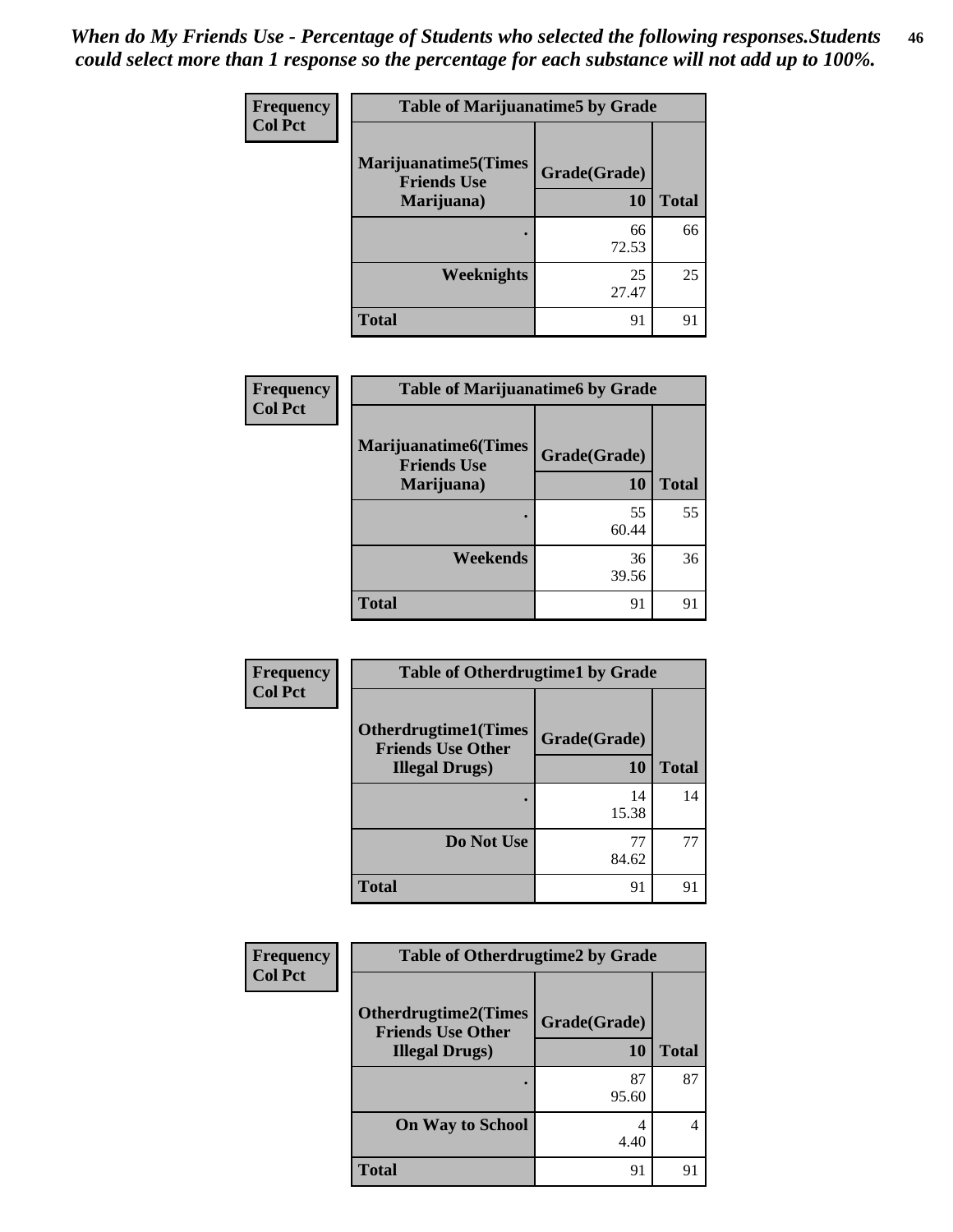| Frequency      | <b>Table of Otherdrugtime3 by Grade</b>          |              |              |
|----------------|--------------------------------------------------|--------------|--------------|
| <b>Col Pct</b> | Otherdrugtime3(Times<br><b>Friends Use Other</b> | Grade(Grade) |              |
|                | <b>Illegal Drugs</b> )                           | 10           | <b>Total</b> |
|                |                                                  | 84<br>92.31  | 84           |
|                | <b>During School</b>                             | 7.69         |              |
|                | <b>Total</b>                                     | 91           | 91           |

| <b>Frequency</b> | <b>Table of Otherdrugtime4 by Grade</b>                         |                    |              |  |  |
|------------------|-----------------------------------------------------------------|--------------------|--------------|--|--|
| <b>Col Pct</b>   | <b>Otherdrugtime4(Times</b><br><b>Friends Use Other Illegal</b> | Grade(Grade)<br>10 | <b>Total</b> |  |  |
|                  | Drugs)                                                          |                    |              |  |  |
|                  |                                                                 | 89<br>97.80        | 89           |  |  |
|                  | <b>On Way Home From School</b>                                  | 2.20               | っ            |  |  |
|                  | <b>Total</b>                                                    | 91                 | 91           |  |  |

| Frequency      | <b>Table of Otherdrugtime5 by Grade</b>                 |              |              |
|----------------|---------------------------------------------------------|--------------|--------------|
| <b>Col Pct</b> | <b>Otherdrugtime5(Times</b><br><b>Friends Use Other</b> | Grade(Grade) |              |
|                | <b>Illegal Drugs)</b>                                   | 10           | <b>Total</b> |
|                |                                                         | 84<br>92.31  | 84           |
|                | Weeknights                                              | 7.69         |              |
|                | <b>Total</b>                                            | 91           | 91           |

| <b>Frequency</b> | <b>Table of Otherdrugtime6 by Grade</b>                                           |                    |              |
|------------------|-----------------------------------------------------------------------------------|--------------------|--------------|
| <b>Col Pct</b>   | <b>Otherdrugtime6(Times</b><br><b>Friends Use Other</b><br><b>Illegal Drugs</b> ) | Grade(Grade)<br>10 | <b>Total</b> |
|                  |                                                                                   | 75<br>82.42        | 75           |
|                  | Weekends                                                                          | 16<br>17.58        | 16           |
|                  | <b>Total</b>                                                                      | 91                 | 91           |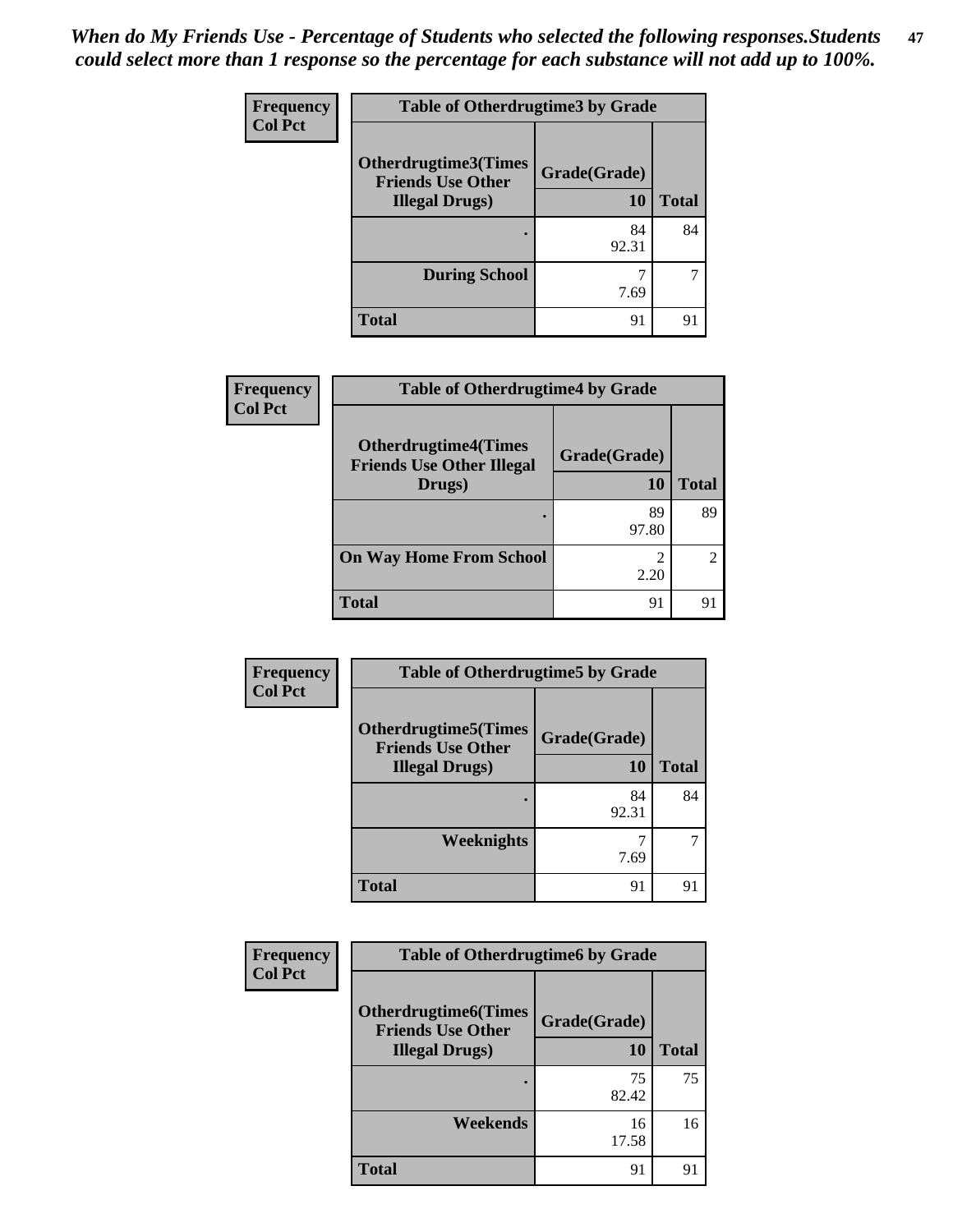| Frequency<br><b>Col Pct</b> | <b>Table of Educationalcohol by Grade</b>                                                                                     |                           |              |
|-----------------------------|-------------------------------------------------------------------------------------------------------------------------------|---------------------------|--------------|
|                             | Educationalcohol(I<br>have been taught<br>about alcohol,<br>tobacco,<br>and other drugs<br>within the last<br>year at school) | Grade(Grade)<br><b>10</b> | <b>Total</b> |
|                             | Yes                                                                                                                           | 87<br>95.60               | 87           |
|                             | N <sub>0</sub>                                                                                                                | 4<br>4.40                 | 4            |
|                             | <b>Total</b>                                                                                                                  | 91                        | 91           |

| Frequency      | <b>Table of Eversmoked by Grade</b> |              |              |
|----------------|-------------------------------------|--------------|--------------|
| <b>Col Pct</b> | Eversmoked(I)<br>have smoked        | Grade(Grade) |              |
|                | a cigarette)                        | 10           | <b>Total</b> |
|                | Yes                                 | 15<br>16.48  | 15           |
|                | N <sub>0</sub>                      | 76<br>83.52  | 76           |
|                | <b>Total</b>                        | 91           | 91           |

| Frequency      | <b>Table of Drovedrinking by Grade</b>                                                                              |                        |                |
|----------------|---------------------------------------------------------------------------------------------------------------------|------------------------|----------------|
| <b>Col Pct</b> | Drovedrinking(In<br>the past 30 days I<br>have driven a car<br>or other vehicle<br>while I was<br>drinking alcohol) | Grade(Grade)<br>10     | <b>Total</b>   |
|                | <b>Yes</b>                                                                                                          | $\mathfrak{D}$<br>2.20 | $\overline{2}$ |
|                | N <sub>0</sub>                                                                                                      | 89<br>97.80            | 89             |
|                | <b>Total</b>                                                                                                        | 91                     | 91             |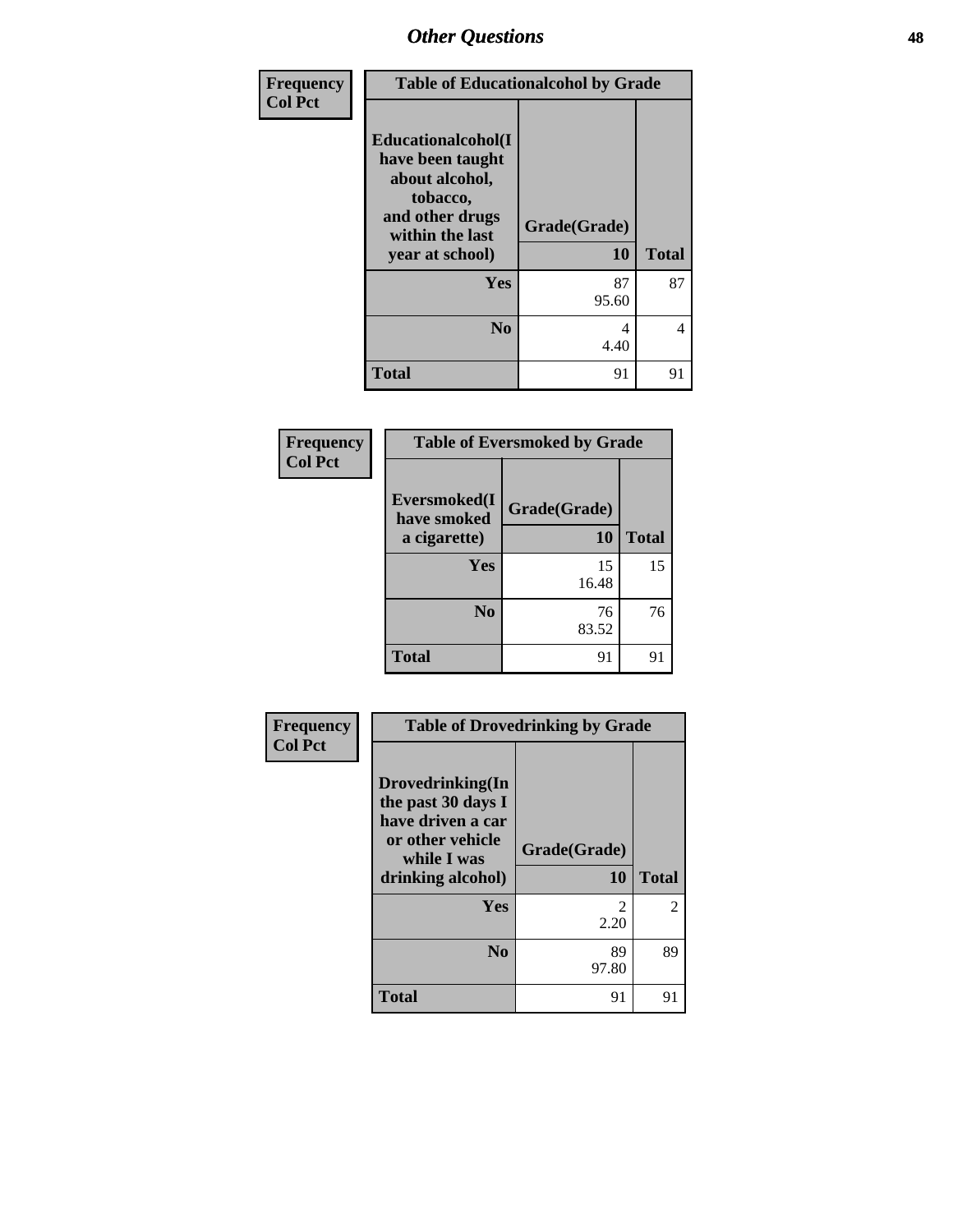| Frequency      | <b>Table of Rodedrinking by Grade</b>                                                                                  |                           |              |
|----------------|------------------------------------------------------------------------------------------------------------------------|---------------------------|--------------|
| <b>Col Pct</b> | Rodedrinking(In<br>the past 30 days<br>I have ridden in<br>a car with a<br>driver who had<br>been drinking<br>alcohol) | Grade(Grade)<br><b>10</b> | <b>Total</b> |
|                | Yes                                                                                                                    | 8<br>8.79                 | 8            |
|                | N <sub>0</sub>                                                                                                         | 83<br>91.21               | 83           |
|                | <b>Total</b>                                                                                                           | 91                        | 91           |

#### **Frequency Col Pct**

|                                                                                                        | <b>Table of Drugsschool by Grade</b> |              |
|--------------------------------------------------------------------------------------------------------|--------------------------------------|--------------|
| <b>Drugsschool</b> (During<br>the past 12 months,<br>I have been offered,<br>sold,<br>or given illegal | Grade(Grade)                         |              |
| drugs on school                                                                                        |                                      |              |
| property)                                                                                              | 10                                   | <b>Total</b> |
| Yes                                                                                                    | 20                                   | 20           |
|                                                                                                        | 21.98                                |              |
| N <sub>0</sub>                                                                                         | 71                                   | 71           |
|                                                                                                        | 78.02                                |              |

| <b>Frequency</b> | <b>Table of Helpbullied by Grade</b>           |              |              |  |  |
|------------------|------------------------------------------------|--------------|--------------|--|--|
| <b>Col Pct</b>   | Helpbullied(I<br>would help<br>someone who was | Grade(Grade) |              |  |  |
|                  | being bullied)                                 | 10           | <b>Total</b> |  |  |
|                  | <b>Strongly Agree</b>                          | 36<br>39.56  | 36           |  |  |
|                  | <b>Somewhat Agree</b>                          | 45<br>49.45  | 45           |  |  |
|                  | <b>Somewhat Disagree</b>                       | 10<br>10.99  | 10           |  |  |
|                  | <b>Total</b>                                   | 91           | 91           |  |  |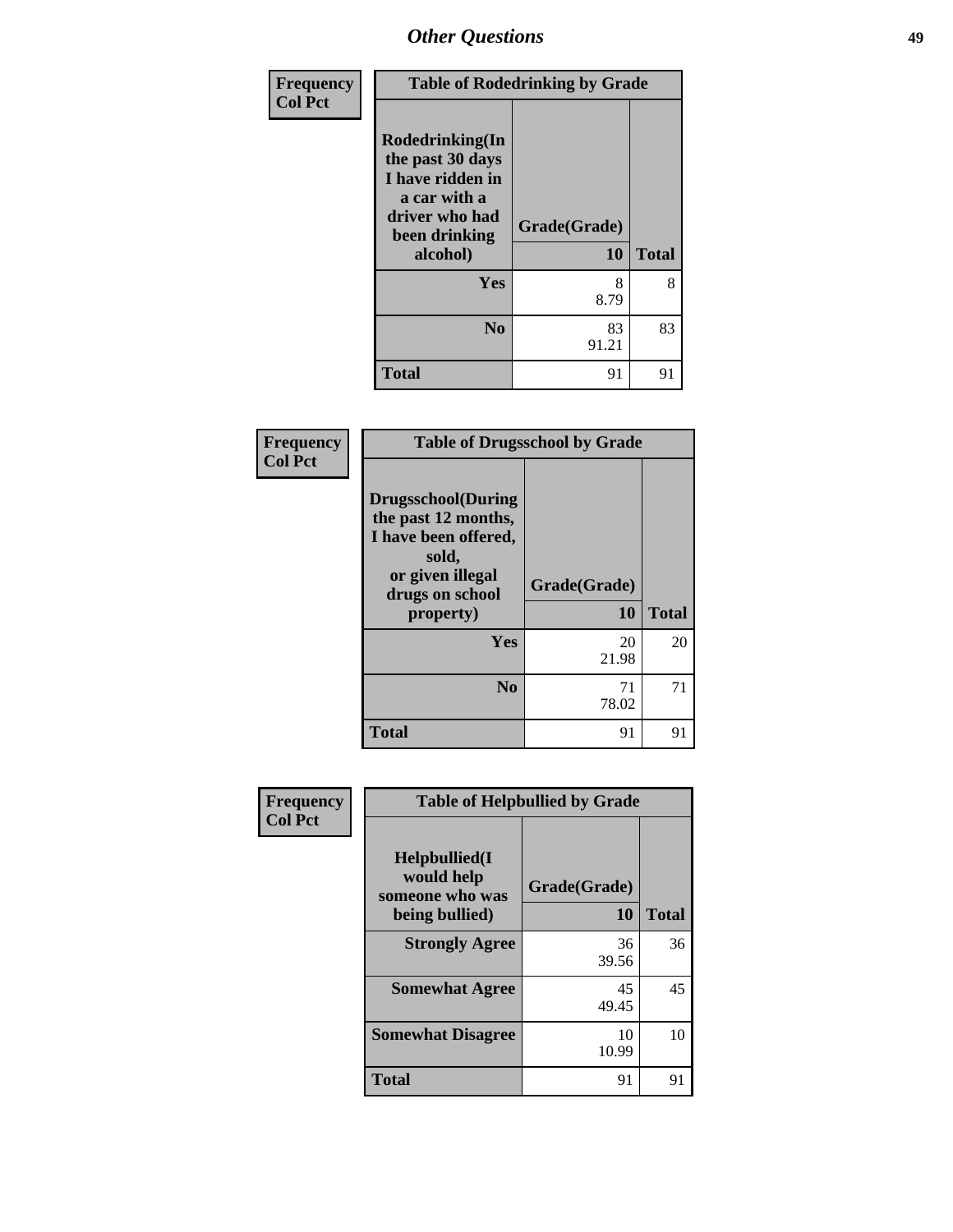| Frequency      | <b>Table of Grade by Bingedrinking</b> |                                                                                                                            |                   |                         |                        |                   |              |
|----------------|----------------------------------------|----------------------------------------------------------------------------------------------------------------------------|-------------------|-------------------------|------------------------|-------------------|--------------|
| <b>Row Pct</b> |                                        | <b>Bingedrinking(I have drunk</b><br>five or more drinks of alcohol<br>at one sitting during the last<br>$30 \text{ days}$ |                   |                         |                        |                   |              |
|                | Grade(Grade)                           | $\mathbf{0}$<br>$\vert$ Days                                                                                               | 1 or<br>2<br>days | 3 <sub>to</sub><br>days | 10<br>to<br>19<br>days | All<br>30<br>days | <b>Total</b> |
|                | 10                                     | 82<br>90.11                                                                                                                | 1.10              | 3<br>3.30               | 1.10                   | 4<br>4.40         | 91           |
|                | <b>Total</b>                           | 82                                                                                                                         |                   | 3                       |                        | 4                 | 91           |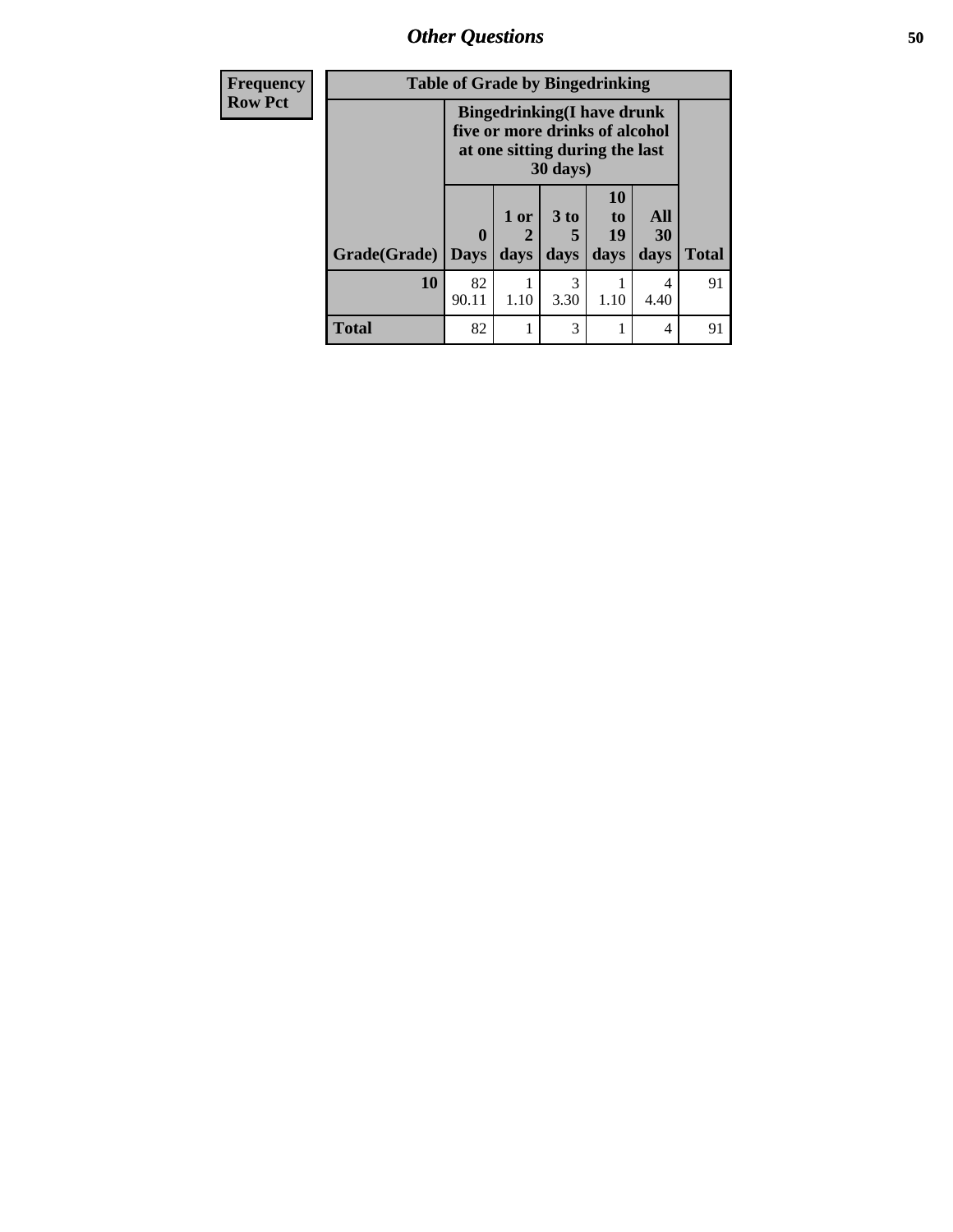## *Nutrition* **51**

## **Frequency Row Pct**

| <b>Table of Grade by Dairy</b> |                                 |                                                                 |                     |                                        |              |  |  |
|--------------------------------|---------------------------------|-----------------------------------------------------------------|---------------------|----------------------------------------|--------------|--|--|
|                                |                                 | Dairy (I eat at least 3 servings of dairy<br>products each day) |                     |                                        |              |  |  |
| Grade(Grade)                   | <b>Strongly</b><br><b>Agree</b> | Agree                                                           | Somewhat   Somewhat | <b>Strongly</b><br>Disagree   Disagree | <b>Total</b> |  |  |
| 10                             | 35<br>38.46                     | 37<br>40.66                                                     | 12.09               | 8<br>8.79                              | 91           |  |  |
| Total                          | 35                              | 37                                                              |                     | 8                                      |              |  |  |

## **Frequency Row Pct**

| y | <b>Table of Grade by Fruitveg</b>                                        |                          |             |                                          |                 |              |  |  |  |
|---|--------------------------------------------------------------------------|--------------------------|-------------|------------------------------------------|-----------------|--------------|--|--|--|
|   | Fruitveg(I eat at least 5 servings of fruits<br>and vegetables each day) |                          |             |                                          |                 |              |  |  |  |
|   | Grade(Grade)                                                             | <b>Strongly</b><br>Agree | Agree       | Somewhat Somewhat<br>Disagree   Disagree | <b>Strongly</b> | <b>Total</b> |  |  |  |
|   | 10                                                                       | 19<br>20.88              | 33<br>36.26 | 27<br>29.67                              | 12<br>13.19     | 91           |  |  |  |
|   | Total                                                                    | 19                       | 33          | 27                                       | 12              |              |  |  |  |

#### **Frequency Row Pct**

| y | <b>Table of Grade by Cafeteriahealthy</b> |                                                                       |             |                   |                                        |              |  |  |
|---|-------------------------------------------|-----------------------------------------------------------------------|-------------|-------------------|----------------------------------------|--------------|--|--|
|   |                                           | Cafeteriahealthy (School meals in my<br>school cafeteria are healthy) |             |                   |                                        |              |  |  |
|   | Grade(Grade)                              | <b>Strongly</b><br>Agree                                              | Agree       | Somewhat Somewhat | <b>Strongly</b><br>Disagree   Disagree | <b>Total</b> |  |  |
|   | 10                                        | 5.49                                                                  | 12<br>13.19 | 23<br>25.27       | 51<br>56.04                            | 91           |  |  |
|   | <b>Total</b>                              | 5                                                                     | 12          | 23                | 51                                     | 91           |  |  |

#### **Frequency Row Pct**

| <b>Table of Grade by Cafeterianutrition</b> |                                                                                           |             |                               |                                    |              |  |  |
|---------------------------------------------|-------------------------------------------------------------------------------------------|-------------|-------------------------------|------------------------------------|--------------|--|--|
|                                             | <b>Cafeterianutrition</b> (Facts about nutrition<br>are available in my school cafeteria) |             |                               |                                    |              |  |  |
| Grade(Grade)                                | <b>Strongly</b><br>Agree                                                                  | Agree       | Somewhat Somewhat<br>Disagree | <b>Strongly</b><br><b>Disagree</b> | <b>Total</b> |  |  |
| 10                                          | 7.69                                                                                      | 20<br>21.98 | 28<br>30.77                   | 36<br>39.56                        | 91           |  |  |
| <b>Total</b>                                |                                                                                           | 20          | 28                            | 36                                 | 91           |  |  |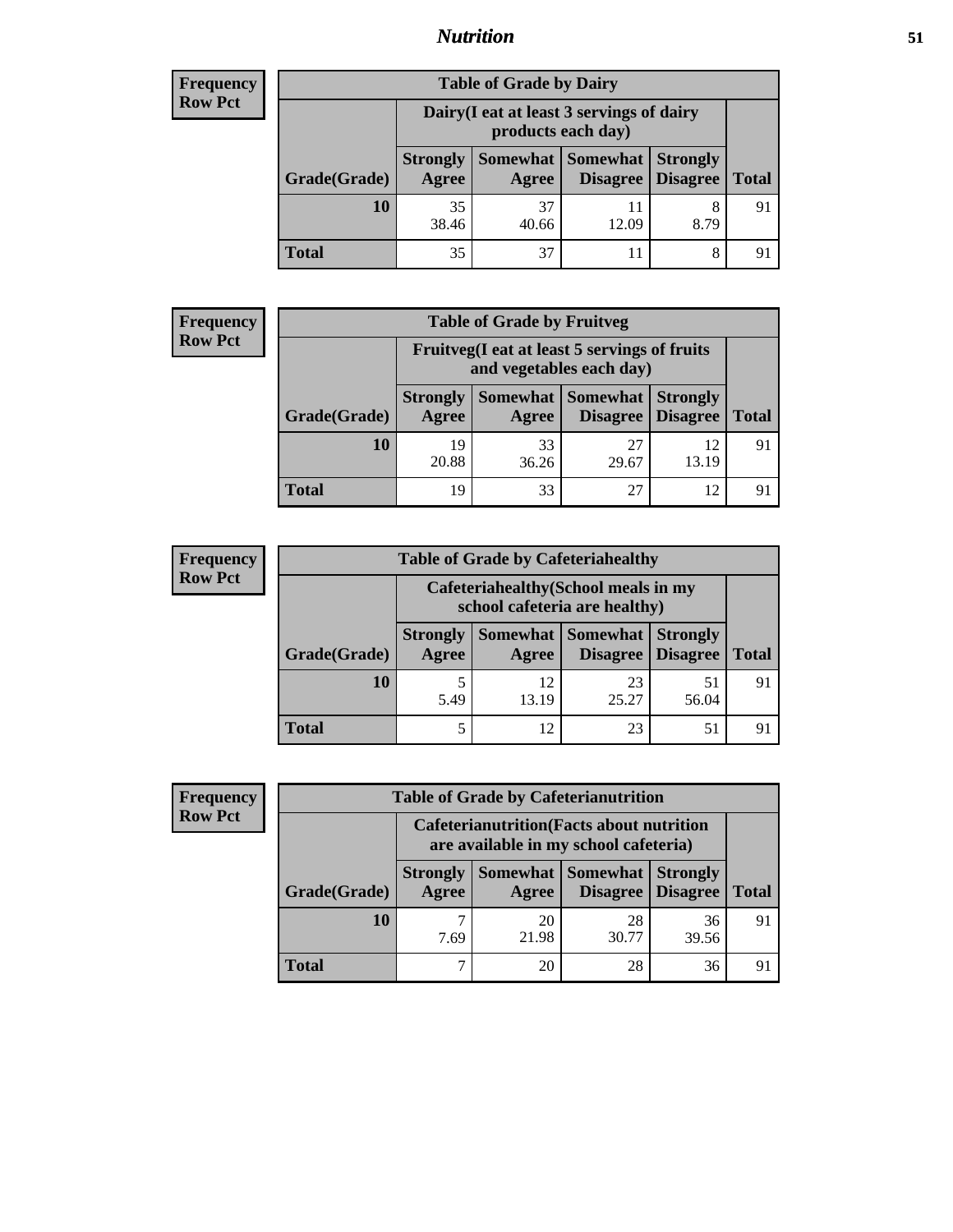## *Nutrition* **52**

## **Frequency Row Pct**

| <b>Table of Grade by Schoollunch</b> |                                 |                                                                 |                     |                                        |              |  |  |
|--------------------------------------|---------------------------------|-----------------------------------------------------------------|---------------------|----------------------------------------|--------------|--|--|
|                                      |                                 | Schoollunch(I eat school lunch three or<br>more times per week) |                     |                                        |              |  |  |
| Grade(Grade)                         | <b>Strongly</b><br><b>Agree</b> | Agree                                                           | Somewhat   Somewhat | <b>Strongly</b><br>Disagree   Disagree | <b>Total</b> |  |  |
| 10                                   | 28<br>30.77                     | 5.49                                                            | 7.69                | 51<br>56.04                            | 91           |  |  |
| Total                                | 28                              |                                                                 |                     | 51                                     |              |  |  |

## **Frequency Row Pct**

| <b>y</b> | <b>Table of Grade by Foodchoices</b><br>Foodchoices (I make healthy food choices in<br>my school cafeteria) |                          |             |                                          |                 |              |  |  |
|----------|-------------------------------------------------------------------------------------------------------------|--------------------------|-------------|------------------------------------------|-----------------|--------------|--|--|
|          |                                                                                                             |                          |             |                                          |                 |              |  |  |
|          | Grade(Grade)                                                                                                | <b>Strongly</b><br>Agree | Agree       | Somewhat Somewhat<br>Disagree   Disagree | <b>Strongly</b> | <b>Total</b> |  |  |
|          | 10                                                                                                          | 19<br>20.88              | 28<br>30.77 | 18<br>19.78                              | 26<br>28.57     | 91           |  |  |
|          | Total                                                                                                       | 19                       | 28          | 18                                       | 26              |              |  |  |

#### **Frequency Row Pct**

| <b>icy</b> |              | <b>Table of Grade by Wholewheat</b>                                                                         |                                   |             |                                    |                      |  |  |
|------------|--------------|-------------------------------------------------------------------------------------------------------------|-----------------------------------|-------------|------------------------------------|----------------------|--|--|
|            |              | Wholewheat (There are whole wheat and<br>multigrain breads and cereals available in<br>my school cafeteria) |                                   |             |                                    |                      |  |  |
|            | Grade(Grade) | <b>Strongly</b><br>Agree                                                                                    | <b>Somewhat Somewhat</b><br>Agree | Disagree    | <b>Strongly</b><br><b>Disagree</b> | <b>Total</b>         |  |  |
|            | 10           | 13<br>14.29                                                                                                 | 23<br>25.27                       | 26<br>28.57 | 29<br>31.87                        | 91                   |  |  |
|            | <b>Total</b> | 13                                                                                                          | 23                                | 26          | 29                                 | $\mathbf{Q}^{\circ}$ |  |  |

## **Frequency Row Pct**

٦ п

| <b>Table of Grade by Healthyvending</b> |                          |                                                                                                                                               |                                      |                                    |              |  |  |
|-----------------------------------------|--------------------------|-----------------------------------------------------------------------------------------------------------------------------------------------|--------------------------------------|------------------------------------|--------------|--|--|
|                                         |                          | Healthyvending (If only healthy snacks and<br>beverages were available in the vending<br>machines during the school day,<br>I would buy them) |                                      |                                    |              |  |  |
| Grade(Grade)                            | <b>Strongly</b><br>Agree | Agree                                                                                                                                         | Somewhat Somewhat<br><b>Disagree</b> | <b>Strongly</b><br><b>Disagree</b> | <b>Total</b> |  |  |
| 10                                      | 28<br>30.77              | 27<br>29.67                                                                                                                                   | 15<br>16.48                          | 21<br>23.08                        | 91           |  |  |
| <b>Total</b>                            | 28                       | 27                                                                                                                                            | 15                                   | 21                                 | 91           |  |  |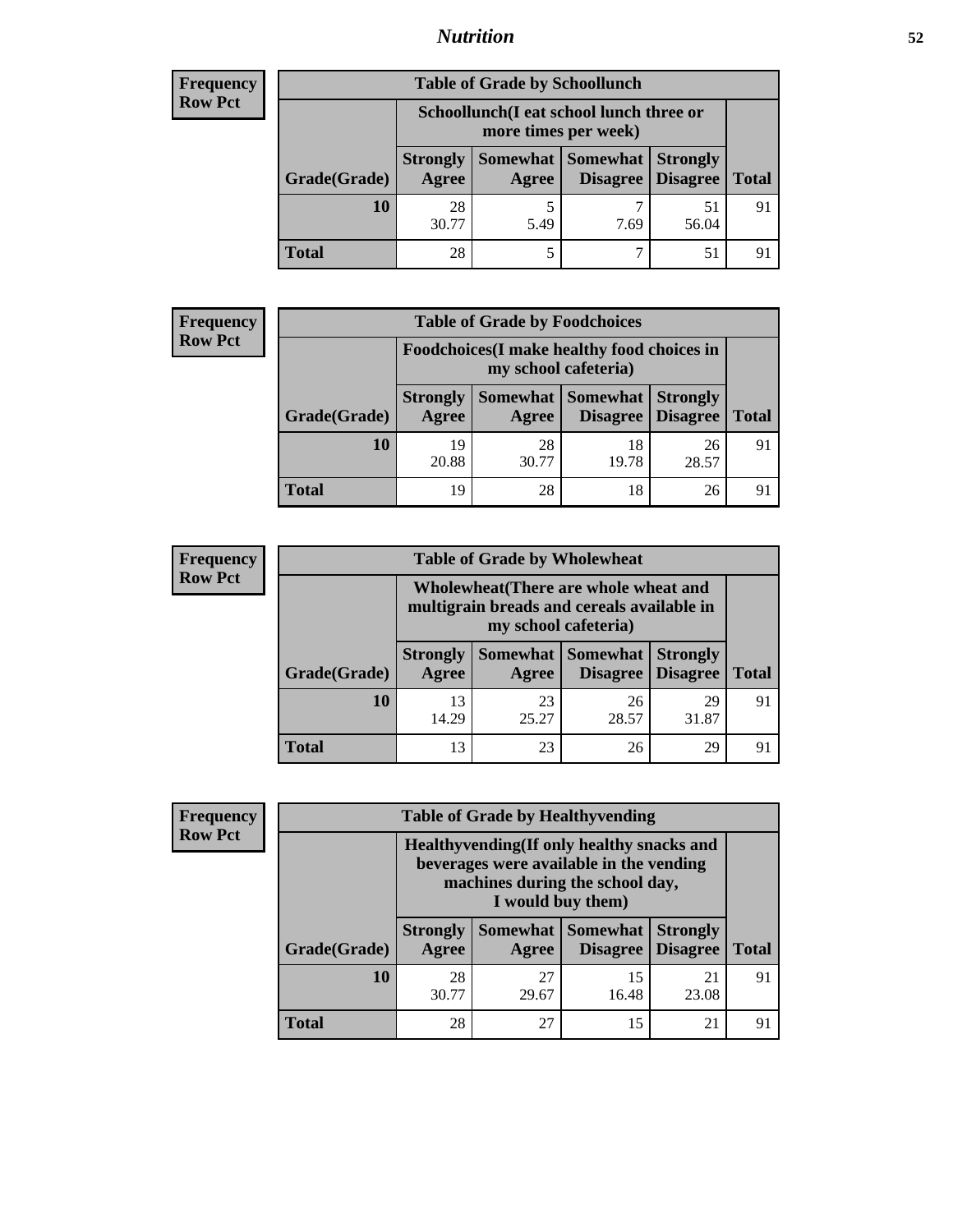## *Nutrition* **53**

| <b>Frequency</b> |  |
|------------------|--|
| Row Pct          |  |

| <b>Table of Grade by Schoolbreakfast</b> |                                                                                                                                         |             |                                   |                                    |              |
|------------------------------------------|-----------------------------------------------------------------------------------------------------------------------------------------|-------------|-----------------------------------|------------------------------------|--------------|
|                                          | Schoolbreakfast (If breakfast were<br>available at school,<br>but outside the cafeteria,<br>I would eat breakfast at school more often) |             |                                   |                                    |              |
| Grade(Grade)                             | <b>Strongly</b><br>Agree                                                                                                                | Agree       | Somewhat   Somewhat  <br>Disagree | <b>Strongly</b><br><b>Disagree</b> | <b>Total</b> |
| 10                                       | 31<br>34.07                                                                                                                             | 27<br>29.67 | 12<br>13.19                       | 21<br>23.08                        | 91           |
| <b>Total</b>                             | 31                                                                                                                                      | 27          | 12                                | 21                                 | 91           |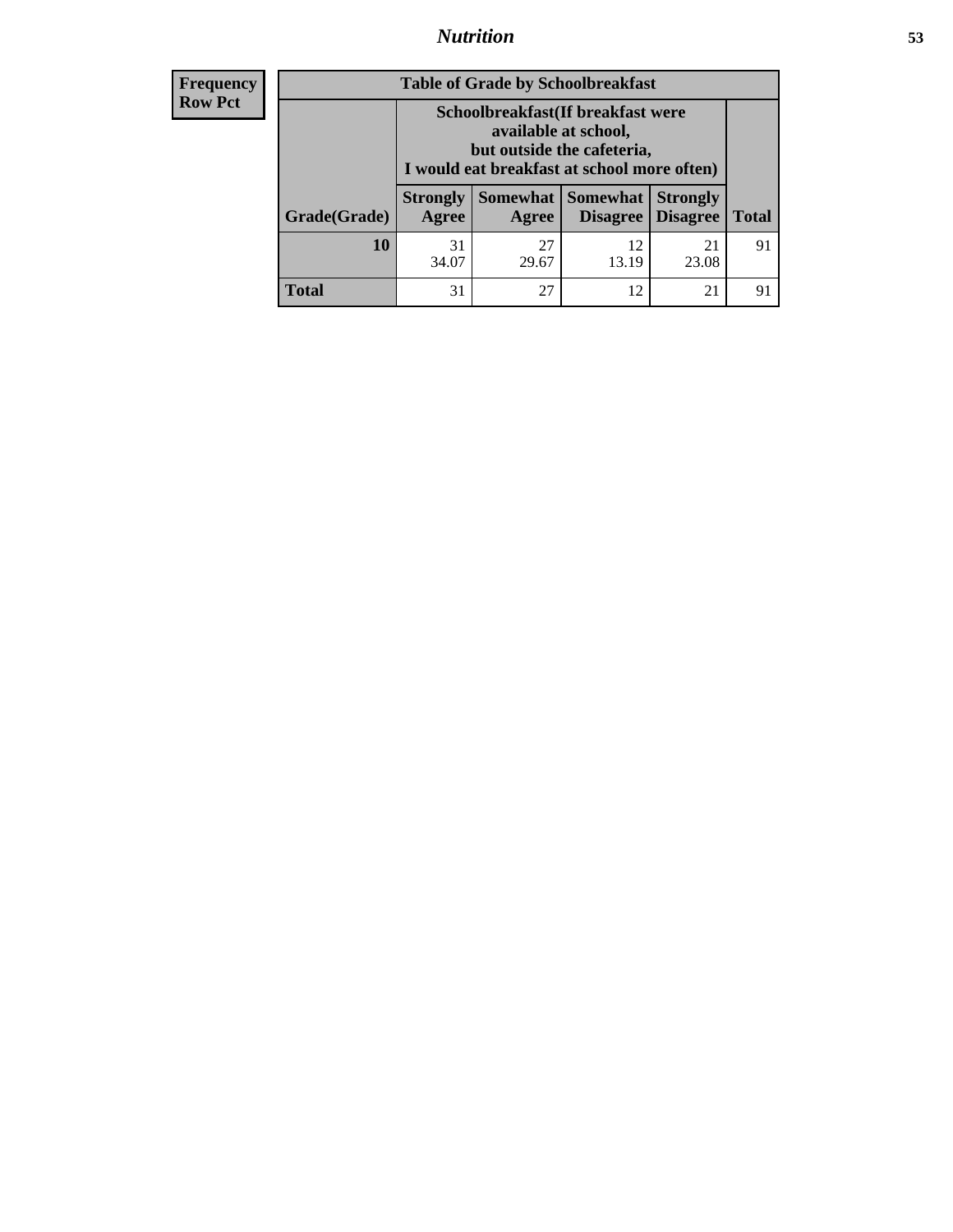| Frequency      | <b>Table of Educationaids by Grade</b>                                                                    |                    |              |
|----------------|-----------------------------------------------------------------------------------------------------------|--------------------|--------------|
| <b>Col Pct</b> | <b>Educationaids</b> (I<br>have been<br>taught about<br><b>HIV/AIDS</b> at<br>school in the<br>past year) | Grade(Grade)<br>10 | <b>Total</b> |
|                | Yes                                                                                                       | 87<br>95.60        | 87           |
|                | N <sub>0</sub>                                                                                            | 4<br>4.40          | 4            |
|                | <b>Total</b>                                                                                              | 91                 | 91           |

| Frequency<br><b>Col Pct</b> | <b>Table of Educationcharacter by Grade</b>                                                             |                    |              |
|-----------------------------|---------------------------------------------------------------------------------------------------------|--------------------|--------------|
|                             | Educationcharacter(I<br>have been taught<br>about character<br>education in the past<br>year at school) | Grade(Grade)<br>10 | <b>Total</b> |
|                             | <b>Yes</b>                                                                                              | 62<br>68.13        | 62           |
|                             | N <sub>0</sub>                                                                                          | 29<br>31.87        | 29           |
|                             | <b>Total</b>                                                                                            | 91                 | 91           |

| Frequency      | <b>Table of Gradcoach1 by Grade</b>              |              |              |  |
|----------------|--------------------------------------------------|--------------|--------------|--|
| <b>Col Pct</b> | Gradcoach1(I<br>know who my<br><b>Graduation</b> | Grade(Grade) |              |  |
|                | Coach is)                                        | <b>10</b>    | <b>Total</b> |  |
|                | Yes                                              | 14<br>15.38  | 14           |  |
|                | N <sub>0</sub>                                   | 77<br>84.62  | 77           |  |
|                | <b>Total</b>                                     | 91           | 91           |  |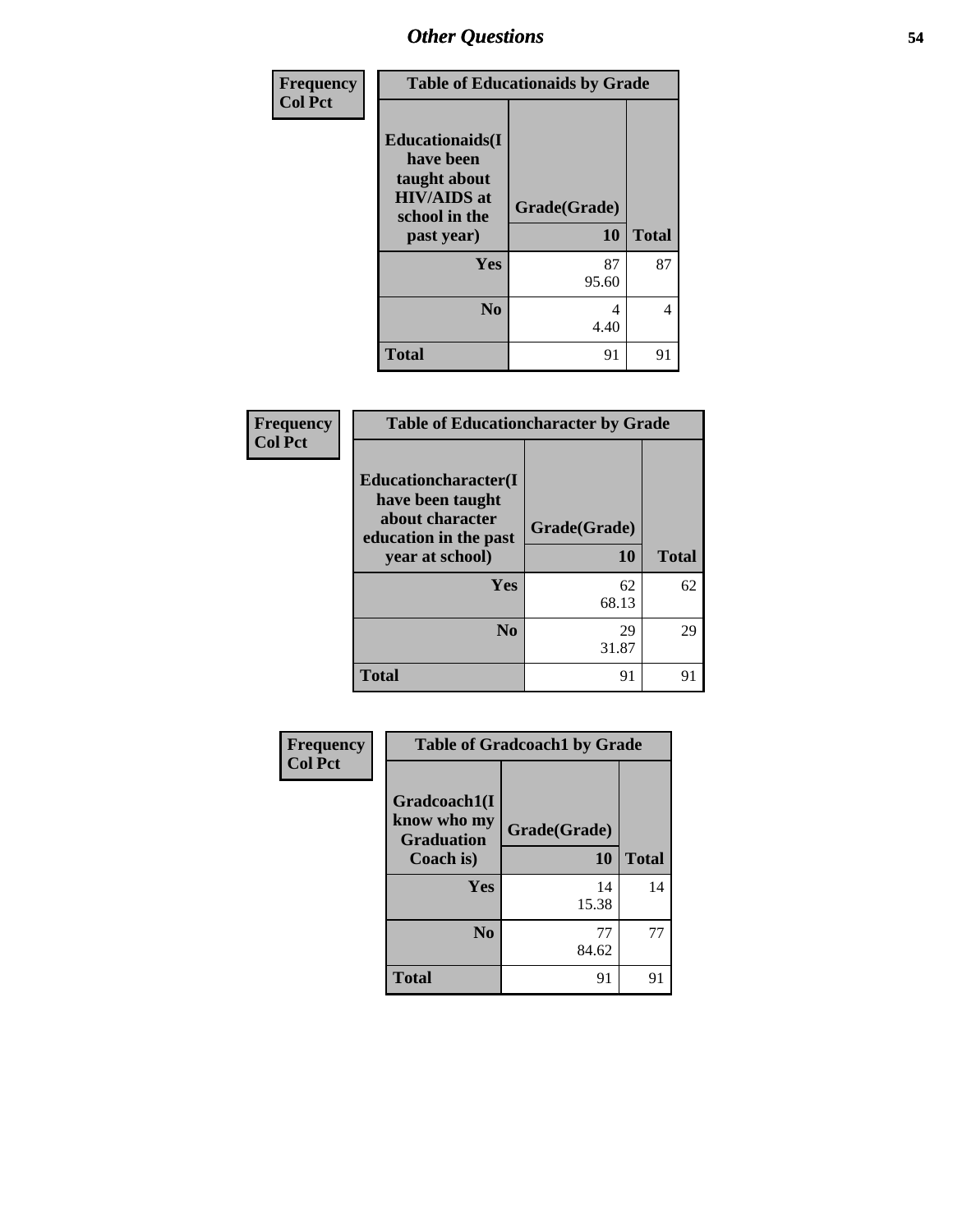| <b>Frequency</b> | <b>Table of Gradcoach2 by Grade</b>                                 |                    |              |  |
|------------------|---------------------------------------------------------------------|--------------------|--------------|--|
| <b>Col Pct</b>   | Gradcoach2(I<br>have<br>contacted my<br><b>Graduation</b><br>Coach) | Grade(Grade)<br>10 | <b>Total</b> |  |
|                  |                                                                     |                    |              |  |
|                  | Yes                                                                 | 3<br>3.30          | 3            |  |
|                  | N <sub>0</sub>                                                      | 88<br>96.70        | 88           |  |
|                  | <b>Total</b>                                                        | 91                 | 91           |  |

| Frequency<br><b>Col Pct</b> | <b>Table of Gradcoach3 by Grade</b>                                                   |                    |                |  |
|-----------------------------|---------------------------------------------------------------------------------------|--------------------|----------------|--|
|                             | Gradcoach3(I<br>have received<br>assistance<br>from my<br><b>Graduation</b><br>Coach) | Grade(Grade)<br>10 | <b>Total</b>   |  |
|                             | Yes                                                                                   | 2<br>2.20          | $\overline{c}$ |  |
|                             | N <sub>0</sub>                                                                        | 13<br>14.29        | 13             |  |
|                             | Don't know                                                                            | 76<br>83.52        | 76             |  |
|                             | <b>Total</b>                                                                          | 91                 | 91             |  |

| Frequency<br><b>Col Pct</b> |                                                                                                                                                                     | <b>Table of Selfharm by Grade</b> |              |
|-----------------------------|---------------------------------------------------------------------------------------------------------------------------------------------------------------------|-----------------------------------|--------------|
|                             | <b>Selfharm</b> (During<br>the past 12<br>months,<br>I harmed myself<br>on purpose<br>Suicideconsider<br>During the past<br>12 months,<br>I seriously<br>considered | Grade(Grade)                      |              |
|                             | suicide)                                                                                                                                                            | 10                                | <b>Total</b> |
|                             | <b>Yes</b>                                                                                                                                                          | 11<br>12.09                       | 11           |
|                             | N <sub>0</sub>                                                                                                                                                      | 80<br>87.91                       | 80           |
|                             | <b>Total</b>                                                                                                                                                        | 91                                | 91           |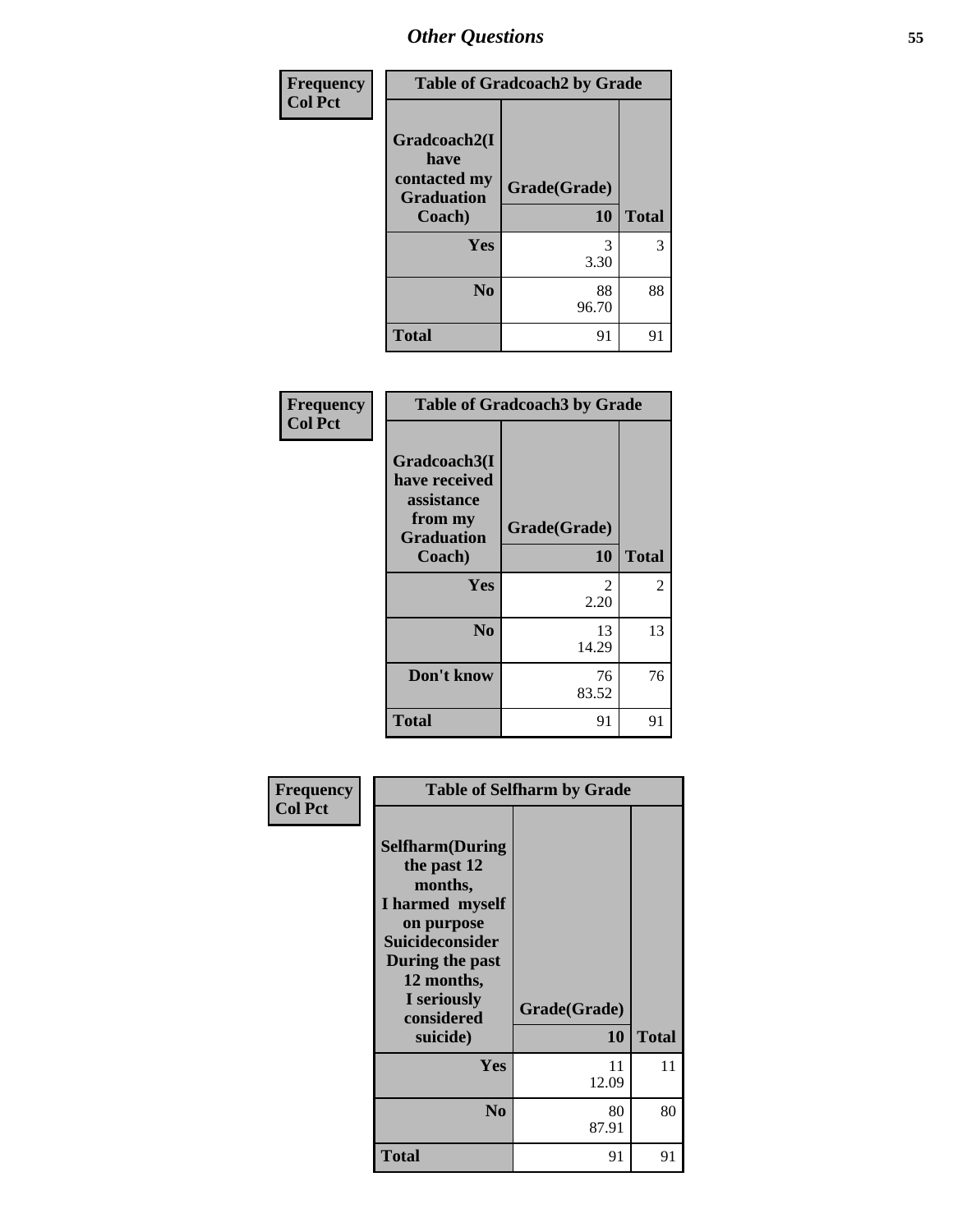| Frequency      | <b>Table of Suicideconsider by Grade</b> |              |              |
|----------------|------------------------------------------|--------------|--------------|
| <b>Col Pct</b> |                                          | Grade(Grade) |              |
|                | Suicideconsider                          | 10           | <b>Total</b> |
|                | <b>Yes</b>                               | 8<br>8.79    | 8            |
|                | N <sub>0</sub>                           | 83<br>91.21  | 83           |
|                | <b>Total</b>                             | 91           | 9            |

| Frequency      | <b>Table of Suicideattempt by Grade</b>              |              |              |
|----------------|------------------------------------------------------|--------------|--------------|
| <b>Col Pct</b> | Suicideattempt(I<br>have attempted<br>suicide in the | Grade(Grade) |              |
|                | last year)                                           | 10           | <b>Total</b> |
|                | Yes                                                  | 4<br>4.40    |              |
|                | N <sub>0</sub>                                       | 87<br>95.60  | 87           |
|                | Total                                                | 91           | 91           |

| Frequency      | <b>Table of Instantmessaged by Grade</b>                                    |                    |              |  |
|----------------|-----------------------------------------------------------------------------|--------------------|--------------|--|
| <b>Col Pct</b> | Instantmessaged(I<br>have instant<br>messaged people I<br>do not even know) | Grade(Grade)<br>10 | <b>Total</b> |  |
|                | Yes                                                                         | 27<br>29.67        | 27           |  |
|                | N <sub>0</sub>                                                              | 64<br>70.33        | 64           |  |
|                | <b>Total</b>                                                                | 91                 | 91           |  |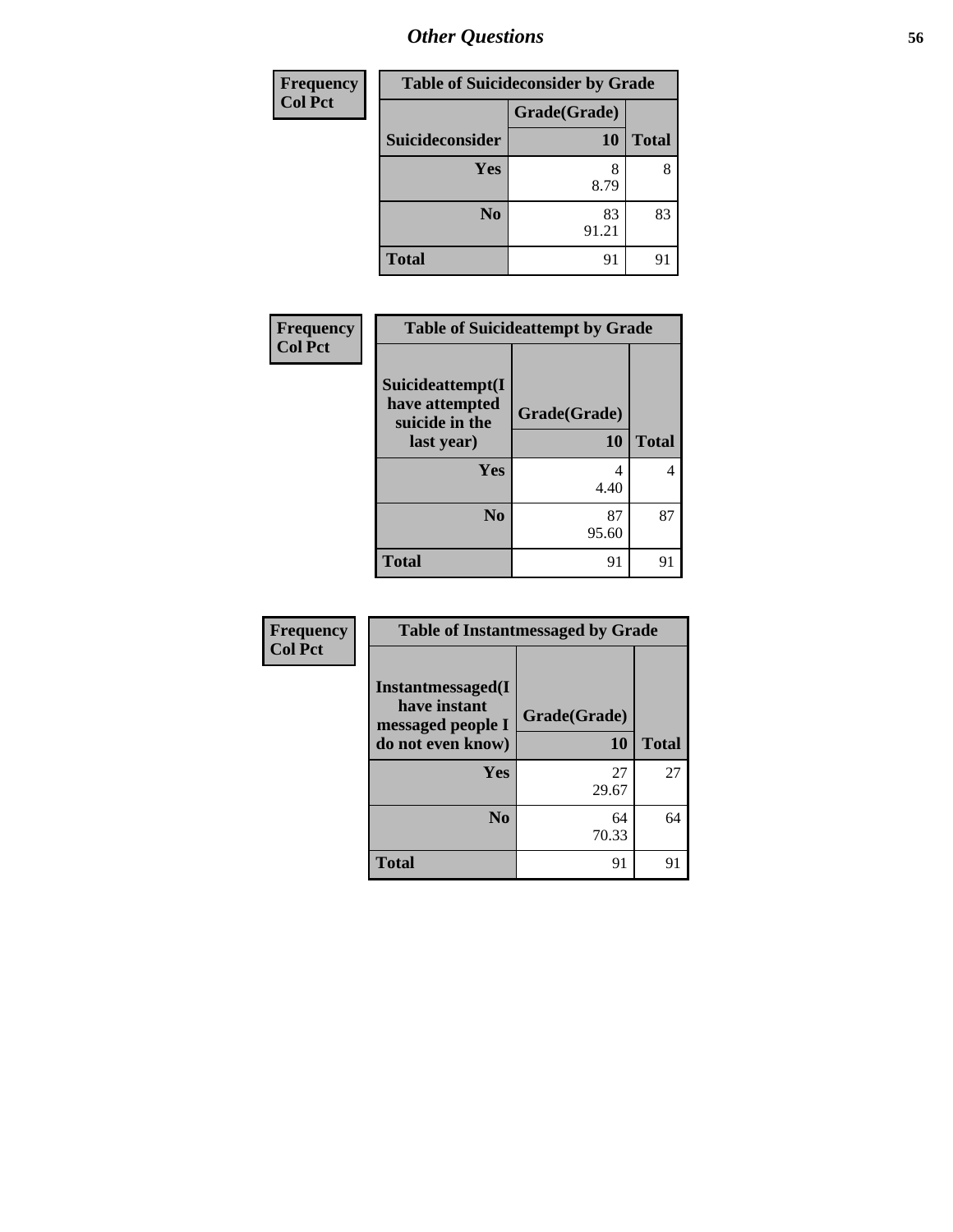| Frequency      | <b>Table of Getsalong by Grade</b>                             |                           |              |  |
|----------------|----------------------------------------------------------------|---------------------------|--------------|--|
| <b>Col Pct</b> | Getsalong(I get<br>along with other<br>students and<br>adults) | Grade(Grade)<br><b>10</b> | <b>Total</b> |  |
|                | <b>Strongly Agree</b>                                          | 48<br>52.75               | 48           |  |
|                | <b>Somewhat Agree</b>                                          | 41<br>45.05               | 41           |  |
|                | <b>Somewhat Disagree</b>                                       | 1.10                      | 1            |  |
|                | <b>Strongly Disagree</b>                                       | 1<br>1.10                 | 1            |  |
|                | Total                                                          | 91                        | 91           |  |

| Frequency      | <b>Table of Safehome by Grade</b> |                           |              |
|----------------|-----------------------------------|---------------------------|--------------|
| <b>Col Pct</b> | Safehome(I feel<br>safe at home)  | Grade(Grade)<br><b>10</b> | <b>Total</b> |
|                | <b>Strongly Agree</b>             | 62<br>68.13               | 62           |
|                | <b>Somewhat Agree</b>             | 24<br>26.37               | 24           |
|                | <b>Somewhat Disagree</b>          | 3<br>3.30                 | 3            |
|                | <b>Strongly Disagree</b>          | 2.20                      | 2            |
|                | <b>Total</b>                      | 91                        | 91           |

| Frequency      | <b>Table of Adulttalk by Grade</b>                                                                |                    |              |  |  |  |  |
|----------------|---------------------------------------------------------------------------------------------------|--------------------|--------------|--|--|--|--|
| <b>Col Pct</b> | <b>Adulttalk(I</b><br>know an<br>adult at<br>school that<br>I can talk<br>with if I<br>need help) | Grade(Grade)<br>10 | <b>Total</b> |  |  |  |  |
|                | <b>Yes</b>                                                                                        | 51<br>56.04        | 51           |  |  |  |  |
|                | N <sub>0</sub>                                                                                    | 40<br>43.96        | 40           |  |  |  |  |
|                | <b>Total</b>                                                                                      | 91                 | 91           |  |  |  |  |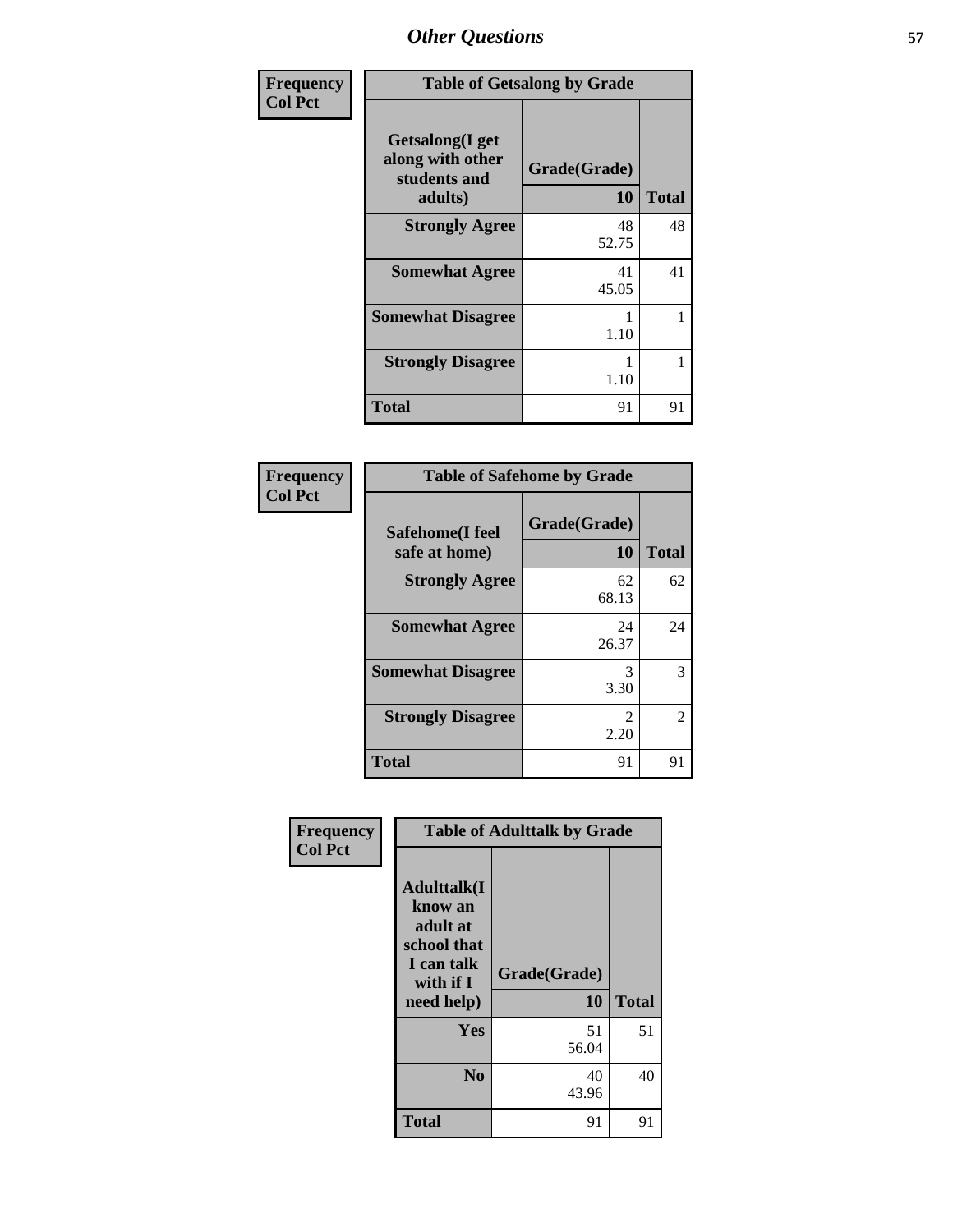## **Frequency Row Pct**

| <b>Table of Grade by Tytime</b> |             |                                                                                                                                 |             |       |      |      |              |
|---------------------------------|-------------|---------------------------------------------------------------------------------------------------------------------------------|-------------|-------|------|------|--------------|
|                                 |             | Tvtime (On an average school day,<br>how much unsupervised time do I spend watching TV)                                         |             |       |      |      |              |
|                                 |             | <b>Less that</b><br>$2 - 3$<br>$4 - 5$<br>$6+$<br>Grade(Grade)   None   hour/day   hour/day   hours/day   hours/day   hours/day |             |       |      |      | <b>Total</b> |
| 10                              | 22<br>24.18 | 16<br>17.58                                                                                                                     | 28<br>30.77 | 18.68 | 5.49 | 3.30 | 91           |
| <b>Total</b>                    | 22          | 16                                                                                                                              | 28          |       |      | っ    |              |

### **Frequency Row Pct**

| <b>Table of Grade by Computertime</b> |           |                                                                                                                                      |             |             |             |      |                |  |
|---------------------------------------|-----------|--------------------------------------------------------------------------------------------------------------------------------------|-------------|-------------|-------------|------|----------------|--|
|                                       |           | Computertime (On an average school day,<br>how much unsupervised time do I spend on the computer)                                    |             |             |             |      |                |  |
|                                       |           | <b>Less that</b><br>$2 - 3$<br>$4 - 5$<br>$6+$<br>$hour/day$   hours/day   hours/day   hours/day<br>  Grade(Grade)   None   hour/day |             |             |             |      | <b>Total</b>   |  |
| 10                                    | 3<br>3.30 | 10<br>10.99                                                                                                                          | 22<br>24.18 | 39<br>42.86 | 12<br>13.19 | 5.49 | -91            |  |
| <b>Total</b>                          | 3         | 10                                                                                                                                   | 22          | 39          | 12          |      | Q <sub>1</sub> |  |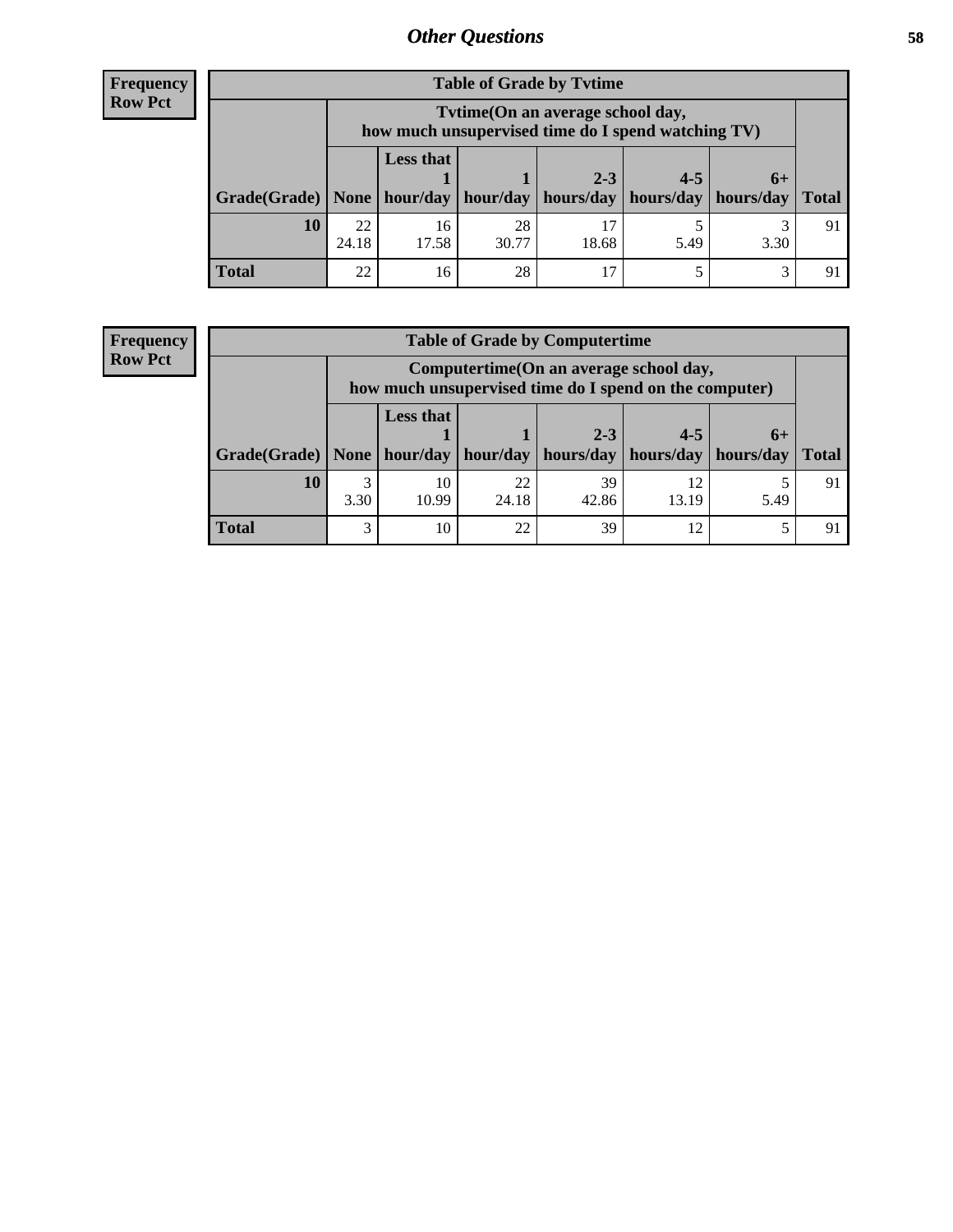## *Questions about Driving Laws* **59** *Driving Questions were asked only of high school students.*

| <b>Frequency</b> |              | <b>Table of Grade by License1</b>                      |                                                                                                                                           |      |           |    |  |  |
|------------------|--------------|--------------------------------------------------------|-------------------------------------------------------------------------------------------------------------------------------------------|------|-----------|----|--|--|
| <b>Row Pct</b>   |              |                                                        | License1(During the first 6 months of<br>driving with a provisional license,<br>the only passengers who can ride with<br>the driver are:) |      |           |    |  |  |
|                  | Grade(Grade) | <b>Parent or</b><br><b>Guardian   Members   Anyone</b> | <b>Total</b>                                                                                                                              |      |           |    |  |  |
|                  | 10           | 21<br>23.08                                            | 63<br>69.23                                                                                                                               | 1.10 | 6<br>6.59 | 91 |  |  |
|                  | <b>Total</b> | 21                                                     | 63                                                                                                                                        |      | 6         | 91 |  |  |

| Frequency      |              | <b>Table of Grade by License2</b>   |                  |                  |                                                                               |                      |              |  |
|----------------|--------------|-------------------------------------|------------------|------------------|-------------------------------------------------------------------------------|----------------------|--------------|--|
| <b>Row Pct</b> |              | provisional driver's license cannot |                  |                  | License $2(17 \text{ yr})$ old drivers with a<br>drive between the hours of:) |                      |              |  |
|                | Grade(Grade) | <b>Midnight</b><br>to 6am           | 1am<br>to<br>5am | 1am<br>to<br>6am | N <sub>0</sub><br>curfew<br>for $17$<br>year<br>olds                          | Don't<br><b>Know</b> | <b>Total</b> |  |
|                | 10           | 62<br>68.13                         | 6<br>6.59        | 4<br>4.40        | 1.10                                                                          | 18<br>19.78          | 91           |  |
|                | <b>Total</b> | 62                                  | 6                | 4                |                                                                               | 18                   | 91           |  |

| Frequency      |              | <b>Table of Grade by License3</b>                                                            |             |                           |           |           |               |              |
|----------------|--------------|----------------------------------------------------------------------------------------------|-------------|---------------------------|-----------|-----------|---------------|--------------|
| <b>Row Pct</b> |              | License3(For drivers under the age of<br>21,<br>what level of alcohol is considered<br>DUI?) |             |                           |           |           |               |              |
|                | Grade(Grade) | Any<br>Amount                                                                                |             | 0.02   0.04   0.06   0.08 |           |           | Don't<br>know | <b>Total</b> |
|                | 10           | 20<br>21.98                                                                                  | 31<br>34.07 | 7.69                      | 4<br>4.40 | 6<br>6.59 | 23<br>25.27   | 91           |
|                | <b>Total</b> | 20                                                                                           | 31          | ⇁                         | 4         | 6         | 23            | 91           |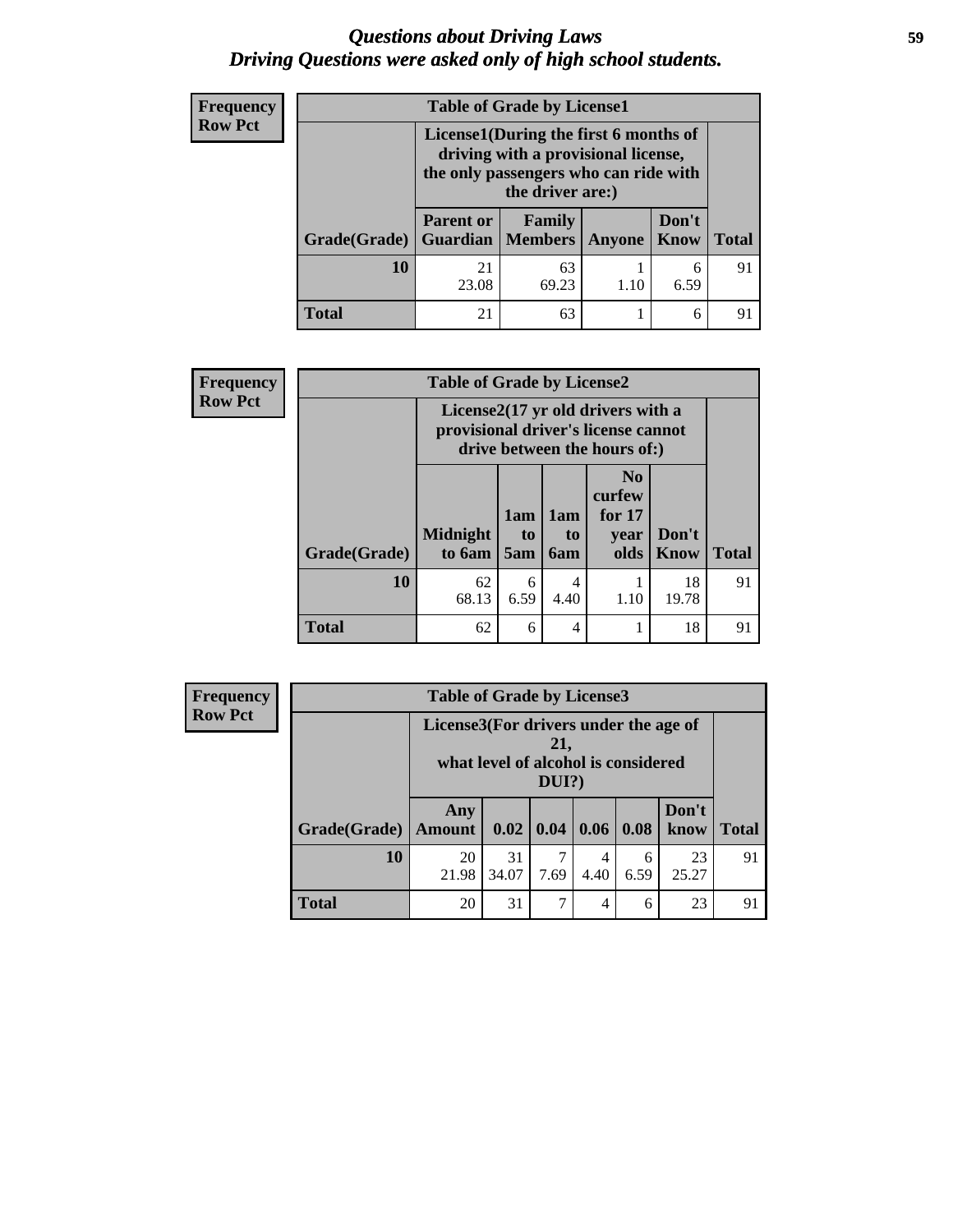## *Questions about Driving Laws* **60** *Driving Questions were asked only of high school students.*

**Frequency Row Pct**

| <b>Table of Grade by License4</b> |              |                                                                                                                                               |           |           |           |             |    |
|-----------------------------------|--------------|-----------------------------------------------------------------------------------------------------------------------------------------------|-----------|-----------|-----------|-------------|----|
|                                   |              | License4(A driver under 21 automatically<br>loses his/her license if caught exceeding the<br>posted speet limit by:)                          |           |           |           |             |    |
| Grade(Grade)                      | $15+$<br>mph | Can't<br>lose<br>license<br><b>Depends</b><br>$35+$<br>$25+$<br>Don't<br>for<br>on<br>mph<br><b>Total</b><br>speeding<br>mph<br>know<br>judge |           |           |           |             |    |
| 10                                | 28<br>30.77  | 10<br>10.99                                                                                                                                   | 5<br>5.49 | 7<br>7.69 | 3<br>3.30 | 38<br>41.76 | 91 |
| <b>Total</b>                      | 28           | 10                                                                                                                                            | 5         | 7         | 3         | 38          | 91 |

| Frequency      | <b>Table of Grade by License5</b> |             |                                                                                                                                      |                     |       |
|----------------|-----------------------------------|-------------|--------------------------------------------------------------------------------------------------------------------------------------|---------------------|-------|
| <b>Row Pct</b> |                                   |             | License5(A)<br>Georgia teenager<br>with family<br>connections or a<br>good lawyer can<br>break a teen<br>driving law and<br>license) | keep their driver's |       |
|                | Grade(Grade)                      | Yes         | N <sub>0</sub>                                                                                                                       | Don't<br>know       | Total |
|                | 10                                | 10<br>10.99 | 60<br>65.93                                                                                                                          | 21<br>23.08         | 91    |
|                | <b>Total</b>                      | 10          | 60                                                                                                                                   | 21                  | 91    |

| Frequency      | <b>Table of Grade by License6</b> |             |                                                                                                                                                 |               |              |  |
|----------------|-----------------------------------|-------------|-------------------------------------------------------------------------------------------------------------------------------------------------|---------------|--------------|--|
| <b>Row Pct</b> |                                   |             | License <sub>6</sub> (I know a<br>friend or<br>classmate that<br>broke a teen<br>driving law,<br>but was allowed to<br>keep his/her<br>license) |               |              |  |
|                | Grade(Grade)                      | Yes         | N <sub>0</sub>                                                                                                                                  | Don't<br>know | <b>Total</b> |  |
|                | 10                                | 14<br>15.38 | 54<br>59.34                                                                                                                                     | 23<br>25.27   | 91           |  |
|                | <b>Total</b>                      | 14          | 54                                                                                                                                              | 23            | 91           |  |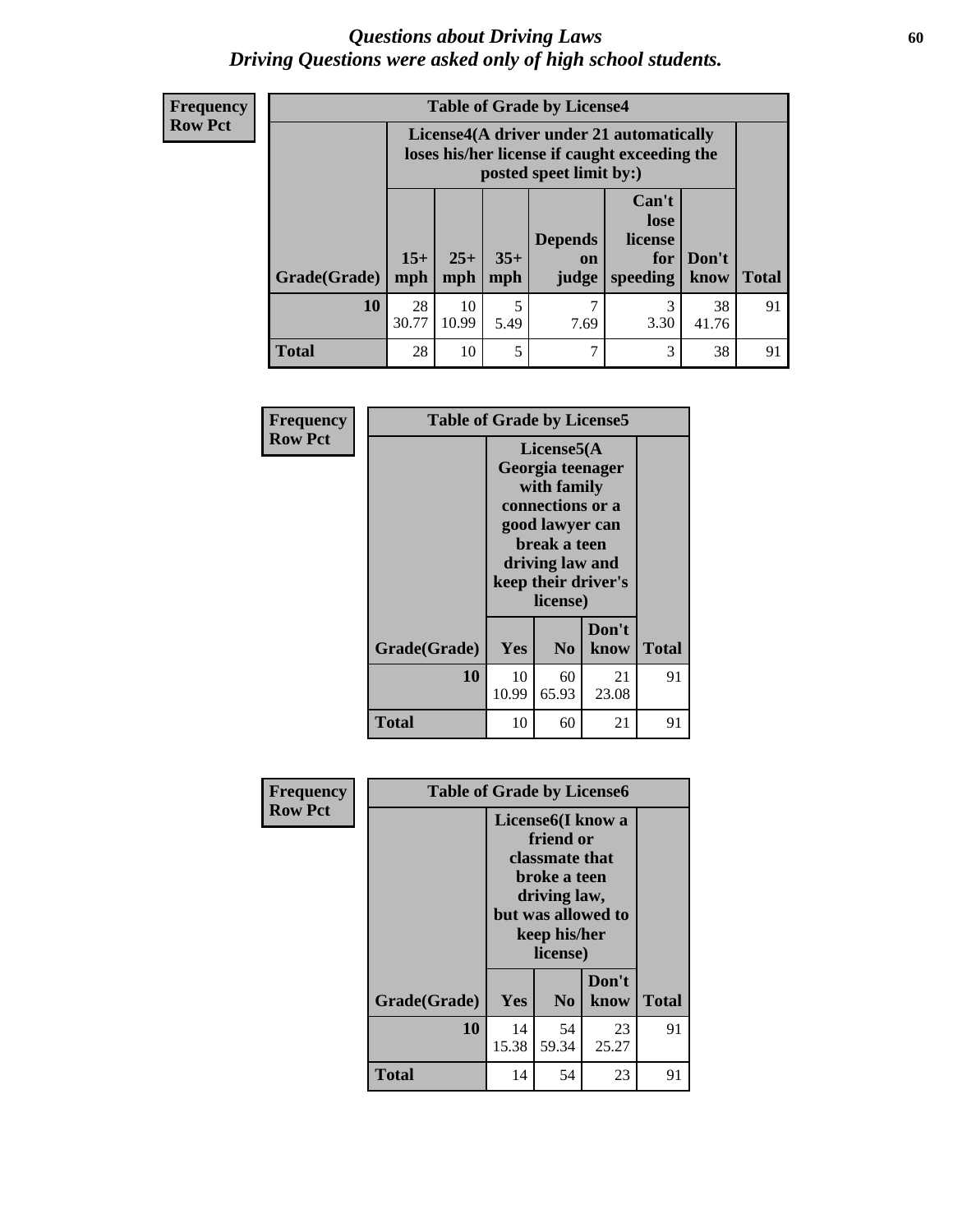## *Questions about Driving Laws* **61** *Driving Questions were asked only of high school students.*

**Frequency Row Pct**

|              |                                                                       | <b>Table of Grade by License7</b>                                                             |           |             |              |  |  |
|--------------|-----------------------------------------------------------------------|-----------------------------------------------------------------------------------------------|-----------|-------------|--------------|--|--|
|              |                                                                       | License7(A student under the age of 18 cam loser<br>his/her driving privileges if he or she:) |           |             |              |  |  |
|              | <b>Have</b><br>more than<br>10<br>unexcused<br>absences<br>per school | All of<br><b>Bring</b><br>Drop out<br>alcohol/drugs/weapon<br>without  <br>the                |           |             |              |  |  |
| Grade(Grade) | yr                                                                    | graduating                                                                                    | to school | above       | <b>Total</b> |  |  |
| 10           | 9<br>9.89                                                             | $\mathcal{D}$<br>2.20                                                                         | 3<br>3.30 | 77<br>84.62 | 91           |  |  |
| <b>Total</b> | 9                                                                     | $\overline{2}$                                                                                | 3         | 77          | 91           |  |  |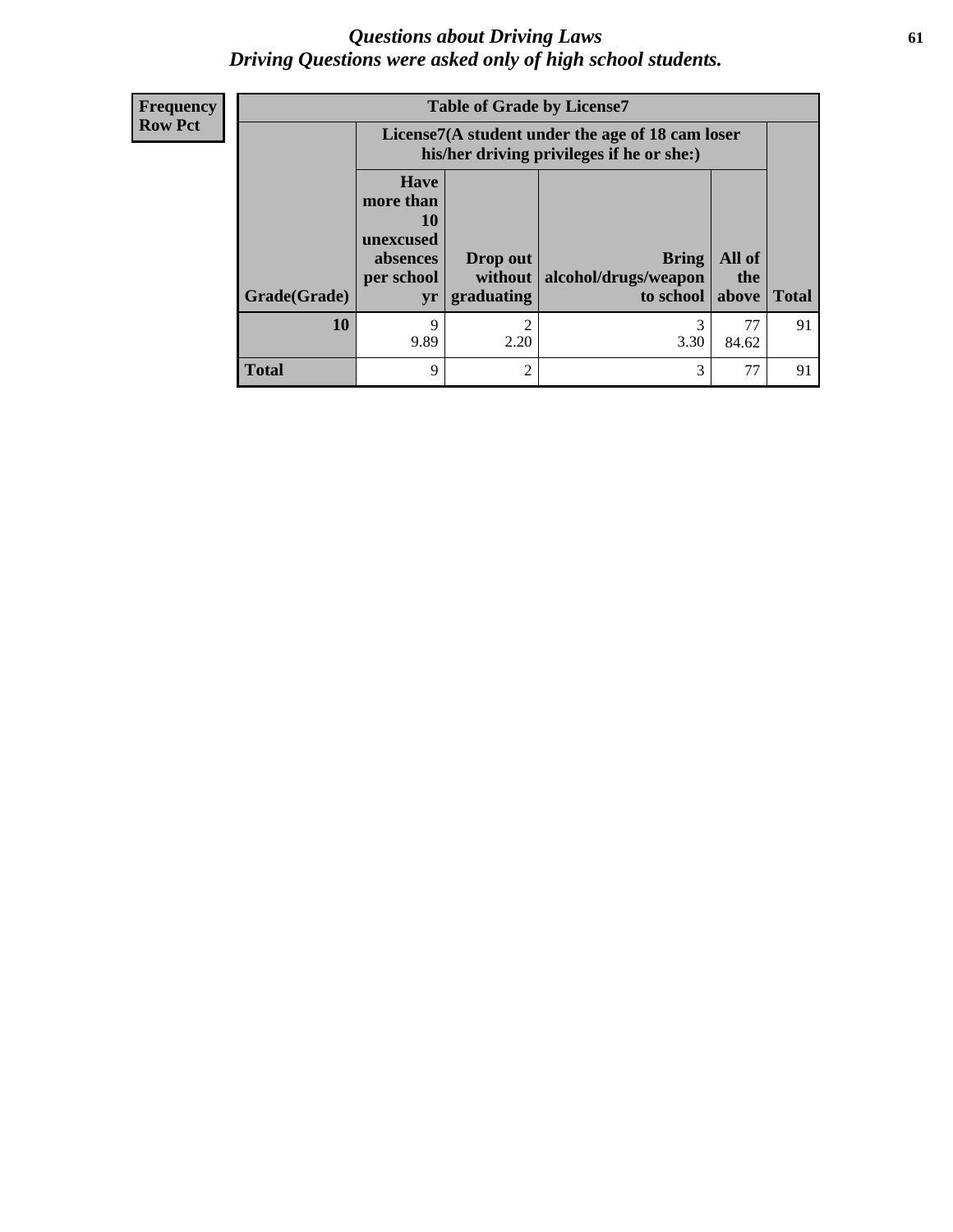# *Select Results by Gender* **62**

| Frequency      | <b>Table of SchoolClimate2 by Gender</b> |                               |             |              |  |  |
|----------------|------------------------------------------|-------------------------------|-------------|--------------|--|--|
| <b>Col Pct</b> | SchoolClimate2(I<br>feel successful at   | Gender(Gender)                |             |              |  |  |
|                | school)                                  | <b>Female</b>                 | <b>Male</b> | <b>Total</b> |  |  |
|                | <b>Strongly Agree</b>                    | 13<br>23.21                   | 10<br>28.57 | 23           |  |  |
|                | <b>Somewhat Agree</b>                    | 33<br>58.93                   | 18<br>51.43 | 51           |  |  |
|                | <b>Somewhat Disagree</b>                 | 8<br>14.29                    | 4<br>11.43  | 12           |  |  |
|                | <b>Strongly Disagree</b>                 | $\mathcal{D}_{\cdot}$<br>3.57 | 3<br>8.57   | 5            |  |  |
|                | <b>Total</b>                             | 56                            | 35          | 91           |  |  |

| Frequency      | <b>Table of SchoolClimate6 by Gender</b>                 |               |                               |              |
|----------------|----------------------------------------------------------|---------------|-------------------------------|--------------|
| <b>Col Pct</b> | <b>SchoolClimate6(Teachers</b><br>treat me with respect) | <b>Female</b> | Gender(Gender)<br><b>Male</b> | <b>Total</b> |
|                | <b>Strongly Agree</b>                                    | 10<br>17.86   | 13<br>37.14                   | 23           |
|                | <b>Somewhat Agree</b>                                    | 30<br>53.57   | 16<br>45.71                   | 46           |
|                | <b>Somewhat Disagree</b>                                 | 13<br>23.21   | 3<br>8.57                     | 16           |
|                | <b>Strongly Disagree</b>                                 | 3<br>5.36     | 3<br>8.57                     | 6            |
|                | <b>Total</b>                                             | 56            | 35                            | 91           |

| <b>Frequency</b> | <b>Table of SchoolClimate8 by Gender</b>                                             |                                                |             |              |  |
|------------------|--------------------------------------------------------------------------------------|------------------------------------------------|-------------|--------------|--|
| <b>Col Pct</b>   | <b>SchoolClimate8(Students</b><br>are frequently<br>recognized for good<br>behavior) | Gender(Gender)<br><b>Male</b><br><b>Female</b> |             | <b>Total</b> |  |
|                  | <b>Strongly Agree</b>                                                                | $\mathfrak{D}$<br>3.57                         | 3<br>8.57   | 5            |  |
|                  | <b>Somewhat Agree</b>                                                                | 22<br>39.29                                    | 11<br>31.43 | 33           |  |
|                  | <b>Somewhat Disagree</b>                                                             | 20<br>35.71                                    | 16<br>45.71 | 36           |  |
|                  | <b>Strongly Disagree</b>                                                             | 12<br>21.43                                    | 5<br>14.29  | 17           |  |
|                  | Total                                                                                | 56                                             | 35          | 91           |  |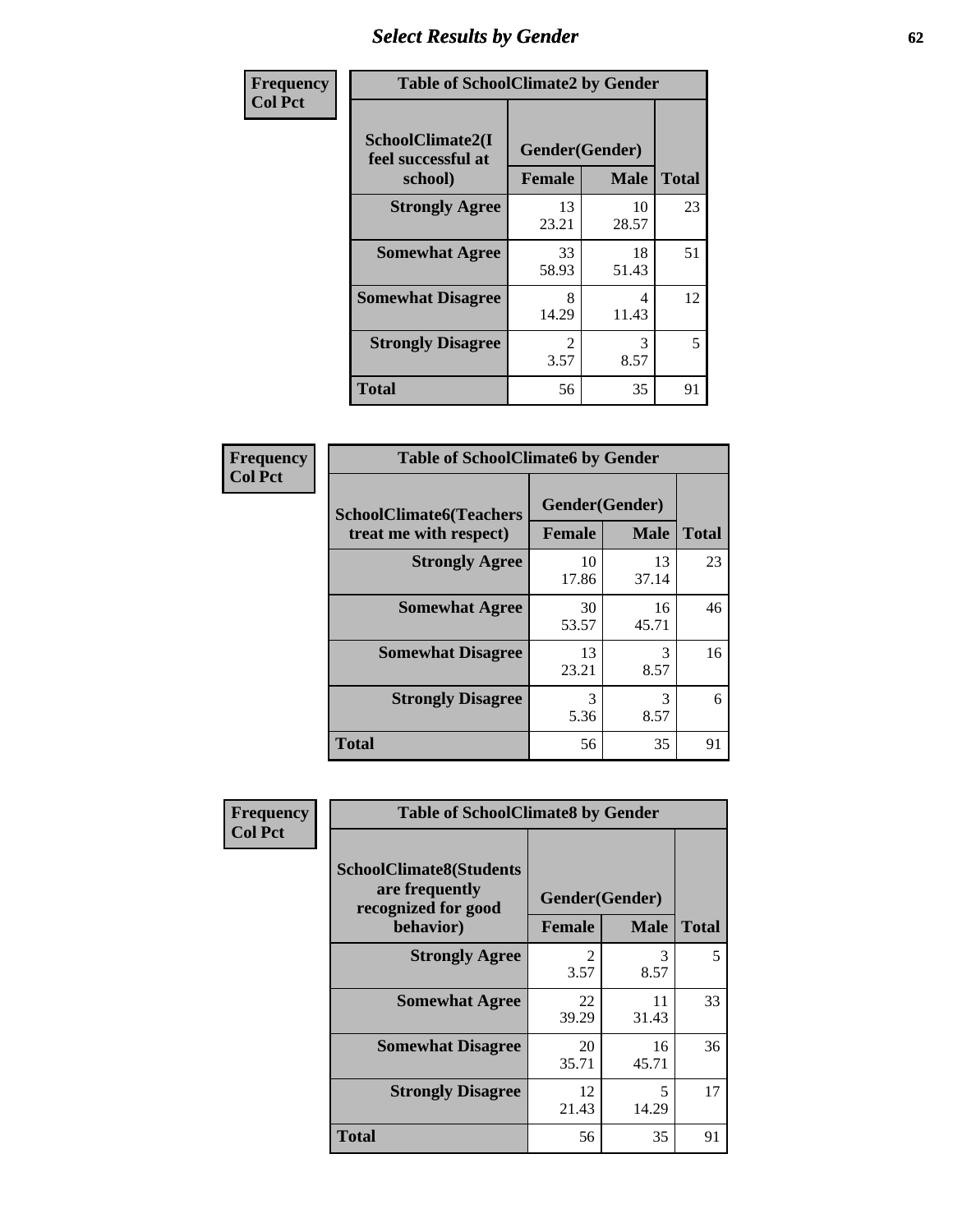# *Select Results by Gender* **63**

| Frequency      | <b>Table of Gender by Dropout</b> |                                                                        |                |              |
|----------------|-----------------------------------|------------------------------------------------------------------------|----------------|--------------|
| <b>Row Pct</b> |                                   | Dropout(I<br>have<br>thought<br>about<br>dropping<br>out of<br>school) |                |              |
|                | Gender(Gender)                    | Yes                                                                    | N <sub>0</sub> | <b>Total</b> |
|                | <b>Female</b>                     | 15<br>26.79                                                            | 41<br>73.21    | 56           |
|                | <b>Male</b>                       | 8<br>22.86                                                             | 27<br>77.14    | 35           |
|                | <b>Total</b>                      | 23                                                                     | 68             | 91           |

| Frequency      | <b>Table of Gender by Dropoutreason</b> |                                                                        |              |                          |              |              |
|----------------|-----------------------------------------|------------------------------------------------------------------------|--------------|--------------------------|--------------|--------------|
| <b>Row Pct</b> |                                         | Dropoutreason (If I dropped out<br>the reason would most likely<br>be) |              |                          |              |              |
|                | Gender(Gender)                          | Won't<br>Drop<br>out                                                   | <b>Bored</b> | Family<br><b>Reasons</b> | <b>Other</b> | <b>Total</b> |
|                | <b>Female</b>                           | 39<br>69.64                                                            | 10<br>17.86  | $\mathcal{O}$<br>0.00    | 12.50        | 56           |
|                | <b>Male</b>                             | 24<br>68.57                                                            | 6<br>17.14   | 2.86                     | 4<br>11.43   | 35           |
|                | <b>Total</b>                            | 63                                                                     | 16           |                          | 11           | 91           |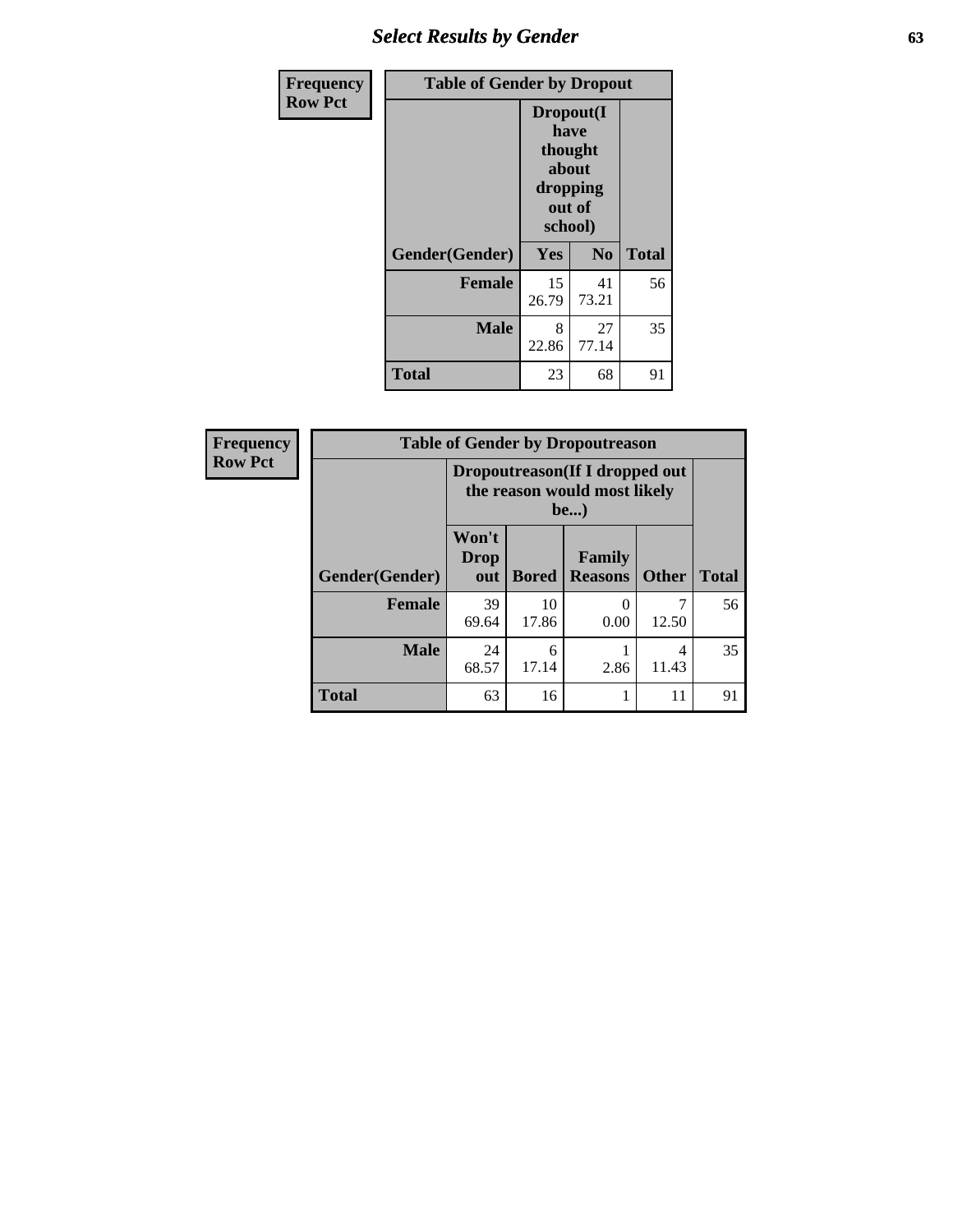*School Safety* **64**

| Frequency      | <b>Table of Gender by Bullied2</b> |                 |                |              |
|----------------|------------------------------------|-----------------|----------------|--------------|
| <b>Row Pct</b> |                                    | <b>Bullied2</b> |                |              |
|                | Gender(Gender)                     | Yes             | N <sub>0</sub> | <b>Total</b> |
|                | <b>Female</b>                      | 3<br>5.36       | 53<br>94.64    | 56           |
|                | <b>Male</b>                        | 2<br>5.71       | 33<br>94.29    | 35           |
|                | <b>Total</b>                       | 5               | 86             | 91           |

| <b>Frequency</b> | <b>Table of Gender by Bulliedothers2</b> |                       |                |              |
|------------------|------------------------------------------|-----------------------|----------------|--------------|
| <b>Row Pct</b>   |                                          | <b>Bulliedothers2</b> |                |              |
|                  | Gender(Gender)                           | Yes                   | N <sub>0</sub> | <b>Total</b> |
|                  | <b>Female</b>                            | 1.79                  | 55<br>98.21    | 56           |
|                  | Male                                     | 5.71                  | 33<br>94.29    | 35           |
|                  | <b>Total</b>                             | 3                     | 88             | 91           |

| Frequency      | <b>Table of Gender by Weaponschool2</b> |                      |                |              |
|----------------|-----------------------------------------|----------------------|----------------|--------------|
| <b>Row Pct</b> |                                         | <b>Weaponschool2</b> |                |              |
|                | Gender(Gender)                          | <b>Yes</b>           | N <sub>0</sub> | <b>Total</b> |
|                | <b>Female</b>                           | 0.00                 | 56<br>100.00   | 56           |
|                | <b>Male</b>                             | 2.86                 | 34<br>97.14    | 35           |
|                | <b>Total</b>                            |                      | 90             | 91           |

| Frequency      |                | <b>Table of Gender by Absentunsafe2</b> |              |  |  |
|----------------|----------------|-----------------------------------------|--------------|--|--|
| <b>Row Pct</b> |                | Absentunsafe2                           |              |  |  |
|                | Gender(Gender) | N <sub>0</sub>                          | <b>Total</b> |  |  |
|                | <b>Female</b>  | 56<br>100.00                            | 56           |  |  |
|                | <b>Male</b>    | 35<br>100.00                            | 35           |  |  |
|                | <b>Total</b>   | 91                                      |              |  |  |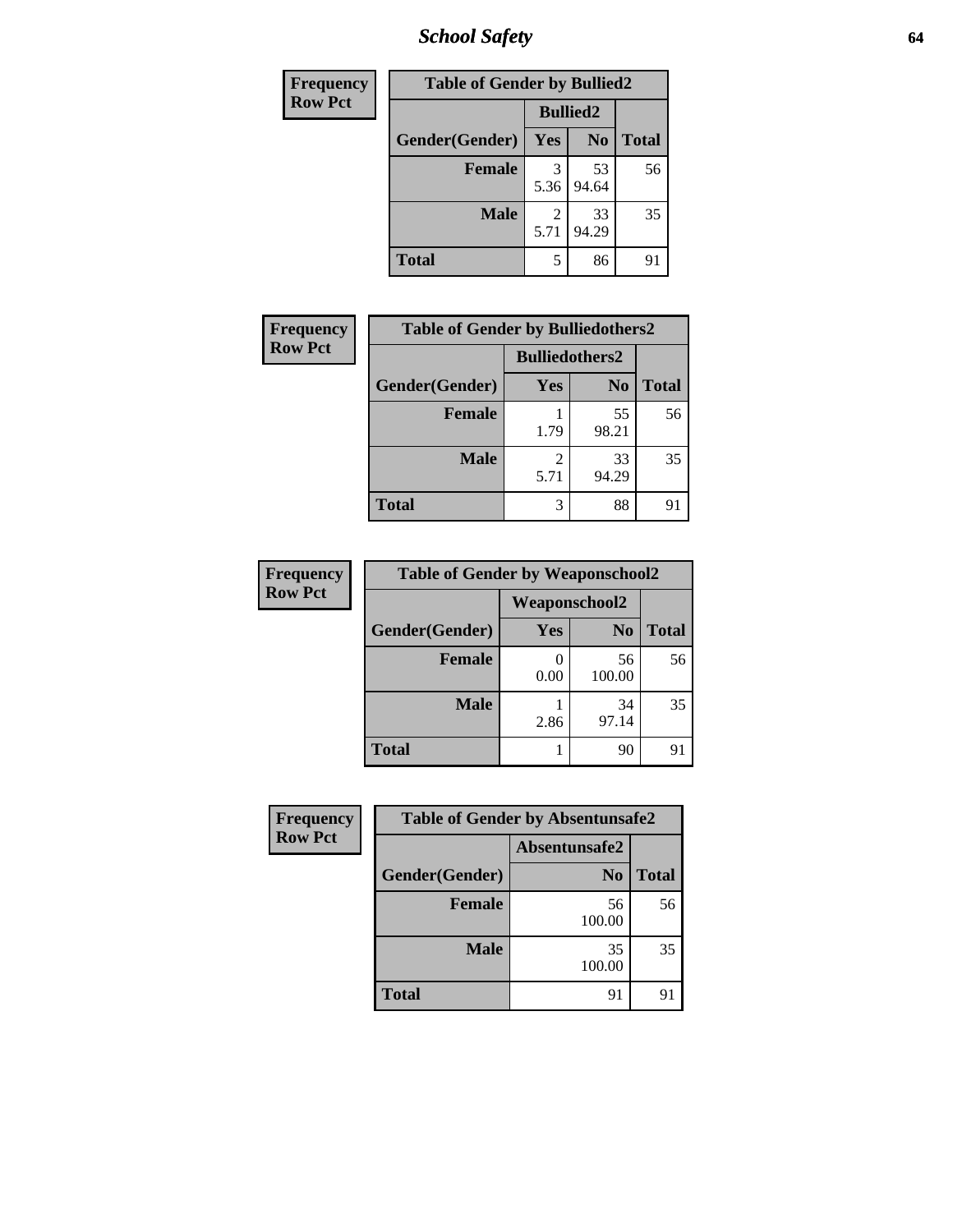*School Safety* **65**

| Frequency      | <b>Table of Gender by Gangself</b> |                                                                                                |                |              |
|----------------|------------------------------------|------------------------------------------------------------------------------------------------|----------------|--------------|
| <b>Row Pct</b> |                                    | Gangself(I<br>have<br>participated<br>in illegal gang<br>activities in<br>the past 30<br>days) |                |              |
|                | Gender(Gender)                     | Yes                                                                                            | N <sub>0</sub> | <b>Total</b> |
|                | <b>Female</b>                      | 0<br>0.00                                                                                      | 56<br>100.00   | 56           |
|                | <b>Male</b>                        | $\overline{2}$<br>5.71                                                                         | 33<br>94.29    | 35           |
|                | <b>Total</b>                       | 2                                                                                              | 89             | 91           |

| Frequency      |                | <b>Table of Gender by Gangpeers</b>                                                      |                                 |              |
|----------------|----------------|------------------------------------------------------------------------------------------|---------------------------------|--------------|
| <b>Row Pct</b> |                | have friends<br>participated<br>in illegal gang<br>activities in<br>the past 30<br>days) | <b>Gangpeers</b> (I<br>who have |              |
|                | Gender(Gender) | Yes                                                                                      | N <sub>0</sub>                  | <b>Total</b> |
|                | <b>Female</b>  | 3<br>5.36                                                                                | 53<br>94.64                     | 56           |
|                | <b>Male</b>    | 6<br>17.14                                                                               | 29<br>82.86                     | 35           |
|                | <b>Total</b>   | 9                                                                                        | 82                              | 91           |

| Frequency      | <b>Table of Gender by Pickedon2</b> |            |                |              |
|----------------|-------------------------------------|------------|----------------|--------------|
| <b>Row Pct</b> |                                     | Pickedon2  |                |              |
|                | Gender(Gender)                      | Yes        | N <sub>0</sub> | <b>Total</b> |
|                | <b>Female</b>                       | 9<br>16.07 | 47<br>83.93    | 56           |
|                | <b>Male</b>                         | 6<br>17.14 | 29<br>82.86    | 35           |
|                | <b>Total</b>                        | 15         | 76             | 91           |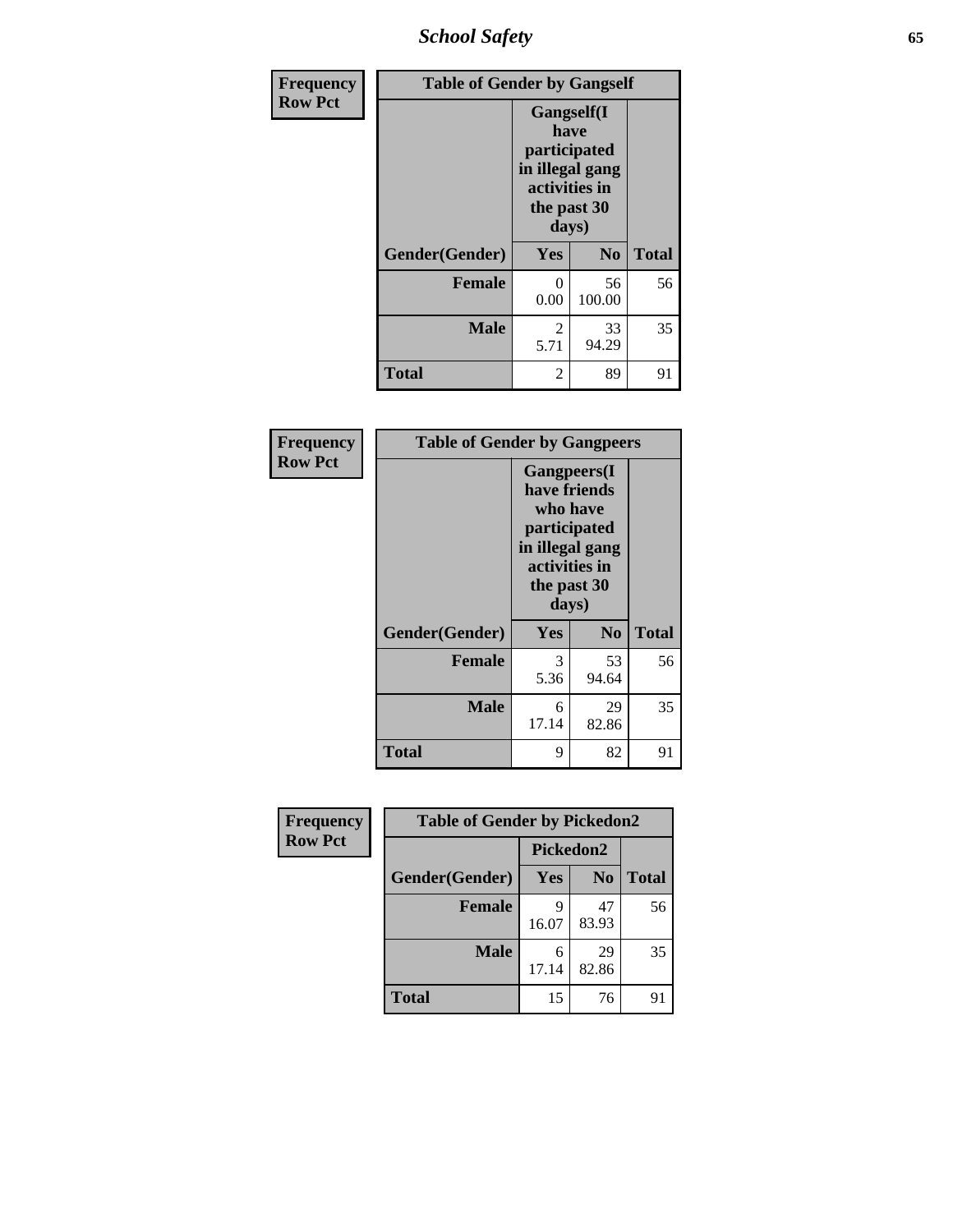*School Safety* **66**

| Frequency      | <b>Table of Gender by Safeschool2</b> |             |                |              |
|----------------|---------------------------------------|-------------|----------------|--------------|
| <b>Row Pct</b> |                                       | Safeschool2 |                |              |
|                | Gender(Gender)                        | Yes         | N <sub>0</sub> | <b>Total</b> |
|                | <b>Female</b>                         | 41<br>73.21 | 15<br>26.79    | 56           |
|                | <b>Male</b>                           | 31<br>88.57 | 4<br>11.43     | 35           |
|                | <b>Total</b>                          | 72          | 19             | 91           |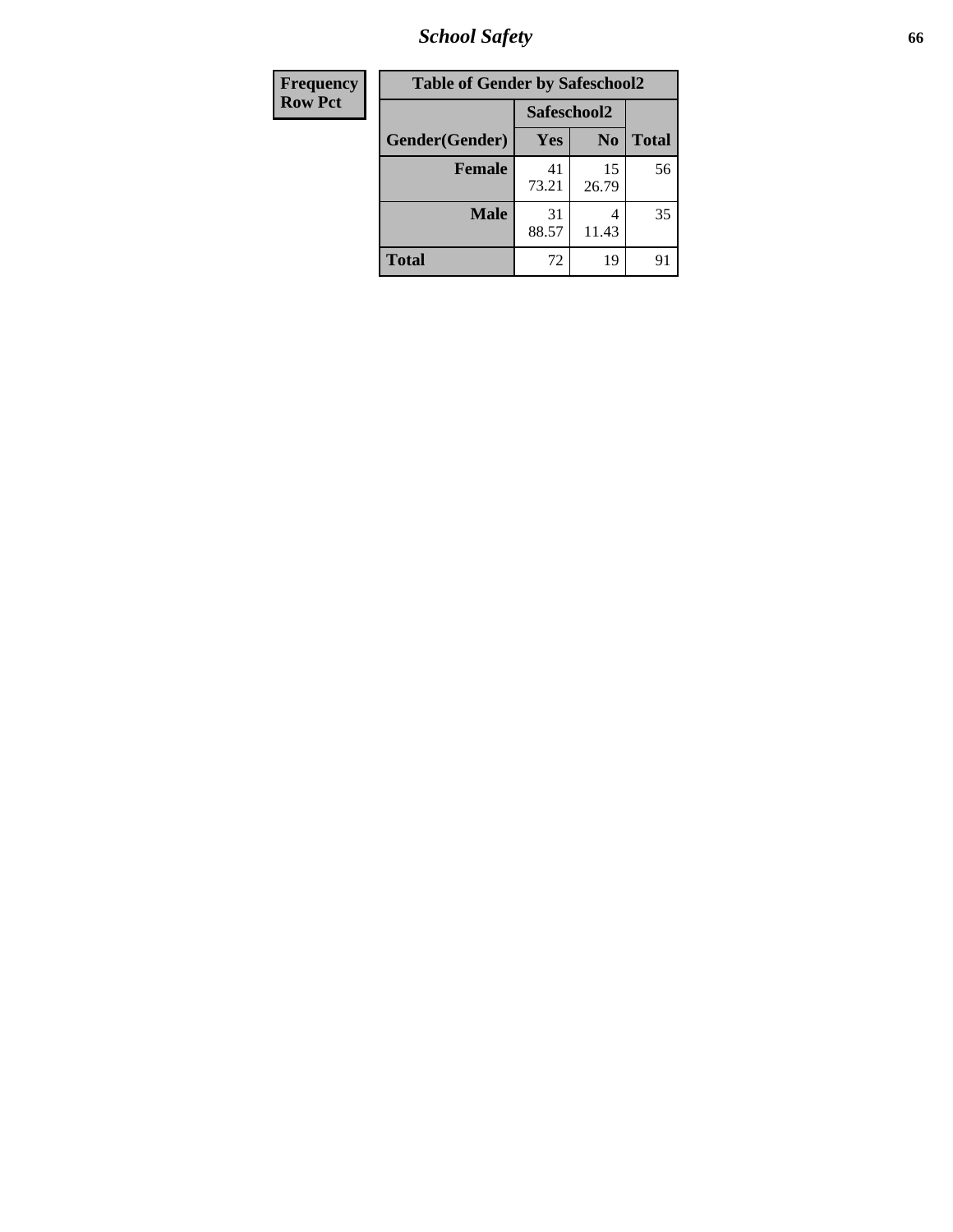# *Incidence of Drug Use* 67

| <b>Frequency</b> | <b>Table of Gender by AlcoholAlt</b> |             |                                          |              |  |
|------------------|--------------------------------------|-------------|------------------------------------------|--------------|--|
| <b>Row Pct</b>   |                                      |             | AlcoholAlt(Alcohol<br>use, past 30 days) |              |  |
|                  | Gender(Gender)                       | <b>Yes</b>  | N <sub>0</sub>                           | <b>Total</b> |  |
|                  | Female                               | 11<br>19.64 | 45<br>80.36                              | 56           |  |
|                  | <b>Male</b>                          | 3<br>8.57   | 32<br>91.43                              | 35           |  |
|                  | <b>Total</b>                         | 14          | 77                                       | 91           |  |

| Frequency      | <b>Table of Gender by TobaccoAny</b> |                    |                    |              |  |
|----------------|--------------------------------------|--------------------|--------------------|--------------|--|
| <b>Row Pct</b> |                                      | use, past 30 days) | TobaccoAny(Tobacco |              |  |
|                | Gender(Gender)                       | Yes                | N <sub>0</sub>     | <b>Total</b> |  |
|                | Female                               | 4<br>7.14          | 52<br>92.86        | 56           |  |
|                | <b>Male</b>                          | 2<br>5.71          | 33<br>94.29        | 35           |  |
|                | <b>Total</b>                         | 6                  | 85                 | 91           |  |

| <b>Frequency</b> | <b>Table of Gender by MarijuanaAlt</b> |            |                                              |              |
|------------------|----------------------------------------|------------|----------------------------------------------|--------------|
| <b>Row Pct</b>   |                                        |            | MarijuanaAlt(Marijuana<br>use, past 30 days) |              |
|                  | Gender(Gender)                         | <b>Yes</b> | N <sub>0</sub>                               | <b>Total</b> |
|                  | <b>Female</b>                          | 3<br>5.36  | 53<br>94.64                                  | 56           |
|                  | <b>Male</b>                            | 5<br>14.29 | 30<br>85.71                                  | 35           |
|                  | <b>Total</b>                           | 8          | 83                                           | 91           |

| <b>Frequency</b> | <b>Table of Gender by OtherDrugAny</b> |                                                      |                |              |
|------------------|----------------------------------------|------------------------------------------------------|----------------|--------------|
| <b>Row Pct</b>   |                                        | <b>OtherDrugAny(Other</b><br>drug use, past 30 days) |                |              |
|                  | Gender(Gender)                         | <b>Yes</b>                                           | N <sub>0</sub> | <b>Total</b> |
|                  | <b>Female</b>                          | 2<br>3.57                                            | 54<br>96.43    | 56           |
|                  | <b>Male</b>                            | 2.86                                                 | 34<br>97.14    | 35           |
|                  | <b>Total</b>                           | 3                                                    | 88             | 91           |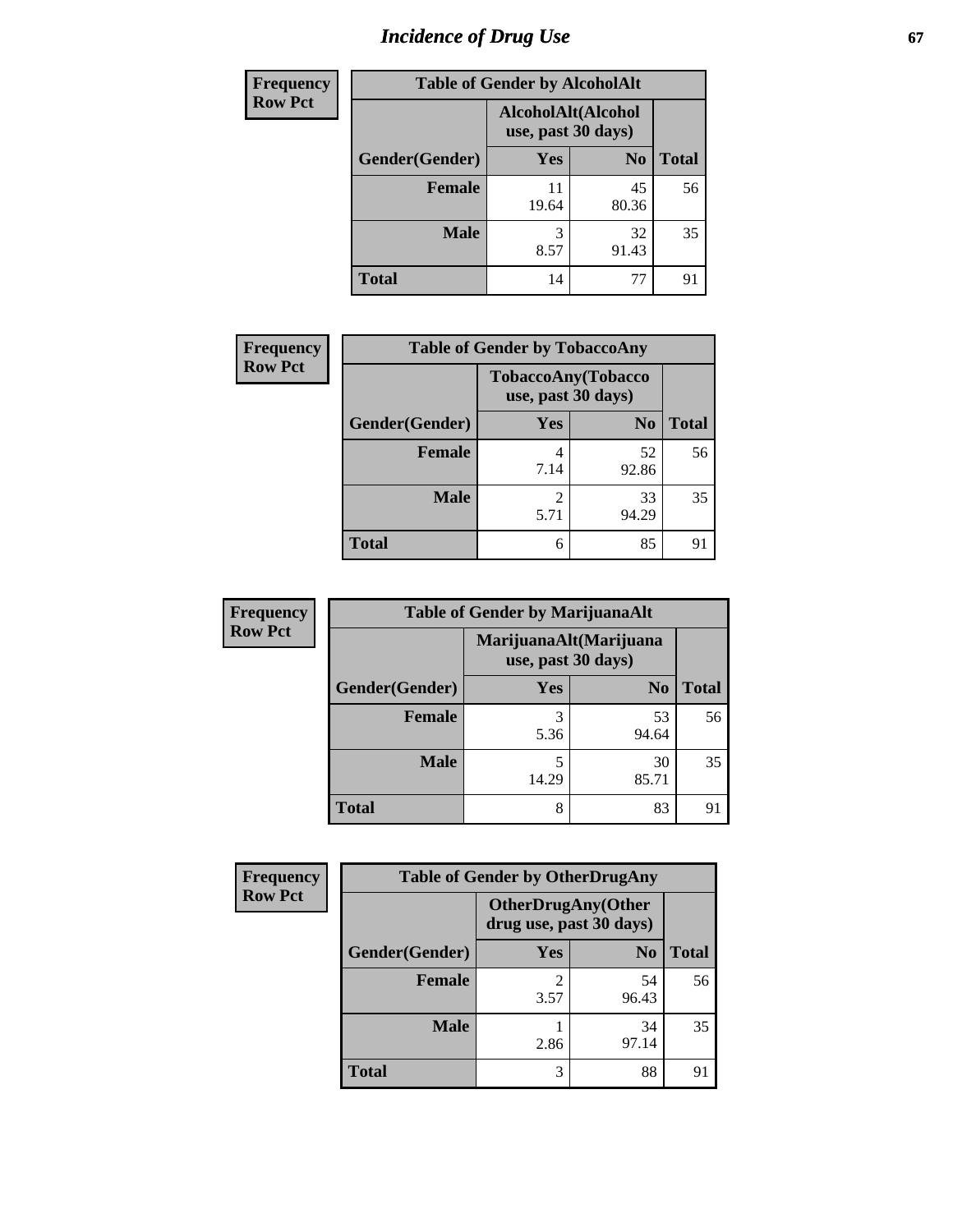## *Average Age at Onset of Use* **68** *Results for "Average Age at Onset of Use" questions exclude students who said they did not use that substance*

### **Gender=Female**

| <b>Variable</b>    | <b>Label</b>                                                       | <b>Mean</b> |
|--------------------|--------------------------------------------------------------------|-------------|
| Alcoholinit2       | I started using alcohol when I was                                 | 12.38       |
| Cigarettesinit2    | I started smoking tobacco when I was                               | 13.33       |
| Smokelessinit2     | I started chewing tobacco when I was                               |             |
| Marijuanainit2     | I started using marijuana when I was                               | 14.33       |
| Cocaineinit2       | I started using cocaine when I was                                 |             |
| Inhalantsinit2     | I started using inhalants when I was                               | 12.00       |
| Steroidsinit2      | I started using steroids when I was                                |             |
| Ecstasyinit2       | I started using ecstasy when I was                                 |             |
| Methinit2          | I started using methamphetamines when I was                        |             |
| Hallucinogensinit2 | I started using hallucinogens when I was                           | 15.00       |
| Prescription in t2 | I started using prescription drugs not prescribed to me when I was | 13.50       |

#### **Gender=Male**

| <b>Variable</b>    | Label                                                              | <b>Mean</b> |
|--------------------|--------------------------------------------------------------------|-------------|
| Alcoholinit2       | I started using alcohol when I was                                 | 13.00       |
| Cigarettesinit2    | I started smoking tobacco when I was                               | 14.50       |
| Smokelessinit2     | I started chewing tobacco when I was                               | 15.00       |
| Marijuanainit2     | I started using marijuana when I was                               | 13.57       |
| Cocaineinit2       | I started using cocaine when I was                                 |             |
| Inhalantsinit2     | I started using inhalants when I was                               |             |
| Steroidsinit2      | I started using steroids when I was                                |             |
| Ecstasyinit2       | I started using ecstasy when I was                                 | 14.50       |
| Methinit2          | I started using methamphetamines when I was                        |             |
| Hallucinogensinit2 | I started using hallucinogens when I was                           | 15.00       |
| Prescriptioninit2  | I started using prescription drugs not prescribed to me when I was | 14.00       |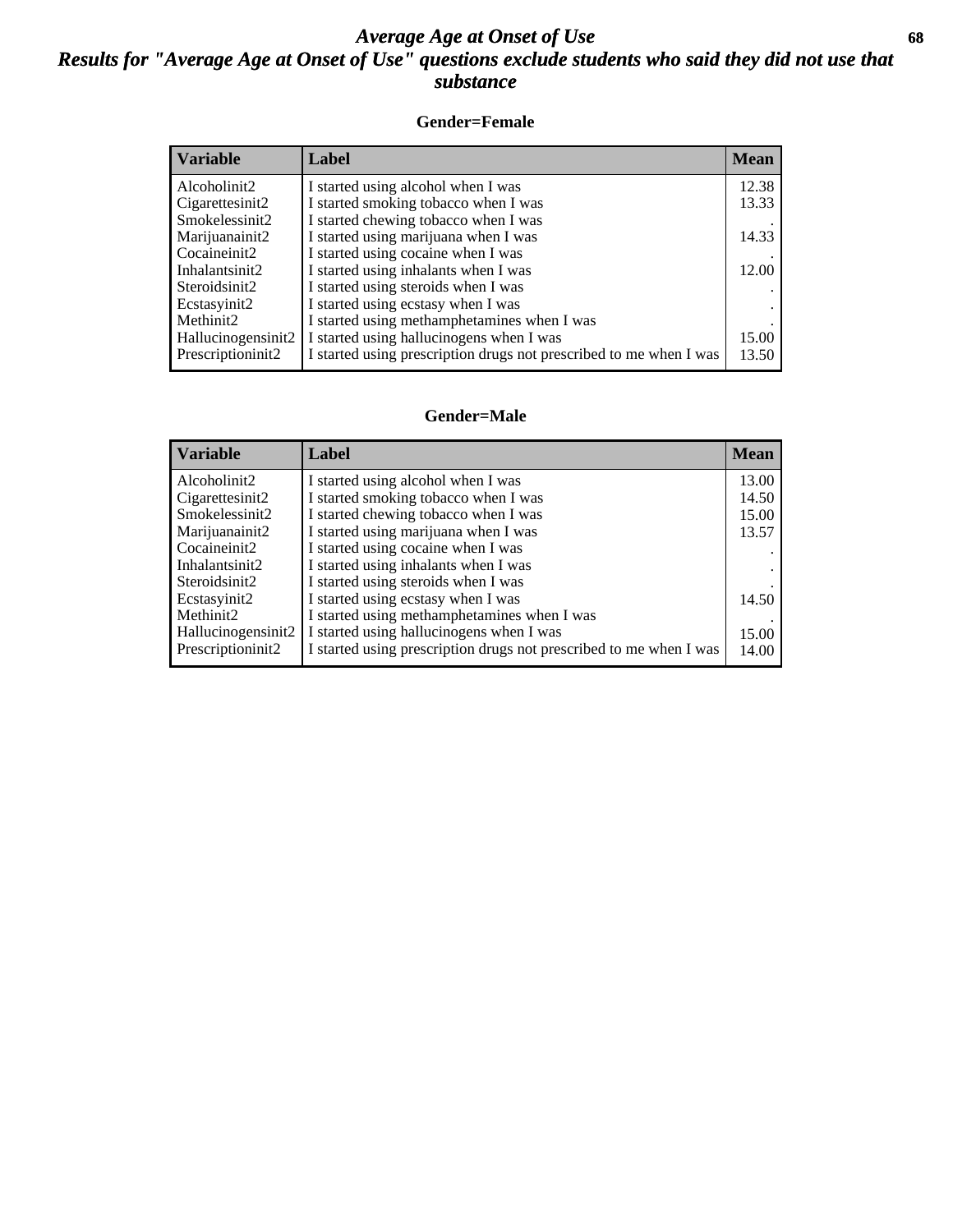# *I Think These Drugs are Harmful* **69**

| <b>Frequency</b> | <b>Table of Gender by Alcoholharmdich</b> |                                                   |                |              |
|------------------|-------------------------------------------|---------------------------------------------------|----------------|--------------|
| <b>Row Pct</b>   |                                           | Alcoholharmdich(I<br>think alcohol is<br>harmful) |                |              |
|                  | Gender(Gender)                            | <b>Yes</b>                                        | N <sub>0</sub> | <b>Total</b> |
|                  | Female                                    | 43<br>76.79                                       | 13<br>23.21    | 56           |
|                  | <b>Male</b>                               | 28<br>80.00                                       | 20.00          | 35           |
|                  | <b>Total</b>                              | 71                                                | 20             | 91           |

| Frequency      | <b>Table of Gender by Tobaccoharmdich</b> |                                                   |                |              |
|----------------|-------------------------------------------|---------------------------------------------------|----------------|--------------|
| <b>Row Pct</b> |                                           | Tobaccoharmdich(I<br>think tobacco is<br>harmful) |                |              |
|                | Gender(Gender)                            | <b>Yes</b>                                        | N <sub>0</sub> | <b>Total</b> |
|                | <b>Female</b>                             | 55<br>98.21                                       | 1.79           | 56           |
|                | <b>Male</b>                               | 34<br>97.14                                       | 2.86           | 35           |
|                | <b>Total</b>                              | 89                                                | $\mathfrak{D}$ | 91           |

| Frequency      | <b>Table of Gender by Marijuanaharmdich</b> |                                |                     |              |
|----------------|---------------------------------------------|--------------------------------|---------------------|--------------|
| <b>Row Pct</b> |                                             | think marijuana is<br>harmful) | Marijuanaharmdich(I |              |
|                | Gender(Gender)                              | <b>Yes</b>                     | N <sub>0</sub>      | <b>Total</b> |
|                | <b>Female</b>                               | 45<br>80.36                    | 11<br>19.64         | 56           |
|                | <b>Male</b>                                 | 25<br>71.43                    | 10<br>28.57         | 35           |
|                | <b>Total</b>                                | 70                             | 21                  | 91           |

| Frequency      | <b>Table of Gender by Otherdrugharmdich</b> |                                                          |                        |              |  |
|----------------|---------------------------------------------|----------------------------------------------------------|------------------------|--------------|--|
| <b>Row Pct</b> |                                             | Otherdrugharmdich(I<br>think other drugs are<br>harmful) |                        |              |  |
|                | Gender(Gender)                              | <b>Yes</b>                                               | N <sub>0</sub>         | <b>Total</b> |  |
|                | <b>Female</b>                               | 56<br>100.00                                             | $\Omega$<br>0.00       | 56           |  |
|                | <b>Male</b>                                 | 33<br>94.29                                              | $\mathfrak{D}$<br>5.71 | 35           |  |
|                | <b>Total</b>                                | 89                                                       | $\overline{c}$         | 91           |  |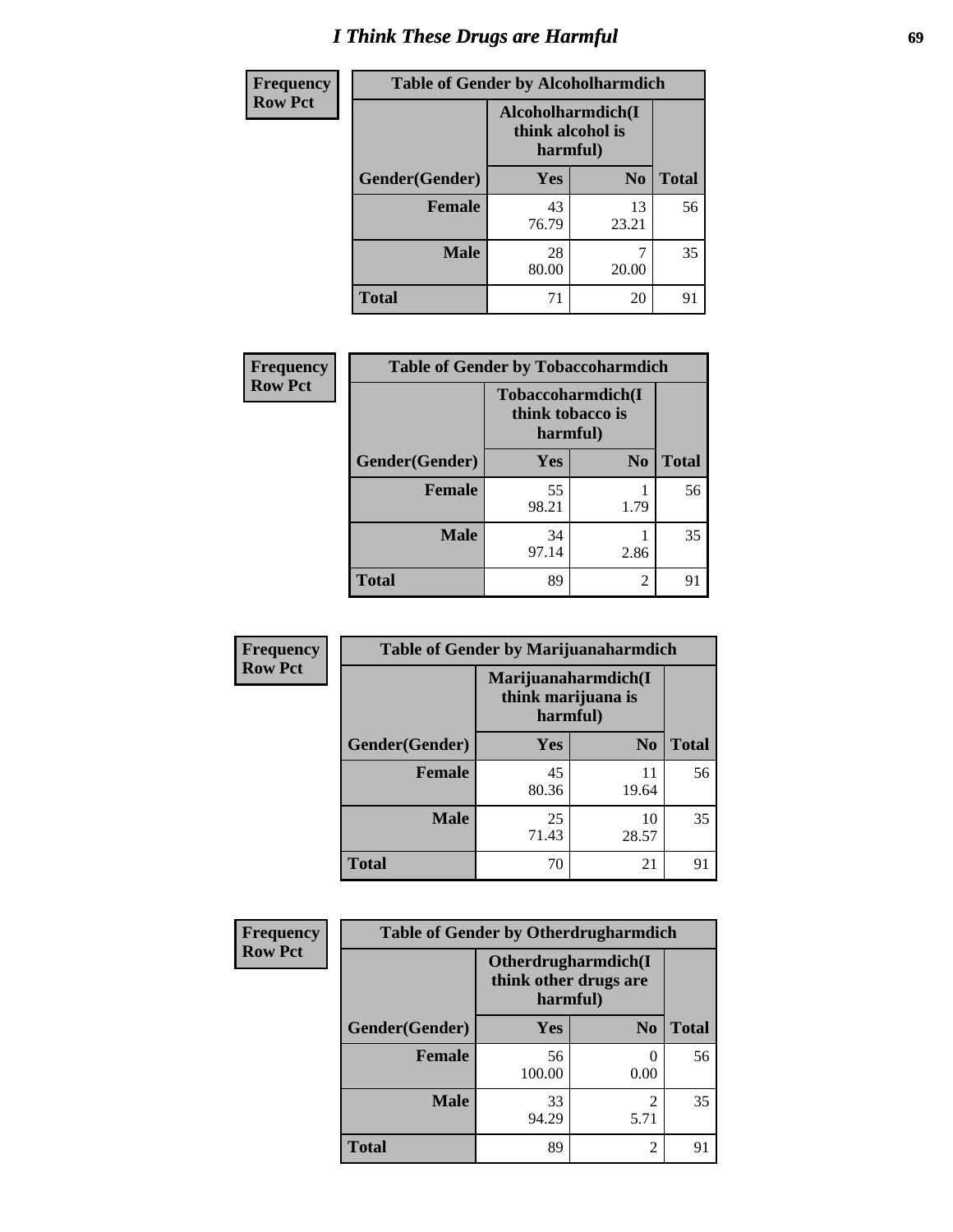| <b>Frequency</b> | <b>Table of Gender by Alcohollocation1</b> |                                                               |             |              |
|------------------|--------------------------------------------|---------------------------------------------------------------|-------------|--------------|
| <b>Row Pct</b>   |                                            | <b>Alcohollocation1(Places</b><br><b>Friends Use Alcohol)</b> |             |              |
|                  | Gender(Gender)                             |                                                               | Do Not Use  | <b>Total</b> |
|                  | <b>Female</b>                              | 21<br>37.50                                                   | 35<br>62.50 | 56           |
|                  | <b>Male</b>                                | 18<br>51.43                                                   | 17<br>48.57 | 35           |
|                  | <b>Total</b>                               | 39                                                            | 52          | 91           |

| <b>Frequency</b> | <b>Table of Gender by Alcohollocation2</b> |                                                               |             |              |
|------------------|--------------------------------------------|---------------------------------------------------------------|-------------|--------------|
| <b>Row Pct</b>   |                                            | <b>Alcohollocation2(Places</b><br><b>Friends Use Alcohol)</b> |             |              |
|                  | Gender(Gender)                             |                                                               | Home        | <b>Total</b> |
|                  | <b>Female</b>                              | 39<br>69.64                                                   | 17<br>30.36 | 56           |
|                  | <b>Male</b>                                | 24<br>68.57                                                   | 11<br>31.43 | 35           |
|                  | <b>Total</b>                               | 63                                                            | 28          |              |

| Frequency      | <b>Table of Gender by Alcohollocation3</b> |                                                               |                        |              |
|----------------|--------------------------------------------|---------------------------------------------------------------|------------------------|--------------|
| <b>Row Pct</b> |                                            | <b>Alcohollocation3(Places</b><br><b>Friends Use Alcohol)</b> |                        |              |
|                | Gender(Gender)                             |                                                               | <b>School</b>          | <b>Total</b> |
|                | <b>Female</b>                              | 53<br>94.64                                                   | 5.36                   | 56           |
|                | <b>Male</b>                                | 33<br>94.29                                                   | $\overline{2}$<br>5.71 | 35           |
|                | <b>Total</b>                               | 86                                                            | 5                      | 91           |

| <b>Frequency</b> | <b>Table of Gender by Alcohollocation4</b> |                                |                             |              |
|------------------|--------------------------------------------|--------------------------------|-----------------------------|--------------|
| <b>Row Pct</b>   |                                            | <b>Alcohollocation4(Places</b> | <b>Friends Use Alcohol)</b> |              |
|                  | Gender(Gender)                             |                                | Car                         | <b>Total</b> |
|                  | <b>Female</b>                              | 55<br>98.21                    | 1.79                        | 56           |
|                  | <b>Male</b>                                | 34<br>97.14                    | 2.86                        | 35           |
|                  | <b>Total</b>                               | 89                             | 2                           | 91           |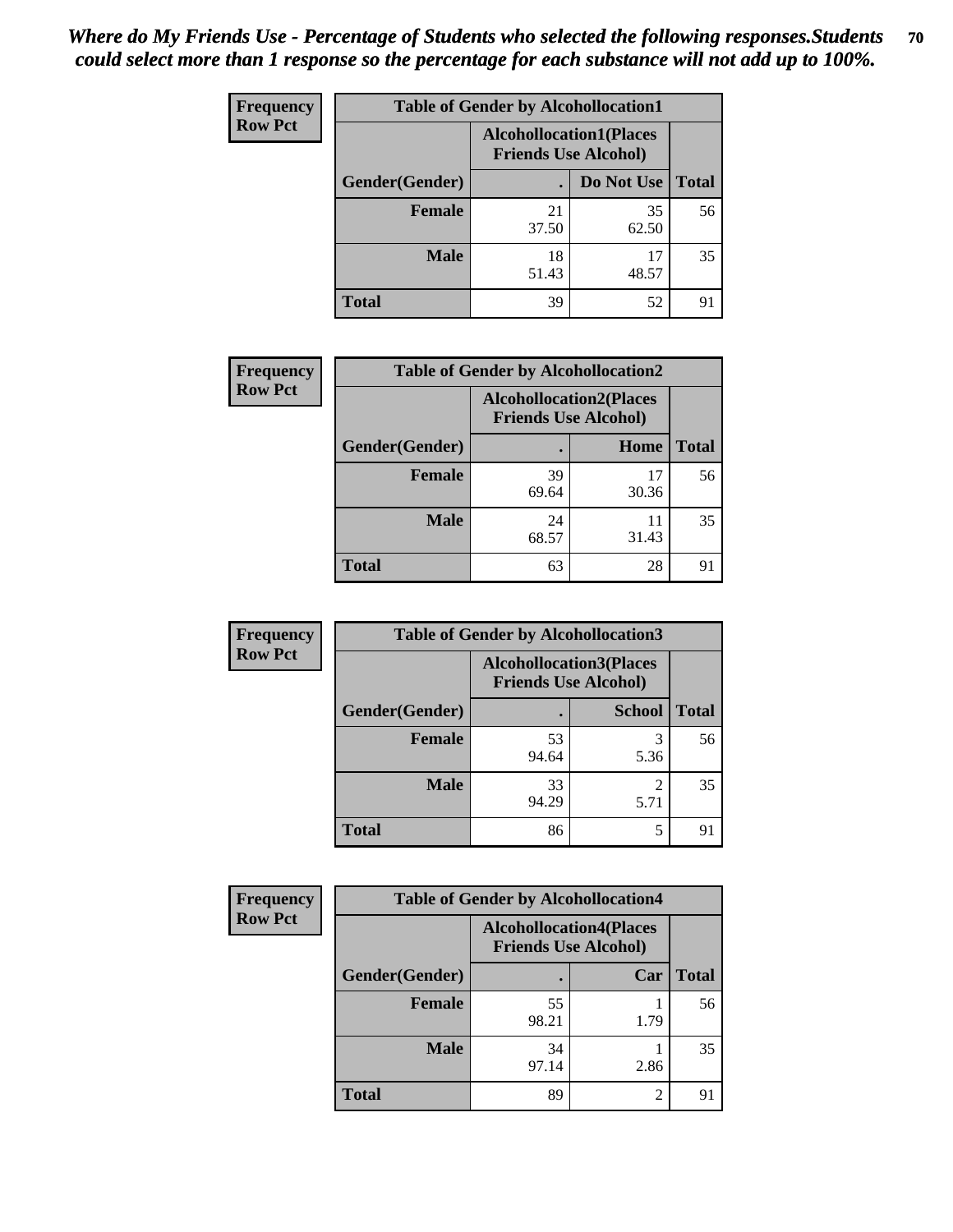| <b>Frequency</b> | <b>Table of Gender by Alcohollocation5</b> |                                                               |                                 |              |
|------------------|--------------------------------------------|---------------------------------------------------------------|---------------------------------|--------------|
| <b>Row Pct</b>   |                                            | <b>Alcohollocation5(Places</b><br><b>Friends Use Alcohol)</b> |                                 |              |
|                  | Gender(Gender)                             |                                                               | <b>Friend's</b><br><b>House</b> | <b>Total</b> |
|                  | <b>Female</b>                              | 38<br>67.86                                                   | 18<br>32.14                     | 56           |
|                  | <b>Male</b>                                | 26<br>74.29                                                   | Q<br>25.71                      | 35           |
|                  | <b>Total</b>                               | 64                                                            | 27                              | 91           |

| Frequency      | <b>Table of Gender by Alcohollocation6</b> |                                                               |              |              |
|----------------|--------------------------------------------|---------------------------------------------------------------|--------------|--------------|
| <b>Row Pct</b> |                                            | <b>Alcohollocation6(Places</b><br><b>Friends Use Alcohol)</b> |              |              |
|                | Gender(Gender)                             |                                                               | <b>Other</b> | <b>Total</b> |
|                | <b>Female</b>                              | 48<br>85.71                                                   | 8<br>14.29   | 56           |
|                | <b>Male</b>                                | 26<br>74.29                                                   | 9<br>25.71   | 35           |
|                | <b>Total</b>                               | 74                                                            | 17           | 91           |

| Frequency      | <b>Table of Gender by Tobaccolocation1</b> |                                                               |             |              |  |
|----------------|--------------------------------------------|---------------------------------------------------------------|-------------|--------------|--|
| <b>Row Pct</b> |                                            | <b>Tobaccolocation1(Places</b><br><b>Friends Use Tobacco)</b> |             |              |  |
|                | Gender(Gender)                             |                                                               | Do Not Use  | <b>Total</b> |  |
|                | Female                                     | 12<br>21.43                                                   | 44<br>78.57 | 56           |  |
|                | <b>Male</b>                                | 12<br>34.29                                                   | 23<br>65.71 | 35           |  |
|                | <b>Total</b>                               | 24                                                            | 67          | 91           |  |

| <b>Frequency</b> | <b>Table of Gender by Tobaccolocation2</b> |                             |                                |              |  |
|------------------|--------------------------------------------|-----------------------------|--------------------------------|--------------|--|
| <b>Row Pct</b>   |                                            | <b>Friends Use Tobacco)</b> | <b>Tobaccolocation2(Places</b> |              |  |
|                  | Gender(Gender)                             |                             | Home                           | <b>Total</b> |  |
|                  | Female                                     | 48<br>85.71                 | 8<br>14.29                     | 56           |  |
|                  | <b>Male</b>                                | 29<br>82.86                 | 6<br>17.14                     | 35           |  |
|                  | <b>Total</b>                               | 77                          | 14                             | 91           |  |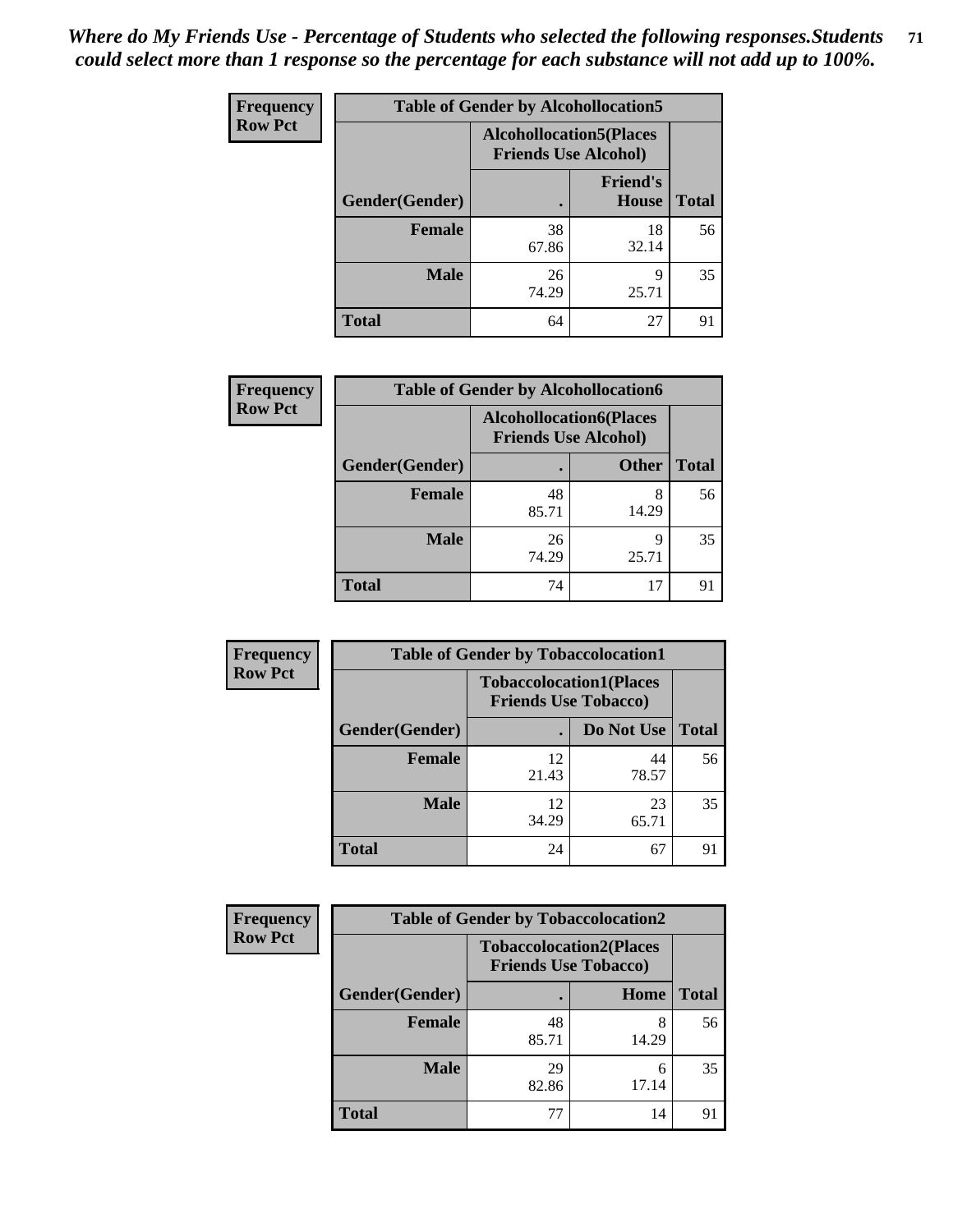| <b>Frequency</b> |                | <b>Table of Gender by Tobaccolocation3</b> |                                                               |              |
|------------------|----------------|--------------------------------------------|---------------------------------------------------------------|--------------|
| <b>Row Pct</b>   |                |                                            | <b>Tobaccolocation3(Places</b><br><b>Friends Use Tobacco)</b> |              |
|                  | Gender(Gender) |                                            | <b>School</b>                                                 | <b>Total</b> |
|                  | <b>Female</b>  | 54<br>96.43                                | 3.57                                                          | 56           |
|                  | <b>Male</b>    | 33<br>94.29                                | 5.71                                                          | 35           |
|                  | <b>Total</b>   | 87                                         | 4                                                             | 91           |

| <b>Frequency</b> |                | <b>Table of Gender by Tobaccolocation4</b>                    |      |              |  |
|------------------|----------------|---------------------------------------------------------------|------|--------------|--|
| <b>Row Pct</b>   |                | <b>Tobaccolocation4(Places</b><br><b>Friends Use Tobacco)</b> |      |              |  |
|                  | Gender(Gender) |                                                               | Car  | <b>Total</b> |  |
|                  | <b>Female</b>  | 51<br>91.07                                                   | 8.93 | 56           |  |
|                  | <b>Male</b>    | 33<br>94.29                                                   | 5.71 | 35           |  |
|                  | <b>Total</b>   | 84                                                            |      |              |  |

| <b>Frequency</b> | <b>Table of Gender by Tobaccolocation5</b> |                                                               |                          |              |
|------------------|--------------------------------------------|---------------------------------------------------------------|--------------------------|--------------|
| <b>Row Pct</b>   |                                            | <b>Tobaccolocation5(Places</b><br><b>Friends Use Tobacco)</b> |                          |              |
|                  | Gender(Gender)                             |                                                               | <b>Friend's</b><br>House | <b>Total</b> |
|                  | <b>Female</b>                              | 48<br>85.71                                                   | 8<br>14.29               | 56           |
|                  | <b>Male</b>                                | 31<br>88.57                                                   | 4<br>11.43               | 35           |
|                  | <b>Total</b>                               | 79                                                            | 12                       | 91           |

| <b>Frequency</b> |                | <b>Table of Gender by Tobaccolocation6</b> |                                |              |
|------------------|----------------|--------------------------------------------|--------------------------------|--------------|
| <b>Row Pct</b>   |                | <b>Friends Use Tobacco)</b>                | <b>Tobaccolocation6(Places</b> |              |
|                  | Gender(Gender) |                                            | <b>Other</b>                   | <b>Total</b> |
|                  | Female         | 44<br>78.57                                | 12<br>21.43                    | 56           |
|                  | <b>Male</b>    | 29<br>82.86                                | 6<br>17.14                     | 35           |
|                  | <b>Total</b>   | 73                                         | 18                             | 91           |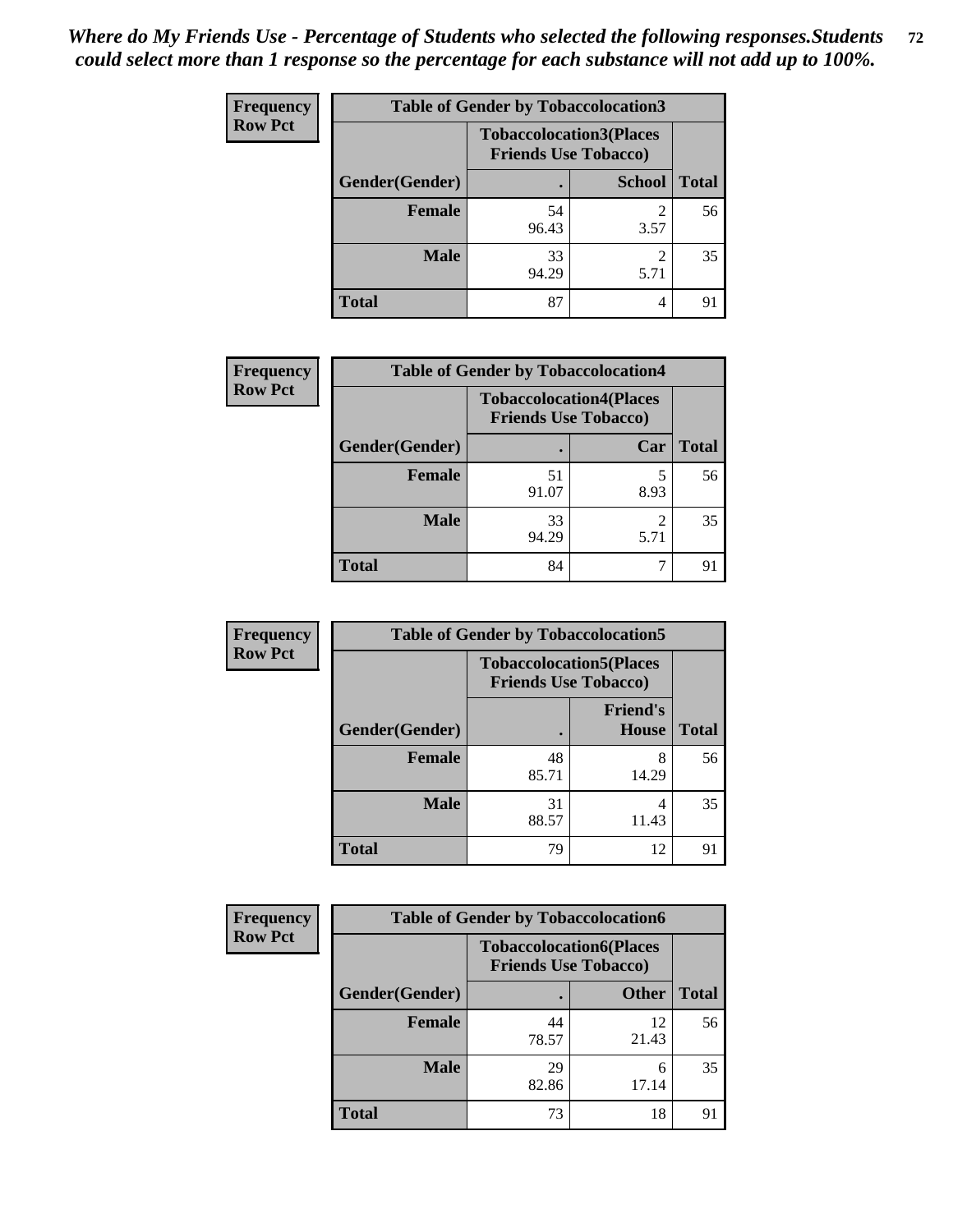| <b>Frequency</b> | <b>Table of Gender by Marijuanalocation1</b> |                                                                    |             |              |
|------------------|----------------------------------------------|--------------------------------------------------------------------|-------------|--------------|
| <b>Row Pct</b>   |                                              | <b>Marijuanalocation1(Places</b><br><b>Friends Use Marijuana</b> ) |             |              |
|                  | Gender(Gender)                               |                                                                    | Do Not Use  | <b>Total</b> |
|                  | <b>Female</b>                                | 19<br>33.93                                                        | 37<br>66.07 | 56           |
|                  | <b>Male</b>                                  | 15<br>42.86                                                        | 20<br>57.14 | 35           |
|                  | <b>Total</b>                                 | 34                                                                 | 57          | 91           |

| <b>Frequency</b> | <b>Table of Gender by Marijuanalocation2</b> |                                                                    |             |              |
|------------------|----------------------------------------------|--------------------------------------------------------------------|-------------|--------------|
| <b>Row Pct</b>   |                                              | <b>Marijuanalocation2(Places</b><br><b>Friends Use Marijuana</b> ) |             |              |
|                  | Gender(Gender)                               |                                                                    | Home        | <b>Total</b> |
|                  | <b>Female</b>                                | 42<br>75.00                                                        | 14<br>25.00 | 56           |
|                  | <b>Male</b>                                  | 26<br>74.29                                                        | 9<br>25.71  | 35           |
|                  | <b>Total</b>                                 | 68                                                                 | 23          | 9            |

| Frequency      | <b>Table of Gender by Marijuanalocation3</b> |                                                                     |               |              |
|----------------|----------------------------------------------|---------------------------------------------------------------------|---------------|--------------|
| <b>Row Pct</b> |                                              | <b>Marijuanalocation3(Places)</b><br><b>Friends Use Marijuana</b> ) |               |              |
|                | Gender(Gender)                               |                                                                     | <b>School</b> | <b>Total</b> |
|                | Female                                       | 43<br>76.79                                                         | 13<br>23.21   | 56           |
|                | <b>Male</b>                                  | 28<br>80.00                                                         | 20.00         | 35           |
|                | <b>Total</b>                                 | 71                                                                  | 20            | 91           |

| <b>Frequency</b> |                | <b>Table of Gender by Marijuanalocation4</b> |                                  |              |
|------------------|----------------|----------------------------------------------|----------------------------------|--------------|
| <b>Row Pct</b>   |                | <b>Friends Use Marijuana</b> )               | <b>Marijuanalocation4(Places</b> |              |
|                  | Gender(Gender) |                                              | Car                              | <b>Total</b> |
|                  | Female         | 48<br>85.71                                  | 14.29                            | 56           |
|                  | <b>Male</b>    | 29<br>82.86                                  | 6<br>17.14                       | 35           |
|                  | <b>Total</b>   | 77                                           | 14                               | 91           |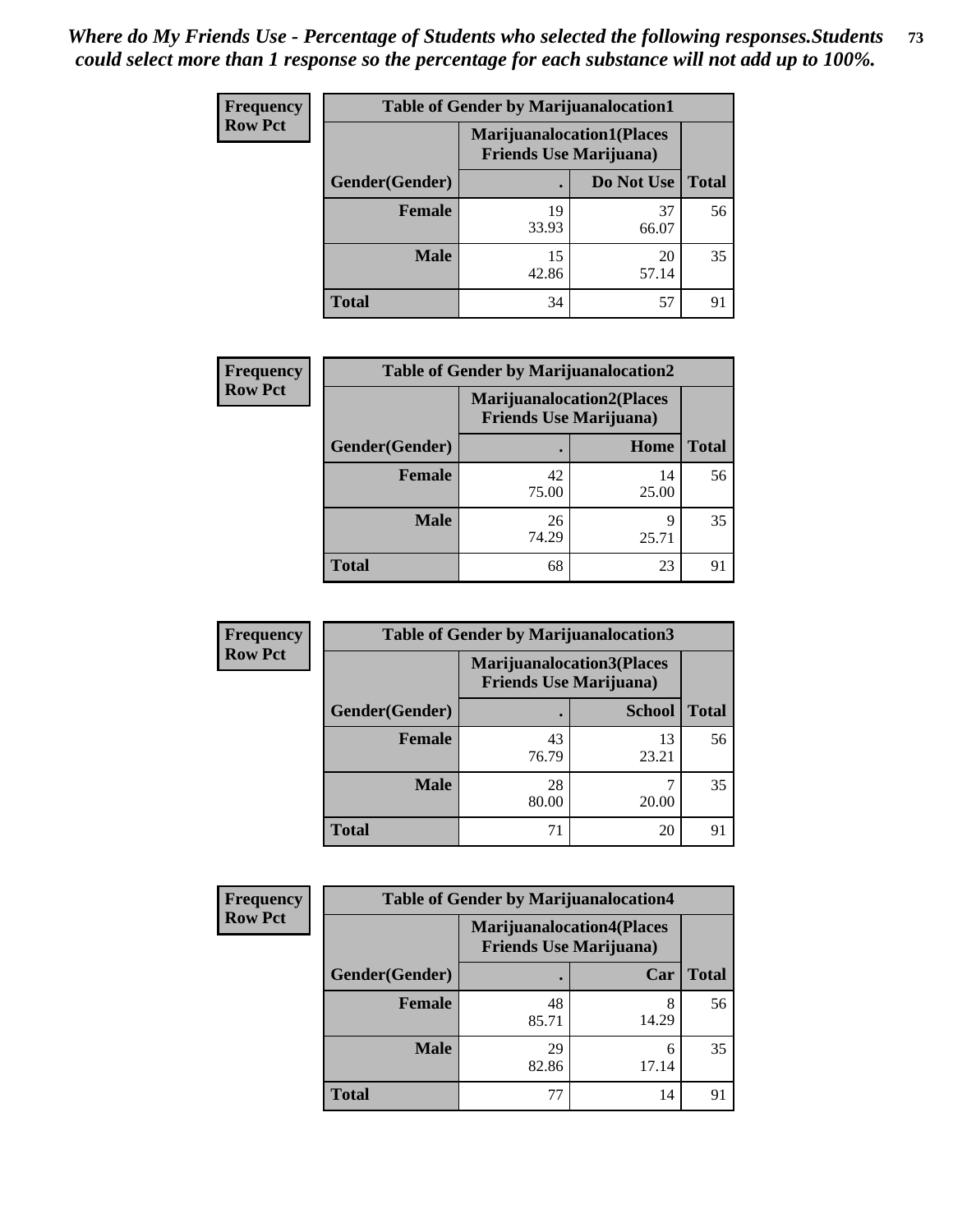| Frequency      | <b>Table of Gender by Marijuanalocation5</b> |                                                                     |                          |              |
|----------------|----------------------------------------------|---------------------------------------------------------------------|--------------------------|--------------|
| <b>Row Pct</b> |                                              | <b>Marijuanalocation5</b> (Places<br><b>Friends Use Marijuana</b> ) |                          |              |
|                | Gender(Gender)                               |                                                                     | <b>Friend's</b><br>House | <b>Total</b> |
|                | <b>Female</b>                                | 38<br>67.86                                                         | 18<br>32.14              | 56           |
|                | <b>Male</b>                                  | 23<br>65.71                                                         | 12<br>34.29              | 35           |
|                | <b>Total</b>                                 | 61                                                                  | 30                       | 91           |

| <b>Frequency</b> | <b>Table of Gender by Marijuanalocation6</b> |             |                                                                    |              |
|------------------|----------------------------------------------|-------------|--------------------------------------------------------------------|--------------|
| <b>Row Pct</b>   |                                              |             | <b>Marijuanalocation6(Places</b><br><b>Friends Use Marijuana</b> ) |              |
|                  | Gender(Gender)                               |             | <b>Other</b>                                                       | <b>Total</b> |
|                  | <b>Female</b>                                | 43<br>76.79 | 13<br>23.21                                                        | 56           |
|                  | <b>Male</b>                                  | 25<br>71.43 | 10<br>28.57                                                        | 35           |
|                  | Total                                        | 68          | 23                                                                 | 91           |

| <b>Frequency</b> | <b>Table of Gender by Otherdruglocation1</b> |                                            |                                  |              |
|------------------|----------------------------------------------|--------------------------------------------|----------------------------------|--------------|
| <b>Row Pct</b>   |                                              | <b>Friends Use Other Illegal</b><br>Drugs) | <b>Otherdruglocation1(Places</b> |              |
|                  | Gender(Gender)                               |                                            | Do Not Use                       | <b>Total</b> |
|                  | <b>Female</b>                                | 19.64                                      | 45<br>80.36                      | 56           |
|                  | <b>Male</b>                                  | 10<br>28.57                                | 25<br>71.43                      | 35           |
|                  | <b>Total</b>                                 | 21                                         | 70                               | 91           |

| <b>Frequency</b> | <b>Table of Gender by Otherdruglocation2</b> |             |                                                                                |              |
|------------------|----------------------------------------------|-------------|--------------------------------------------------------------------------------|--------------|
| <b>Row Pct</b>   |                                              |             | <b>Otherdruglocation2(Places</b><br><b>Friends Use Other Illegal</b><br>Drugs) |              |
|                  | Gender(Gender)                               |             | Home                                                                           | <b>Total</b> |
|                  | <b>Female</b>                                | 49<br>87.50 | 12.50                                                                          | 56           |
|                  | <b>Male</b>                                  | 29<br>82.86 | 6<br>17.14                                                                     | 35           |
|                  | <b>Total</b>                                 | 78          | 13                                                                             | 91           |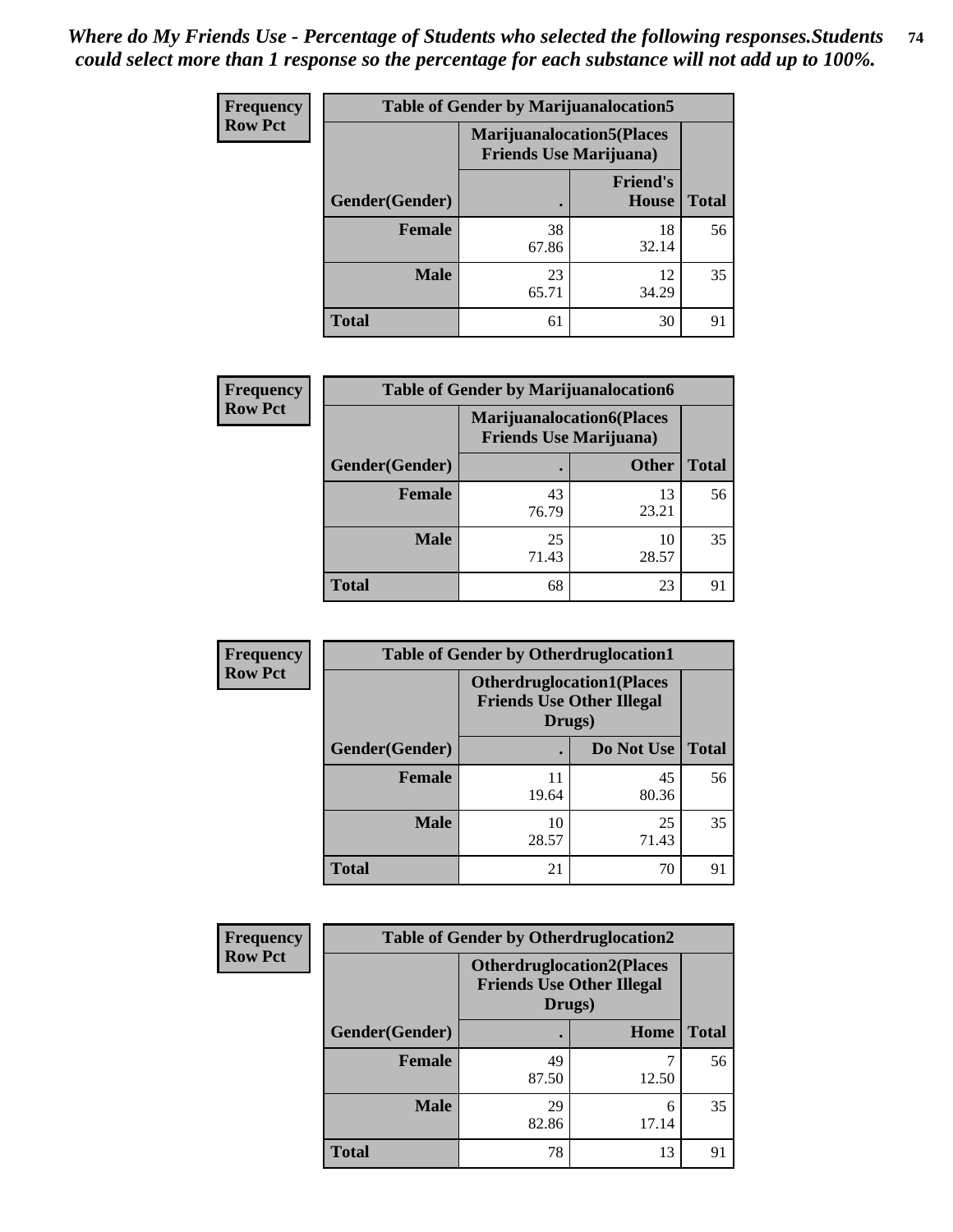| Frequency      | <b>Table of Gender by Otherdruglocation3</b> |             |                                                                      |              |
|----------------|----------------------------------------------|-------------|----------------------------------------------------------------------|--------------|
| <b>Row Pct</b> |                                              | Drugs)      | <b>Otherdruglocation3(Places</b><br><b>Friends Use Other Illegal</b> |              |
|                | Gender(Gender)                               |             | <b>School</b>                                                        | <b>Total</b> |
|                | <b>Female</b>                                | 52<br>92.86 | 7.14                                                                 | 56           |
|                | <b>Male</b>                                  | 29<br>82.86 | 6<br>17.14                                                           | 35           |
|                | <b>Total</b>                                 | 81          | 10                                                                   | 91           |

| <b>Frequency</b> | <b>Table of Gender by Otherdruglocation4</b> |                                                                                |           |              |
|------------------|----------------------------------------------|--------------------------------------------------------------------------------|-----------|--------------|
| <b>Row Pct</b>   |                                              | <b>Otherdruglocation4(Places</b><br><b>Friends Use Other Illegal</b><br>Drugs) |           |              |
|                  | Gender(Gender)                               |                                                                                | Car       | <b>Total</b> |
|                  | Female                                       | 55<br>98.21                                                                    | 1.79      | 56           |
|                  | <b>Male</b>                                  | 32<br>91.43                                                                    | 3<br>8.57 | 35           |
|                  | <b>Total</b>                                 | 87                                                                             | 4         | 91           |

| <b>Frequency</b> | <b>Table of Gender by Otherdruglocation5</b> |                                                                                |                                 |              |
|------------------|----------------------------------------------|--------------------------------------------------------------------------------|---------------------------------|--------------|
| <b>Row Pct</b>   |                                              | <b>Otherdruglocation5(Places</b><br><b>Friends Use Other Illegal</b><br>Drugs) |                                 |              |
|                  | Gender(Gender)                               |                                                                                | <b>Friend's</b><br><b>House</b> | <b>Total</b> |
|                  | <b>Female</b>                                | 48<br>85.71                                                                    | 8<br>14.29                      | 56           |
|                  | <b>Male</b>                                  | 29<br>82.86                                                                    | 6<br>17.14                      | 35           |
|                  | <b>Total</b>                                 | 77                                                                             | 14                              | 91           |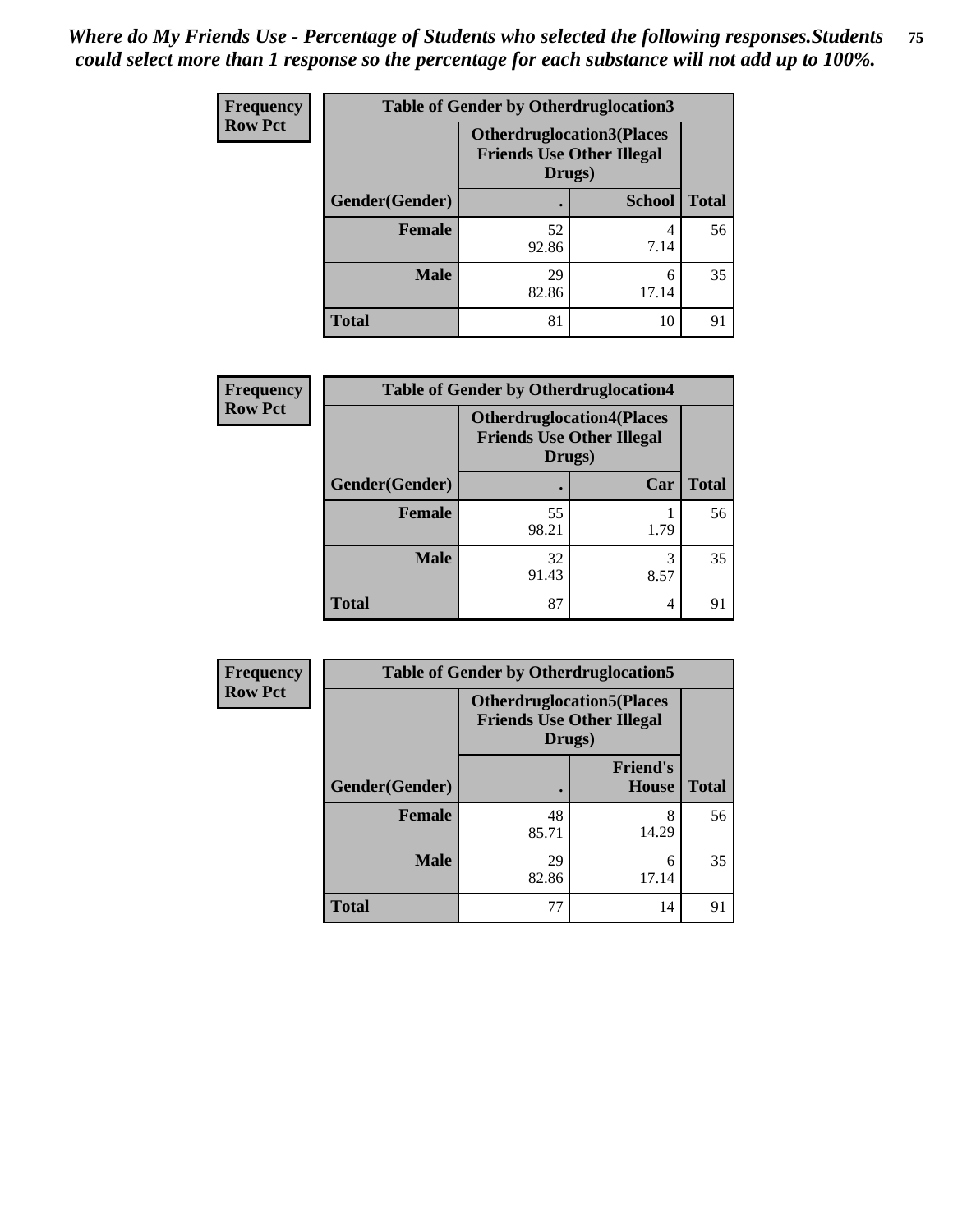| <b>Frequency</b> | <b>Table of Gender by Otherdruglocation6</b> |                                                                                |              |              |
|------------------|----------------------------------------------|--------------------------------------------------------------------------------|--------------|--------------|
| <b>Row Pct</b>   |                                              | <b>Otherdruglocation6(Places</b><br><b>Friends Use Other Illegal</b><br>Drugs) |              |              |
|                  | Gender(Gender)                               |                                                                                | <b>Other</b> | <b>Total</b> |
|                  | Female                                       | 48<br>85.71                                                                    | 8<br>14.29   | 56           |
|                  | <b>Male</b>                                  | 27<br>77.14                                                                    | 8<br>22.86   | 35           |
|                  | <b>Total</b>                                 | 75                                                                             | 16           | 91           |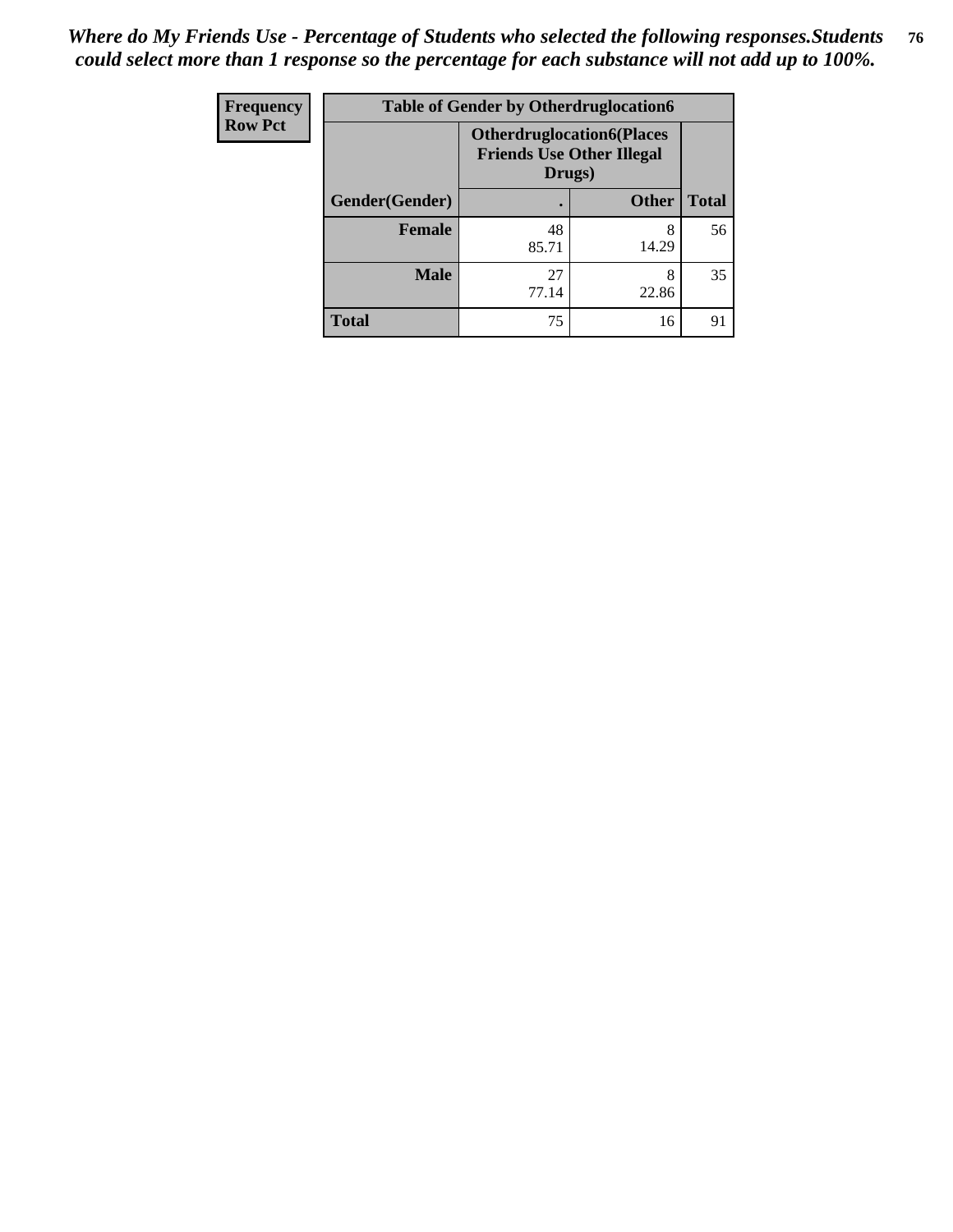| <b>Frequency</b> | <b>Table of Gender by Alcoholtime1</b> |                                                          |                      |              |
|------------------|----------------------------------------|----------------------------------------------------------|----------------------|--------------|
| <b>Row Pct</b>   |                                        | <b>Alcoholtime1(Times</b><br><b>Friends Use Alcohol)</b> |                      |              |
|                  | Gender(Gender)                         | $\bullet$                                                | Do Not<br><b>Use</b> | <b>Total</b> |
|                  | <b>Female</b>                          | 21<br>37.50                                              | 35<br>62.50          | 56           |
|                  | <b>Male</b>                            | 18<br>51.43                                              | 17<br>48.57          | 35           |
|                  | <b>Total</b>                           | 39                                                       | 52                   | 91           |

| <b>Frequency</b> | <b>Table of Gender by Alcoholtime2</b> |                                                          |                            |              |
|------------------|----------------------------------------|----------------------------------------------------------|----------------------------|--------------|
| <b>Row Pct</b>   |                                        | <b>Alcoholtime2(Times</b><br><b>Friends Use Alcohol)</b> |                            |              |
|                  | Gender(Gender)                         |                                                          | <b>On Way</b><br>to School | <b>Total</b> |
|                  | <b>Female</b>                          | 55<br>98.21                                              | 1.79                       | 56           |
|                  | <b>Male</b>                            | 34<br>97.14                                              | 2.86                       | 35           |
|                  | <b>Total</b>                           | 89                                                       | 2                          | 91           |

| Frequency      | <b>Table of Gender by Alcoholtime3</b> |                                                          |                         |              |
|----------------|----------------------------------------|----------------------------------------------------------|-------------------------|--------------|
| <b>Row Pct</b> |                                        | <b>Alcoholtime3(Times</b><br><b>Friends Use Alcohol)</b> |                         |              |
|                | Gender(Gender)                         |                                                          | <b>During</b><br>School | <b>Total</b> |
|                | <b>Female</b>                          | 55<br>98.21                                              | 1.79                    | 56           |
|                | <b>Male</b>                            | 33<br>94.29                                              | $\mathfrak{D}$<br>5.71  | 35           |
|                | <b>Total</b>                           | 88                                                       | 3                       | 91           |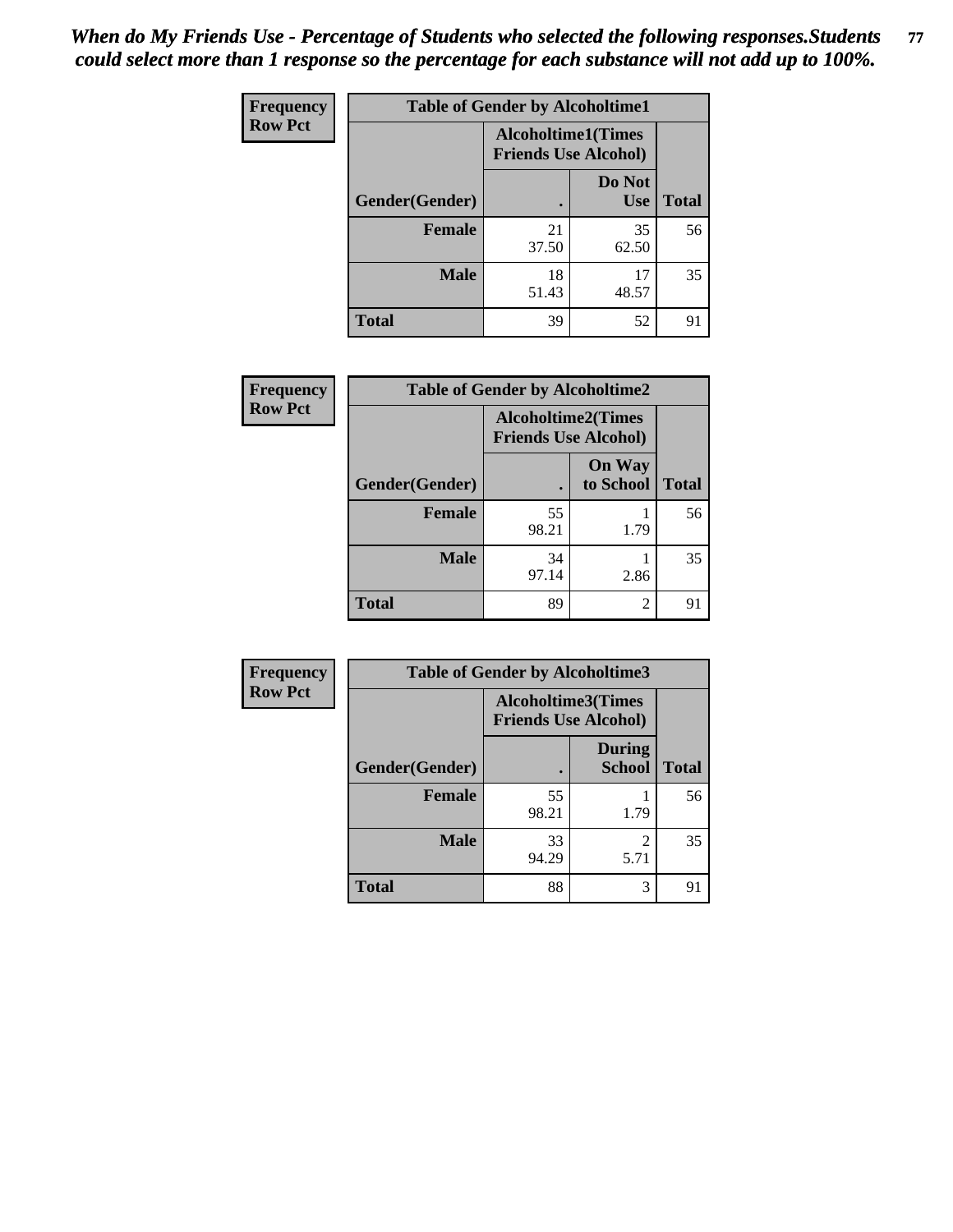*When do My Friends Use - Percentage of Students who selected the following responses.Students could select more than 1 response so the percentage for each substance will not add up to 100%.* **78**

| <b>Frequency</b> | <b>Table of Gender by Alcoholtime4</b> |                                                          |                                                |              |
|------------------|----------------------------------------|----------------------------------------------------------|------------------------------------------------|--------------|
| <b>Row Pct</b>   |                                        | <b>Alcoholtime4(Times</b><br><b>Friends Use Alcohol)</b> |                                                |              |
|                  | Gender(Gender)                         | $\bullet$                                                | <b>On Way</b><br>Home<br>From<br><b>School</b> | <b>Total</b> |
|                  | <b>Female</b>                          | 56<br>100.00                                             | 0<br>0.00                                      | 56           |
|                  | <b>Male</b>                            | 32<br>91.43                                              | 3<br>8.57                                      | 35           |
|                  | <b>Total</b>                           | 88                                                       | 3                                              | 91           |

| <b>Frequency</b> | <b>Table of Gender by Alcoholtime5</b> |                                                           |            |              |
|------------------|----------------------------------------|-----------------------------------------------------------|------------|--------------|
| <b>Row Pct</b>   |                                        | <b>Alcoholtime5</b> (Times<br><b>Friends Use Alcohol)</b> |            |              |
|                  | Gender(Gender)                         |                                                           | Weeknights | <b>Total</b> |
|                  | <b>Female</b>                          | 50<br>89.29                                               | 6<br>10.71 | 56           |
|                  | <b>Male</b>                            | 30<br>85.71                                               | 5<br>14.29 | 35           |
|                  | <b>Total</b>                           | 80                                                        | 11         | 91           |

| <b>Frequency</b> | <b>Table of Gender by Alcoholtime6</b> |             |                                                          |              |
|------------------|----------------------------------------|-------------|----------------------------------------------------------|--------------|
| <b>Row Pct</b>   |                                        |             | <b>Alcoholtime6(Times</b><br><b>Friends Use Alcohol)</b> |              |
|                  | Gender(Gender)                         |             | Weekends                                                 | <b>Total</b> |
|                  | Female                                 | 34<br>60.71 | 22<br>39.29                                              | 56           |
|                  | <b>Male</b>                            | 17<br>48.57 | 18<br>51.43                                              | 35           |
|                  | <b>Total</b>                           | 51          | 40                                                       | 91           |

| Frequency      | <b>Table of Gender by Tobaccotime1</b> |                             |                           |              |
|----------------|----------------------------------------|-----------------------------|---------------------------|--------------|
| <b>Row Pct</b> |                                        | <b>Friends Use Tobacco)</b> | <b>Tobaccotime1(Times</b> |              |
|                | Gender(Gender)                         |                             | Do Not<br><b>Use</b>      | <b>Total</b> |
|                | Female                                 | 11<br>19.64                 | 45<br>80.36               | 56           |
|                | <b>Male</b>                            | 31.43                       | 24<br>68.57               | 35           |
|                | <b>Total</b>                           | 22                          | 69                        | 91           |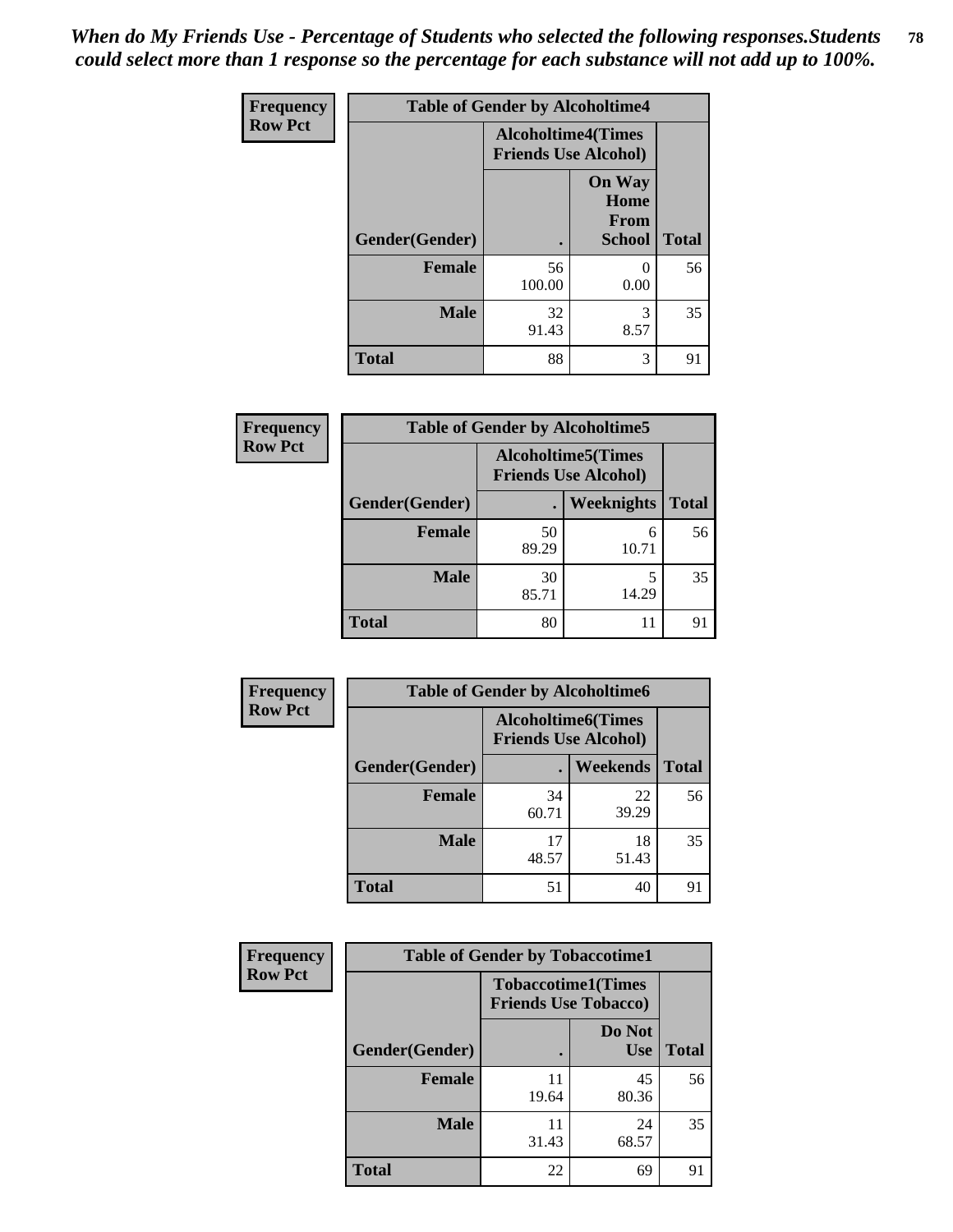*When do My Friends Use - Percentage of Students who selected the following responses.Students could select more than 1 response so the percentage for each substance will not add up to 100%.* **79**

| Frequency      | <b>Table of Gender by Tobaccotime2</b> |                                                          |                            |              |
|----------------|----------------------------------------|----------------------------------------------------------|----------------------------|--------------|
| <b>Row Pct</b> |                                        | <b>Tobaccotime2(Times</b><br><b>Friends Use Tobacco)</b> |                            |              |
|                | Gender(Gender)                         | $\bullet$                                                | <b>On Way</b><br>to School | <b>Total</b> |
|                | Female                                 | 51<br>91.07                                              | 5<br>8.93                  | 56           |
|                | <b>Male</b>                            | 32<br>91.43                                              | 3<br>8.57                  | 35           |
|                | <b>Total</b>                           | 83                                                       | 8                          | 91           |

| Frequency      | <b>Table of Gender by Tobaccotime3</b> |                                                          |                                |              |
|----------------|----------------------------------------|----------------------------------------------------------|--------------------------------|--------------|
| <b>Row Pct</b> |                                        | <b>Tobaccotime3(Times</b><br><b>Friends Use Tobacco)</b> |                                |              |
|                | Gender(Gender)                         |                                                          | <b>During</b><br><b>School</b> | <b>Total</b> |
|                | Female                                 | 53<br>94.64                                              | 3<br>5.36                      | 56           |
|                | <b>Male</b>                            | 31<br>88.57                                              | 4<br>11.43                     | 35           |
|                | <b>Total</b>                           | 84                                                       |                                | 91           |

| <b>Frequency</b> | <b>Table of Gender by Tobaccotime4</b> |                                                          |                                                |              |
|------------------|----------------------------------------|----------------------------------------------------------|------------------------------------------------|--------------|
| <b>Row Pct</b>   |                                        | <b>Tobaccotime4(Times</b><br><b>Friends Use Tobacco)</b> |                                                |              |
|                  | Gender(Gender)                         |                                                          | <b>On Way</b><br>Home<br>From<br><b>School</b> | <b>Total</b> |
|                  | <b>Female</b>                          | 56<br>100.00                                             | 0.00                                           | 56           |
|                  | <b>Male</b>                            | 32<br>91.43                                              | 3<br>8.57                                      | 35           |
|                  | <b>Total</b>                           | 88                                                       | 3                                              | 91           |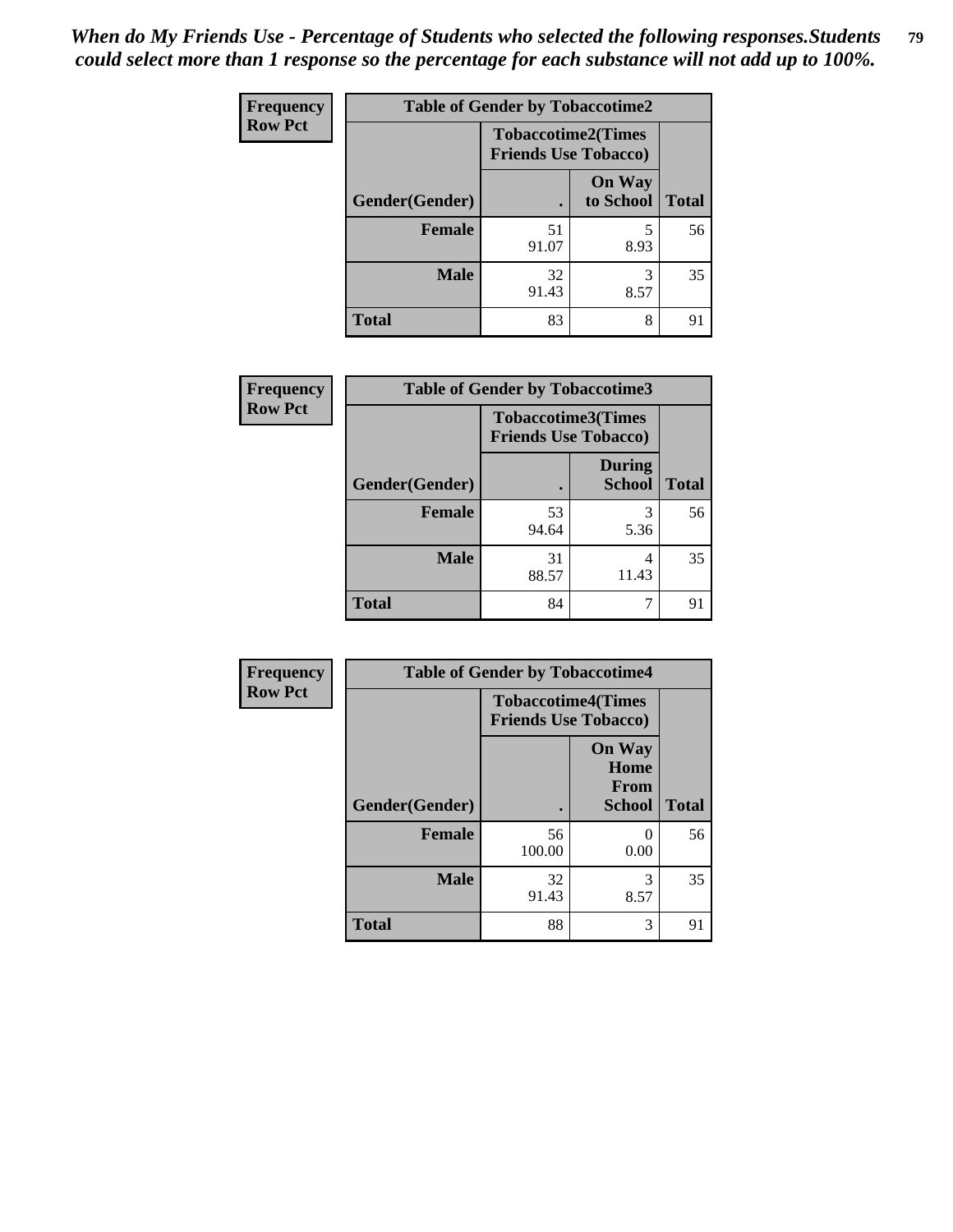| <b>Frequency</b> | <b>Table of Gender by Tobaccotime5</b> |                                                           |                   |              |  |
|------------------|----------------------------------------|-----------------------------------------------------------|-------------------|--------------|--|
| <b>Row Pct</b>   |                                        | <b>Tobaccotime5</b> (Times<br><b>Friends Use Tobacco)</b> |                   |              |  |
|                  | <b>Gender</b> (Gender)                 |                                                           | <b>Weeknights</b> | <b>Total</b> |  |
|                  | <b>Female</b>                          | 45<br>80.36                                               | 11<br>19.64       | 56           |  |
|                  | <b>Male</b>                            | 29<br>82.86                                               | 6<br>17.14        | 35           |  |
|                  | Total                                  | 74                                                        | 17                | 91           |  |

| <b>Frequency</b> | <b>Table of Gender by Tobaccotime6</b> |                                                          |             |              |
|------------------|----------------------------------------|----------------------------------------------------------|-------------|--------------|
| <b>Row Pct</b>   |                                        | <b>Tobaccotime6(Times</b><br><b>Friends Use Tobacco)</b> |             |              |
|                  | Gender(Gender)                         |                                                          | Weekends    | <b>Total</b> |
|                  | Female                                 | 45<br>80.36                                              | 11<br>19.64 | 56           |
|                  | <b>Male</b>                            | 24<br>68.57                                              | 11<br>31.43 | 35           |
|                  | <b>Total</b>                           | 69                                                       | 22          | 91           |

| <b>Frequency</b> | <b>Table of Gender by Marijuanatime1</b> |                                                               |             |              |
|------------------|------------------------------------------|---------------------------------------------------------------|-------------|--------------|
| <b>Row Pct</b>   |                                          | <b>Marijuanatime1(Times</b><br><b>Friends Use Marijuana</b> ) |             |              |
|                  | Gender(Gender)                           |                                                               | Do Not Use  | <b>Total</b> |
|                  | <b>Female</b>                            | 17<br>30.36                                                   | 39<br>69.64 | 56           |
|                  | <b>Male</b>                              | 14<br>40.00                                                   | 21<br>60.00 | 35           |
|                  | <b>Total</b>                             | 31                                                            | 60          | 91           |

| <b>Frequency</b> | <b>Table of Gender by Marijuanatime2</b> |                                                               |                            |              |
|------------------|------------------------------------------|---------------------------------------------------------------|----------------------------|--------------|
| <b>Row Pct</b>   |                                          | <b>Marijuanatime2(Times</b><br><b>Friends Use Marijuana</b> ) |                            |              |
|                  | Gender(Gender)                           |                                                               | On Way to<br><b>School</b> | <b>Total</b> |
|                  | <b>Female</b>                            | 47<br>83.93                                                   | 9<br>16.07                 | 56           |
|                  | <b>Male</b>                              | 29<br>82.86                                                   | 6<br>17.14                 | 35           |
|                  | <b>Total</b>                             | 76                                                            | 15                         | 91           |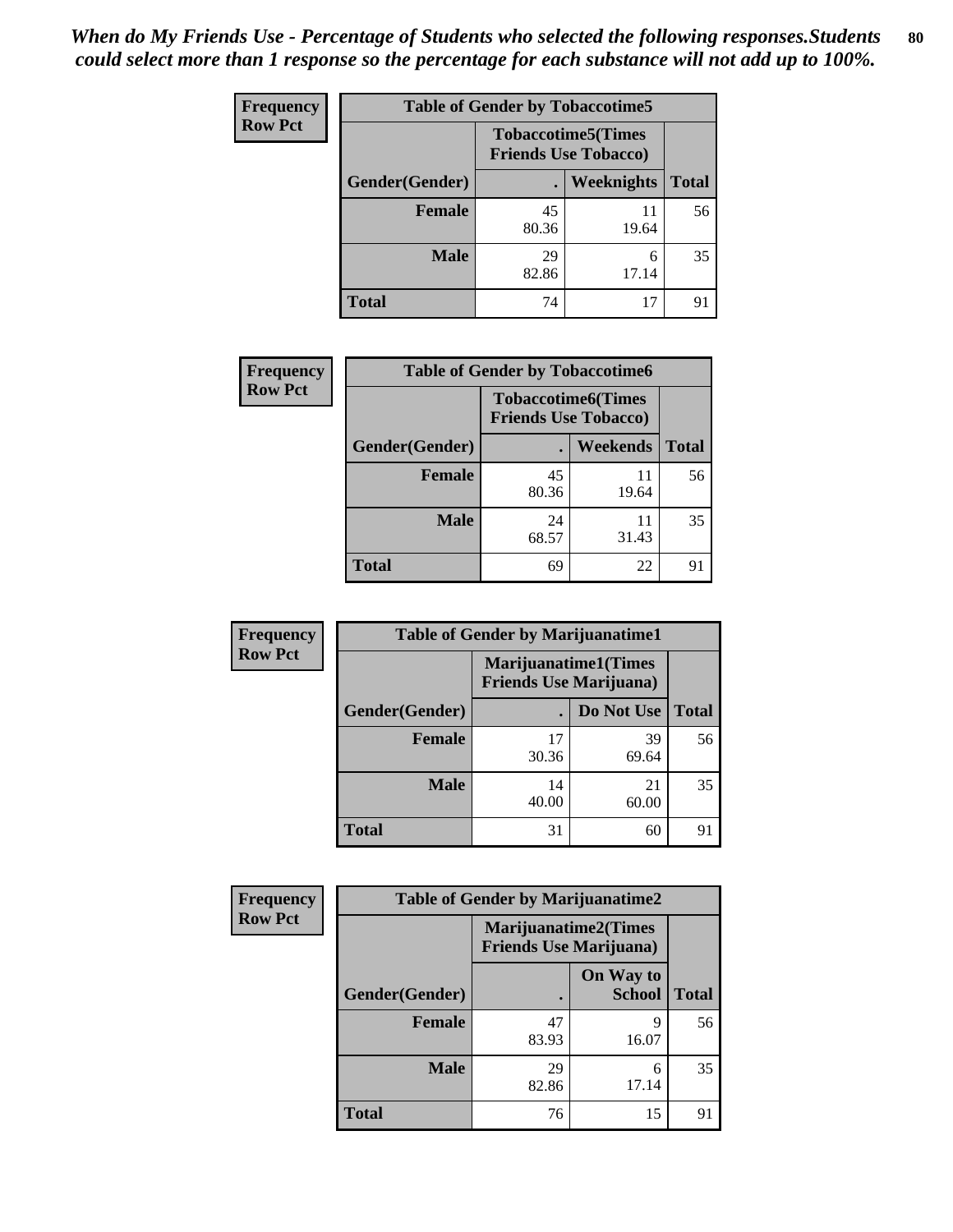*When do My Friends Use - Percentage of Students who selected the following responses.Students could select more than 1 response so the percentage for each substance will not add up to 100%.* **81**

| <b>Frequency</b> | Table of Gender by Marijuanatime3 |                                                        |                                |              |
|------------------|-----------------------------------|--------------------------------------------------------|--------------------------------|--------------|
| <b>Row Pct</b>   |                                   | Marijuanatime3(Times<br><b>Friends Use Marijuana</b> ) |                                |              |
|                  | Gender(Gender)                    |                                                        | <b>During</b><br><b>School</b> | <b>Total</b> |
|                  | <b>Female</b>                     | 49<br>87.50                                            | 12.50                          | 56           |
|                  | <b>Male</b>                       | 29<br>82.86                                            | 6<br>17.14                     | 35           |
|                  | <b>Total</b>                      | 78                                                     | 13                             | 91           |

| Frequency      | <b>Table of Gender by Marijuanatime4</b> |                                |                                                       |              |
|----------------|------------------------------------------|--------------------------------|-------------------------------------------------------|--------------|
| <b>Row Pct</b> |                                          | <b>Friends Use Marijuana</b> ) | <b>Marijuanatime4</b> (Times                          |              |
|                | <b>Gender</b> (Gender)                   |                                | <b>On Way</b><br>Home<br><b>From</b><br><b>School</b> | <b>Total</b> |
|                | <b>Female</b>                            | 48<br>85.71                    | 8<br>14.29                                            | 56           |
|                | <b>Male</b>                              | 30<br>85.71                    | 5<br>14.29                                            | 35           |
|                | <b>Total</b>                             | 78                             | 13                                                    | 91           |

| Frequency      | <b>Table of Gender by Marijuanatime5</b> |                                                                |             |              |
|----------------|------------------------------------------|----------------------------------------------------------------|-------------|--------------|
| <b>Row Pct</b> |                                          | <b>Marijuanatime5</b> (Times<br><b>Friends Use Marijuana</b> ) |             |              |
|                | Gender(Gender)                           |                                                                | Weeknights  | <b>Total</b> |
|                | <b>Female</b>                            | 40<br>71.43                                                    | 16<br>28.57 | 56           |
|                | <b>Male</b>                              | 26<br>74.29                                                    | q<br>25.71  | 35           |
|                | <b>Total</b>                             | 66                                                             | 25          | 91           |

| <b>Frequency</b> | <b>Table of Gender by Marijuanatime6</b> |                                                               |                 |              |  |
|------------------|------------------------------------------|---------------------------------------------------------------|-----------------|--------------|--|
| <b>Row Pct</b>   |                                          | <b>Marijuanatime6(Times</b><br><b>Friends Use Marijuana</b> ) |                 |              |  |
|                  | Gender(Gender)                           |                                                               | <b>Weekends</b> | <b>Total</b> |  |
|                  | <b>Female</b>                            | 34<br>60.71                                                   | 22<br>39.29     | 56           |  |
|                  | <b>Male</b>                              | 21<br>60.00                                                   | 14<br>40.00     | 35           |  |
|                  | <b>Total</b>                             | 55                                                            | 36              | 91           |  |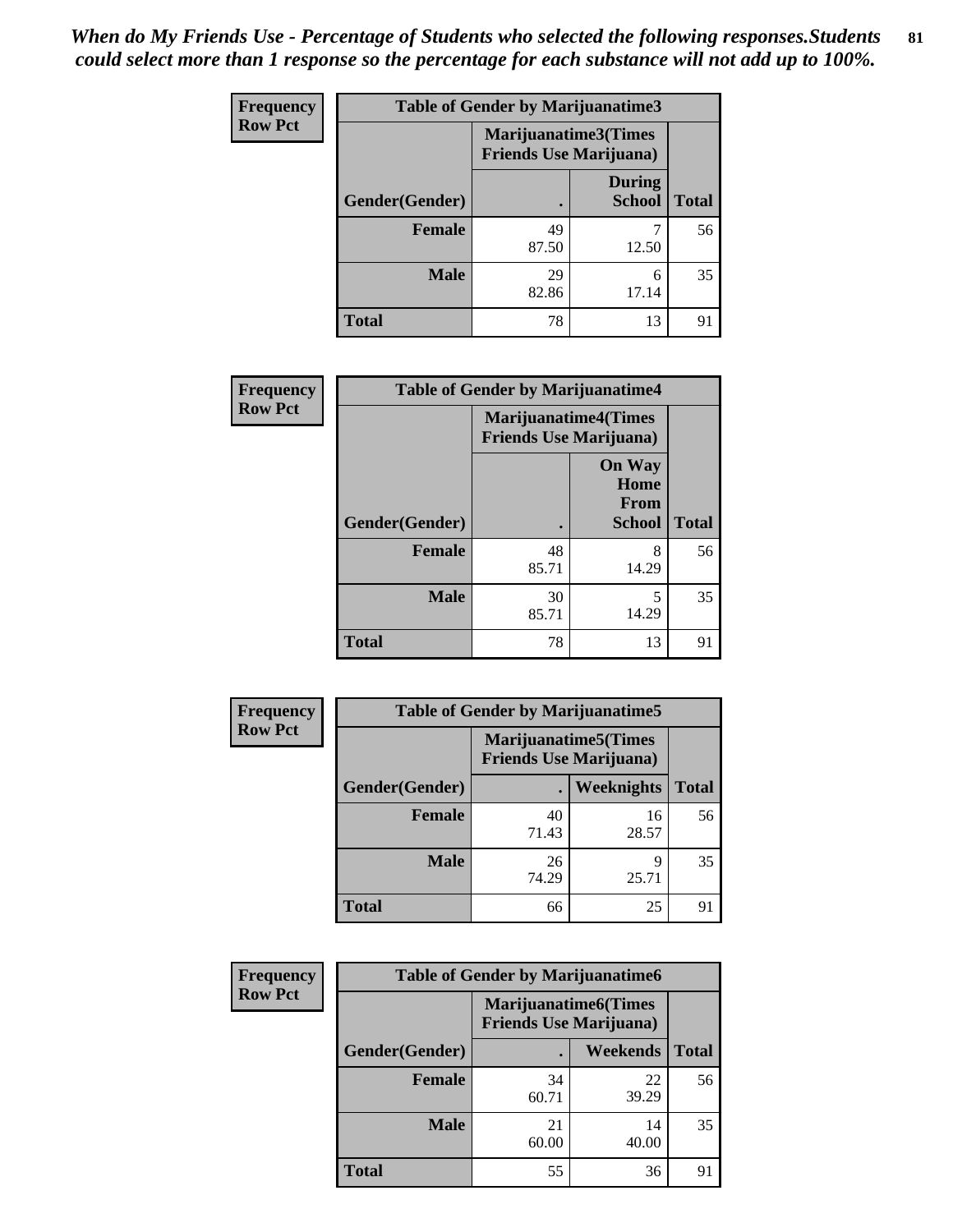*When do My Friends Use - Percentage of Students who selected the following responses.Students could select more than 1 response so the percentage for each substance will not add up to 100%.* **82**

| <b>Frequency</b> | <b>Table of Gender by Otherdrugtime1</b> |                                                                                  |             |              |
|------------------|------------------------------------------|----------------------------------------------------------------------------------|-------------|--------------|
| <b>Row Pct</b>   |                                          | <b>Otherdrugtime1(Times</b><br><b>Friends Use Other</b><br><b>Illegal Drugs)</b> |             |              |
|                  | Gender(Gender)                           |                                                                                  | Do Not Use  | <b>Total</b> |
|                  | <b>Female</b>                            | 8<br>14.29                                                                       | 48<br>85.71 | 56           |
|                  | <b>Male</b>                              | 6<br>17.14                                                                       | 29<br>82.86 | 35           |
|                  | <b>Total</b>                             | 14                                                                               | 77          | 91           |

| Frequency      | <b>Table of Gender by Otherdrugtime2</b> |                                                                                   |                            |              |
|----------------|------------------------------------------|-----------------------------------------------------------------------------------|----------------------------|--------------|
| <b>Row Pct</b> |                                          | <b>Otherdrugtime2(Times</b><br><b>Friends Use Other</b><br><b>Illegal Drugs</b> ) |                            |              |
|                | Gender(Gender)                           |                                                                                   | On Way to<br><b>School</b> | <b>Total</b> |
|                | <b>Female</b>                            | 54<br>96.43                                                                       | $\overline{2}$<br>3.57     | 56           |
|                | <b>Male</b>                              | 33<br>94.29                                                                       | $\mathfrak{D}$<br>5.71     | 35           |
|                | <b>Total</b>                             | 87                                                                                | 4                          | 91           |

| Frequency      | <b>Table of Gender by Otherdrugtime3</b> |                        |                                                  |              |
|----------------|------------------------------------------|------------------------|--------------------------------------------------|--------------|
| <b>Row Pct</b> |                                          | <b>Illegal Drugs</b> ) | Otherdrugtime3(Times<br><b>Friends Use Other</b> |              |
|                | Gender(Gender)                           |                        | <b>During</b><br><b>School</b>                   | <b>Total</b> |
|                | <b>Female</b>                            | 53<br>94.64            | 3<br>5.36                                        | 56           |
|                | <b>Male</b>                              | 31<br>88.57            | 4<br>11.43                                       | 35           |
|                | <b>Total</b>                             | 84                     | 7                                                | 91           |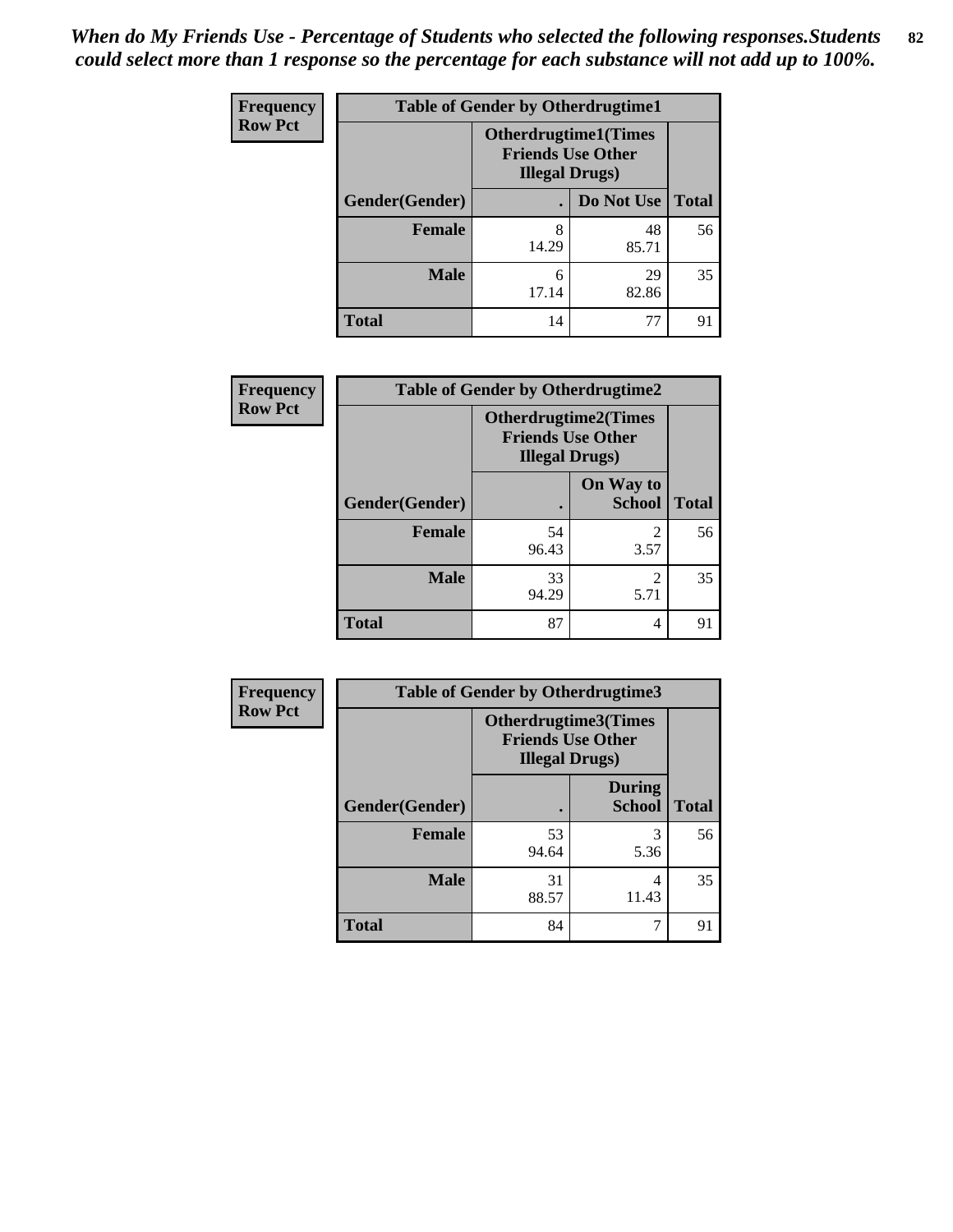*When do My Friends Use - Percentage of Students who selected the following responses.Students could select more than 1 response so the percentage for each substance will not add up to 100%.* **83**

| Frequency      | <b>Table of Gender by Otherdrugtime4</b> |                        |                                                         |              |
|----------------|------------------------------------------|------------------------|---------------------------------------------------------|--------------|
| <b>Row Pct</b> |                                          | <b>Illegal Drugs</b> ) | <b>Otherdrugtime4(Times</b><br><b>Friends Use Other</b> |              |
|                | Gender(Gender)                           |                        | <b>On Way</b><br>Home<br>From<br><b>School</b>          | <b>Total</b> |
|                | <b>Female</b>                            | 56<br>100.00           | $\Omega$<br>0.00                                        | 56           |
|                | <b>Male</b>                              | 33<br>94.29            | $\mathfrak{D}$<br>5.71                                  | 35           |
|                | <b>Total</b>                             | 89                     | 2                                                       | 91           |

| <b>Frequency</b> | <b>Table of Gender by Otherdrugtime5</b> |             |                                                                                    |              |
|------------------|------------------------------------------|-------------|------------------------------------------------------------------------------------|--------------|
| <b>Row Pct</b>   |                                          |             | <b>Otherdrugtime5</b> (Times<br><b>Friends Use Other</b><br><b>Illegal Drugs</b> ) |              |
|                  | Gender(Gender)                           |             | <b>Weeknights</b>                                                                  | <b>Total</b> |
|                  | <b>Female</b>                            | 53<br>94.64 | 5.36                                                                               | 56           |
|                  | <b>Male</b>                              | 31<br>88.57 | 4<br>11.43                                                                         | 35           |
|                  | <b>Total</b>                             | 84          |                                                                                    | 91           |

| <b>Frequency</b> | <b>Table of Gender by Otherdrugtime6</b> |                                                                                   |            |              |
|------------------|------------------------------------------|-----------------------------------------------------------------------------------|------------|--------------|
| <b>Row Pct</b>   |                                          | <b>Otherdrugtime6(Times</b><br><b>Friends Use Other</b><br><b>Illegal Drugs</b> ) |            |              |
|                  | Gender(Gender)                           |                                                                                   | Weekends   | <b>Total</b> |
|                  | <b>Female</b>                            | 47<br>83.93                                                                       | 9<br>16.07 | 56           |
|                  | <b>Male</b>                              | 28<br>80.00                                                                       | ℸ<br>20.00 | 35           |
|                  | <b>Total</b>                             | 75                                                                                | 16         | 91           |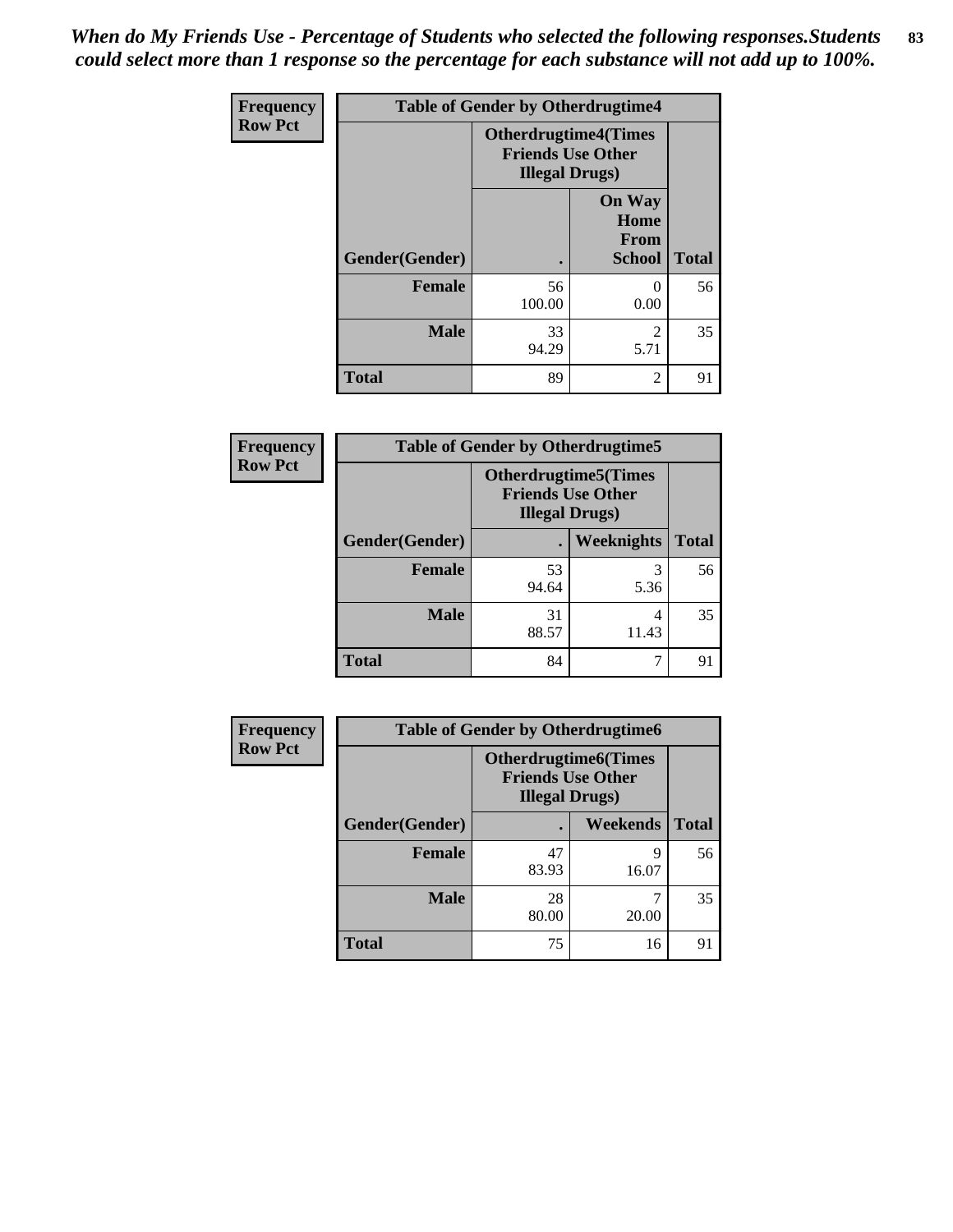## *Other Questions* **84**

| Frequency      | <b>Table of Gender by Educationalcohol</b> |                                                                                                                               |                |              |  |
|----------------|--------------------------------------------|-------------------------------------------------------------------------------------------------------------------------------|----------------|--------------|--|
| <b>Row Pct</b> |                                            | Educationalcohol(I<br>have been taught<br>about alcohol,<br>tobacco,<br>and other drugs<br>within the last year<br>at school) |                |              |  |
|                | Gender(Gender)                             | <b>Yes</b>                                                                                                                    | N <sub>0</sub> | <b>Total</b> |  |
|                | <b>Female</b>                              | 55<br>98.21                                                                                                                   | 1.79           | 56           |  |
|                | <b>Male</b>                                | 32<br>91.43                                                                                                                   | 3<br>8.57      | 35           |  |
|                | <b>Total</b>                               | 87                                                                                                                            | 4              | 91           |  |

| Frequency      | <b>Table of Gender by Rodedrinking</b> |                                                                                                                                              |             |              |  |
|----------------|----------------------------------------|----------------------------------------------------------------------------------------------------------------------------------------------|-------------|--------------|--|
| <b>Row Pct</b> |                                        | Rodedrinking(In<br>the past 30 days I<br>have ridden in a<br>car with a driver<br>who had been<br>drinking alcohol)<br>Yes<br>N <sub>0</sub> |             |              |  |
|                | Gender(Gender)                         |                                                                                                                                              |             | <b>Total</b> |  |
|                | <b>Female</b>                          | 4<br>7.14                                                                                                                                    | 52<br>92.86 | 56           |  |
|                | <b>Male</b>                            | 4<br>11.43                                                                                                                                   | 31<br>88.57 | 35           |  |
|                | <b>Total</b>                           | 8                                                                                                                                            | 83          | 91           |  |

| Frequency      | <b>Table of Gender by Drugsschool</b> |                                                                                                                                     |                |              |  |
|----------------|---------------------------------------|-------------------------------------------------------------------------------------------------------------------------------------|----------------|--------------|--|
| <b>Row Pct</b> |                                       | <b>Drugsschool</b> (During<br>the past 12 months,<br>I have been offered,<br>sold,<br>or given illegal drugs<br>on school property) |                |              |  |
|                | Gender(Gender)                        | Yes                                                                                                                                 | N <sub>0</sub> | <b>Total</b> |  |
|                | <b>Female</b>                         | 10<br>17.86                                                                                                                         | 46<br>82.14    | 56           |  |
|                | <b>Male</b>                           | 10<br>28.57                                                                                                                         | 25<br>71.43    | 35           |  |
|                | <b>Total</b>                          | 20                                                                                                                                  | 71             | 91           |  |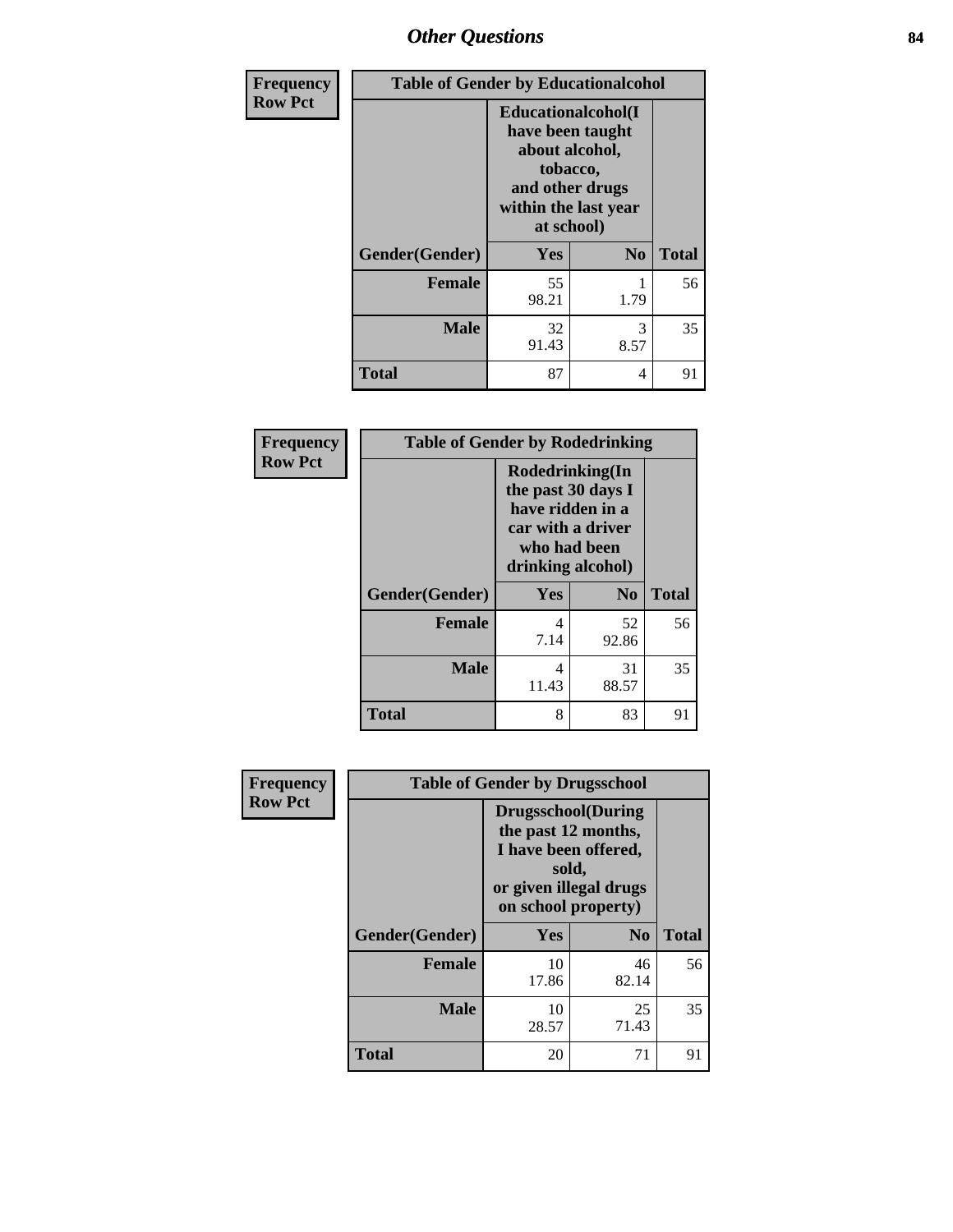*Other Questions* **85**

| <b>Frequency</b> | <b>Table of Gender by Bingedrinking</b> |                             |              |                              |                                                                                                                   |                                     |              |  |
|------------------|-----------------------------------------|-----------------------------|--------------|------------------------------|-------------------------------------------------------------------------------------------------------------------|-------------------------------------|--------------|--|
| <b>Row Pct</b>   |                                         |                             |              |                              | <b>Bingedrinking(I have drunk</b><br>five or more drinks of alcohol<br>at one sitting during the last<br>30 days) |                                     |              |  |
|                  | Gender(Gender)                          | $\mathbf{0}$<br><b>Days</b> | 1 or<br>days | 3 <sub>to</sub><br>5<br>days | 10<br>to<br>19<br>days                                                                                            | All<br>30<br>days                   | <b>Total</b> |  |
|                  | Female                                  | 51<br>91.07                 | 0<br>0.00    | $\mathfrak{D}$<br>3.57       | 1.79                                                                                                              | 2<br>3.57                           | 56           |  |
|                  | <b>Male</b>                             | 31<br>88.57                 | 2.86         | 2.86                         | $\Omega$<br>0.00                                                                                                  | $\mathcal{D}_{\mathcal{L}}$<br>5.71 | 35           |  |
|                  | <b>Total</b>                            | 82                          |              | 3                            |                                                                                                                   | 4                                   | 91           |  |

| Frequency      | <b>Table of Gender by Educationaids</b> |                                                                                                 |                        |              |  |
|----------------|-----------------------------------------|-------------------------------------------------------------------------------------------------|------------------------|--------------|--|
| <b>Row Pct</b> |                                         | <b>Educationaids</b> (I<br>have been taught<br>about HIV/AIDS<br>at school in the<br>past year) |                        |              |  |
|                | Gender(Gender)                          | Yes                                                                                             | $\bf N_0$              | <b>Total</b> |  |
|                | <b>Female</b>                           | 54<br>96.43                                                                                     | 2<br>3.57              | 56           |  |
|                | <b>Male</b>                             | 33<br>94.29                                                                                     | $\mathfrak{D}$<br>5.71 | 35           |  |
|                | <b>Total</b>                            | 87                                                                                              | 4                      | 91           |  |

| <b>Frequency</b> | <b>Table of Gender by Suicideconsider</b> |                 |                |              |
|------------------|-------------------------------------------|-----------------|----------------|--------------|
| <b>Row Pct</b>   |                                           | Suicideconsider |                |              |
|                  | Gender(Gender)                            | Yes             | N <sub>0</sub> | <b>Total</b> |
|                  | <b>Female</b>                             | 6<br>10.71      | 50<br>89.29    | 56           |
|                  | <b>Male</b>                               | 5.71            | 33<br>94.29    | 35           |
|                  | <b>Total</b>                              | 8               | 83             | 91           |